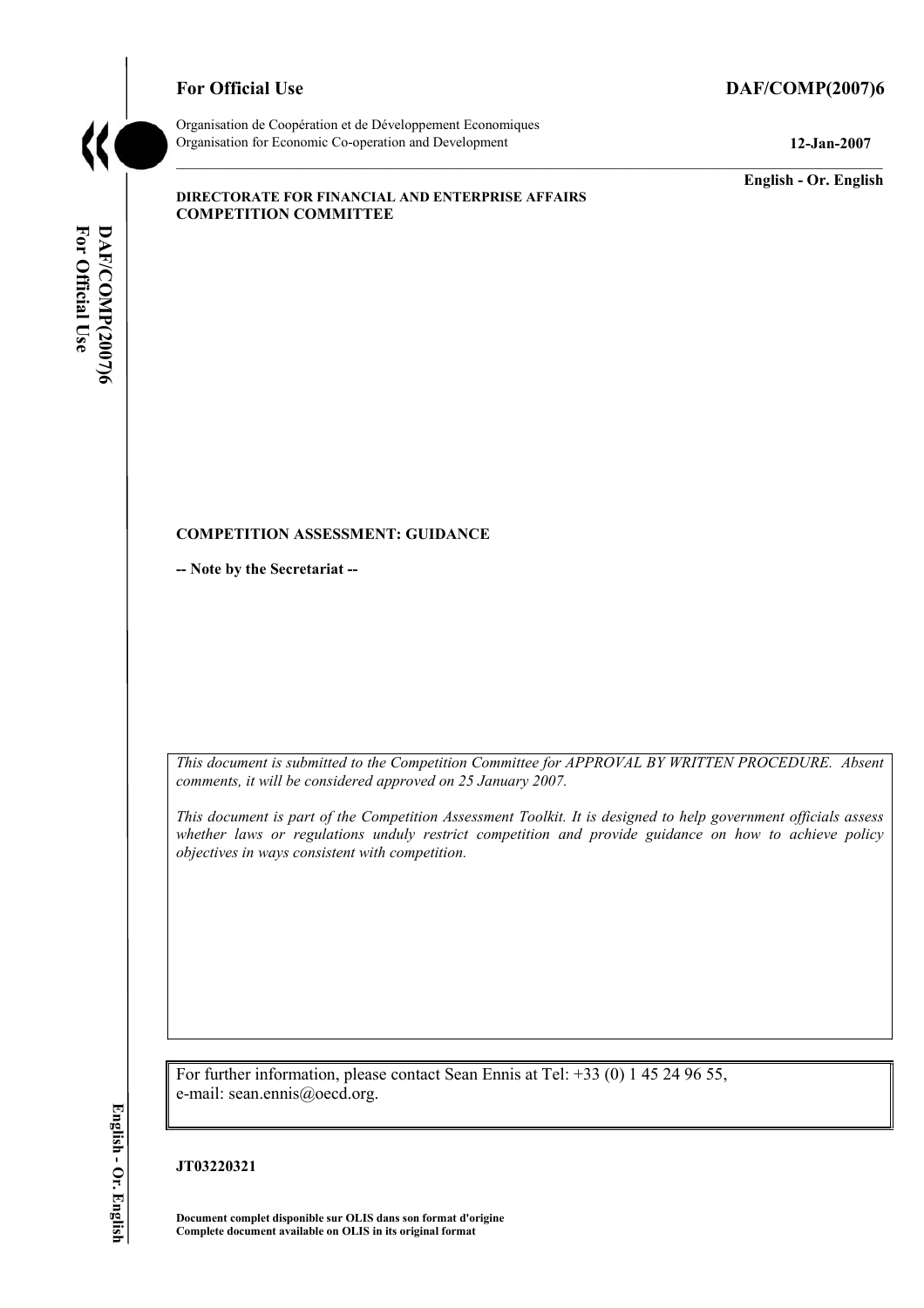# **TABLE OF CONTENTS**

| GUIDANCE FOR PERFORMING COMPETITION ASSESSMENT OF REGULATIONS 4                                       |  |
|-------------------------------------------------------------------------------------------------------|--|
| 1.                                                                                                    |  |
| 2.                                                                                                    |  |
| 3.                                                                                                    |  |
| 3.1                                                                                                   |  |
| 3.1.1                                                                                                 |  |
| 3.1.2                                                                                                 |  |
| 3.1.3                                                                                                 |  |
| 3.1.4                                                                                                 |  |
| 3.1.5                                                                                                 |  |
| 3.1.6                                                                                                 |  |
| 3.2                                                                                                   |  |
| 4.                                                                                                    |  |
| 4.1                                                                                                   |  |
| 4.1.1                                                                                                 |  |
| 4.1.2                                                                                                 |  |
| Regulations on the inter-state (or intra-national) flow of goods, services and capital 25<br>4.1.3    |  |
| 4.2                                                                                                   |  |
| 4.2.1                                                                                                 |  |
| 4.2.2                                                                                                 |  |
| 4.2.3                                                                                                 |  |
| 4.2.4                                                                                                 |  |
| 4.3                                                                                                   |  |
| 4.3.1                                                                                                 |  |
| 4.3.2                                                                                                 |  |
| Regulations that partially or completely exempt activities from national competition laws 43<br>4.3.3 |  |
| 4.3.4                                                                                                 |  |
| 4.4                                                                                                   |  |
| 5.                                                                                                    |  |
| 5.1                                                                                                   |  |
| 5.2                                                                                                   |  |
| 5.3                                                                                                   |  |
| 5.4                                                                                                   |  |
| 5.5                                                                                                   |  |
| 5.6                                                                                                   |  |
| 5.7                                                                                                   |  |
| 5.8                                                                                                   |  |
| Alternatives to the proposed rule or regulation with less restriction on free markets 53<br>5.9       |  |
| 6.                                                                                                    |  |
| 6.1                                                                                                   |  |
| 6.2                                                                                                   |  |
| 6.3                                                                                                   |  |
|                                                                                                       |  |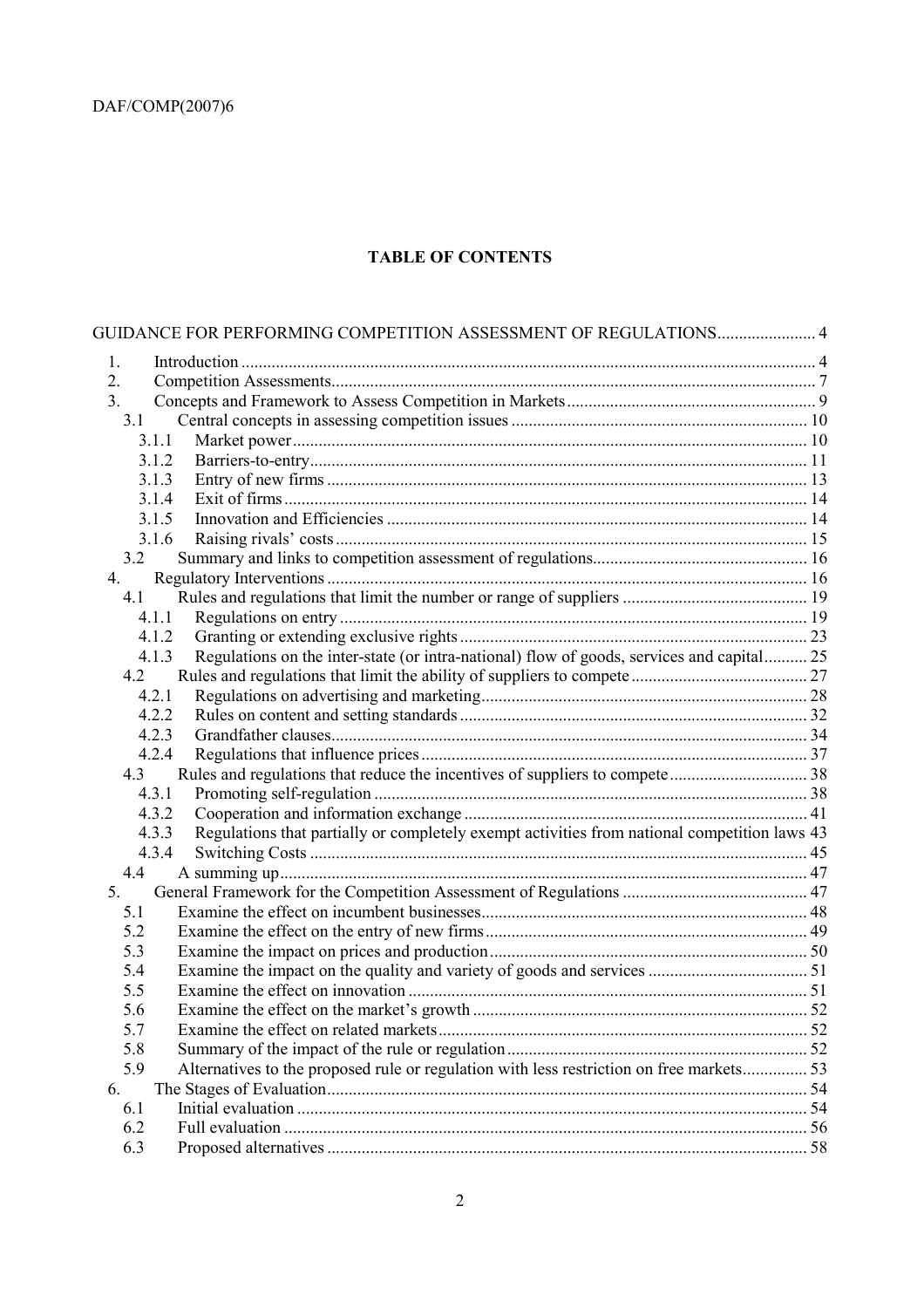| APPENDIX C. SAMPLE COMPETITION ASSESSMENT FOR DENTISTRY REGULATION  76 |  |
|------------------------------------------------------------------------|--|

# **Boxes**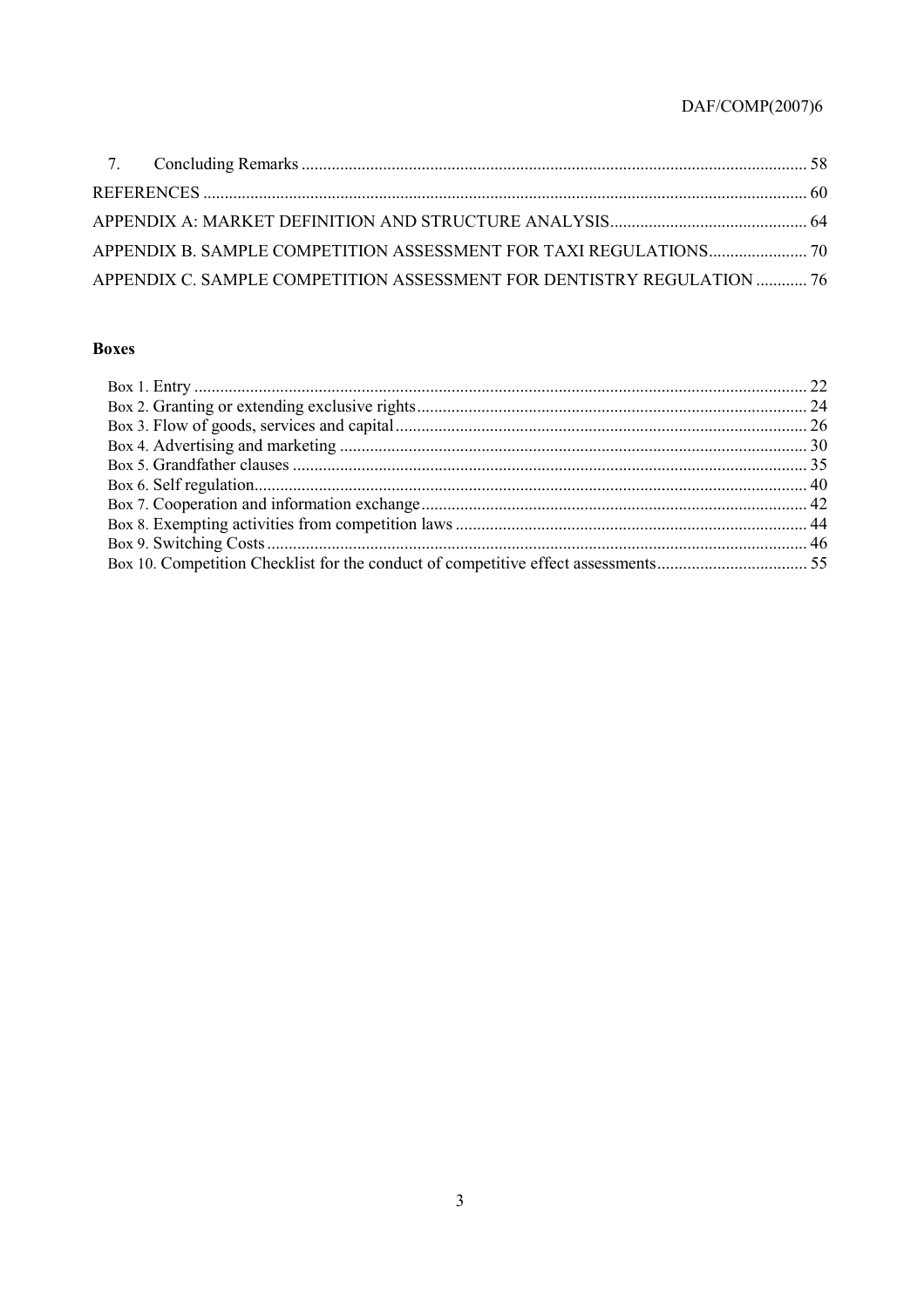# **COMPETITION ASSESSMENT: GUIDANCE**<sup>1</sup>

#### *By the Secretariat*

#### **1. Introduction**

1. Governments often intervene in markets to regulate the behaviour of businesses. There are good economic reasons for intervention, such as controlling for market failures arising from the presence of externalities, overseeing common public resources and public goods, limiting market power, and addressing insufficient or asymmetric information. In addition to economic regulation, governments regulate the behaviour of businesses to promote valuable goals in the areas of health, safety and environmental quality. The rich diversity of the economic and social objectives, and the policies for attaining them, are illustrated in the following examples.

- When controlling for market power arising from natural monopolies, governments traditionally used various forms of price and rate-of-return regulation;
- To control for the negative externality generated by pollution, governments imposed taxes, implemented quantity restrictions and permitted innovative schemes such as allowing for trading of pollution credits;
- In industries such as healthcare, governments intervened to set standards for the quality of pharmaceuticals and medical equipment to ensure safety of the consumers;
- Workplace accidents often exacted a considerable toll on human life and governments intervened to set guidelines and safety standards to minimize accidents; and
- In products such as automobiles, governments have intervened to mandate seat belts and airbags to ensure passenger safety.

Despite their diversity, these examples represent only a small indication of the breadth of objectives and policies that actually exist. All of the examples point to the legitimate economic and social objectives being pursued through government intervention. Government action remains vital in protecting and promoting desirable public policy goals.

2. A difficult question remains for policymakers: Given a particular policy goal, what is the best feasible form of government or private action for achieving that goal? In recent years, many countries have initiated reforms designed to improve the quality of regulations and minimise the extent to which the national economies are subject to the more traditional command-and-control forms of regulation. An

 $\overline{a}$ 1. This document was written by Vivek Ghosal of the School of Economics, Georgia Institute of Technology. Sean Ennis provided guidance and made significant contributions to the development and contents of this document.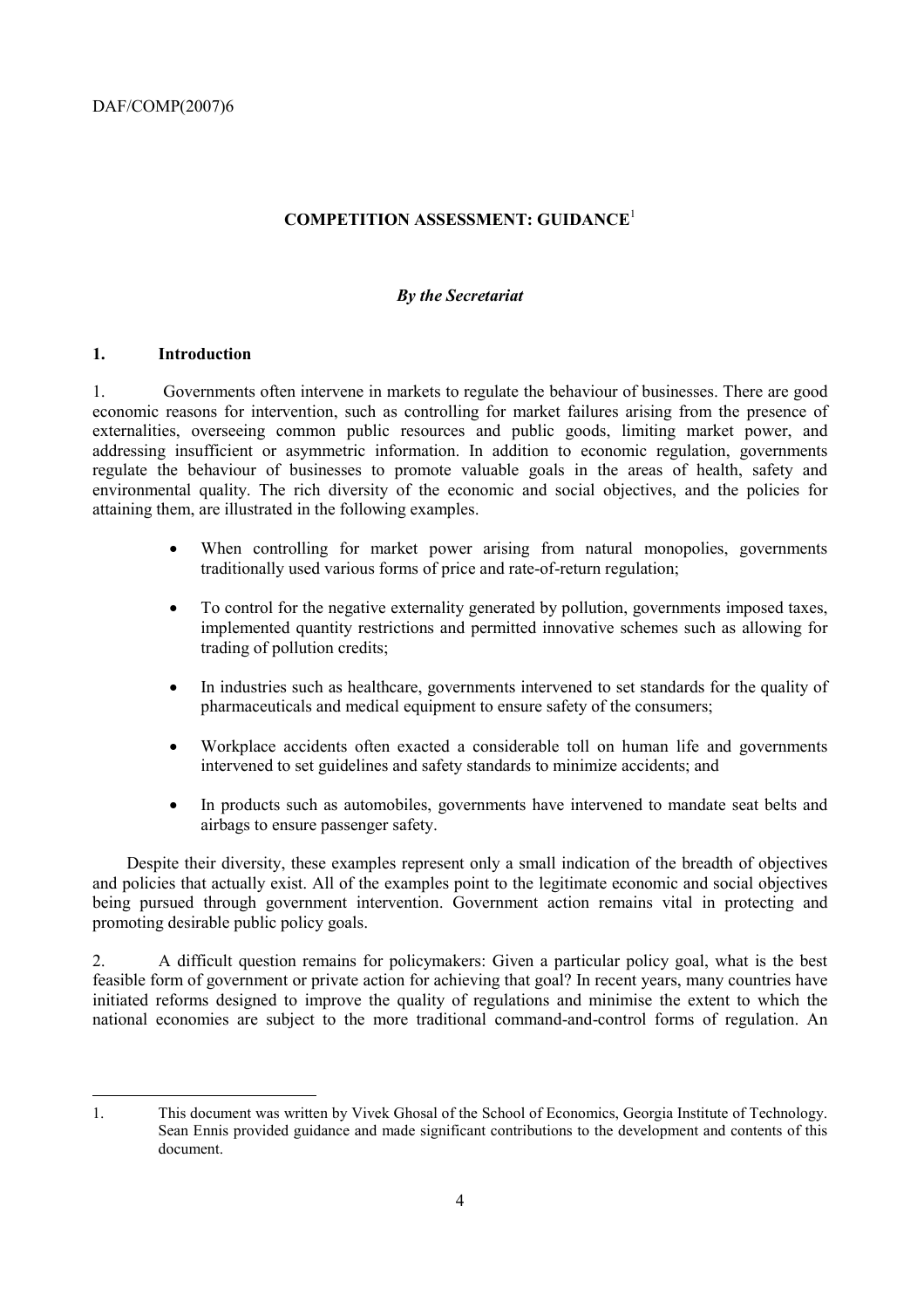important reason for these reforms is that governments are clearly recognising the benefits of competition.<sup>2</sup> Competition among businesses is expected to deliver improvements in production efficiency and bring newer and better products to the market through innovation, leading to gains in economic growth and consumer welfare. Broadly speaking, one can think of two crucial benefits that competition bestows: lower prices and greater choice. Given this, influences which impede competition are likely to detract from the achievement of this key pre-condition for attaining high levels of economic welfare and growth.

3. In its 1997 report on regulatory reform, the OECD noted that:

ìDespite the fact that almost all economic activity today occurs in markets where competition can work efficiently, economic regulations that reduce competition and distort prices are pervasive. They take many forms at various levels of government, ranging from legal monopolies that block competition in entire sectors, to a host of less visible restrictions on starting up and operating businesses, such as quotas on business licenses and shop opening hours. Yet economic regulations have often proven to be extremely costly and ineffective means of achieving public interest goals. In the absence of clear evidence that such regulations are necessary to serve public interests, governments should place a high priority on identifying and removing economic regulations that impede competition.<sup>"</sup>

4. An additional driving-force that has created a pressing need for regulatory reform is the progressive opening up of global markets to the flow of goods, services and capital. As has been noted by many scholars and policy-makers, succeeding in global markets requires competitive and innovative domestic markets. The more traditional command-and-control forms of regulation often impede the flow of goods, services, investment and technology within regions in a country, denying consumers the benefits of competition and innovation. Many have argued that minimizing the restrictions might help the national economies to adapt more quickly to fast-changing global markets, and to shift resources away from declining industries into high-growth and innovative activities. And in industries characterised by rapid technological change or international mobility, failure to remove impediments to competition could disadvantage the industries and the economy. In light of this, a growing number of countries  $-\text{OECD}$  and non-OECD alike – have, in recent years, embarked on ambitious programs to reduce regulatory burdens and improve the quality and effectiveness of regulations.

5. Regulatory reform and improvements in regulatory quality have the ability to increase productivity and lead to price reductions along with improvements in the quality and the range of goods and services. Numerous studies, including several conducted by OECD, have documented the beneficial impacts of regulatory reform in specific industries. The OECD (1997) report noted that reform in several sectors in the United States are estimated to be providing annual benefits to consumers and producers of between \$42 billion and \$54 billion. The replacement of many separate national requirements by single Europe-wide requirements is estimated to have increased European GDP by up to 1.5 percent between 1987 and 1993. And the efficiency gains from deregulation are estimated to have boosted consumer income in Japan by about 0.3 per cent per year, or \$36 billion annually. The OECD report noted that evaluation of 15 regulatory assessments in the United States found that they cost \$10 million to conduct but resulted in revisions to regulations with estimated net benefits of about \$10 billion, or a benefit-cost ratio of about 1,000 to 1. The Canadian Business Impact Test has been judged to be particularly effective in assessing the impacts on small and medium enterprises. In other, more recent, estimates, the

 2. In many of the de-regulated industries such as telecommunications, electricity and airlines, one of the benefits of competition that was touted was that it would eventually reduce excess capacity that had been built under regulation, leading to greater efficiency in production and lower prices for consumers. Muris (2002) points to the fact that since many industries are being privatized or liberalized across the world, governments are clearly recognizing the benefits of competition.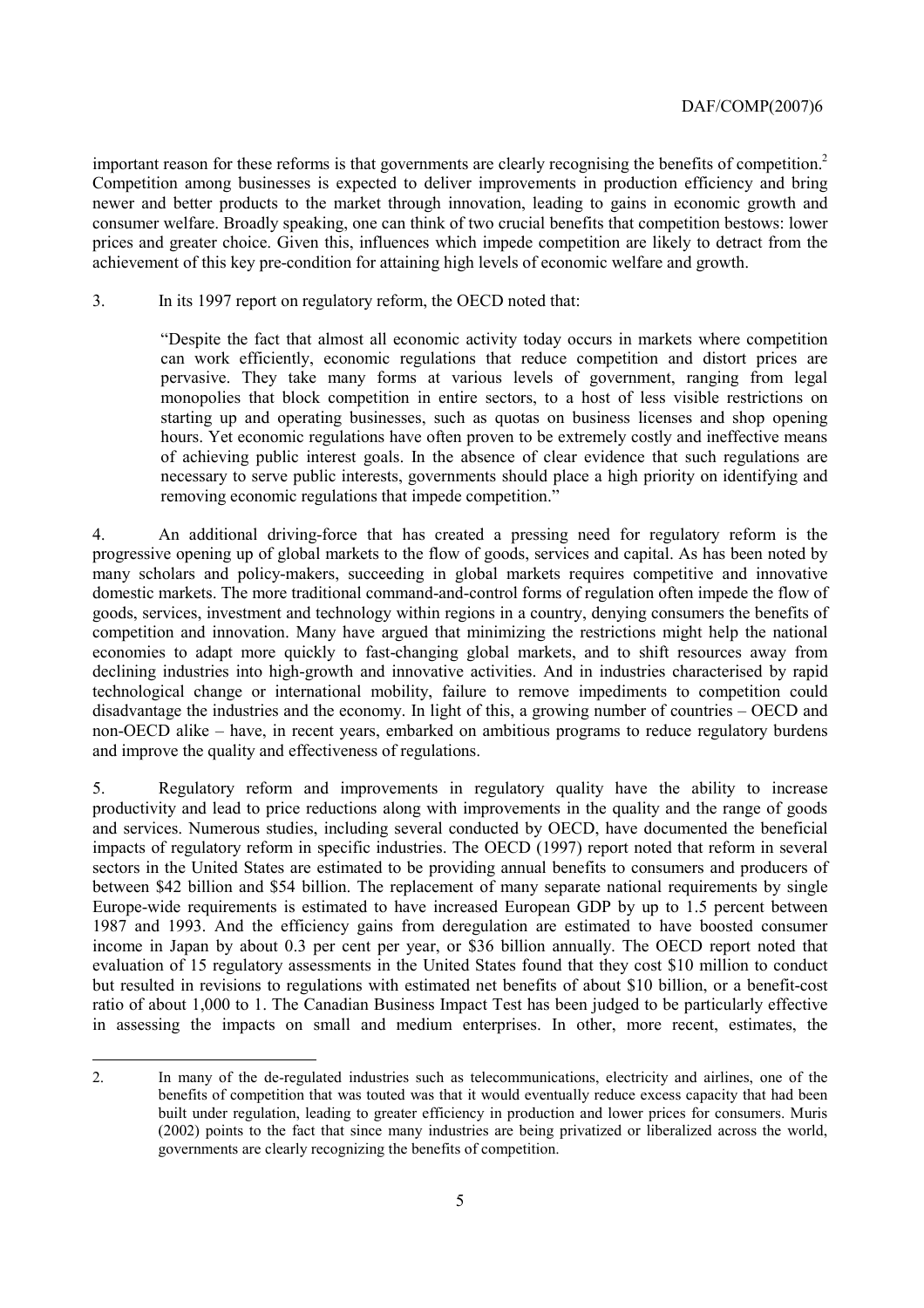implementation of competition-minded reforms is credited by the Australian government to have delivered benefits to an average family of about 4,000 EUR per year.

6. While governments enact regulations to pursue a wide range of legitimate social and economic interests, it is important to keep in mind the benefits that might accrue to national economies and consumers from greater competition. A conclusion one can draw is that since competitive markets are expected to yield high economic welfare in most circumstances, assessing the impact of rules and regulations on competition will provide significant benefits. As the OECD (1997) has noted before:

*i*Economic and social policies should be mutually supportive. Restrictions on competition – such as limitations on entry, price, output, or production methods – are very costly ways to promote such public interests; [and] have often been ineffective ... There may be lower-cost approaches such as market incentives or approaches that are competition-neutral that work better within competitive markets. Whatever approach is taken should be evaluated for effectiveness. Reasonable standards applicable to all producers, based on benefit-cost analysis, scientific criteria, and risk assessment techniques, and underpinned by effective enforcement, are crucial to sound regulation.<sup>73</sup>

7. The bigger picture that emerges is that assessing the impact of rules and regulations on the extent of competition in the markets can provide additional insights into understanding the functioning of markets, make more transparent the relevant factors for making decisions, and provide an important tool to help policymakers make the right choices when assessing the pros and cons of regulations. With this objective in mind, this document is designed to provide a general framework for policy-makers and government officials who are decision-makers on how to assess the competition impacts of various rules and regulations. An important contribution of this document is that it utilises the framework and concepts used in competition law enforcement to assess the impact of rules and regulations on competition. Towards this end, the document:

- 1. Presents the key concepts used by competition authorities in their conduct of competition law enforcement. The concepts relate to market power, structure of markets, barriers-to-entry, entry and exit of firms, efficiency and innovation, and the behaviour of incumbent firms, among others. The primary objective here is to familiarise officials conducting competition assessments with the key concepts that can be used to evaluate the harm to competition that may be caused by various rules and regulations. This discussion appears in section 3;
- 2. Provides a compendium of the myriad rules and regulations with an impact on competition, such as those related to entry, advertising, grandfathering clauses, product content and quality, flow of goods and services, exclusive rights, among others. For each type of rule or regulation, this guidance document briefly discusses their justifications, highlights the potential competition issues they raise and presents selected examples from different countries. These details are presented in section 4;
- 3. Outlines a general framework as well as a step-by-step methodology the regulatory officials can follow to assess the impact of various rules and regulations on competition. The assessment of competitive effects are to be carried out in two steps, with the "initial

 3. Much earlier, Engman (1974) argued that U.S. federal transportation regulations by the Civil Aeronautics Board and the Interstate Commerce Commission lowered price competition, impeded entry and led to higher transportation costs which contributed to lower economic growth. MacAvoy wrote (1992, p. 1): *<sup>***<sup></sup>Not only is there concern that regulation is failing in the goal of protecting certain groups of consumers,</sup>** there is also an impression that it may be a leading cause of reduced economic growth rates."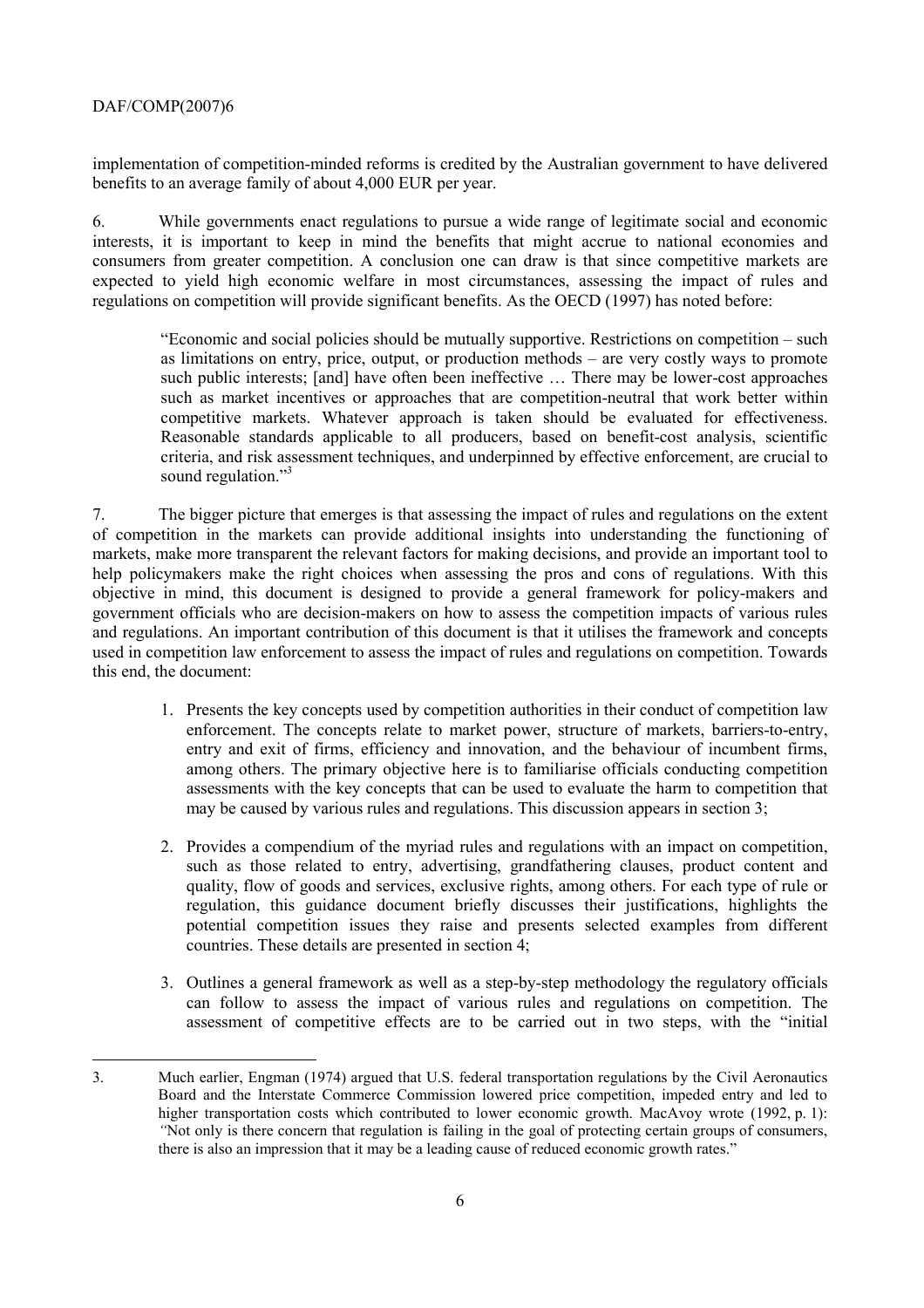assessment" stage conducting a simple review followed by a more detailed "full assessment" if significant competition concerns emerge during the initial assessment. These details are outlined in sections 5 and 6.

8. The next section briefly discusses the OECD's initiatives in regulatory reform and the role that competition assessments might play in improving the quality of regulations.

#### **2. Competition Assessments**

 $\overline{a}$ 

9. OECDís initiatives over the years have added rigor, structure and transparency to the process of regulatory reform and have been used to assess the benefits and costs of regulations, the distributive impacts of regulations, alternative approaches to attain the stated objectives and the disproportionate impacts on small businesses. Since regulations enacted by governments have diverse and important social and economic objectives, it goes without saying that any reform or assessment of regulations must contain a balanced evaluation of all the social and economic benefits and costs to reach a fair and objective judgement. Recently, an important initiative relates to the *competition assessments* of regulations where the specific aim is to examine the potential harm that might be caused to competition by some of the rules and regulations imposed by governments as well as various restrictions imposed by professional organizations.

10. The majority of the OECD governments have some form of competition assessments in the process of evaluating regulations (OECD, 2004) and this is consistent with the recommendations outlined in OECD's (2005) report on regulatory quality and performance that new and existing rules and regulations be reviewed to assess regulatory quality, the impact on competition and the openness of markets.<sup>4</sup> While there is general consensus that competition assessments would improve regulatory quality and economic performance of nations, there is significant variation among countries in the approach they have followed. It is fair to say that the concepts, methods and framework that need to be utilized for conducting competition assessments have not been fully spelled out and analysed in detail, and the area of competition assessments of rules and regulations lacks a rigorous and transparent framework for implementation.

11. It is useful to briefly compare the standard Regulatory Impact Analysis (RIA) approach with the new initiatives on competition assessments. One can note two potential differences. First, the typical RIA analysis will have a more quantitative focus and evaluate the benefits and costs of regulations. Competition assessments on the other hand will generally be designed to provide more qualitative judgments about the likely adverse effects on competition. Second, RIA as typically conducted does not aim to study the behaviour of market participants and changes in them. Rules and regulations may alter the incentives for the market participants, and an important aspect of competition assessments will be to understand what impact regulations might have on the behaviour of market participants and the likely effects on competition. Overall, it is important to understand that competition and the benefits that may result from it are inherently dynamic in nature. Benefits related to greater efficiency and innovation, lower prices, and

<sup>4.</sup> In June 2005, for example, the European Commission as part of its Better Regulation Agenda adopted revised *Impact Assessment Guidelines* covering all legislative and policy initiatives included in the E.Cís Annual Work Programme. The Impact Assessment Guidelines recognise that *ìvigorous competition in a supportive business environment is a key driver of productivity growth and competitivenessî*. Competition screening forms an integral part of impact assessment. In other examples, in 2005 the Mexican Federal Competition Commission (CFC) and Federal Commission on Regulatory Improvement (COFEMER) signed a collaboration agreement to foster the joint work between competition and regulatory improvement authorities. The agreement established an "early alert" mechanism to be executed by COFEMER when the latter receives a draft regulation submitted for review, and the draft regulation has an effect on competition. Starting 2006 the CFC has the power of issuing binding opinions to the ministries and agencies of the federal government, with respect to their draft regulations, policies and programmes when they might have an adverse effect on competition.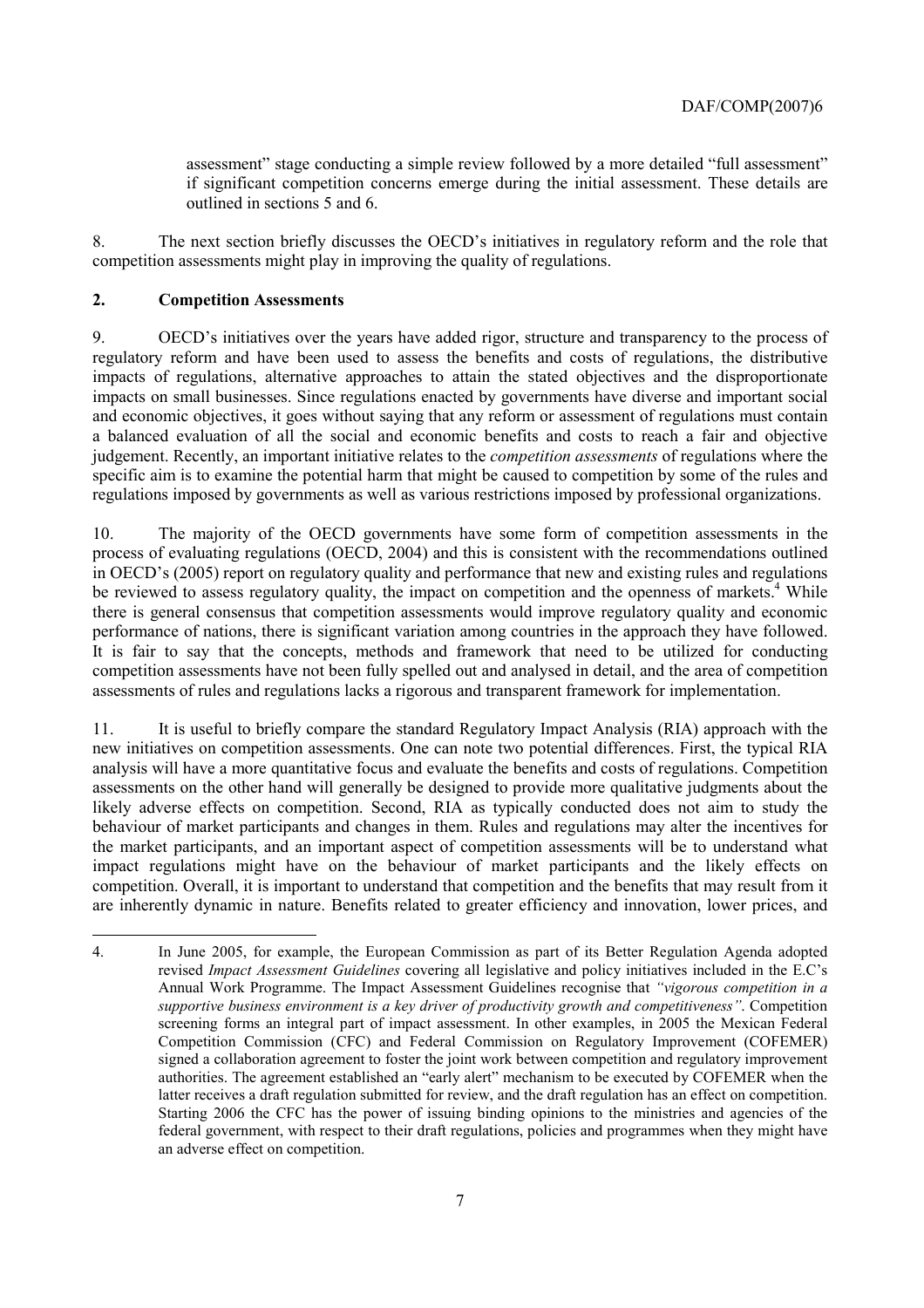greater variety of goods and services are generally not attained instantaneously but become more transparent over time. In this sense, the objectives of the competition assessments, which are designed in part to evaluate changes in behaviour of market participants and forecast the longer-term benefits and costs, constitute an indispensable tool to the assessment of regulations. In this respect, the more traditional RIA evaluations and new initiative on competition assessments can be seen as complementary inputs into improving the quality and efficiency of regulations and, more generally, economic performance and welfare.

12. The role of competition assessments has been appropriately summarised in the "Guiding" Legislative Principle" as expressed in the Australian Competition Principles Agreement. The guiding principle is that rules and regulations should not restrict competition unless it can be demonstrated that (Government of Australia, 1996):

- 1. The benefits of the restriction to the community as a whole outweigh the costs;
- 2. The objectives of the legislation can only be achieved by restricting competition.

13. The OECD report on "Guiding Principles on Regulatory Quality and Performance" (2005) suggests that new and existing rules and regulations should be reviewed for their effects on competition and that one needs to:

ìDesign economic regulations in all sectors to stimulate competition and efficiency, and eliminate them except where clear evidence demonstrates that they are the best way to serve broad public interests  $\ldots$  Periodically review those aspects of economic regulations that restrict entry, access, exit, pricing, output, normal commercial practices, and forms of business organisation to ensure that the benefits of the regulation outweigh the costs, and that alternative arrangements cannot equally meet the objectives of the regulation with less effect on competition."

14. While our discussion so far has focused on the need for reforming rules and regulations and making them more efficient and minimizing (or even eliminating) them where necessary, it is important to note that improving the quality and efficiency of regulations and conducting competition assessments should not always be interpreted as minimizing or eliminating regulations. As we discuss in section 4, dealing with issues such as switching costs imposed by formerly regulated incumbent firms – for example, in electricity, natural gas and telecommunications industries – may sometimes call for added vigilance and some new rules and guidance to market participants to minimize the harm caused to consumers and new entrants by the behaviour of incumbents. Another example can be provided from the areas of selfregulation (or co-regulation) where some governments have increasingly relied on market participants to collaborate and develop compatibility, quality and safety standards. Self-regulatory (and co-regulatory) mechanisms are intended to minimize and even eliminate the need for the more traditional (command-andcontrol) governmental regulations and clearly beneficial to both the governments and market participants in many respects. One aspect that has raised some concerns is that the self-regulatory mechanisms, which allow firms to collaborate in certain areas, may also lead to firms coordinating their activities and engaging in cartel-like behaviour (e.g., price-fixing) and creating barriers to entry for new firms. This concern calls for greater alertness on the part of the regulatory officials and governments and even the need for some carefully crafted checks and balances to minimize the potential adverse effects.

15. In summary, while there is clear recognition that regulations are designed to achieve important social and economic goals, competition assessments can be viewed as a valuable input into examining the potential harm to competition that may be caused by some of the rules and regulations legislated by governments and imposed by professional organizations. While achieving the desired social and economic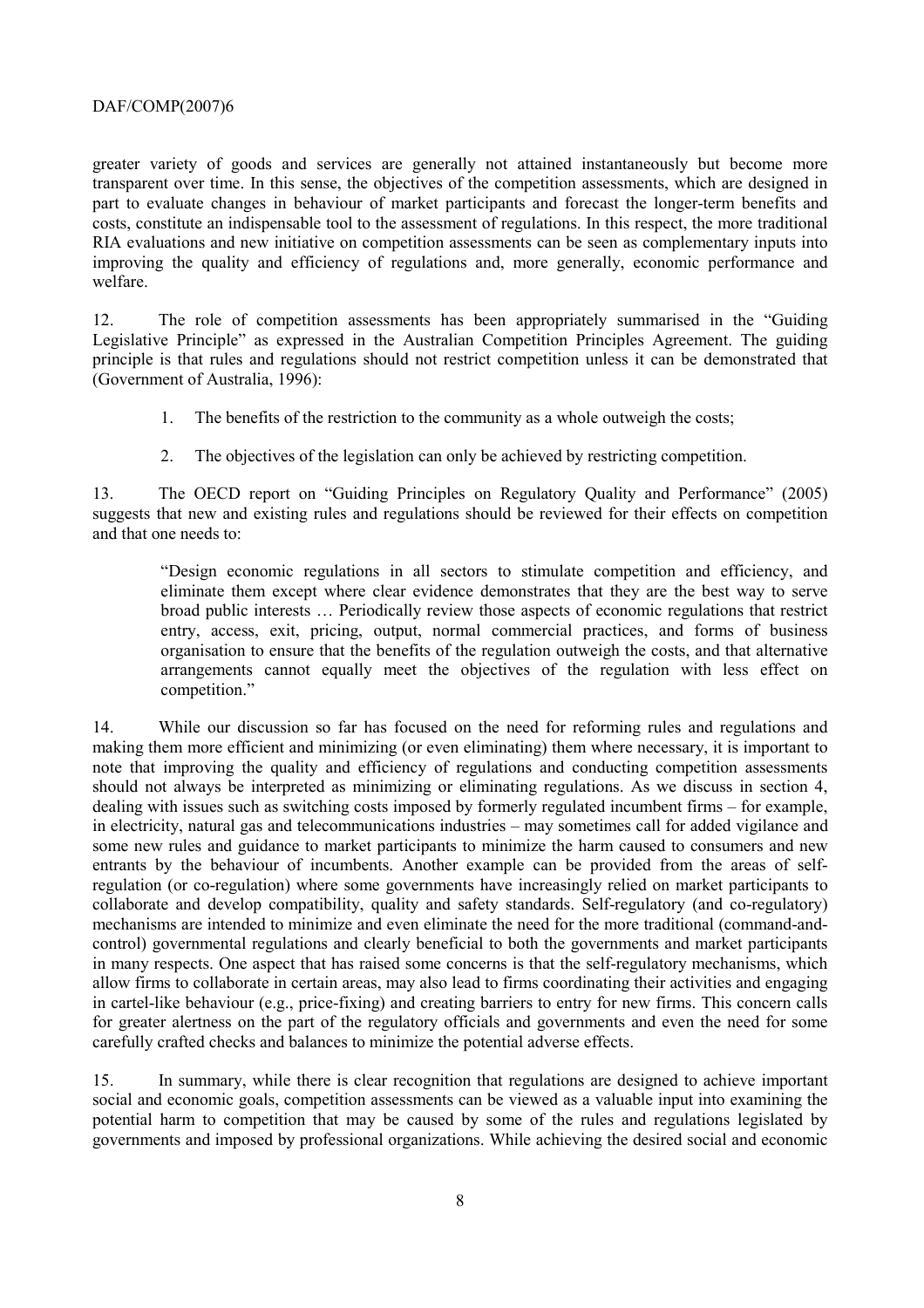policy goals, competition assessments should aim to rank the regulatory options under the principle of maximizing the benefits for competition. The assessments will aim to highlight alternative arrangements that can equally meet the broader social and economic objectives of the regulation with less harmful effects on competition. Given that estimating costs and benefits in a quantitative sense is particularly difficult in the competition area, this report is based on the assumption that the process of evaluation of rules and regulations includes a distinct competition test. In this sense, competition assessments and the RIA process can be viewed as complementary inputs into better decision-making by policy-makers and governments to improve economic well-being.

# **3. Concepts and Framework to Assess Competition in Markets**

16. The central objective of this document is to provide a framework for assessing the impact of various rules and regulations imposed by governments and professional organizations on the extent of competition in markets. With an eye towards this objective, this section highlights some of the key concepts used by the competition law enforcement authorities to gauge the competitiveness of markets. Since competition policy and its enforcement have a well established tradition in many countries, the concepts used within this framework can offer valuable insights into assessing the effects of various rules and regulations on competition.

17. Competition policy is a process by which governments attempt to foster competition and create the right environment for competition by prohibiting, or putting restrictions on, certain types of business practices and transactions that unduly limit competition. Broadly speaking, the objectives of competition policy can be thought of as fostering competitive markets and promoting innovation, with implications for prices, welfare and economic growth. The types of conduct scrutinized by national competition authorities include, for example, attempts by businesses and professional organizations to erect barriers-to-entry into markets, raising the costs to the firm's rivals, and coordination (as opposed to competition) among competitors in their pricing and production strategies. Reduced competition resulting from certain types of business conduct going unchecked may lead to higher prices for consumers, loss of product variety and quality and lower innovation.

18. Why is awareness of the competition concepts and framework useful for understanding the impact of regulations? If we examine the history of rules and regulations enacted by governments and restrictions imposed by professional organizations, they often end up limiting entry into markets and creating a variety of distortions that lead to inefficient market results. Differing views exist regarding the reasons underlying this observation. One view is that the unanticipated impacts of rules and regulations are routinely large and would potentially see these anti-competitive impacts within this context. Another view is that demand for regulation often arises from existing producers within a particular market. From the perspective of these producers, regulatory controls that can reduce the ability of new entrants, or even existing rivals, to compete are of high value and will be pursued vigorously. In section 4 we provide details on the different types of rules and regulations and their likely impact on competition. While rules and regulations are initiated as a result of various social and economic objectives being pursued by governments, the downside is that they may:

- Impose barriers to competition such as restrictions on entry or the flow of goods and services across regions and states;
- Facilitate coordination of prices and production among competitors;
- Impose higher costs on entrants and small businesses as opposed to incumbents or larger firms;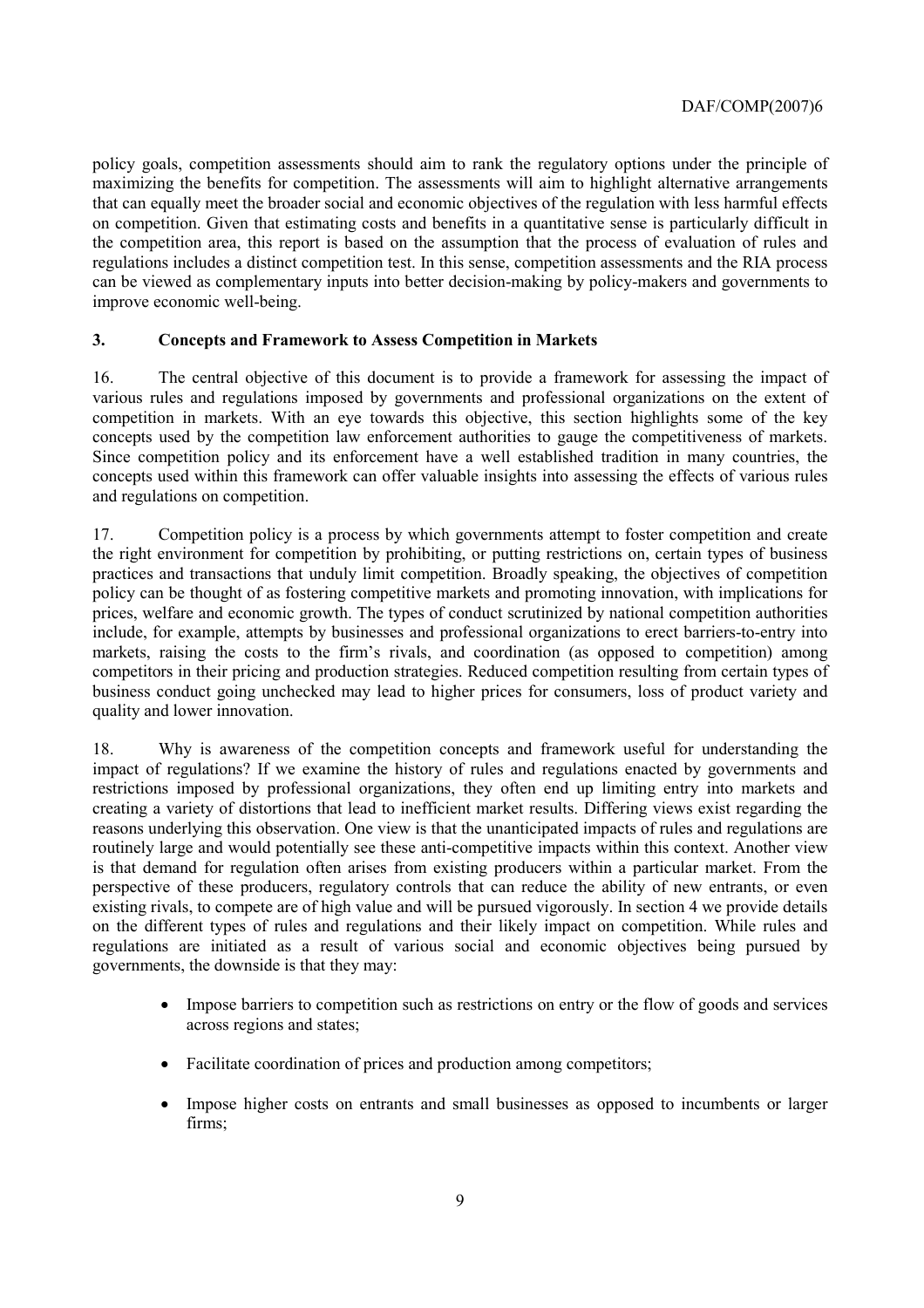• Partially or completely shelter firms from national competition laws.

19. Before we discuss the concepts, we comment on one type of business conduct deemed likely to be the most harmful to competition: the formation of *cartels*. Cartels, via their collusive or coordinated behavior, result in higher prices, lower quantities and potentially lower variety and innovation with a clear loss of welfare. Collusion is illegal in most countries today. Collusive behaviour poses interesting challenges in the context of competition assessment of regulations. For example, in some industries businesses collaborate on setting standards, compatibility rules and R&D. Professional organizations in the legal and medical professions govern codes of behaviour and quality of practice. And certain professions and producers of goods and services have historically been given the latitude to engage in self-regulation (or co-regulation) in areas such as product characteristics including quality and safety, coordination of technical standards, ethical standards of professional practice and pollution control. There are of course significant benefits to allowing certain types of cooperation as these potentially result in more efficient market outcomes and reduce the need for more formal regulation and the associated costs. However, a concern is that allowing various types of cooperation may create a fertile ground for businesses to engage in collusive behavior related to their prices and production. In section 4 we highlight these issues in more detail along with some checks and balances that can be put in place to minimize adverse outcomes.

20. The remainder of this section discusses the key concepts that can be used for competition assessments. And, in sections 4 and 5, we use these concepts to gain a better understanding of the competition effects of rules and regulations.

# *3.1 Central concepts in assessing competition issues*

- *3.1.1 Market power*
- 21. Let us consider some possibilities regarding the extent of competition in a market.
	- A market having a single firm  $-$  a monopoly  $-$  that faces no competition. There are many reasons why a monopoly may occur. For example, a pharmaceutical company could produce the only drug that treats a particular medical condition such as Genentech's new patented targeted therapy drug Avastin for treating lung cancer. Since the pharmaceutical monopolist's product has no effective substitutes, it faces little/no competition. Consequently it will be able to charge high prices and earn significant profits.
	- A market may have a large number of firms selling a product. For example, the U.S. has over 15,000 tomato producers. In this market, the product of one farm is a relatively close substitute for another. Each tomato farmer faces significant competition, cannot charge high prices and earns relatively low profits.
	- An intermediate market where there are a few sellers, such as the one for large commercial aircraft engines where General Electric, Pratt & Whitney and Rolls Royce are the competitors. This is neither a monopoly, like the pharmaceuticals case nor likely to be as competitive as the tomato case. In this intermediate case, General Electric, for example, has less pricing power and earns less profit than it would as a monopolist due to competition it faces from the other two companies. (In this example issues related to collusion in markets with a small number of firms are not discussed. The issues related to collusion are discussed later in the document.)

22. Across these three examples, the difference in the extent of competition determines how high the prices are (relative to costs) and how significant are the profits.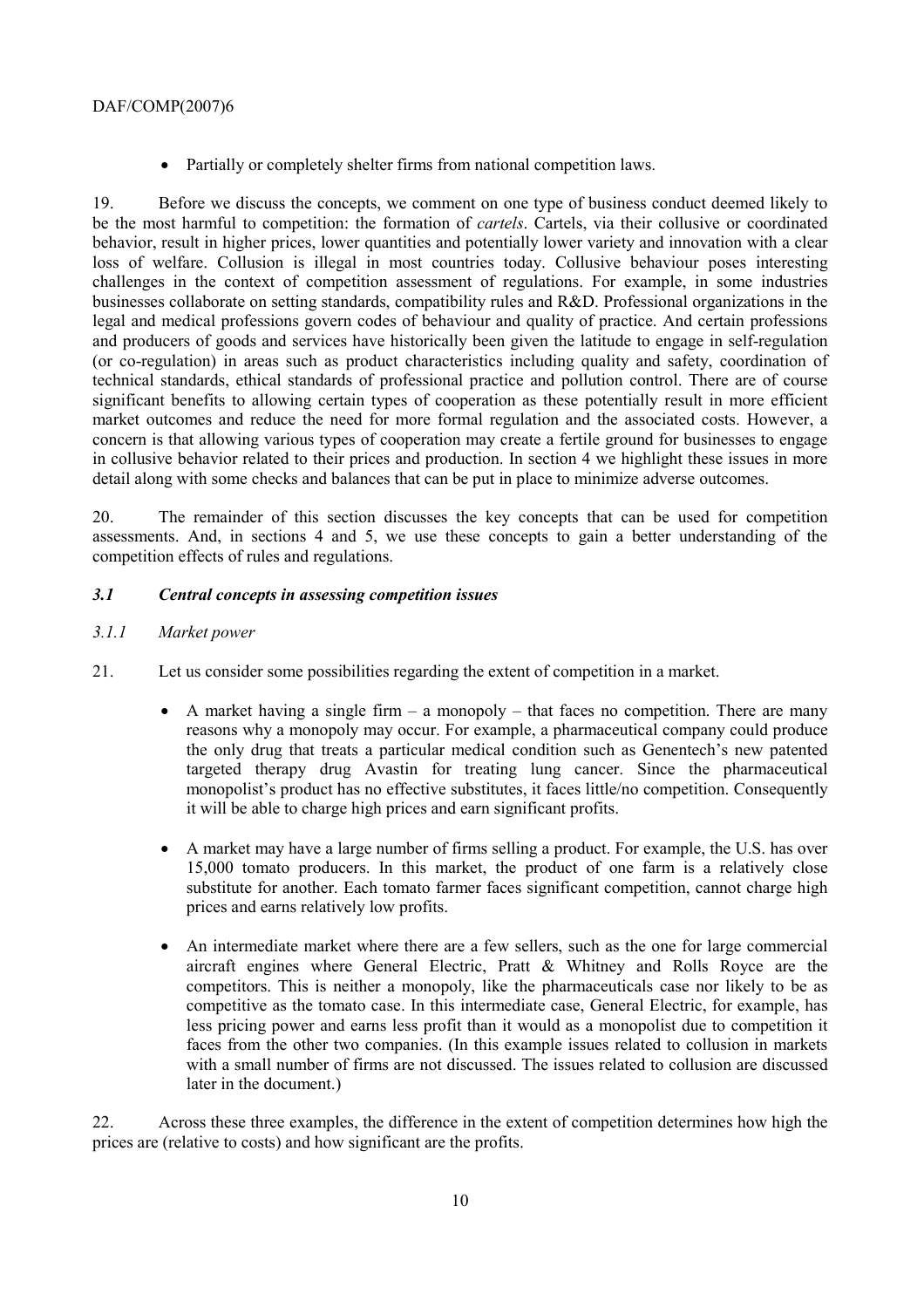23. Broadly speaking, *market power* is defined as the ability of firms to charge prices above competitive levels and consequently earn significant profits (or above-normal economic profits). In the above examples, the pharmaceutical monopoly possesses significant market power whereas the typical tomato producer does not. The aircraft engine case falls between these two outcomes. Market power can arise due to a variety of reasons and last for a shorter or longer time period. The items below provide some insights. Finally, any assessment of market power will have to be made in the relevant market (for the product or services) under consideration.

24. Once the relevant (or the affected) market has been clearly defined, we can look at variables that describe the structure of this market. For example:

- *Number of firms:* In general, the larger the number of firms in the relevant market, the lower the concerns about market power.
- *Concentration of output:* This measures the extent to which production is concentrated in the hands of a few firms in the market. Higher concentration of output, in general, is expected to lead to greater likelihood of market power.

25. A small number of firms or higher concentration is not necessarily bad for competition  $-$  it depends on the magnitude of the barriers-to-entry (discussed below) and potentially on the type of competition that prevails (e.g., bidding markets versus regular markets).

# *3.1.2 Barriers-to-entry*

26. Barriers-to-entry can broadly be defined as those factors that might hinder the entry of new firms into the relevant market. Evaluating the magnitude of barriers-to-entry is important as it provides us with a perspective of the extent of potential competition that the incumbent firm(s) might face. For example, if barriers-to-entry are high, incumbents can engage in anti-competitive behaviour, raise prices and enjoy elevated profits without fearing that new entry will erode their profits. To put it differently, lower entrybarriers give rise to greater potential competition and have a disciplining effect on incumbent firms in the market, restraining the exercise of market power.

27. In the context of competition assessment of rules and regulations, evaluating barriers-to-entry might be useful in the following sense. Suppose a regulation has the effect of reducing competition in a market. The totality of the detrimental effects on competition will depend on the extent of barriers-to-entry. If they are high, then one might argue that the new regulation that imposes additional constraints on competition can cause significant harm to competition. If the barriers are rather low or negligible, then the harm to competition may be less material.

28. Barriers-to-entry can take myriad dimensions and we discuss them below. Here we do not discuss the pros and cons that may be associated with each barrier or which barrier may restrict competition more, but simply note the different types of barriers.

- *Natural barriers:* Barriers-to-entry could arise due to natural factors such as economies of scale arising from high fixed (or overhead) costs. For example:
	- Water treatment plants have high overhead costs. Given this, it is typically optimal to have a single water treatment plant in a given geographic area;
	- Due to high R&D and overhead costs, entry is difficult into the large commercial aircraft engine manufacturing industry.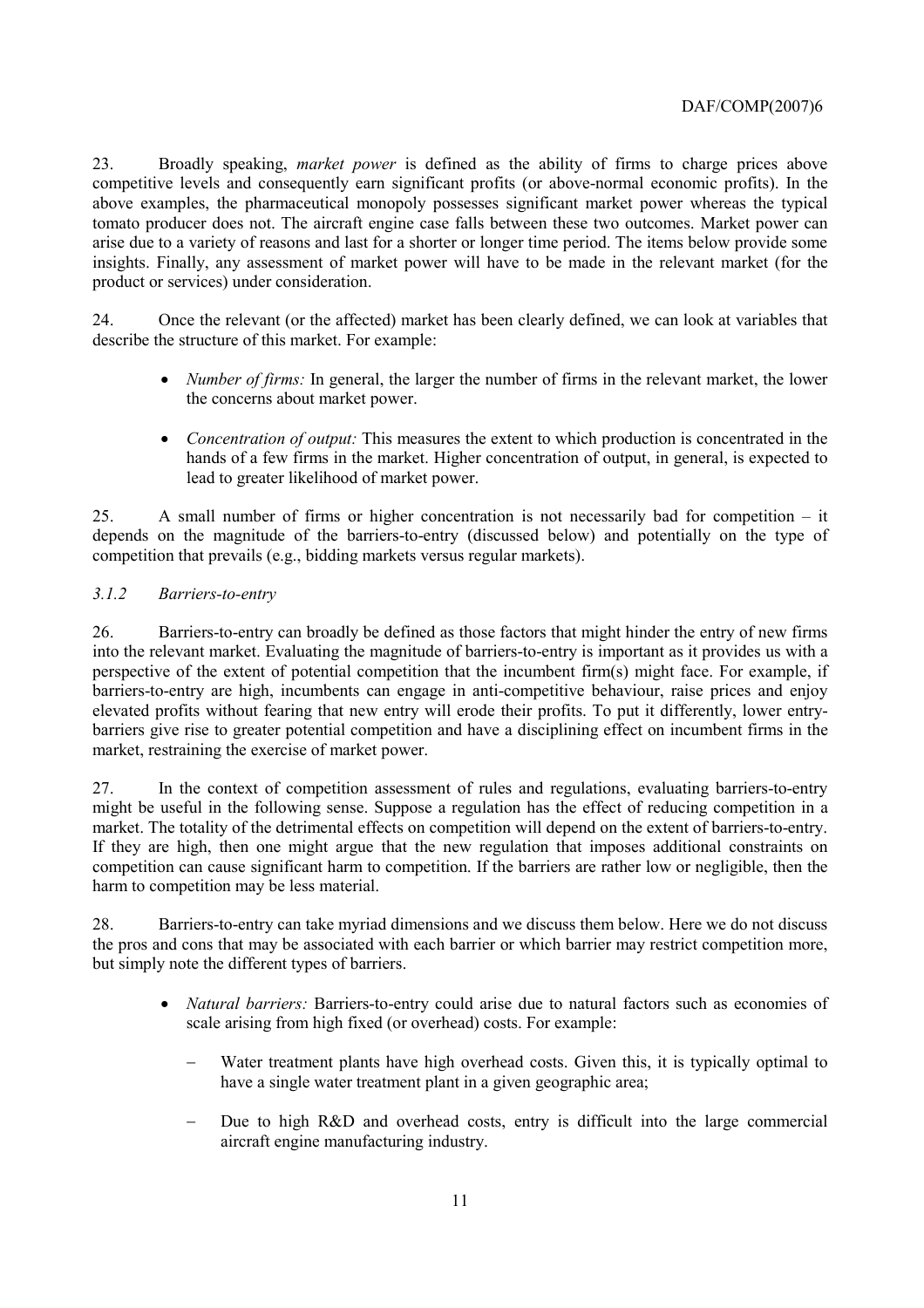- *Sunk cost related barriers:* Barriers-to-entry can occur in markets where the sunk costs of entry are high. Sunk costs are defined as the non-recoverable component of cost. That is, costs that a firm is unable to recover if it chooses to exit from a particular industry. Sunk costs essentially reflect the fact that certain productive inputs are highly specialized in nature and, as a consequence, have limited alternative uses. This component can arise due to low resale value of purchased capital, high advertising expenditures, high research and development expenditures, among others.<sup>5</sup> Sunk costs could arise in the context of regulations and we look at some examples:
	- In the pharmaceuticals industry, firms have to conduct extensive clinical trials to demonstrate safety and effectiveness of the medication before they are allowed to introduce the product to the market. In the event the firm does not succeed in demonstrating safety and effectiveness, the drug is not approved. The costs incurred during the regulatory approvals process are sunk costs as they cannot be recovered;
	- Due to environmental regulations, manufacturers of paints and dyes have had to alter the chemical composition of their products. New R&D expenditures had to be incurred to ensure safety of the new formulations as well as the new formulations meeting standards of colour, adhesiveness and viscosity. The R&D expenditures incurred would be sunk costs in the event the firm was unsuccessful and had to exit the market.
- *Barriers created by the conduct of incumbent firm(s):* Actions by incumbent firms in the market can have detrimental effects on competition. For example:
	- − Companies in industries such as telecommunications, electricity and natural gas offer schemes where the customer is locked-in to the contract for a period of time and there are costs to changing suppliers. These are called switching costs. Since they raise the costs the customers have to bear while changing suppliers, they disadvantage competitors and new entrants.
	- Telecommunications companies in the U.S. have aggressively fought to restrict/deny access to their networks by competitors. This reduces competition in internet services and telephone markets;
	- In the pharmaceuticals industry, companies often aggressively pursue patent ìextensionsî and embroil potential generic manufacturers in costly litigation in order to thwart entry.
	- When postal markets were being opened up for competition, incumbent Posts attempted to erect barriers for the emerging competitors by making agreements with foreign Posts to grant them preferential treatment in mail clearance, sorting and delivery at the expense of the private carriers.<sup>6</sup>

<sup>5.</sup> Sutton (1992, 1996) provides excellent discussion of various types of sunk costs. Many consumer products industries such as cosmetics, carbonated beverages, for example, have high advertising expenditures (relative to firms' sales). Industries such as biotechnology have inherently high  $R&D$  expenditures. These are examples of industries that have been argued to have high sunk costs.

<sup>6.</sup> See Ghosal (2002) and the references there for discussion of issues in postal markets.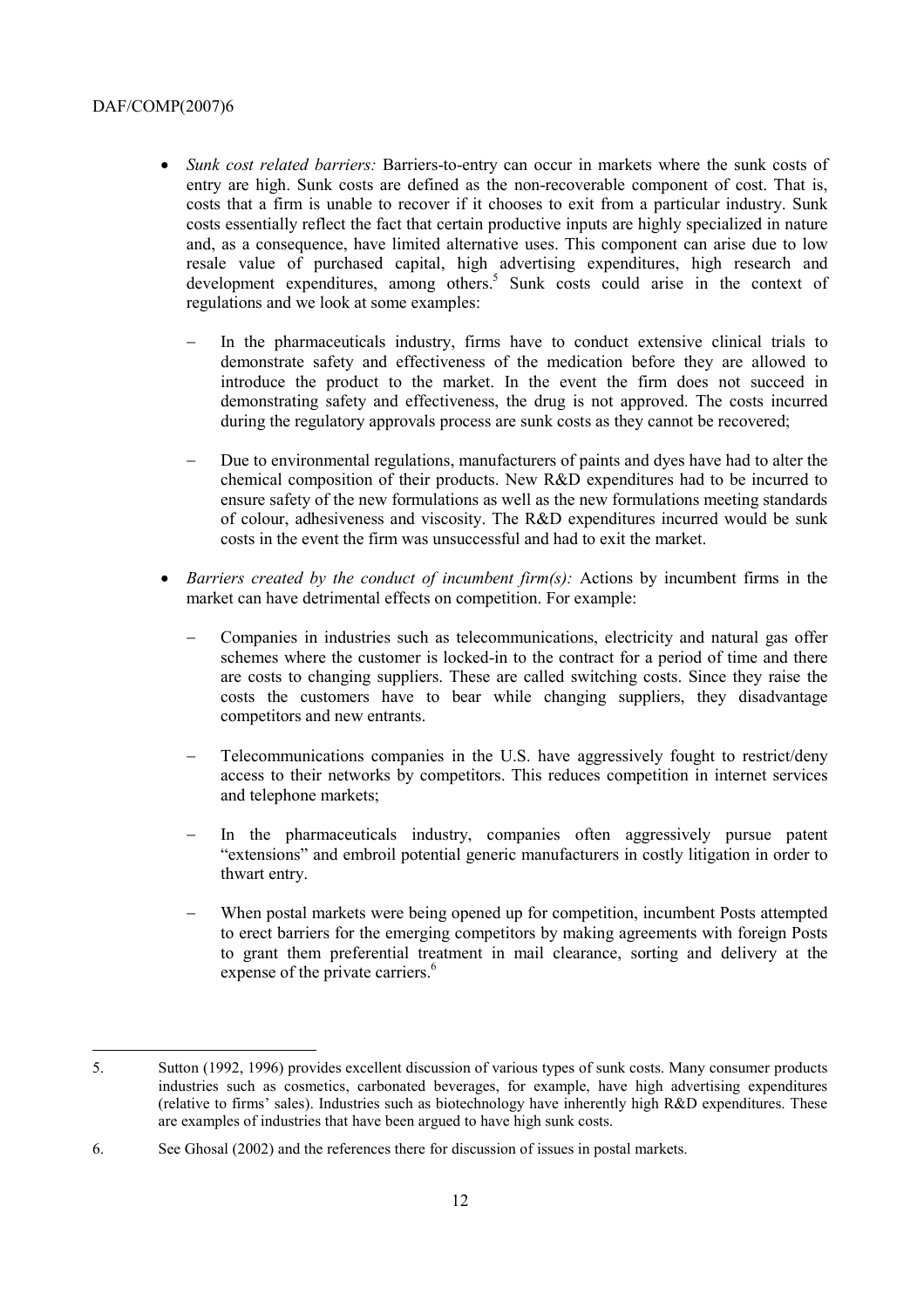- *Regulation induced barriers:* Regulations by government and professional organizations may create barriers-to-entry. For example:
	- Laws in many countries impose restrictions on new entry into the retail sector, particularly the entry of large retail chains;
	- − Lengthy and costly bureaucratic procedures to start new businesses in many countries dampen entry;
	- − Grandfathering of landing or gate slots in airports favour incumbent airlines and create barriers for new start-up airlines;
	- In many countries the practice of law or medicine in a state or region requires the lawyer or doctor to pass the local board's certification exams, creating barriers-to-entry of professionals into a given state and their mobility across states.

Overall, an evaluation of the extent of barriers-to-entry into the market will be a key component of the competition assessment of rules and regulations.

#### *3.1.3 Entry of new firms*

29. Entry by new firms has the ability to inject price competition into the market, stimulate innovation, provide gains in production efficiency, result in a broader variety of goods and services sold and improved product quality.

30. If entry by new businesses into the market is relatively easy, then incumbent firms are less likely to be able to exercise market power. If incumbent firms were to exercise market power, raise prices significantly and earn higher profits, then the new firms would be expected to enter the market quite quickly and erode the high profits being made by the incumbents.

31. The ease of entry into the relevant market is determined by the various types of barriers-to-entry described above. They include natural, regulatory, sunk cost related and those that are created by the behaviour of incumbent firms. Entry by new businesses is less likely when the barriers-to-entry are high. For example, entry is less likely in the:

- Pharmaceuticals production due to high sunk costs of R&D and regulatory approvals;
- Commercial aircraft engine manufacturing industry due to extremely high overhead and sunk costs and reputation effects;
- Internet services market if new entrants do not have access to the incumbent's network.

32. An additional issue relates to the timing of entry. The central concern is whether entry by new businesses can take place within a reasonable time frame. Entry within a short time period is unlikely:

- In the market for physicians due to the educational and certifications requirements;
- In the pharmaceuticals market for a particular diagnostic category as the R&D costs, time and regulatory hurdles are significant.
- 33. In contrast, entry within a short time-period is more likely: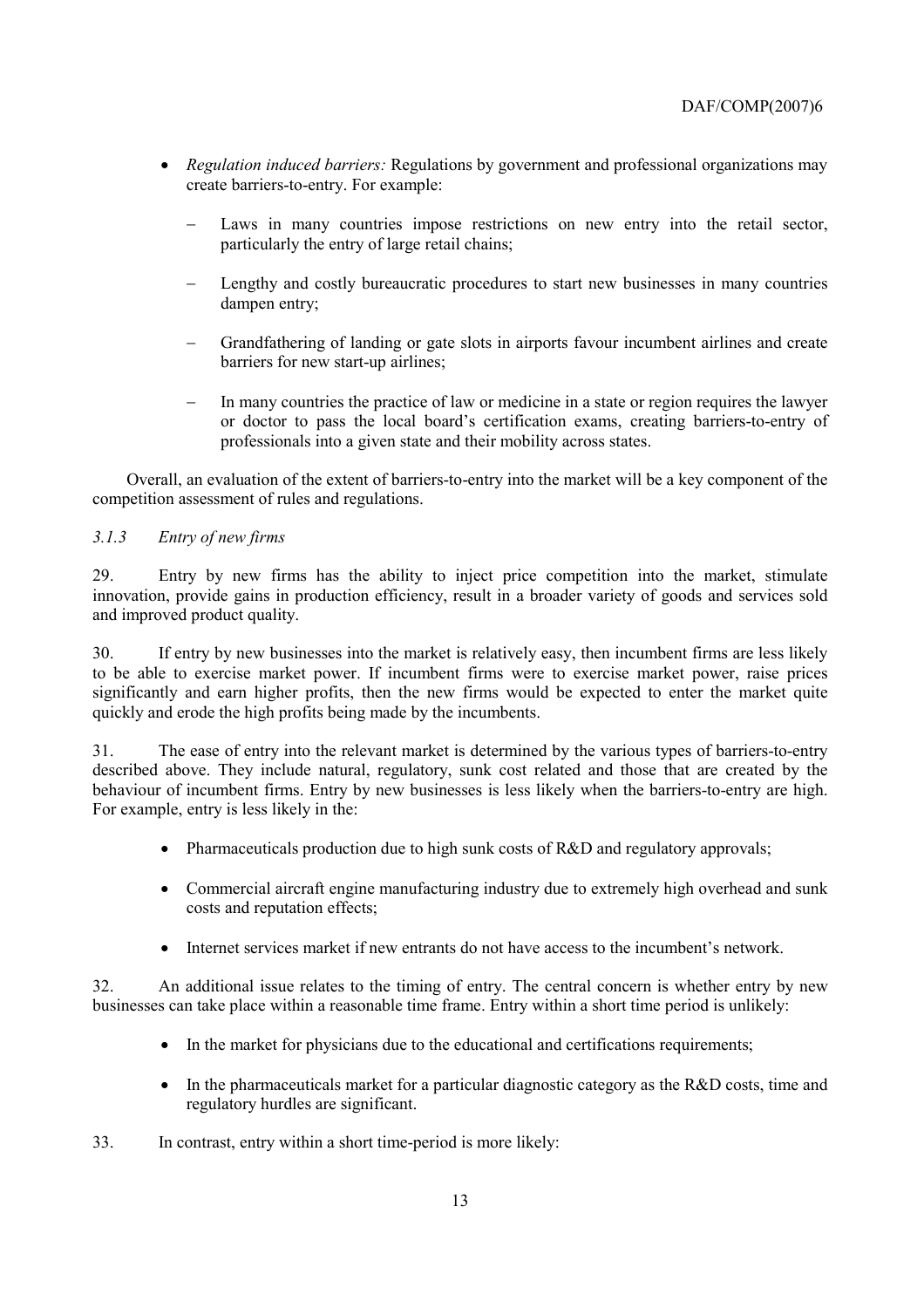- In the baking industry as the production technology is standard and overhead costs are relatively low;
- In the furniture industry as there are no regulatory hurdles and overhead and R&D costs are low.

34. Any assessment of competition effects must make a proper evaluation of the entry-barriers and the likelihood of entry by new businesses within a reasonable time frame. To consider some examples: (1) if new environmental regulations impose significant costs on business and are heavily grandfathered such that large incumbent firms benefit, this may have the highly undesirable effect of dampening new entry; and (2) in several countries, airline landing slot allocations are grandfathered. This is detrimental to entry as new start-up airlines find it difficult to compete with the incumbent carriers.

# *3.1.4 Exit of firms*

35. If businesses exit, it may lead to increase in market power exercised by incumbent firms leading to higher prices. Businesses may be forced to exit due to a variety of circumstances. For example:

- Suppose, under a new regulation, incumbent firms have five-years to meet the new standards on environmental pollution. Companies that fail to make the costly investments would very likely have to exit;
- After the ruling by the U.S. Federal Communications Commission (August, 2005) that incumbents are not mandated to share the network with competitors, some internet service providers may be forced to exit due to lack of access to the network;
- If dominant incumbent firms in industries such as natural gas, electricity and telecommunications are allowed to impose significant switching costs it may lead to the exit of newly formed firms.
- Competition assessment of existing or new regulations and business conduct should examine the likelihood of foreclosure of businesses as it has consequences for the extent of future competition in the market, with implications for prices, product variety and other factors.

#### *3.1.5 Innovation and Efficiencies*

- 36. Innovation by businesses can provide a number of desirable outcomes such as:
	- Increase in production efficiency due to process innovations that lead to decreases in firms' costs resulting in lower prices paid by consumers;
	- Improvements in product quality:
	- Wider product variety;
	- Improvements in product safety.

37. Competition policy is very cognizant of the role played by innovation in preserving the dynamism of markets and strives not to hinder firms' innovative activities. Thus, this is an area of particular concern in relation to the potential anticompetitive impact of government regulation. In situations where the regulation is "prescriptive" in character (that is, it instructs firms on what they must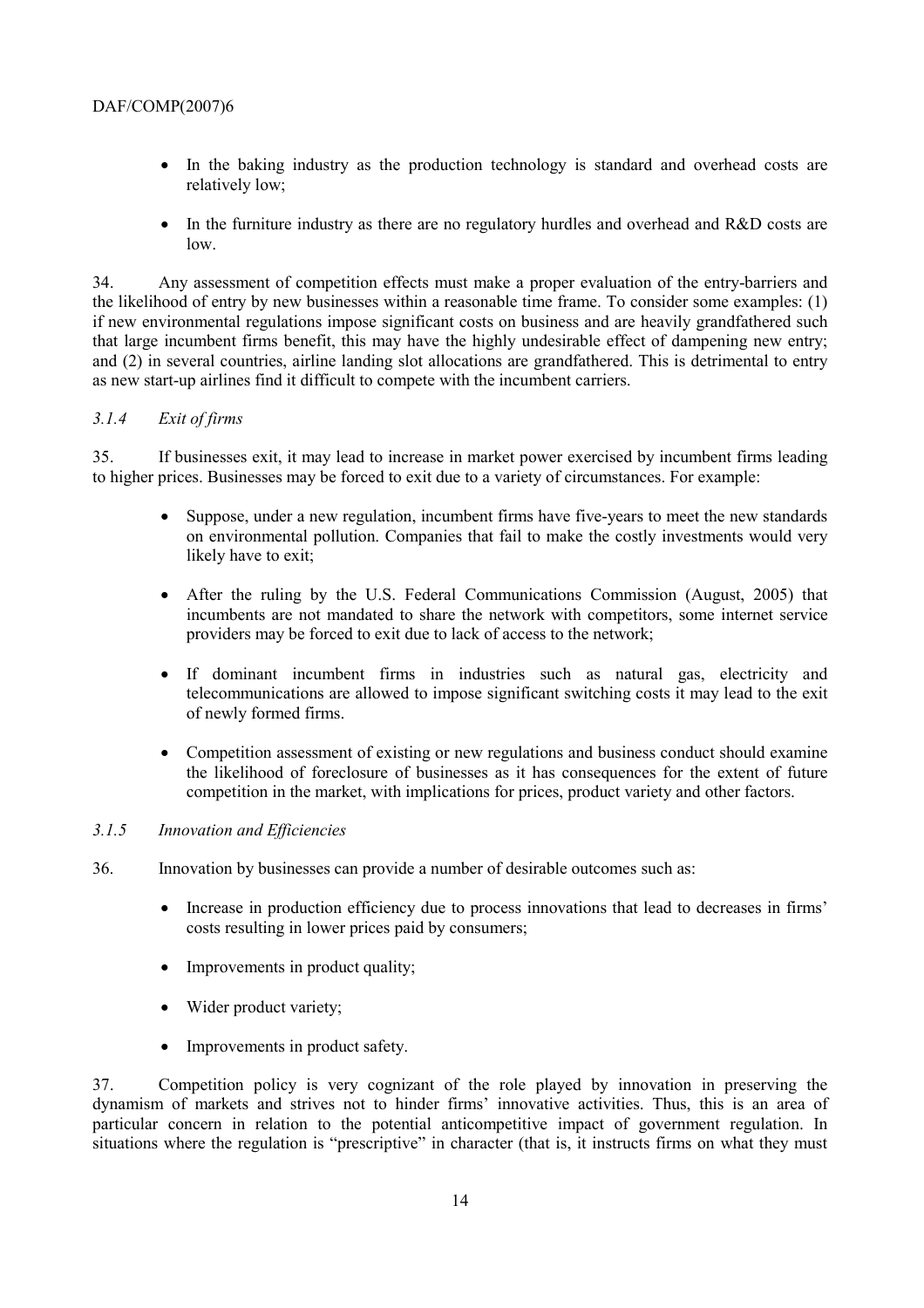do, rather than the result that they must achieve), there is a high probability that it will have a negative impact on innovation.

38. Generally speaking, if the particular business conduct enhances the likelihood of innovation and provides gains in efficiency, then these benefits are traded-off against any potential increase in market power. If the former outweigh the latter, the business conduct may be viewed favourably. We consider some examples of this recognition.

- Allowing research joint ventures between competitors. For example: the SEMATECH Consortia whose members include AMD, Freescale, Hewlett-Packard, IBM, Infineon, Intel, Panasonic, Philips, Samsung, Spansion, TSMC and Texas Instruments. The objective of this consortium is to advance semiconductor technology and the performance of integrated circuits. A fear that competition policy authorities have is that such collaboration has the potential to lead to information exchange and coordination of prices and production. But the understanding is that the expected gains to society from the resulting surge in innovation offsets the negative effects. Similar examples can be provided where companies are allowed to cooperate to set standards on product design and compatibility.
- Permitting businesses to undertake investments or initiate organizational changes or offer new products and services that would allow the companies to attain:
	- *Economies of scale:* these arise when the overhead costs are high. Allowing for a greater scale of production leads to lower average costs per unit produced. For example, permitting larger retail stores may allow firms to reap economies of scale and have lower unit cost of providing services;
	- − *Economies of scope:* where it is less costly for one firm to produce the different products or services as compared to the products being produced by separate specialized firms. For example, from a cost-efficiency standpoint, it would be efficient to allow a grocery store to sell over-the-counter medication due to cost-savings that arise from common marketing, storage and supplier contracts as opposed to regulations forcing a separation between pharmacies and grocery stores.

39. Competition assessment of business conduct and regulation needs to carefully examine the effects on innovation as it has the ability to deliver significant benefits.

#### 3.1.6 Raising rivals' costs

40. If a business can raise the costs faced by its rivals, it can reduce the amount of competition in the market and earn greater profits. Strategies to raise rivals' costs can take a variety of dimensions. For example:

- Incumbent telecommunications companies attempt to prevent rivals from gaining (easy) access to its network; this has implications for both internet services and telephone markets. Similar behaviour can be found in the electric industry where incumbents attempt to impose costs on competitors trying to gain access to the transmission network;
- Confronted with new environmental regulations, incumbent companies lobby hard to obtain grandfather clauses. These clauses allow the incumbent businesses to continue to operate under the older rules for a length of time while forcing any new business to meet the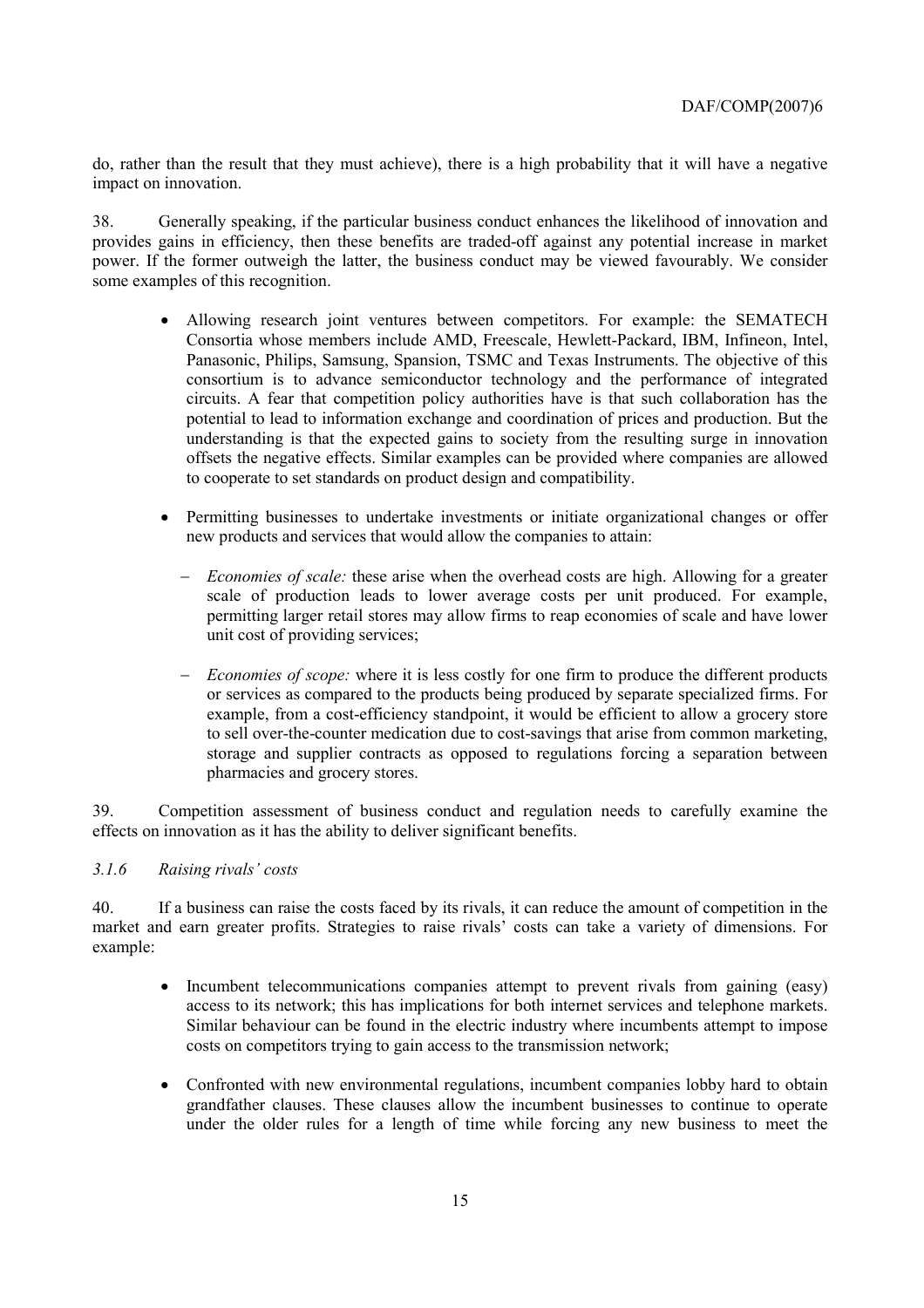standards immediately. This can create significant cost asymmetries between incumbents and entrants with considerable harm to competition;

- A company can tailor its product or service such that consumers cannot easily switch to a rival's product. Such restrictive contracts, with lock-in periods, have been found in industries such as telecommunications, natural gas, electricity generation and banking.
- Pharmaceuticals companies can vigorously pursue patent extension applications and one of the objectives of this behaviour could be to impose additional (litigation and other) costs on rivals (generic manufacturers) to delay or thwart their entry.
- Since one of the objectives behind these types of behaviour by businesses is to make it difficult for rivals  $-$  a smaller incumbent or a potential entrant  $-$  to compete, leading to negative impact on markets and consumers, competition assessment needs to carefully sort through the alternative explanations for such behaviour and weed out the undesirable, anticompetitive aspects.

#### *3.2 Summary and links to competition assessment of regulations*

41. In assessing competition effects, the key issue that one has to grapple with is whether the particular business conduct can lead to a decrease in the extent of competition in the market (increase in market power), with implications for prices, efficiency and innovation. The above discussion provided a broad sense of the concepts and framework that competition policy uses to assess issues related to firms' behaviour, market power and innovation.

42. How is the above discussion and framework likely to be helpful in the competition assessment of regulations? While there are several benefits, we note two:

- A number of concepts outlined above  $-$  for example, related to the definition of markets, switching costs, barriers-to-entry, consideration of efficiencies and raising rivals' costs  $-\text{ will}$ provide useful insights into understanding the adverse competition effects of the different types of regulation which we discuss in section 4;
- The competition assessment framework described above provides an outline which can be used to conduct a logical step-by-step assessment of the competition effects of regulations. The assessment steps are laid out in sections 5 and 6, and will seek to identify the likely impact in the affected market(s), and the types of businesses who might be affected.

#### **4. Regulatory Interventions**

 $\overline{a}$ 

43. There are alternative explanations for why governments intervene in markets. One rationalization is that there are market failures in many industries and various rules and regulations are designed to remedy these.<sup>7</sup> As noted by MacAvoy (1992), regulation has typically been founded on the best of economic and social intentions with controls on profits and prices designed to protect consumers from monopoly power, and workplace safety codes and emissions legislation instituted for the protection of health and individuals living near the facilities. We take a quick look at some of the areas of regulations.

<sup>7.</sup> Viscusi, Harrington and Vernon (2005) and MacAvoy (1992) provide useful discussion of the motivations and different facets of regulations. A large and influential literature discusses the "capture theory" of regulation where lobbying and pressures from interest groups has led to various regulations. But we do not go into details of this line of reasoning in this document.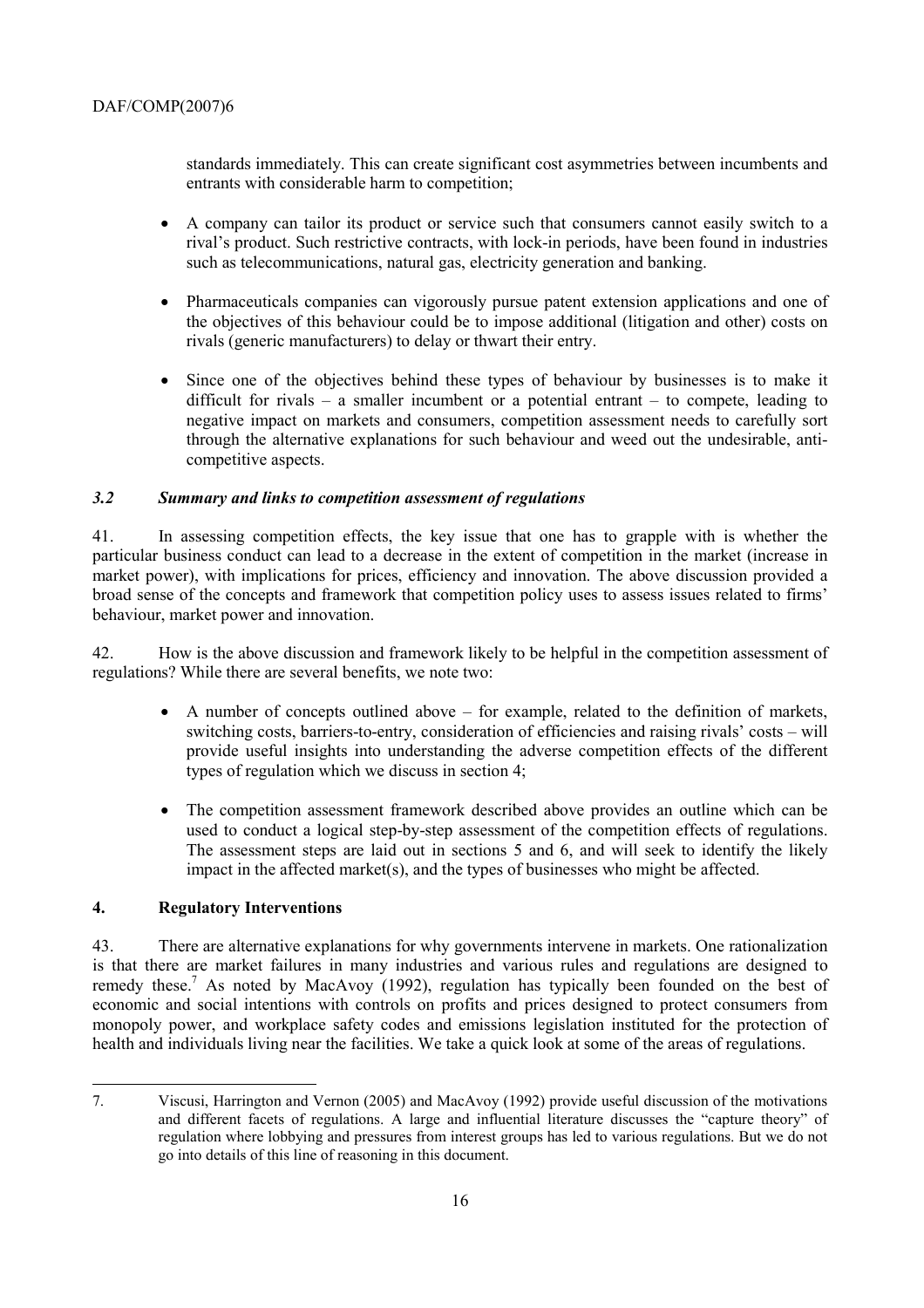- Natural monopoly may arise in industries such as electricity, water, railroads, telecommunications, postal services, among others, which have typically been characterized by large economies of scale due to high overhead costs. This implied that it was often optimal to have local or regional monopolies (for example, in water and electricity) and even national monopolies (for example, telecommunications, railroads and postal service). If the monopolists were allowed to set the prices for their products, they would be unduly high. A solution was to allow the monopolist to operate in the market but regulate prices in order to guarantee fair prices to consumers. Apart from economies of scale, universal service provision was another argument for legal monopolies in these industries. As market conditions, technology and other factors changed, some of these industries have been deregulated in many countries. More sophisticated regulatory design has also allowed the separation of competitive and natural monopoly segments of particular industries, allowing competition to be introduced into areas such as telecommunications and railroads in place of the former regulated (or government owned) and vertically integrated monopolies.
- Industries such as electricity, chemicals, pulp and paper, petroleum refining, among others, can generate significant amounts of environmental pollution as part of their normal production process. Left unchecked, many industries would generate pollution above socially optimal levels which the polluters would have little incentive to clean up due to the high costs involved. Governments have intervened to control the negative externalities generated by pollution. Specific instruments have included taxes and quotas along with offering investment credits for companies to make new less-polluting capital investments.
- In industries such as pharmaceuticals, governments have instituted regulatory approvals and oversight mechanisms for the approval of new drugs as well as monitoring potential negative effects of existing drugs. As noted in the OECD (2001) report, controlling the safety and quality of drugs is a predominant concern.
- Regulations are found in areas of industrial (workplace) safety. One motivation behind these regulations is the broader societal goal of reducing the risk of death. In similar vein, automobile safety regulations are designed to reduce death and serious injury during accidents.
- Several aspects of the banking industry and financial markets have been and are regulated. Among the key objectives are to ensure the stability of financial markets and protection of consumers' investments and finances.

44. Broadly speaking, regulation typically consists of a set of rules administered by the government to influence the behaviour of businesses and, consequently, economic activity. This document will focus on some of the instruments of regulation including:

- *Entry:* Many countries, for example, set limits on the number of pharmacies and retail store outlets within a geographic area. Regulations on the number of taxicabs in cities are common. In industries such as electricity, telecommunications and banks, among others, regulation prevented new firms from entering markets. Professions such as doctors, lawyers, architects, among others, have myriad rules and restrictions that often prevent, or greatly hinder, the flow of professionals from one region to another.
- *Quantity:* Examples include quantity regulations on the amount of fishing in many countries, prohibition on the sale of liquor on Sundays, regulations on the extent of (commercial) construction in specific areas, among others. Quantity regulations can take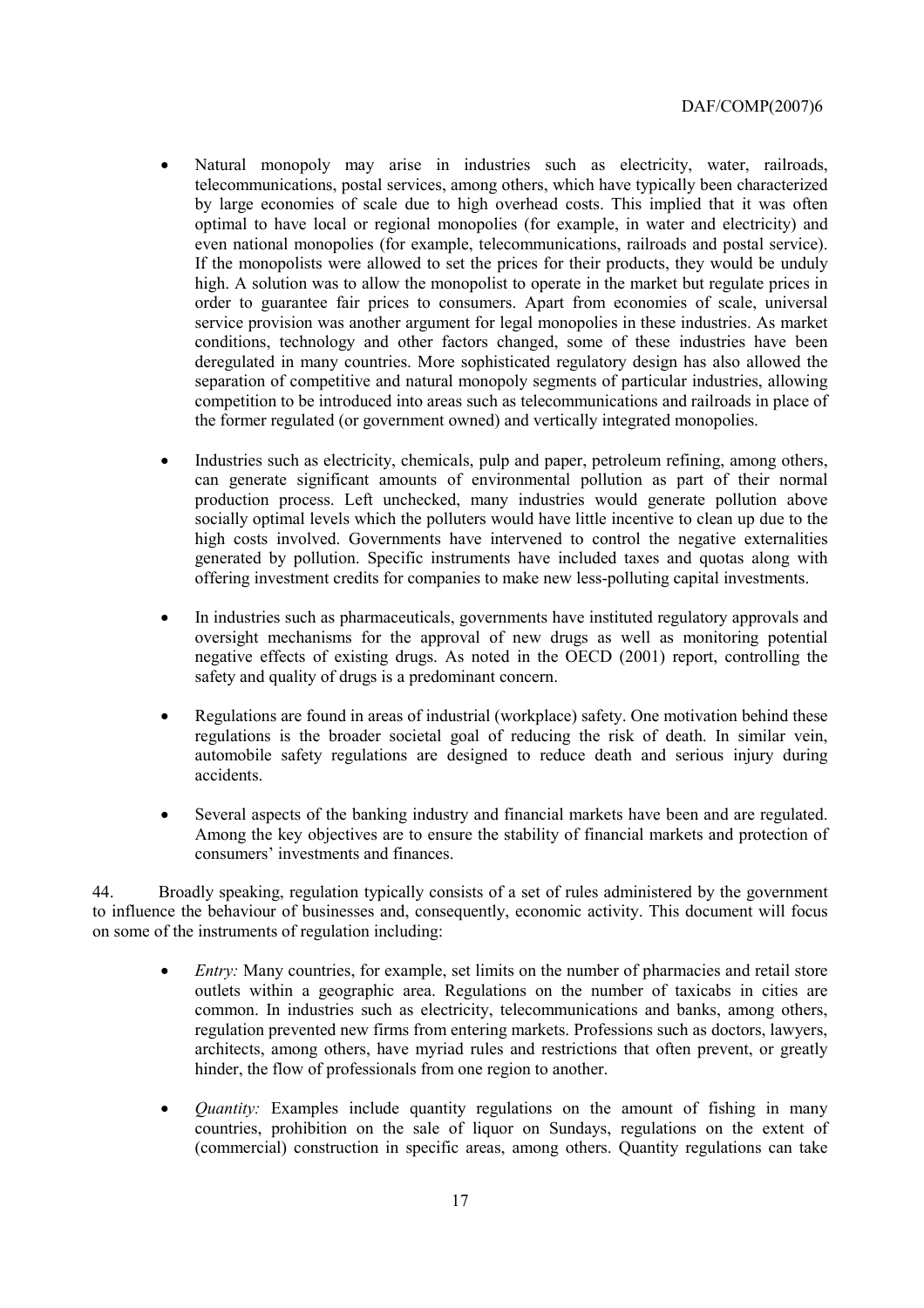other forms such as universal service obligations for postal services where the Post has to meet all demand at the regulated price. Finally, there are examples from agriculture related to quotas on production and the acreage planted. $8$ 

- *Standards:* Governments in many countries set standards on the safety of medical instruments and pharmaceuticals, building codes, health and occupational safety, automobile safety, environment and labour. Regulations also exist in other areas such as on content related to material and language on different types of media such as radio and television.
- *Price:* Industries such as electricity, natural gas, airlines, telecommunications and postal services, among others, have been subjected to price regulation.

45. While we noted earlier that there have been myriad social and economic justifications for regulations, it is important to recognize that various rules and regulations enacted by governments and restrictions imposed by professional organizations often have the potential to hinder competition in markets. We consider a few examples. Successful lobbying by large incumbent firms and industry organizations to significantly grandfather environmental and other types of regulation; this may place new entrants at a cost disadvantage compared to the incumbent firms, potentially affecting entry and competitiveness of markets. Stringent regulations on the number of retail stores and pharmacies, for example, have the potential to limit competition, raise prices and reduce variety and quality of services offered. Setting of "unduly high" minimum quality standards may deprive consumers of greater variety and lower prices. Restrictions on advertising imposed by professional organizations – such as legal, medical and veterinarian – are very likely to have detrimental effects on competition and the variety of services provided. Finally, rules and regulations on the flow of goods and services across regions within a country are often without sound justification; these restrictions create geographic separation of markets potentially resulting in higher prices.

46. To develop a full understanding of the potential consequences of different types of rules and regulations on competition, the remainder of this section is devoted to the discussion of the various rules and regulations grouped under three broad categories:

- 1. Rules and regulations that limit the number or range of suppliers
- 2. Rules and regulations that limit the ability of suppliers to compete
- 3. Rules and regulations that reduce the incentives of suppliers to compete

47. Under each of the above three categories, we note the motivation behind the rules and regulations, highlight the potential competition concerns that may result from them and present selected examples from various markets and industries in different countries.<sup>9</sup>

48. There is one mechanism that deserves commenting on up-front and it relates to the broad area of self-regulation and co-regulation. As we note in section 4.3.1, some professions and producers of goods and services are given the leeway to engage in self-regulation or co-regulation. These mechanisms have a number of potential advantages such as better coordination by market participants in setting standards related to product compatibility, quality and safety, among others. By imposing less direct and burdensome

 8 Glaeser and Schleifer (2001) present an insightful discussion of quantity regulations.

<sup>9</sup> As we will see in section 6 of this document ("Stages of Evaluation"), the above three categories form the key elements of the "Competition Assessment Checklist."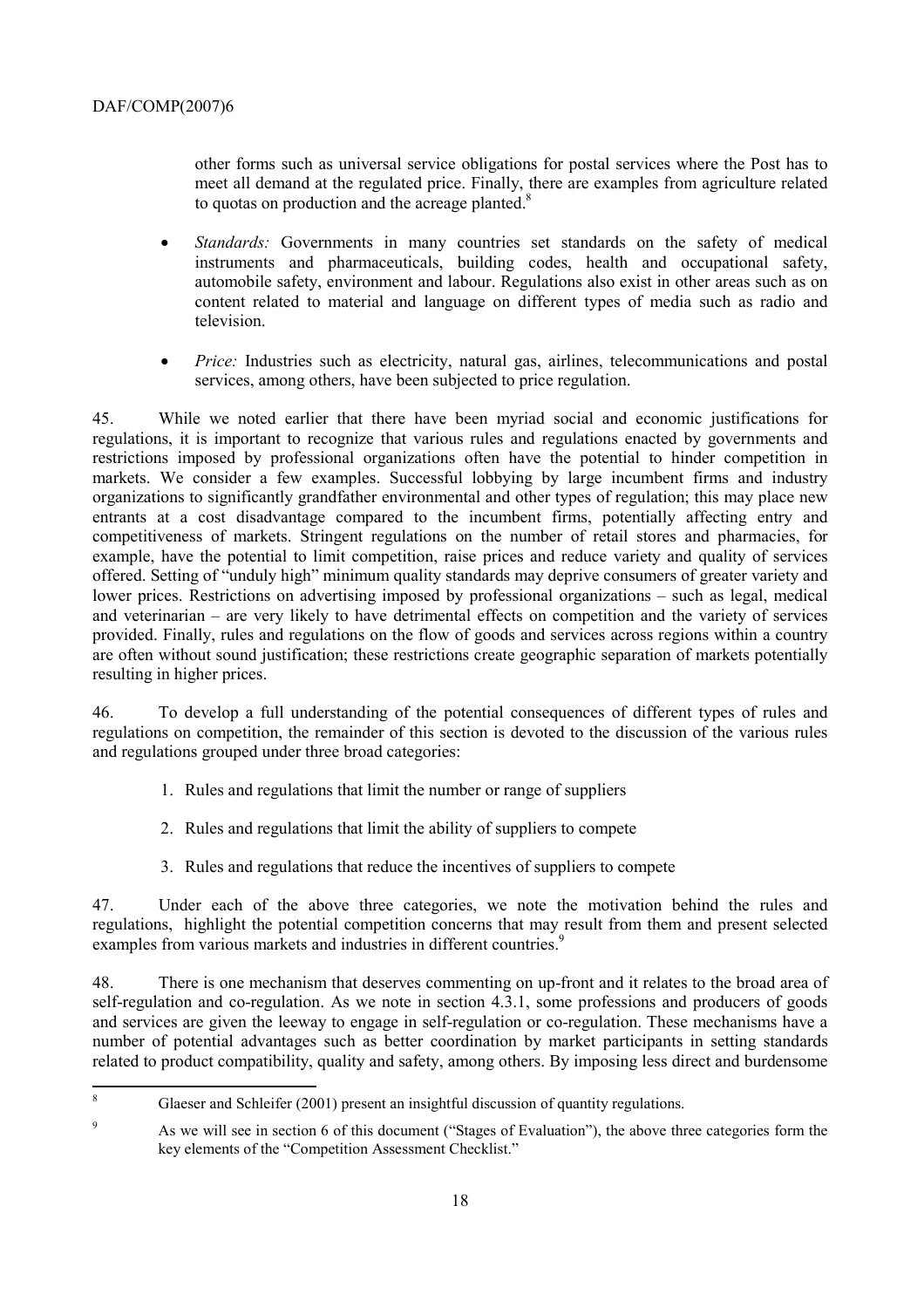governmental rules on businesses, they allow markets to flourish. An important concern, however, is that the enhanced scope for coordination among firms may also provide a ripe setting for implementing collusive strategies in prices and quantities and even setting of standards that may impose barriers to entry. If left unchecked, these may result in considerable loss of consumer welfare and innovation in the markets. While we formally discuss self-regulation and co-regulation under category  $#3$  above ("Rules and regulations that reduce the incentives of suppliers to compete"), given the somewhat wide range of areas of concern under this mechanism, it also has implications under the first two categories noted above. As an example, consider a situation where an industry group that is allowed self-regulation decides to erect barriers to entry to protect profit-margins of the incumbent group (see item C.2 in Box 6). Arguably, some of these concerns to competition could also be discussed under the categories #1 and/or #2 above. In short, the competition concerns that may arise in the areas of self-regulation and co-regulation extend to nearly all of the three broad categories above.

49. Finally, it is important to note that the examples in the information boxes are meant to indicate areas where a closer look and review of competition issues would be/have been worthwhile, and not necessarily where the government action taken was inappropriate.

#### *4.1 Rules and regulations that limit the number or range of suppliers*

50. A number of rules and regulations can have the effect of limiting the actual number or the type of suppliers of goods and services in the marketplace. This is likely to be the case if the proposal:

- Significantly raises cost of entry or exit by a supplier;
- Grants exclusive rights for a company to supply a product or service;
- Establishes a license, permit or authorisation process as a requirement of operation;
- Limits the ability of some types of firms to participate in public procurement;
- Creates a geographic barrier to the ability of companies to supply goods or services, invest capital or supply labour.

51. Historically, policy-makers have often had sound economic and social reasons for imposing constraints on the number and type of firms. The concern, however, is that such regulations can end up having detrimental effects on the level of competition in the market with potentially adverse effects on consumer welfare. Therefore, in circumstances where the number or range/type of suppliers might be affected, it would be valuable to conduct a thorough investigation of the benefits and costs of the proposed regulation and potential loss of competition. Below we highlight two broad areas where competition effects would need to be carefully evaluated.

#### *4.1.1 Regulations on entry*

52. Entry by new businesses plays a crucial role in preserving the vitality of markets by offering competition to the incumbent firms and fostering innovation and growth in the longer-run. Therefore, it is important to recognize that rules and regulations that restrict entry are very likely to have a significant negative impact on competition and welfare, and they need to be carefully evaluated and justified.

53. Regulations on entry can take myriad forms and the justifications are diverse. For example, in a natural monopoly setting, the government grants a legal monopoly and explicitly restricts entry. The motivations include high overhead costs and economies of scale in production. Professional organizations, such as legal and medical, may originally have had good reasons for establishing rules that limited entry, but such restrictions can unnecessarily place constraints on competitive commercial behaviour. The justifications typically include ensuring quality standards in professional practice. Regulations on the entry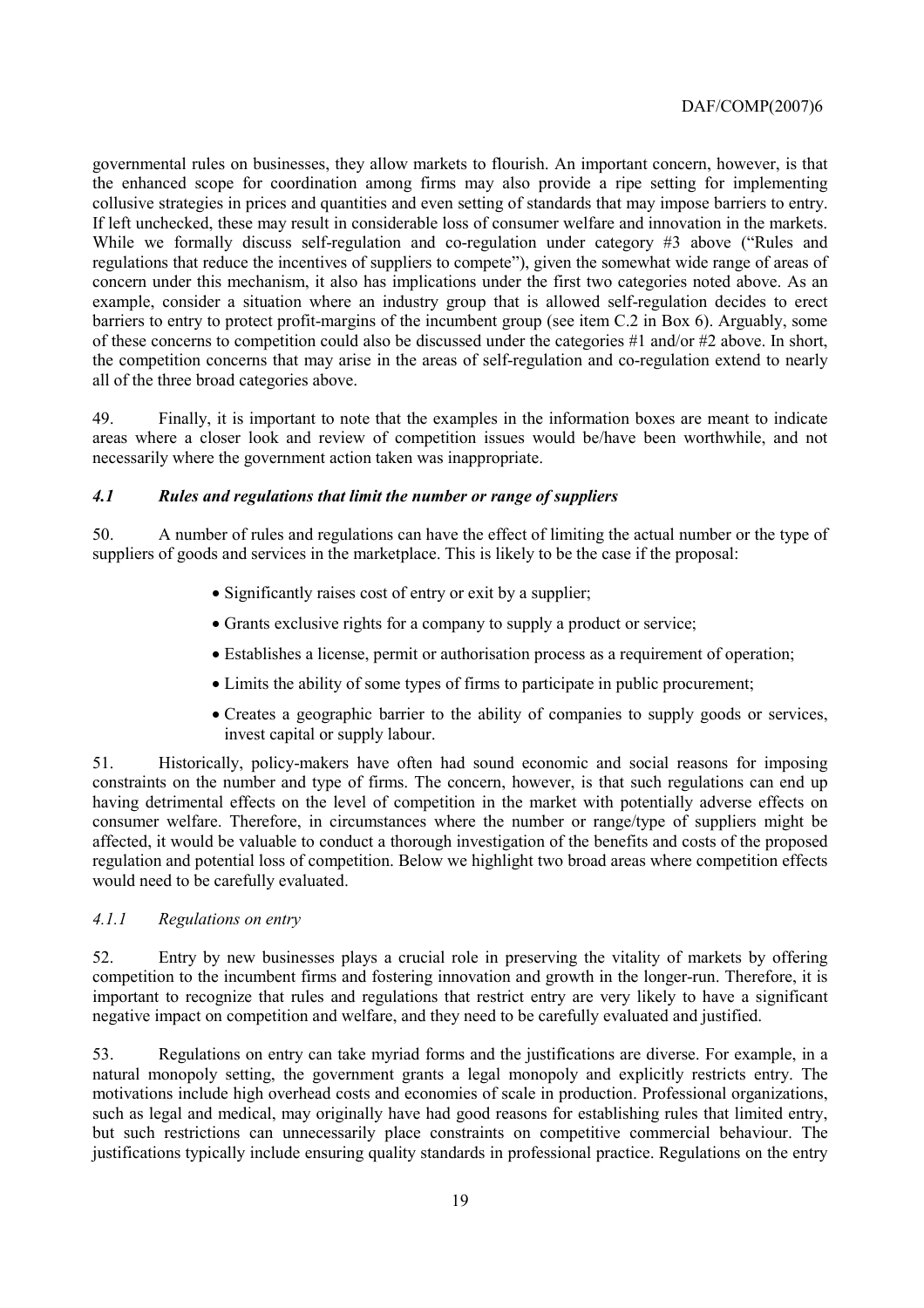and growth of retail businesses are common in many countries. Justifications include controlling urban congestion, protection of private property values, among others.

54. To get a thorough understanding about the effects on entry, it is important to get a clear picture of the different types of new entrants. A useful classification for entrants in the manufacturing sector is provided by Dunne, Roberts and Samuelson (1988, p.504) and we adapt their framework for a general discussion. One can think of three broad types of entrants.

- 1. New firm entering by constructing a new plant (production facility) in the manufacturing sector. Similarly, in the services sector. For example, a new machine tools company started by entrepreneurs with no prior business experience. The information technology revolution and the more recent surges in biotechnology and nanotechnology have seen many firms enter these industries with no prior business experience in these or other industries. A new legal practice set up by fresh graduates would also fall under this category.
- 2. Diversifying businesses entering by the construction of new facilities. For example, a large multi-product company like Siemens could enter a new line of medical instruments by setting up new production facilities. A hospital could open a new facility for the treatment of cancer. A chemicals company starts new production facility for the manufacture of lysine.
- 3. Diversifying businesses entering through changes in the mix of outputs they produce in their existing plants. For example, an automobile company that historically made mid-to-large sized cars diversifies into making small fuel-efficient cars within the same flexible production facility. A steel company that produced machinable steels and micro-alloyed steels diversifies into making bearing and gear steels. A software company that focused on network security software diversifies into internet games.

55. The differences between the various types of entrants noted above can be significant in several dimensions. For example:

- *Financing constraints*. There is a large literature that provides evidence that firms' ability to enter and grow is, in an important way, dependent on their ability to attract external financing for their projects; see Fazzari, Hubbard and Petersen (1988) and the ensuing literature. This is less likely to be a problem for entrant types 2 and 3 above, but can be an important constraint for entrant type 1. One of the reasons is that banks, for example, typically need some form of collateral and past history to make loans and the type 1 entrants are typically disadvantaged in this dimension. In contrast, entrant types 2 and 3 can more easily obtain external financing from banks as well as raise equity capital. Thus, financing constraints can make it more difficult for type 1 entrants to be successful.
- *Learning.* Prior business experience in general allows entrepreneurs to learn from past experiences, knowledge of markets, regulatory hurdles, among other factors. Entrant types 2 and 3 are likely to have an advantage in this dimension.

56. The data presented in Dunne, Samuelson and Roberts reveal interesting differences across the various types of entrants. The failure (or exit) rates are generally quite high and:

• More than 60% of the entrants in one cohort typically fail and exit an industry within five years;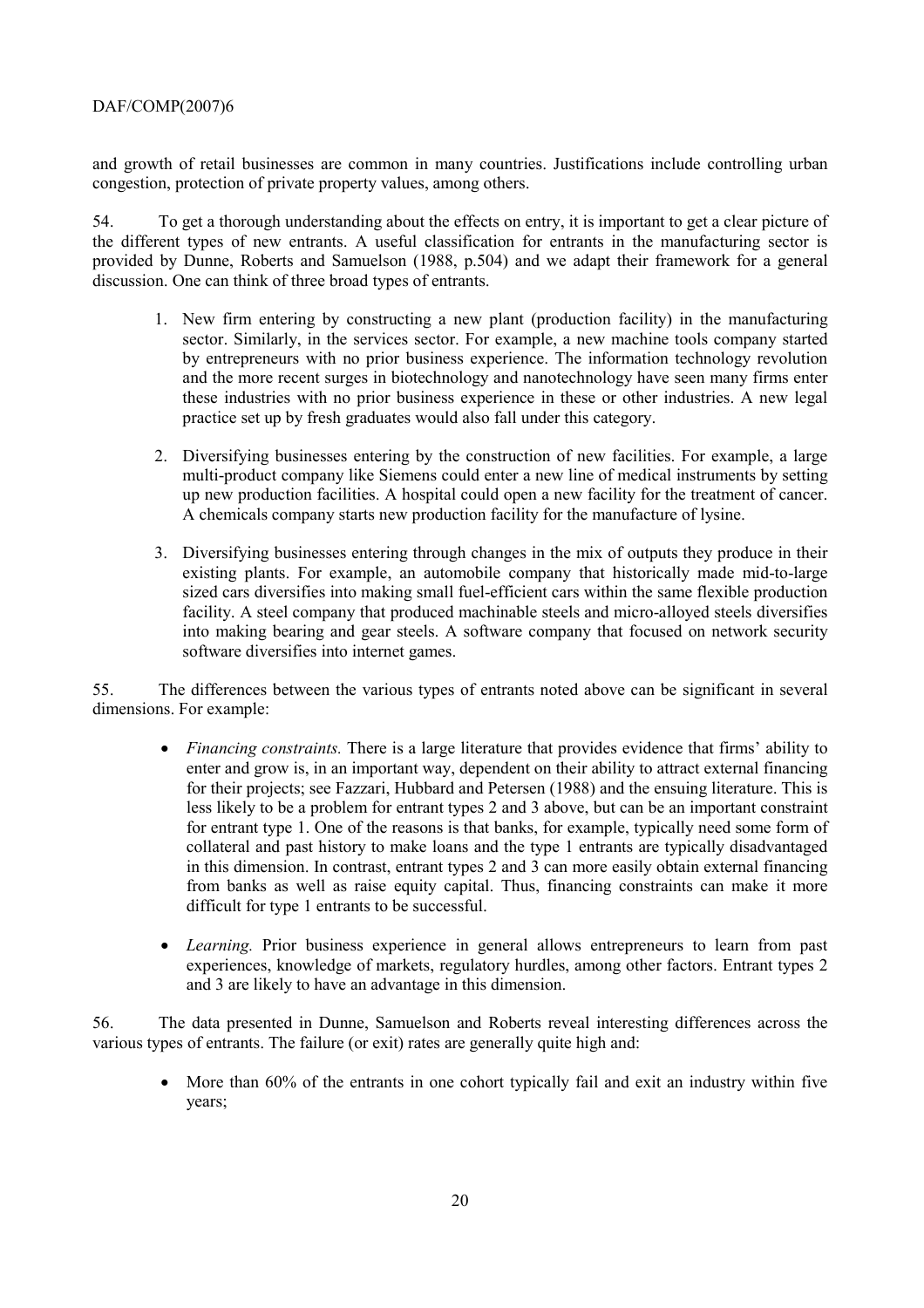• Entrant type 1 (new firms with new plant) have exit rates that are 7-8 times higher than entrant type 2 (diversifying firm with new plant).

57. As described in Caves (1998) and Sutton (1997), these broad findings are quite general and have been replicated by researchers using data from different industries in different countries. One way to look at these findings is that type 1 entrants face disproportionately high hurdles and costs in order to succeed. A clear implication of this would be that regulations that impose barriers-to-entry are likely to have a significantly greater adverse effect on type 1 entrants.

58. A wide variety of rules and regulations put in place by governments and professional organizations place constraints on entry into markets. Regulations can take very explicit forms such as outright restrictions on entry, but can also be implicit in nature.

- Explicit constraints are very direct and arguably have the most adverse effects on competition. For example:
	- − Many countries impose rules on the number of retail stores that can be allowed within a certain geographic area or per a certain number of individuals living in an area. Under the latter rule, if the number of people never exceeds, for example 5,000, no new pharmacies will be allowed. (The OFT 2003 document contains a useful discussion of competition and regulatory issues in pharmacy markets.)
	- − Under the older U.S.-E.U. airline agreement, a European airline could not offer flights to the U.S. departing from any city outside of their home country. This restricted the degree of competition in the U.S.-E.U. airline markets. (The new agreement signed recently removes many of the regulations.)
- Implicit constraints can be thought of as those that more indirectly place constraints on entry. For example:
	- − In the deregulated telecommunications markets, facilitating competition would require rules forcing the incumbent to share its network with new entrants. Without this, entrants cannot provide (adequate) services (in internet, telephone) and compete. Similar issues arise in electricity markets where it is imperative that entrants be allowed access to the incumbent's transmission network to have meaningful competition. Not mandating sharing, however, does not necessarily imply that the incumbent will not allow access to itís network, but it does become a more uncertain business prospect for the entrant/potential rival;
	- − Quality standards, certification rules, among others, adopted by professional organizations  $-$  such as legal, accounting or medical  $-$  can impose significant constraints on entry.
	- − Considerable administrative and bureaucratic barriers that can delay or thwart entry (Djankov, La Porta, Lopez-de-Silanes and Schleifer, 2002).

59. Box 1 provides selected examples of rules and regulations where a closer look could be taken regarding the competition issues that may arise with consequences for consumer welfare.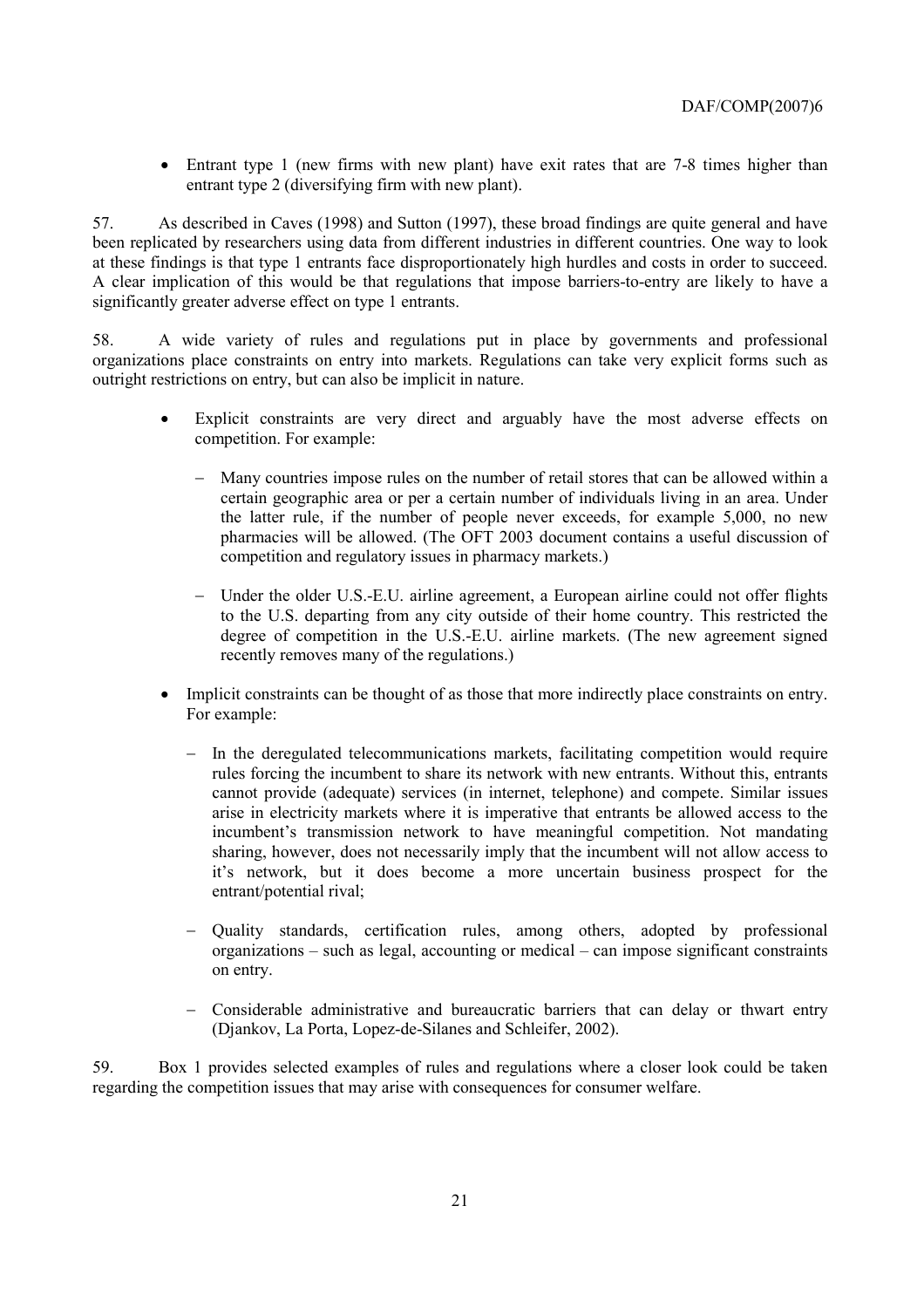#### **Box 1. Entry**

1. The amount of time and money required to clear bureaucratic hurdles to start a new business can vary enormously across countries. According to the data presented in Djankov, La Porta, Lopez-de-Silanes and Schleifer (2002), the time required to start a business varies from a low of 2-months for Canada to a high of 174-months for Mozambique. The monetary cost as a percentage of (the 1997) GDP per capita ranges from a low of 0.42% for New Zealand to a high of about 100% for Nigeria, Senegal and Burkina Faso. Even among developed countries there are huge differences in the time required (and cost): for example, it is 7 months (and 1% of GDP per capita) for the U.S., 90 months (and 8.5%) for Germany and 3-months (and 2%) for Australia. The dramatic variation in the time required to get clearance and the associated costs show that there are likely to be significant differences in the barriers to new entry. Administrative reform of entry procedures seems imperative in order to reduce barriers to new entry and promote growth and innovation.

2. In some countries there are regulations imposed on pharmacies and these can take various forms.

- Rules limiting the number of pharmacies that can operate within a pre-specified geographic area or per number of inhabitants. For example, in Hungary the threshold is about 5,000 inhabitants.
- State control as in Sweden where since 1970 distribution has been controlled via Apotekets. Opening a private pharmacy can constitute a criminal violations as evidenced in the prosecution of the Swedish company Bringwell International who marketed Nicorette products.
- Direct entry regulations as noted in UK's Office of Fair Trading (2003) report. Entry regulations for pharmacies were introduced in England and Wales, Scotland and Northern Ireland in 1987 in order to contain the escalating cost to the National Health Service. The regulations include official evaluation of the desirability of new pharmacies, relocations and change of ownership.

While one of the justifications for the regulations on pharmacy locations is universal service provision, the restrictions may impede competition. Even in cases where prices of pharmaceuticals are regulated, these restrictions may affect competition in the sense that variety and quality of service may be affected. In Germany where many restrictions have been lifted, studies have noted the greater competition in the variety of services rendered. As the OFT (2003) report concludes, removing restrictions on entry to the community pharmacy market would give consumers greater choice, benefits from greater competition and better access to pharmacy services.

3. Australiaís 1998 digital conversion legislation barred entry of new commercial broadcasters till 2006. The move was targeted to facilitate the incumbent commercial stations' conversion from analog to digital television transmission. This type of regulation places new entrants at a disadvantage who, even when they are allowed to enter later, have to buy their spectrum in auctions.

4. The liberal professions, such as lawyers, accountants, architects, engineers and pharmacists, across the E.U. are subject to regulations such as fee scales, advertising restrictions, exclusive rights and rules prohibiting interprofessional co-operation. While the professional organizations justify the restrictions on grounds of ensuring quality of professional services and standards, it is important to note that they may restrict competition leading to potentially higher prices and lower variety of services offered.

5. The U.S. General Accounting Office Report (2004) describes how under the new Open Skies agreement there will be little/no restrictions on the number of airlines that may operate and no restrictions on what markets airlines may serve. The older agreement had restrictions on the number of E.U.-U.S. flights and origin and destination. For example, Air France could offer flights from France to the U.S. but not say from Frankfurt to the U.S. Similarly for the U.S. airlines. The new Open Skies agreement is designed to reduce these barriers-to-entry.

6. As Terzic, Wurm and Dietrich (2000) note, Germanyís 1998 energy law removed the exclusive franchises for electricity and natural gas that restricted entry. The new law opened the retail market for both types of energy to competition. German electricity consumers, who once paid the highest prices in Europe, have seen an increase in competition, better services offered and a decrease in prices.

7. Laws that affect entry potentially leading to loss of competition with implications for innovation and growth of the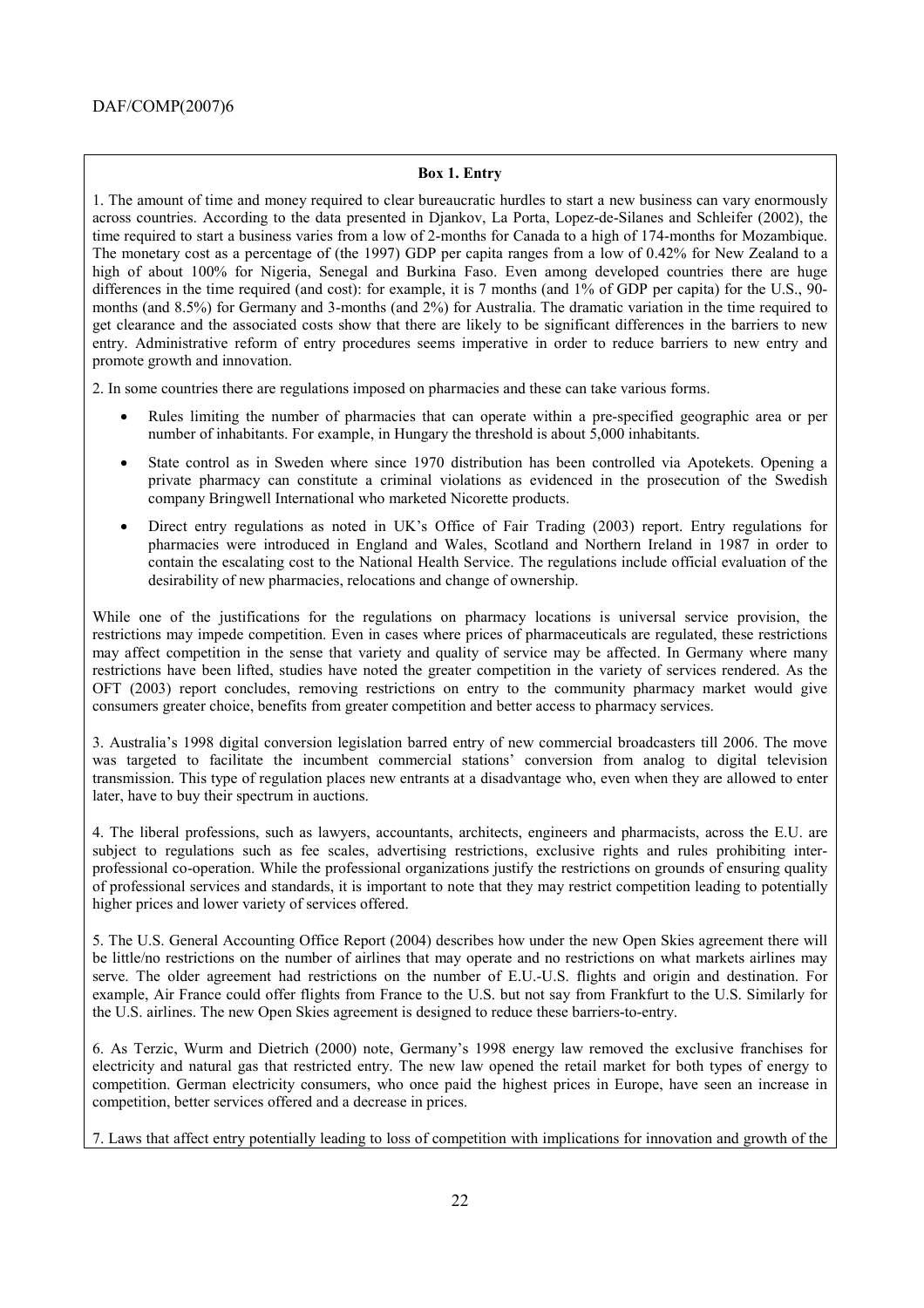retail business sector are ubiquitous in many countries. For example:

- Bertrand and Kramarz (2002) show that regulations on the creation and extension of large retail stores have resulted in barriers-to-entry which have affected growth of the French retail sector and resulted in lower employment gains.
- Across many countries in Europe Italy, Spain, Netherlands and France, among others there are limits on retail store operating hours. Tax and planning laws are designed to protect small family-run corner shops. While smaller stores offer proximity services, these rules prevent retailers (big and small) from providing the better service and higher employment that would result from remaining open longer. The OECD (1997) report discusses competition problems created by such regulations.
- Countries such as Japan, where similar regulations have been relaxed, have seen significant growth of this sector. The Large-Scale Retail Store Law was passed in Japan in 1974 to protect small independent retailers. The restrictions were relaxed in three revisions that took place during the 1990s. The number of applications for opening large stores jumped from 794 in 1989 to 1 667 in 1990, and peaked at 2 269 in 1996.

While there are several public interest justifications for regulations in the retail sector such as those related to protection of small businesses, these regulations should be evaluated for their likely harm to competition and economic growth.

8. In August 2005, the U.S. Federal Communications Commission (FCC) voted to end regulations requiring incumbent telecommunications carriers, like the regional Bell companies, to share their Digital Subscriber Line broadband connections with competitors. This new FCC ruling puts DSL regulation on an equal footing with cable modem service. The FCC justified the change of rules by arguing that the rules forcing incumbents to share their networks with competitors discouraged them from investing in new products and offering new services. Consumer groups on the other hand argued that the market would see less competition and that DSL customers could have fewer choices, deterioration of service and higher prices.

60. While in many instances the original public interest justification for the rules and regulations were reasonable, it is important to keep in mind that they can have negative effects on consumer welfare and may retard longer-run growth and development of markets. Restrictions on entry, particularly those based on regulating the market structure, should be avoided. But regulations such as those based on zoning may, under certain circumstances, be deemed to be reasonable. In the case of natural monopolies and where there are universal service considerations, for example, exclusive rights should preferably not be part of the agreement. In the event they are included in the agreement, they should be subject to review and modification as circumstances and market conditions change. In circumstances where countries impose constraints on entry justified on stability considerations  $-$  such as in financial markets and banking  $-$  it should be clear and transparent what is done and the principle of minimum restrictions needs to be applied. Given the potential for significant negative effects, regulators need to scrutinize any rule or regulation that results in explicit or implicit constraints on entry.

#### *4.1.2 Granting or extending exclusive rights*

61. Exclusive rights to ideas, production of goods and provision of services are granted by governments to business in a large number of areas. For example:

- In the markets for solid waste disposal, a common mechanism for waste collection in local markets is by a private firm which has been granted exclusive rights to collect the waste;
- Historically, electricity, natural gas, telecommunications, water, postal services and railroads, for example, were granted legal monopoly status  $-$  or exclusive rights  $-$  to provide the services;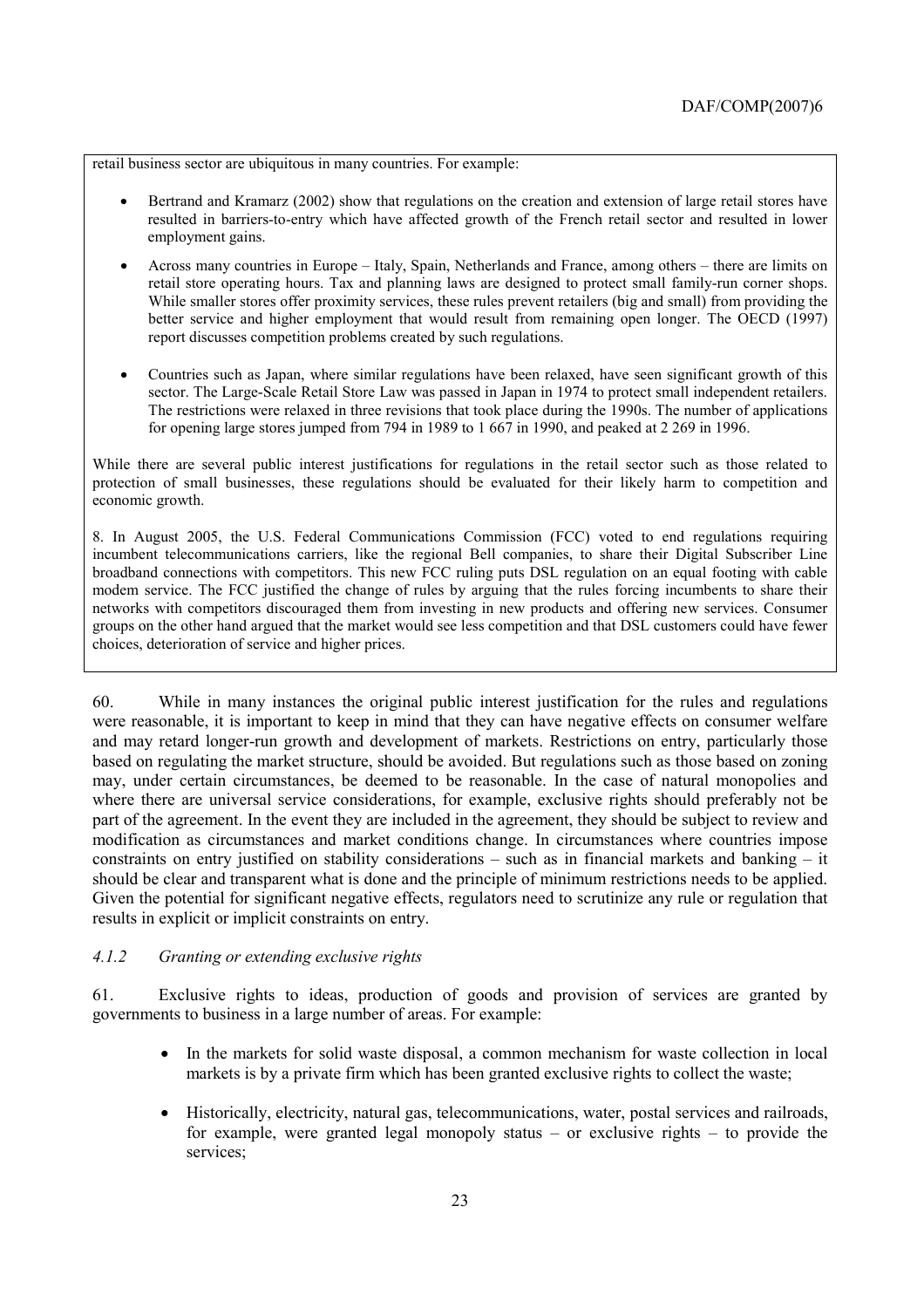• In a wide variety of markets and across countries, local, regional or national government agencies can sign contracts that provide exclusive rights to private companies for the provision of specific goods and services. These can arise in defence contracts, supply of inputs, among others.

62. The motivations for granting or extending exclusive rights are myriad. In some industries, one of the reasons for granting legal monopoly (or exclusive rights) relates to economies of scale arising from high overhead costs. Over time as the markets and technology have evolved, many countries have deregulated the sectors, privatized nationally-owned companies and have allowed competition. Also, more sophisticated regulatory approaches have allowed the identification of specific elements of industries that are characterised by natural monopoly and their separation from other elements (both upstream and downstream) that are potentially competitive. Recipients of exclusive rights for the production of goods and services obtain significant market power. In the case of natural monopolies, the problem was alleviated by price or rate-of-return regulation in the utilities industries.

63. There are clear justifications for granting patents, but one topic that has generated considerable debate and concern in recent years relates to the "extension" of patent periods. Pharmaceuticals companies, for example, have aggressively attempted to extend patent periods. Extending patent protection periods can have significant downsides:

- It extends the period over which consumers will pay higher prices:
- Patent holders by aggressively fighting for extensions can impose heavy costs (e.g., litigation) on potential entrants  $-$  such as generic drug manufacturers  $-$  and this may significantly reduce the likelihood of future entry into the markets. The longer-term adverse effects on competition can be significant.

64. While granting legal monopolies had valid justification, the literature on the effects of regulation shows that there were significant deficiencies related to the lack of innovation, production inefficiency and adoption of newer technologies which harmed long-run growth of these industries. In other instances where governments grant exclusive rights, the pros and cons are mixed and are best evaluated on a caseby-case basis. In the solid waste disposal example noted above, governments are increasingly realizing that they can allow competition into these markets with beneficial effects; see OECD (2000) report on the Finnish experiments. In many instances, government granted exclusive rights can be done away with while maintaining a careful watch over these markets.

65. Box 2 contains examples and discussion of exclusive rights and some of the adverse effects that may arise from them.

#### **Box 2. Granting or extending exclusive rights**

1. In Western Australia, the Rights in Water and Irrigation (Construction and Alteration of Wells) Regulations (1963) granted the Waters and Rivers Commission sole rights to fit, repair and test water meters. In 2000, the government amended the regulations to remove the Water and Rivers Commission's exclusive right to the fitting, repair and testing of water meters noting that it was harming competition.

2. An industry with a significant number of applications for "extensions" of patent periods is pharmaceuticals. Extension of patent protection can, in many cases, have detrimental impact on competition.

• Prozac (an anti-depressant) was patented in 1977 and launched in 1987. It is one of the highest selling drugs in history. Eli Lilly fought a five-year battle in court to extend their patent on Prozac and lost. Barr Laboratories, who opposed the extension, along with Dr. Reddy's Laboratories, Teva Pharmaceuticals, Geneva Pharmaceuticals and Pharmaceutical Resources could produce a generic version for a fraction of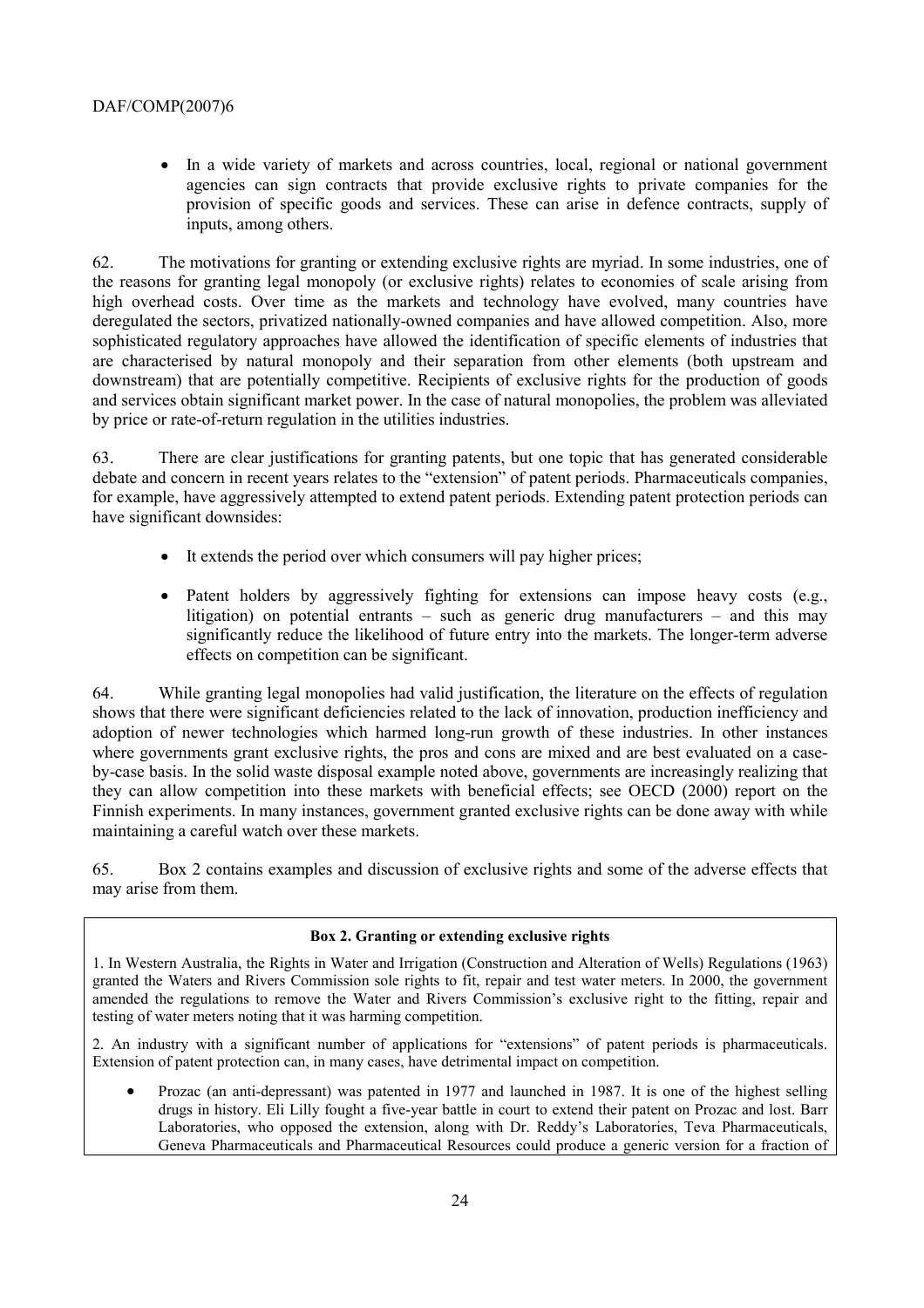the original cost. It was estimated that once the generics came to the market, the price for the 20mg capsule would drop from over \$2.00 (Eli Lilly's brand-name version) to below \$0.50 a pill for the generics.

• Patent extension applications are commonplace. For example, 20 new applications for patent extensions were filed in Japan, of which 16 were pharmaceutically based. A five year extension was obtained by Merck Sharp & Dohme for their Maxalt tablets used in treating migraine (the patent will now expire in January 2017). Source: The Japanese Patent Gazette, May 25, 2005.

3. In Brazil, a patented invention must be manufactured within Brazil in order for the patentee to retain the exclusive rights associated with a Brazilian patent. In some sectors such as pharmaceuticals and biotechnology, the manufacturing facilities are costly investments and it seems unrealistic to expect a company to build a factory in every country. This may have detrimental effects on competition in various sectors.

4. In the 1997 Ferrovias case, a Colombian state company (Ferrovias) entered into an exclusive contract with a company (Drummond) to transport coal yearly for 30 years. The contract also conditioned the transport of other firms' coal upon Drummond's prior approval. The Columbian superintendency later scrutinized the conduct and found the contract to be discriminatory and restrictive of competition. This example from competition law enforcement provides evidence of the harmful effects of granting exclusive contracts.

5. Governments may sometimes end state-owned monopolies but create private ones. Attracting high bids for state assets are sometimes a key element in the decision. An important issue here is the enduring tension between the government's desire to maximize the price at which they can sell state-owned assets and the need to ensure economically efficient outcomes in the industry of which those assets form a major part. In Jamaica, for example, the telecommunications company was privatized with granting of exclusive rights for a period of 25 years.

6. As noted in Goodwin (2001), in a case that was reviewed by the European Court of Justice in 2000, the municipality of Copenhagen's regulations had granted exclusive rights to limit the number of plants which could process non-hazardous building waste produced within the municipality. By ensuring a supply of waste to a limited number of plants, the regulations sought to encourage investment in the building of large scale processing plants producing better quality re-cycled material. Despite being equipped to perform this function, the regulations prevented a Copenhagen recycling plant from processing building waste.

66. There is increasing evidence that, in certain areas, granting or extending exclusive rights does not necessarily improve welfare. For example, given the burgeoning generic sector of the pharmaceuticals industry, a very close look needs to be taken on patent extensions. Undoubtedly, there are instances where extensions ought to be granted, such as when the regulatory approvals process gets drawn out over a longer period and effectively shortens the patent period. In some instances, patent holders may aggressively pursue extensions and impose high costs on rival generic manufacturers. Some incumbents have deep pockets and may engage in long drawn out litigation, whereas rivals may not necessarily be in a position to do so. In these instances granting extensions are likely to deny consumers access to cheaper general drugs with considerable loss of welfare. In other areas such as waste collection, the few experiments that exist on allowing more competition in the markets shows noticeable gains in the areas of quality of services provided and price. Overall, granting or extending exclusive rights needs to be scrutinised carefully as they have the potential to significantly diminish competition.

#### *4.1.3 Rules and regulations on the inter-state (or intra-national) flow of goods, services and capital*

67. Within-country regulations on the flow of goods and services have been a common feature in many countries. Historically, tolls were imposed on the movement of goods across different regions and states. While many of these restrictions have been removed over time, there continue to be instances where they persist. The arguments made to impose such regulations are diverse and include:

• Protecting the in-state or in-region businesses from competition;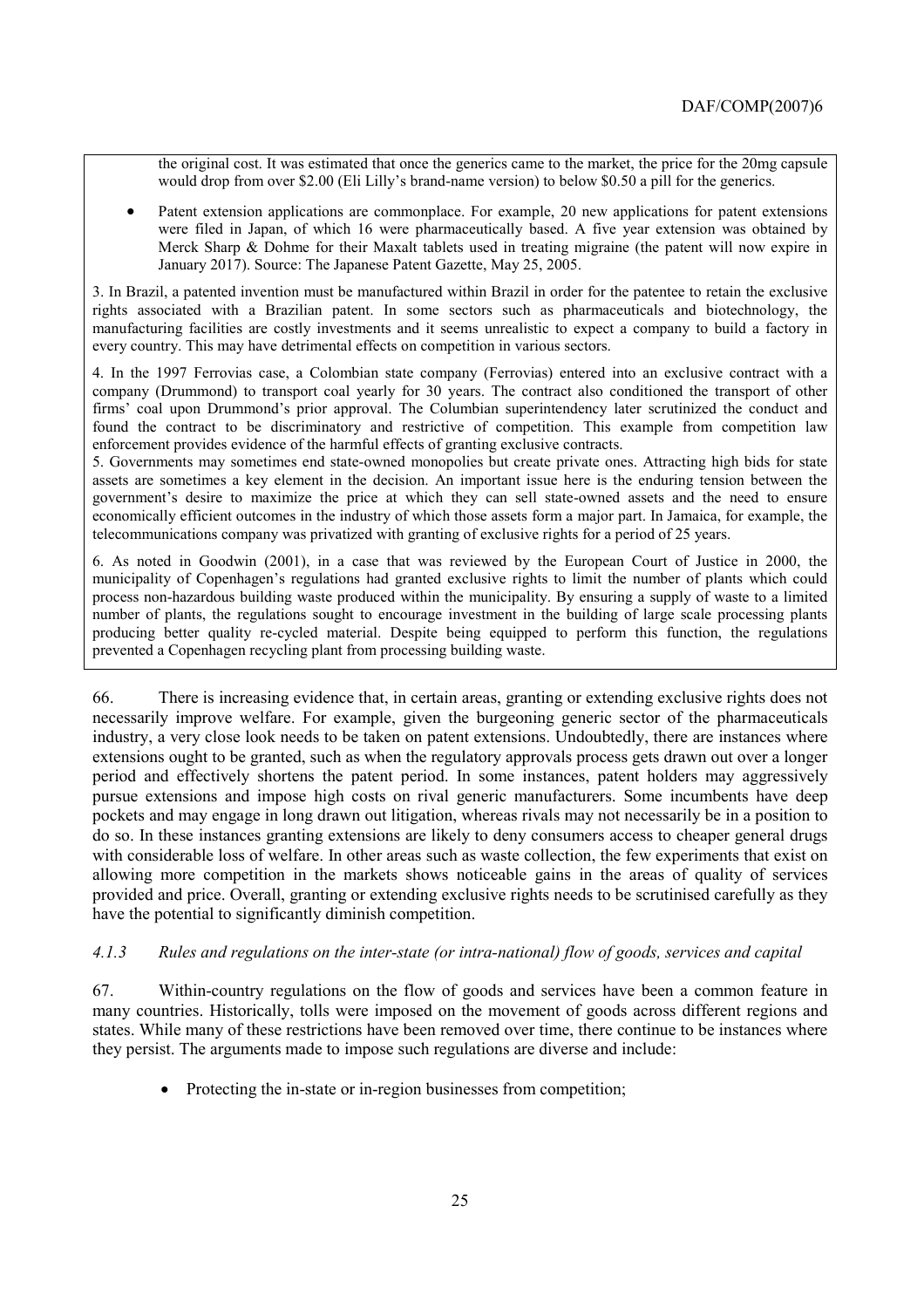- Since roads in a region or state are typically the responsibility of the local government, regulations and taxes were imposed on the weight of the goods and the size of the trucks from other regions and states that could move through that region or state;
- Consumer protection. For example, by passing legislation preventing the sale of out-ofstate/region alcohol in a particular State or transport of alcohol through or into that state.

68. Regulations can take very explicit forms such as outright bans on purchasing goods and services from outside the State or region. For example:

• The state of Florida in the U.S. has had restrictions on interstate wine shipments. For example, an individual cannot purchase wine in another state and have it shipped to his home or be part of wine clubs in other states and have wine delivered to his home. These are considered felonies under Florida law. Giachino (2000) suggests that regulations like these are often imposed to grant special privileges and protection to in-state retailers and distributors.

69. Regulations can take other forms such as impediments to the flow of goods including taxes imposed on inter-regional trade. For example:

• Goodpaster and Ray (2000) note that Indonesia had many regulations and taxes on interregional transportation of agricultural commodities. Law 18 (1997) reduced the distortions and this lead to increase in inter-regional trade. However, the study notes that many of the restrictions implicit or explicitly returned in areas such as the South Sulawesi region. These include restrictions imposed by the local department of transportation on the weight of goods carried by trucks. A by-product of these regulations included harassment by local authorities to extract payments from truck drivers. The end result of these barriers to the flow of commodities has been lower prices obtained by farmers and hindering growth and development of local and regional markets.

70. **Box 3** presents some examples of the different types of impediments to competition that can be generated by regulations on the flow of goods and services.

#### **Box 3. Flow of goods, services and capital**

1. The Jones Act in the U.S. imposes restrictions on ships carrying freight between two U.S. ports. The state of Maine legislature requested Congress to repeal this regulation as they are a serious impediment to commerce and Maine fully developing business for its ports. They argued that in an increasingly global market, restrictions on the nationality of the builders and owners of a ship no longer make sense.

2. In the past, India had imposed regulations on movement of agricultural foodgrains across different states. Government authorities restricted interstate movement through notified orders, imposing constraints on the free flows of goods. While in 1993 the central government decided to treat the entire country as a single food zone to ease the flow of agricultural products, Wadhwa (2001) notes that some states continued to impose at least informal controls that can hamper unfettered movement of agricultural goods between states.

• A common practice followed by the local officials at State borders is, to stop and check trucks carrying goods. Though on the excuse of a routine check, trucks can be held up for days on end. This imposes a heavy price on private traders. In surplus wheat-growing areas of Punjab, Haryana and Western Uttar Pradesh, informal restrictions have been imposed such that farmers lose the right to sell their produce to anyone offering better prices – making the government regulation akin to extortion.

3. In most countries, a substantial fraction of goods are transported via trucks. In many instances, restrictions are imposed on the operations of trucks. The justifications are diverse and include, urban congestion, pollution control,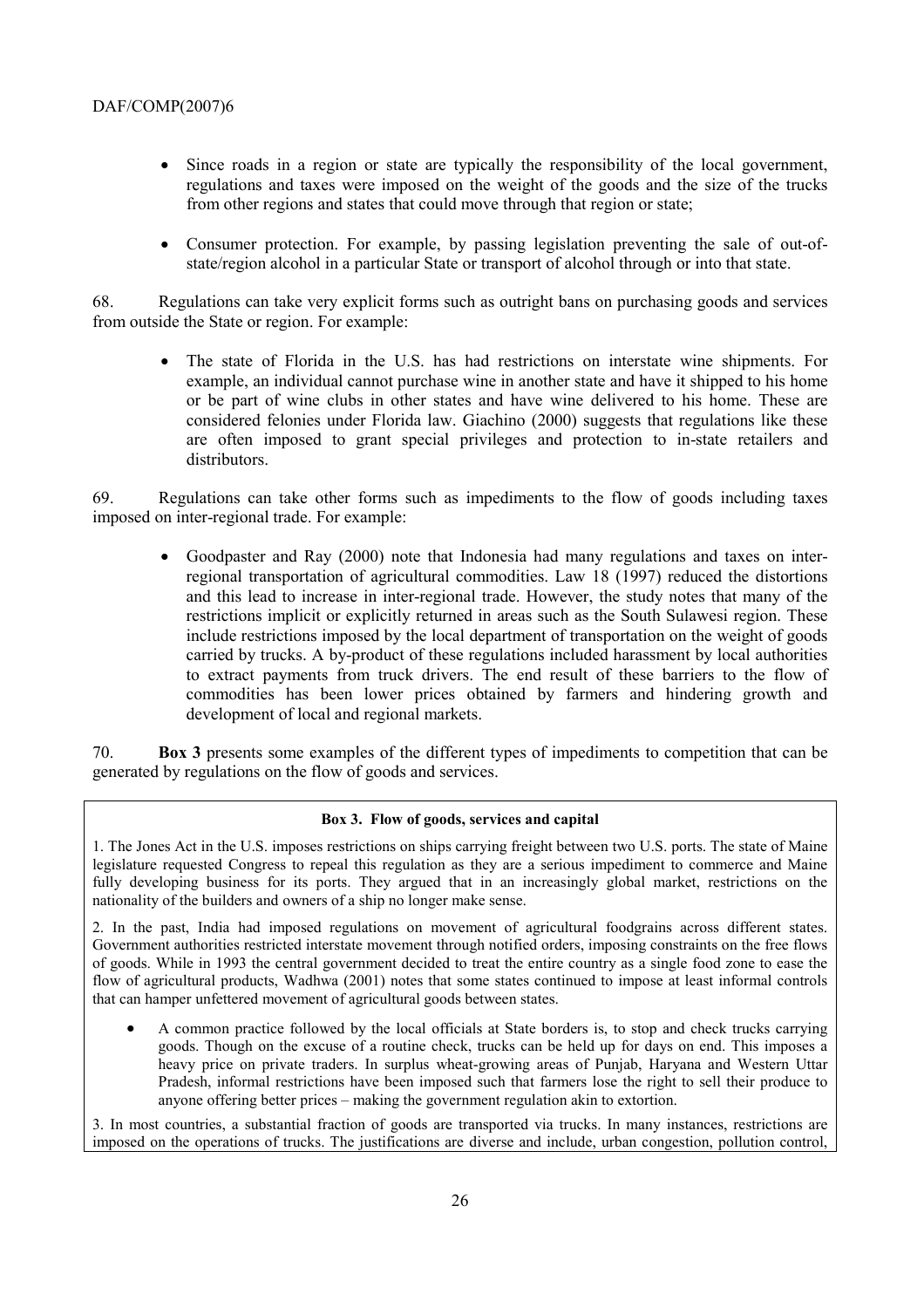among others. While some of the justifications and constraints imposed appear meaningful, it is important to recognize that restrictions on the operations of trucks can lead to reduced flow of goods, separation of markets and harm competition. We provide a couple of examples:

- Highway A12 is a major commercial traffic route between Germany and Italy. The Tyrol region initiated a ban on heavy trucks for environmental reasons (improving air quality). The ECJ (case C-320/03) ruled that banning heavy trucks on such a critical thoroughfare constitutes an illegal restriction on the free movement of goods.
- Earlier, the E.U. member states had divergent driving restrictions for heavy trucks during weekends and holidays. The International Road Transport Union, for example, had argued that these divergent restrictions had significant consequences for commerce within a member state as well as E.U. as a whole and called for harmonization of rules.

4. In many countries there are (or have been) barriers to the movement of professional qualifications thus imposing constraints on the professional services market. While member E.U. states previously had fragmented rules, a new E.U. directive under the "the principle of mutual recognition" pushes for recognition of qualifications across member states. Easing of these restrictions will allow for greater flow of professional services with benefits to consumers in terms of a broader variety of services offered and potentially lower prices. In the U.S., different States require certification tests, for example, for lawyers and doctors. This imposes constraints on the flow of medical and legal professionals across States and potentially harms competition.

71. It is important to recognize that free flow of goods, services and capital across regions within a country are essential for consumers to reap the benefits of competition and businesses to have access to wider markets to sell in and grow. These benefits can be lost if regions or States within countries impose regulations on the flow of goods and services. This implies that proposed rules and regulations that restrict the flow of goods and services should be carefully scrutinized and their expected benefits and costs and competition effects evaluated. As a general principle, such restrictions should be eliminated.

# *4.2 Rules and regulations that limit the ability of suppliers to compete*

72. Governments and professional organizations can impose rules and regulations that may sometimes have the effect of reducing the intensity of rivalry among businesses in the market, potentially increase prices and lead to reduced variety and quality of goods and services. Some examples include proposals that:

- Limit freedom of businesses to advertise or market their products;
- Set "unduly high" standards for product or service quality that end-up providing an advantage to some suppliers over others or that are above the level that many well-informed customers would choose given their preferences and ability-to-buy;
- Significantly raises costs of some suppliers relative to others, for example by treating incumbents differently than new entrants;
- Control or substantially influence the prices at which goods or services are sold.

73. As we note below in our more specific examples and discussions, the motivations behind these regulations typically have some beneficial economic and/or social underpinnings. Our objective here is not to question these motivations but to undertake a thorough examination of the potential adverse impact these regulations might have on the degree of competition in the markets and to examine whether the restrictions could be crafted in different ways in order to minimize the loss of consumer welfare that may result from higher prices and reduced variety and quality.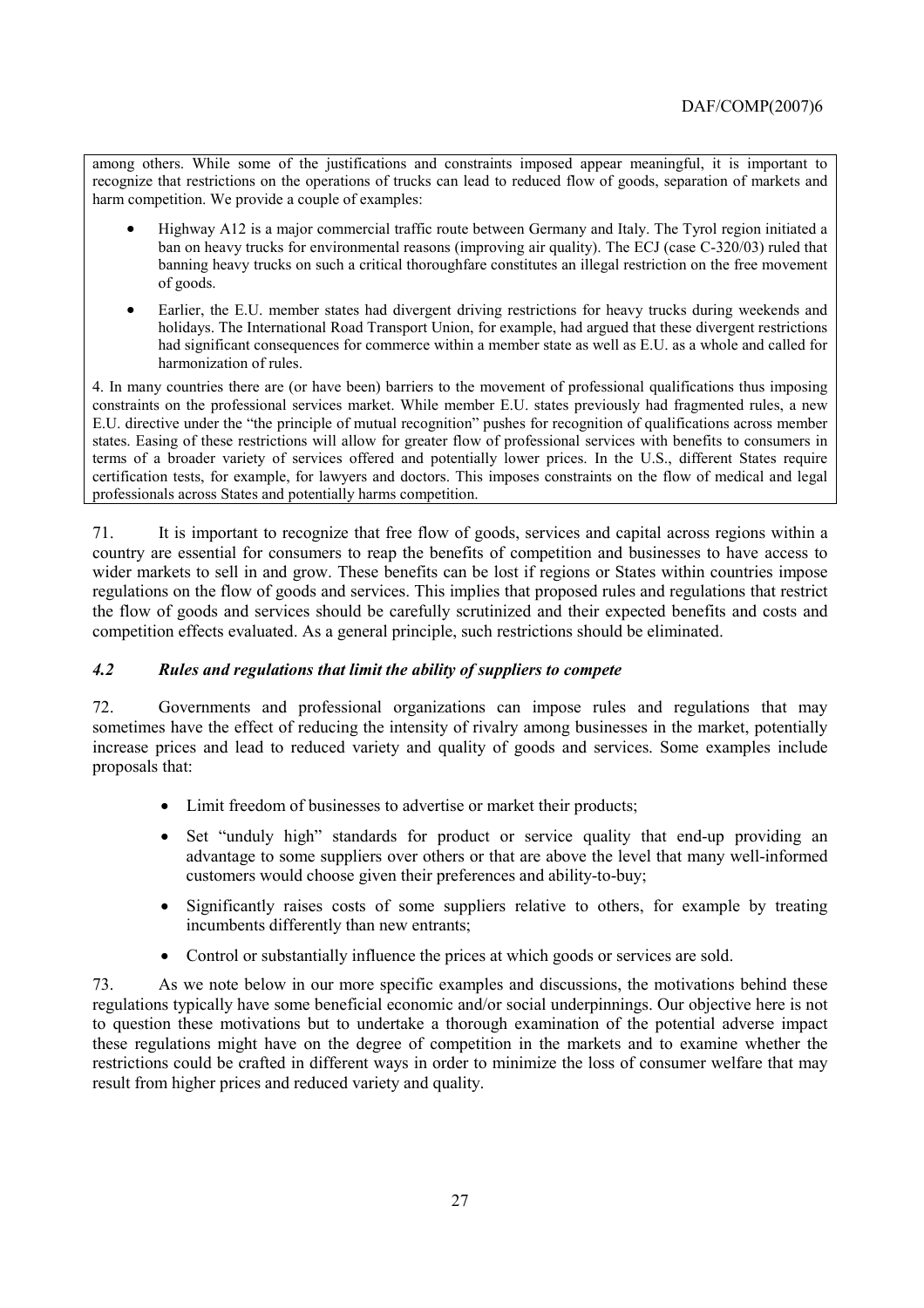# *4.2.1 Regulations on advertising and marketing*

74. Advertising by firms can disseminate information about product characteristics, quality and prices for existing products, improvements in existing products and introduction of new products. In general, advertising can serve a very important role by informing consumers so that they can make better, more informed, choices. Advertisements are placed by companies in different media which include television, radio, newspaper and magazines, and, increasingly, the internet. Other forms include, for example, window advertising in retail locations, professional panels on a place of business and distribution of flyers (or pamphlets). Finally, there is a more recent trend towards direct-to-consumer advertising (or marketing) where companies use telephone calls, emails and faxes to distribute information.

- 75. Advertising can be classified into two broad types, comparative and non-comparative.
	- *Comparative advertising* has the objective of extolling the virtues of the product sold by the advertiser compared to its competitor(s). Comparisons can be very specific, highlighting, for example, technical differences. Or they could be general and more subjective in nature. Comparative advertising can also provide price comparisons between the advertiser's product and its competitors. A car manufacturer can, for example, advertise and make statements about how their cars are safer relative to their competitors and cite scientific crash test studies. A carbonated drink producer could advertise that their drink tastes better than a competitor's based on surveys of consumers.
	- *Non-comparative advertising* aims to highlight features of the advertiser's own product. These could include quality, product characteristics and prices. No comparisons are provided with competitors' products. A car manufacturer, for example, can advertise and simply extol the virtues of their own cars or indicate the prices of their models.

76. Many countries impose regulations on advertising and marketing of various goods and services. These restrictions can take a number of forms and there are significant variations across countries and across products within countries. Box 3 provides illustrative examples of restrictions on advertising and marketing and below we provide additional discussion of some issues.

- *Comparative advertising:* Several countries impose restrictions on comparative advertising whether they are about product characteristics or prices  $-$  in the sense that they are allowed, provided the claims are validated by an independent authority. One important issue with comparative advertising relates to the validity of claims and promises made. An individual consumer, for example, may have little information or ability to verify whether the claims made are accurate. In this sense there needs to be an agency that can address consumer complaints, and many countries in fact have laws on misleading and untruthful advertising. Looking at the bigger picture, unwarranted restrictions on comparative advertising are likely to deprive consumers of useful information about the differences in product quality, attributes and prices across alternative suppliers.
- *Non-comparative advertising:* Some countries, for example, do not allow pharmaceutical companies to advertise their products. Similarly for advertising of alcohol related products and tobacco. There are/have been stringent restrictions to outright bans on advertising by various professions such as architects, lawyers, veterinarians and doctors. For pharmaceuticals, one of the justifications given for the restrictions is that allowing pharmaceutical companies to advertise may lead to greater (advertising) induced demand for drugs, in part because lay people will not be able to adequately compare and contrast different products and that advertising may manipulate consumers' fears. The resulting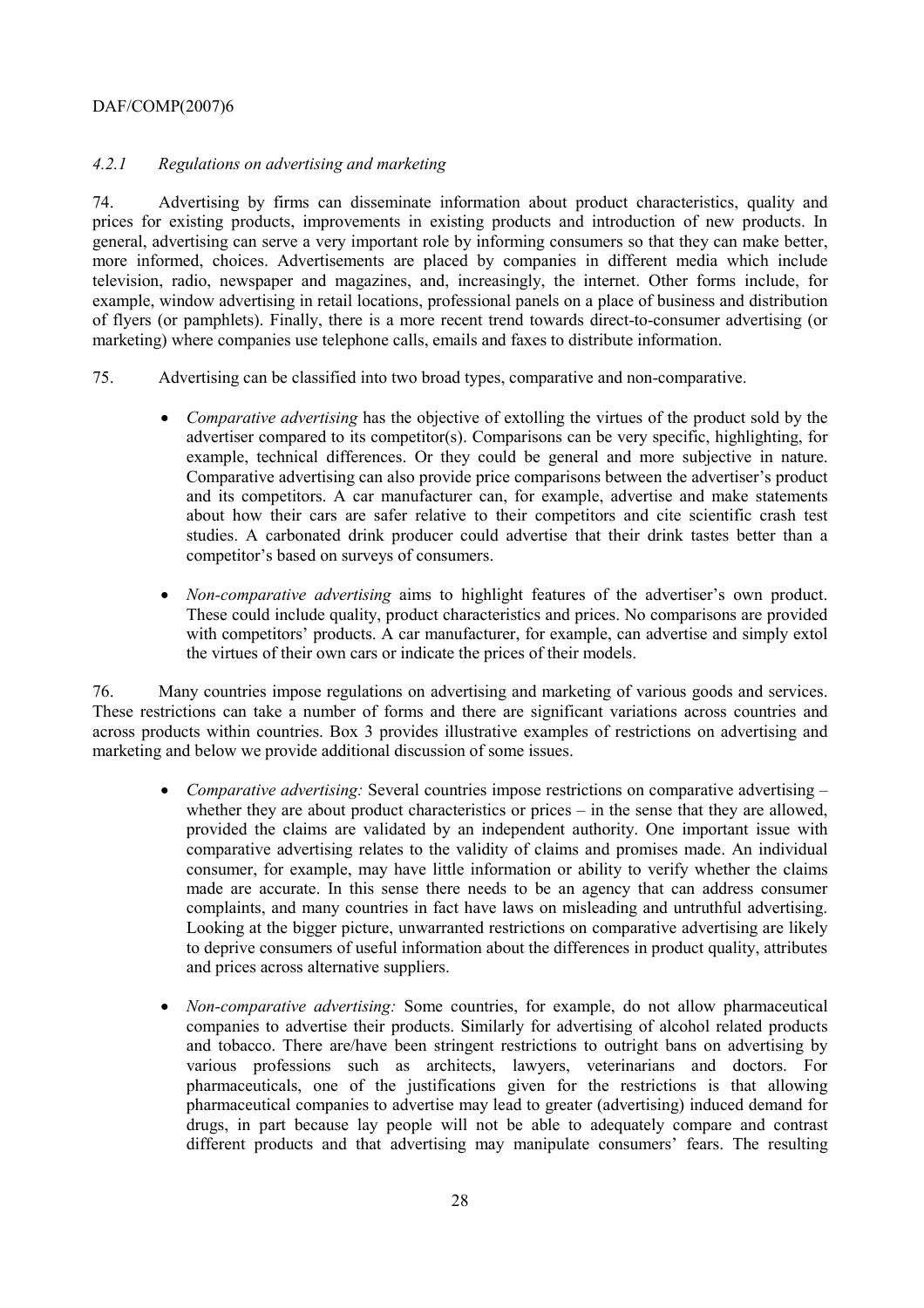increased use of pharmaceuticals may be detrimental to health and reduce the ability to contain healthcare costs. For alcohol, the regulations are justified on the grounds that it potentially has adverse health effects and that advertising results in consumers holding positive associations with substances that are, when consumed in excess, dangerous. The restrictions on advertising by the professions arise largely from the restrictions imposed by the respective professional organizations themselves. While the professions originally may have had good reasons for imposing the restrictions, they can unnecessarily reduce the intensity of competition and harm consumer welfare. In the broader context, however, restrictions on non-comparative advertising may hinder dissemination of valuable information about product quality and attributes.

- *Size, media and time of day:* For example, spirits (hard liquor) can be advertised in specialty magazines but there are stringent restrictions on advertising in media such as television. Even in magazines, many countries limit the amount of space that can be allocated to hard liquor advertisements. Some countries allow liquor to be advertised only after late evening hours. The major purpose of imposing regulations on size, media and time relate to minimizing the visibility of products that are deemed to have detrimental effects on segments of the population such as minors or related to health concerns.
- *Direct-to-consumer marketing:* Increasingly, countries are imposing bans or introducing significant regulations on direct-to-consumer marketing of products via email, fax and telephone. In general, both large and small companies and self-employed individuals rely on this channel to advertise their products and services. One factor that has been driving this type of advertising is the relatively lower cost  $-$  in comparison to say advertising on television and specialty magazines. This type of direct advertising may also be preferred by many companies as they are better able to reach their target audience. One of the significant downsides of this type of marketing relates to intrusion of privacy. Individuals may prefer not to be bombarded by telephone calls at odd times of the day by tele-marketers. Business may not want to be sent faxes from companies advertising their products and services. Finally, non-work related spam emails are viewed as disruptive to productivity in the workplace and may clog the email and computer systems. Imposing unduly stringent restrictions or outright bans on direct-to-consumer marketing, however, may have an important adverse effect. It might be the preferred channel for advertising by many small businesses and self-employed individuals who otherwise may choose not to advertise due to the higher costs. On balance, while there is need for some regulations on direct advertising, for example to prevent productivity loss at workplace due to unsolicited faxes and emails, one needs to adopt a more balanced approach in order to allow the smaller businesses and self-employed to have successful businesses by advertising.

77. Apart from the above, there are some special problems posed by various rules that may govern advertising and marketing in professions. At times, a law gives a professional association the right to determine the conditions under which professional activity is exercised. When this is the case, professional associations often have an interest in passing rules that suppress competition, and one way they can do so is by imposing restrictions on advertising. These restrictions can serve as a very effective deterrent to providing consumers with information that they would find valuable, as professional associations have the ability to retract rights to practice a professional when their rules are not followed. Following a detailed review of seventeen studies on advertising, Stephen and Love (2000) conclude that increase in advertising typically leads to decrease in fees of professionals' services, implying that advertising restrictions by professions impose barriers-to-entry and competition.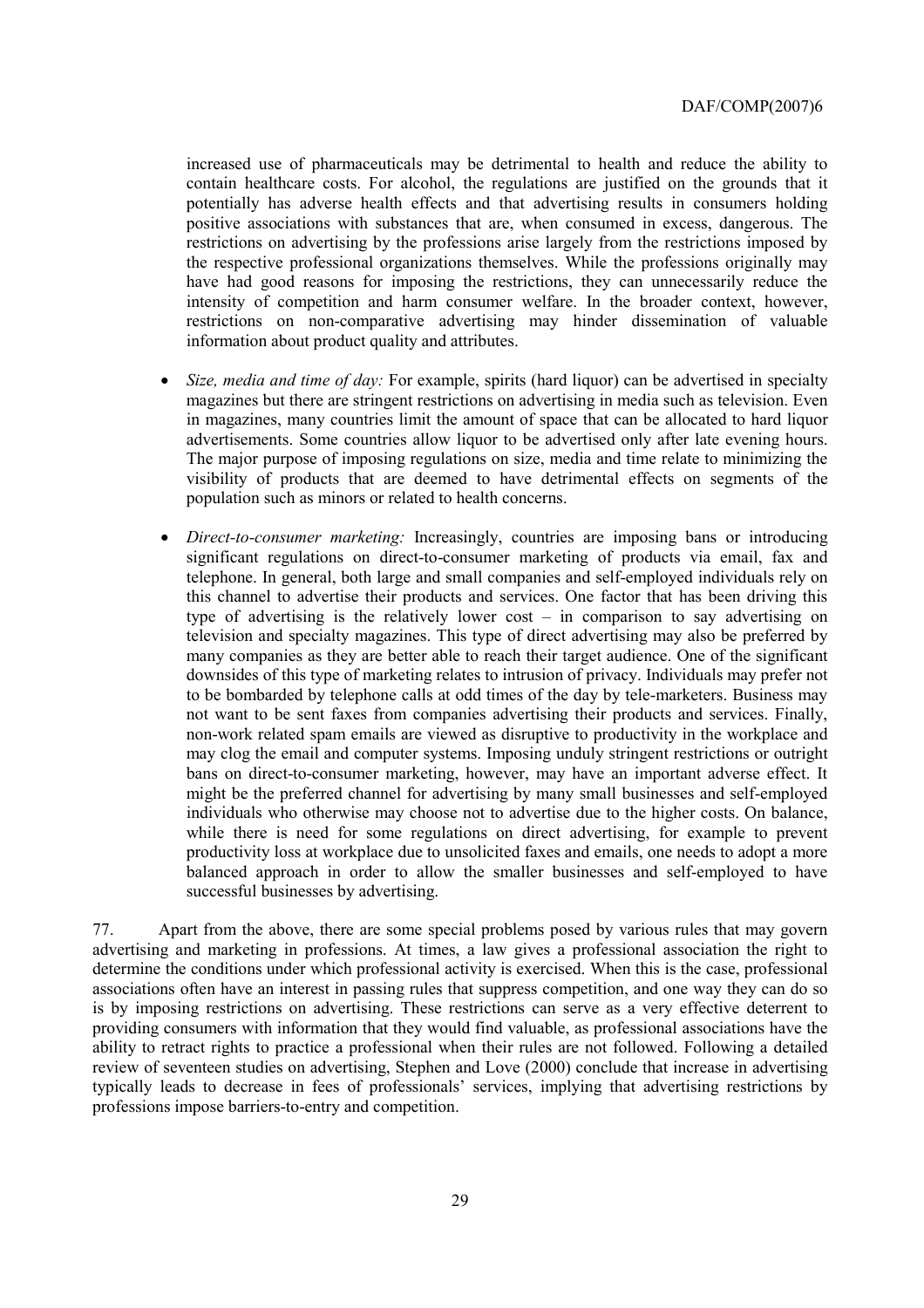78. Box 4 provides examples and discussion of selected rules and regulations on advertising and marketing.

#### **Box 4. Advertising and marketing**

1. A number of Asian countries have (had) rules restricting advertising or subjecting it to specific framework conditions.

- Philippines: no direct comparison advertisements are permitted.
- Taiwan: comparative claims have to be validated by an independent authority.
- Thailand: comparative advertising is not allowed and all claims must be supported.

2. Significant advertising restrictions exist (or have existed) in many countries. For example:

- Auditing in France, Luxembourg, Portugal, Spain, Belgium and Germany;
- Architects in Luxembourg, Ireland, Germany, Netherlands and Greece;
- Engineers in Luxembourg;
- Lawyers in Greece, Portugal, and Ireland;
- Notaries in France, Spain, Greece, Austria and Germany;
- Pharmacists in Ireland, Portugal, Greece, Austria, France and Luxembourg;
- Accountancy in France, Belgium, Germany, Luxembourg and Portugal.

As an example, there are advertising restrictions on Italian veterinarians, such that their names and contact information cannot be posted on the internet to gain business. A study by the Maastricht Accounting and Auditing Research Centre concluded that there is no evidence that restrictions on auditing make a direct, positive contribution towards audit quality. They concluded that there is convincing evidence on the negative effects of these restrictions on intra-EU competition. The study recommended that national restrictions regarding unsolicited offering of services and advertising should be removed.

3. In the U.S., there is increasing pressure on the pharmaceuticals companies to reduce direct-to-consumer advertising of prescription drugs via television, magazines and other media. Members of the U.S. Senate have asked companies to wait two years before advertising new drugs. Some companies, fearing regulation, have started delaying their advertisement of new drugs. The main issue is whether drug advertising leads to unnecessary prescriptions and higher health costs. While direct-to-consumer marketing is permitted in the U.S. and New Zealand, it is prohibited in EU and other countries. The European Parliament is considering legislation that would impose advertising restrictions on beer. If passed into law, the legislation would also forbid breweries from advertising any beneficial health effects of beer. The main purpose of this regulation is health related and there is pressure from countries like Sweden which have pushed for curbs on advertising (and higher taxes) on beer. While excessive consumption of beer is likely to be harmful and the health objectives are legitimate, it is still useful to note that legislation that restricts advertising has the potential to limit competition.

4. Direct marketing regulations in the U.S. and E.U. such as restrictions on email, telephone and fax marketing and solicitations. For example:

• The U.S. Federal Communications Commission fined First Choice Healthcare Inc. of San Diego, California, more than \$750,000 for sending unsolicited fax advertisements to individuals and companies around the country. The company provides health care discount cards to customers who pay a monthly fee and generally don't have health insurance. While a variety of businesses can be affected, small businesses and new firm startups may be particularly susceptible to such restrictions as they may not be in a position to advertise in other media such as television which is much more costly.

The justification for the regulations mainly relate to the invasion of privacy. However, since these can be important avenues by which firms advertise and market their products, they may limit competition.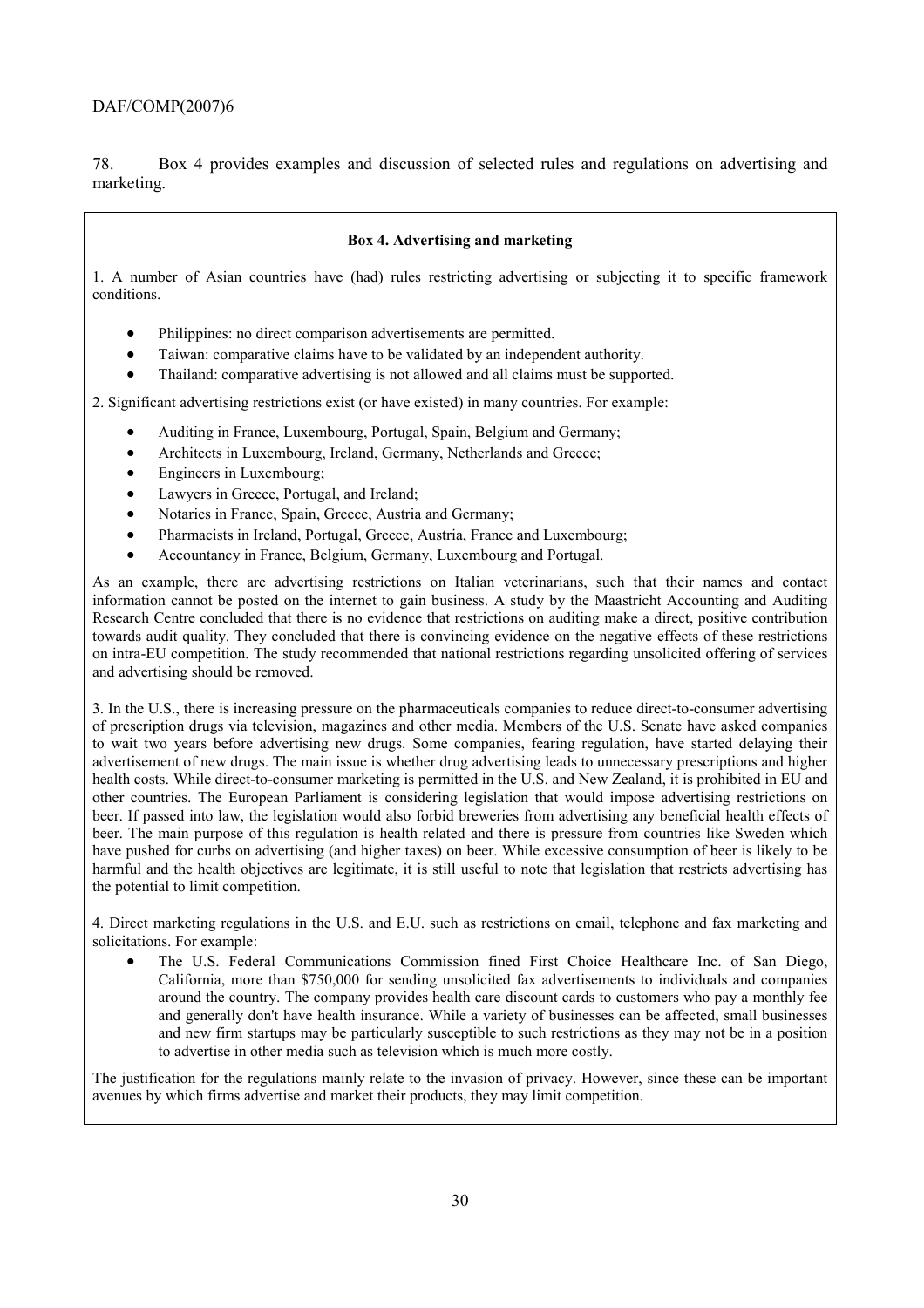79. While certain types of regulations on advertising contain important public interest justifications, restrictions on advertising generally have the potential to reduce information flows and adversely affect competition and consumer welfare. Regulations on advertising may also help to restrict the entry of new firms by reducing their ability to create brand awareness. Given this, the restrictions need to be minimized where possible. Below we highlight some alternatives. $10$ 

#### *1. Regulations on comparative advertising.*

80. As we noted above, many countries impose severe restrictions on comparative advertising. An alternative would be to focus on preventing untruthful or misleading advertising. And some would argue that it is only regulations on misleading and untruthful advertising that can be justified in benefit/cost terms in the vast majority of markets. This objective could be achieved by setting up a mechanism where consumers can file their complaints along with penalties imposed for fraudulent or misleading advertising. For example, comparative claims in Taiwan have to be validated by an independent authority. In the U.S., the consumer protection bureau of the Federal Trade Commission evaluates complaints regarding fraudulent advertising. Such a process would allow companies to make claims and at the same time provide some checks and balances to protect consumers.

# *2. Restrictions on advertising by professional services.*

81. In many countries, doctors and other professionals are either prohibited from advertising or have stringent restrictions. In many instances these restrictions are imposed by the respective professional organizations such as legal and medical associations. If a professional association, body or board is given control over the practice of the profession, this control should not include any rights to restrict truthful advertising, except when there is compelling evidence that the advertising may cause direct harm to consumers. Preventing valid advertising by the professionals is very likely to lead to lack of competition and higher prices for these services.<sup>11</sup>

#### *3. Direct-to-consumer marketing.*

82. Direct marketing has increased significantly in recent years and governments are imposing significant restrictions. Some of the prohibitions would however be detrimental as they are likely to disproportionately affect smaller businesses and the self-employed who may choose this low-cost avenue for advertising. A solution is to provide individuals with an opt-out clause. Mechanisms could be set up where specific telephone and fax numbers or email addresses could be added to a list of 'do-not-call', or ëdo-not-send-emailí list. Internet and server based spam filters can accomplish part of this role, but in general it is quite difficult to track down the perpetrators (unlike do-not-call telephone number list), implying that a do-not-email policy will not be effective. Overall, these solutions may allow individuals to opt-out if they would like and at the same time permit businesses  $-$  small businesses in particular  $-$  to legitimately advertise their products and services.

83. Overall, regulations on advertising and marketing should be minimized as they are important avenues for the dissemination of information. In some cases, restrictions on comparative advertising may

 $\overline{a}$ 10. For a useful discussion of the informational role played by advertising and various aspects of deception in advertising, see Rubin (2000).

<sup>11.</sup> In recognition of these adverse effects, the Italian Competition Authority Act (August 4, 2006, n. 248, Article 2), for example, has eliminated advertising restrictions for professional services. Professionals can now advertise their specific qualifications and specializations and the characteristics and prices of their services.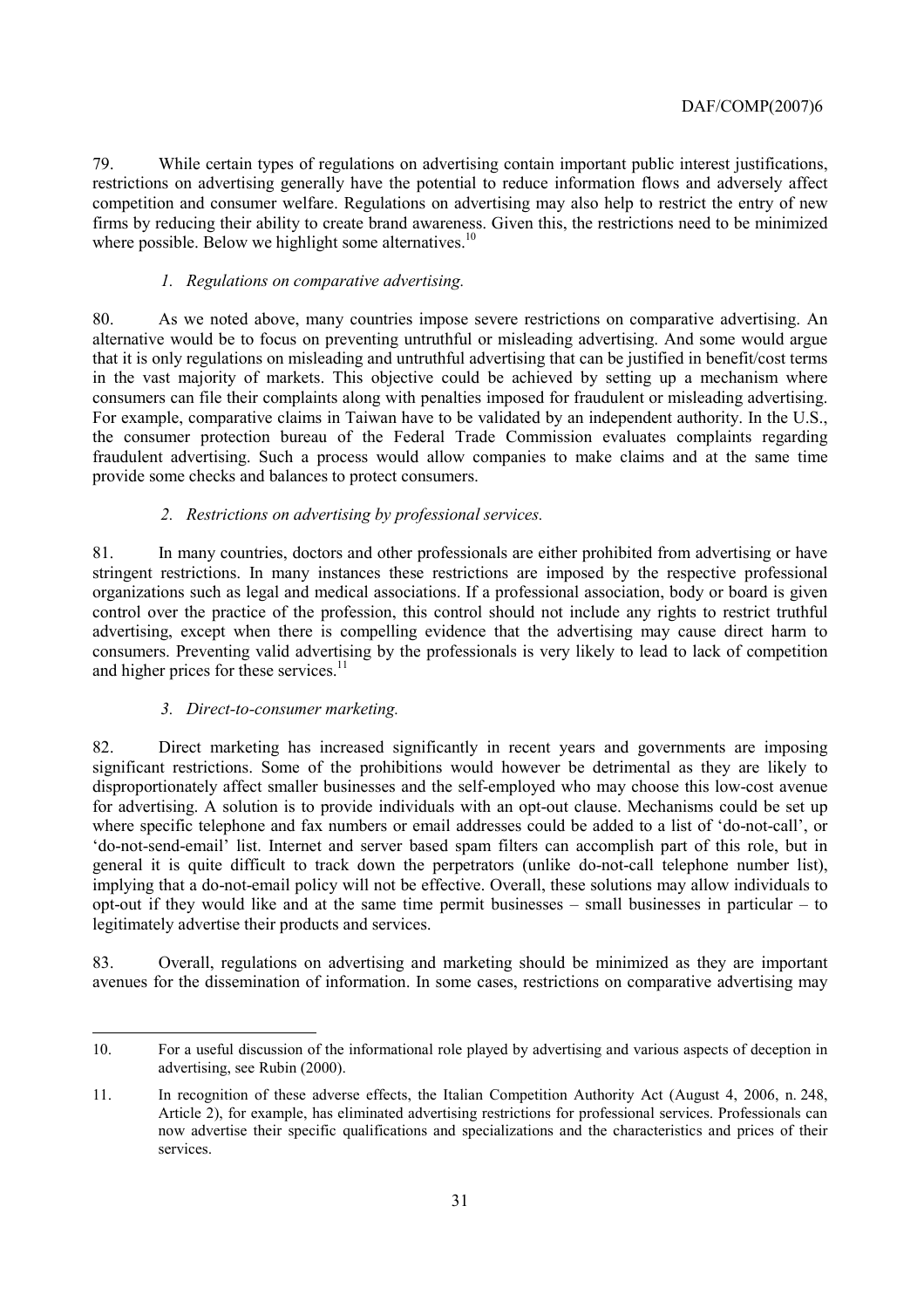be justified. As we have discussed above, some checks and balances could be put on comparative advertising in order to weed out misleading and untruthful advertising.

#### *4.2.2 Rules on content and setting standards*

84. Markets naturally tend to produce goods and services that are differentiated in characteristics as well as quality. Consumers have a preference for variety and this, along with their differential ability to pay, implies that producers of goods and services would typically respond and provide a broad spectrum of variety as measured by product attributes and quality. For example:

- The automobile market contains a wide range of cars: for example, from bigger and higherquality luxury cars that are very expensive, to those that are smaller, relatively lower-quality and low price. This market is populated by consumers who vary in their preferences for quality as well as their income levels which determine their buying power. In the market for cars, some consumers would be happy to buy relatively lower quality and lower priced cars, whereas others would prefer the higher priced luxury cars;
- The bottled water industry is rapidly growing worldwide. In an unrestricted market, the quality of bottled water produced  $-$  say as measured by its mineral content  $-$  is likely to vary considerably across different sellers (or brands). Given that the cost of producing better water (in terms of its content) is higher, it will be priced higher. Since preferences vary, some consumers would prefer to have access to safe but relatively cheaper bottled water while others would prefer the more expensive higher quality bottled water.

85. Many products and services are, however, subject to regulations on content and quality standards and these can arise from at least two distinct sources:

- Governments often set standards on product content or characteristics, including minimum quality standards. These can occur in diverse categories such as:
	- Food products and beverages, where regulations can span both content and quality controls. The objectives behind the content and quality regulation of food and beverages typically relate to safety and nutritional value;
	- Television programming, where the regulations are typically related to lewd content (e.g., pornography, abusive language) or undesirable products (e.g., alcohol, tobacco). Certain types of programming can either be prohibited or restricted to specific times of the day.
	- Residential and commercial building codes which are designed to push quality above a certain threshold. The typical motivation relates to safety standards.
	- Environmental pollution has become a significant issue worldwide and governments have progressively imposed guidelines and standards on various types of substances that can be emitted into the atmosphere or discharged into water.
	- − Automobile safety is an important issue and governments have, over time, imposed stricter formal standards, as well as coaxed companies, on the safety mechanisms that are built into cars. It started with seatbelts, then crumple-zones, followed by frontairbags and more recently an elaborate and extended set of airbags.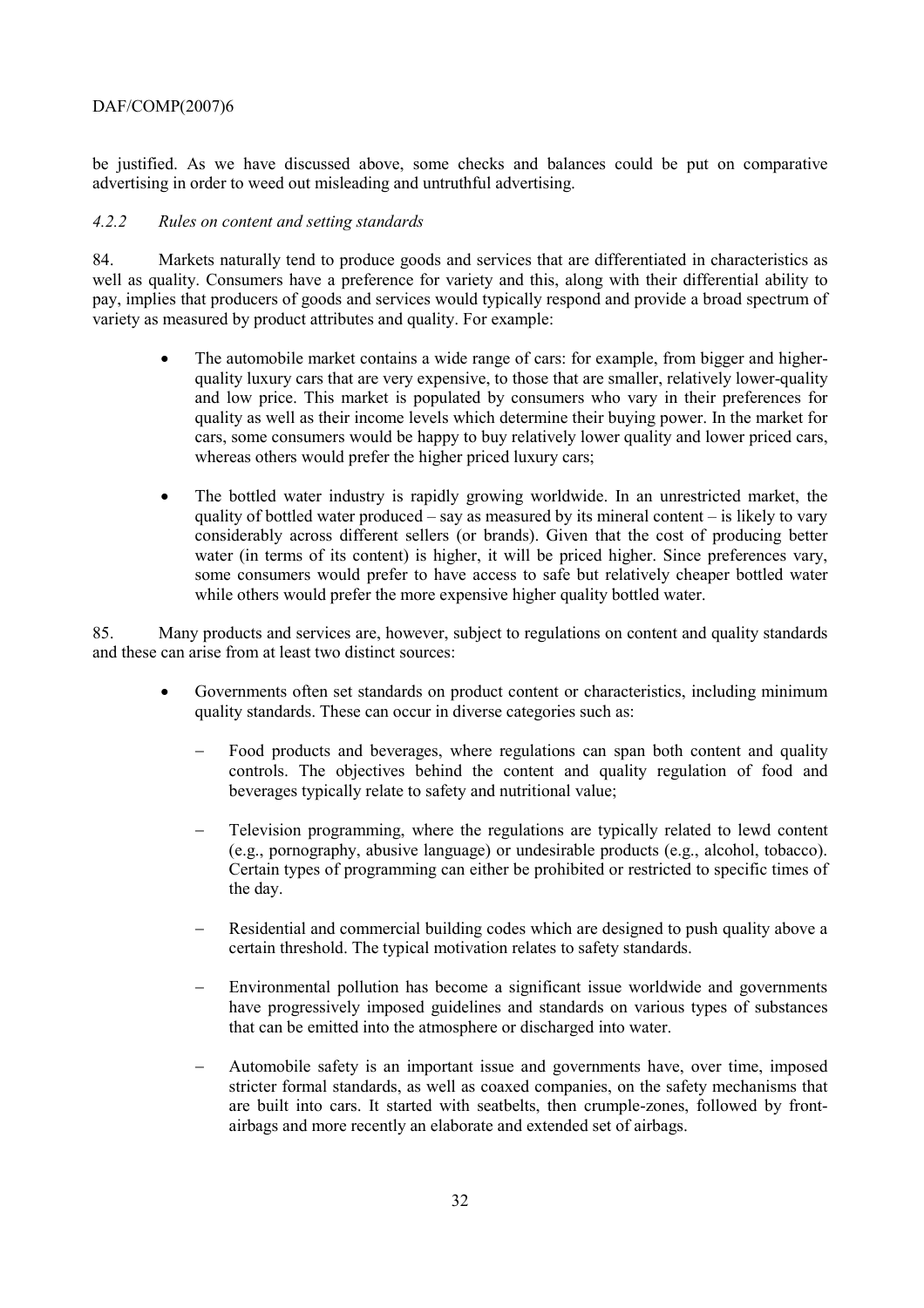• Professional organizations, such as legal, architectural, accounting and medical, can impose - via criteria related to education level, professional certification among others - minimum quality and certification standards. One objective of the organizations in imposing these rules is higher quality of professional services rendered, and in some instances, like the medical profession, it also relates to safety and reliability of practice.

86. Setting standards and quality is often necessary and clearly serves the public interest. What is important to note is that while many of these objectives are reasonable, "unduly high" or stringent rules and regulations on content and minimum quality can, at times, clash with consumer preferences which tend to be diverse. Regulations that force the quality to unduly high levels may disadvantage consumers  $-$  for example, lower income consumers  $-$  who may prefer a lower price and lower quality outcome. It goes without saying that food and beverages need to be safe for consumption, but pushing quality and content to higher than necessary levels can have the effect of reducing variety offered to consumers and raising prices. Housing and construction codes are clearly necessary and designed for safety, but setting standards too high would lead to considerably higher housing prices that may result in many lower-income individuals being foreclosed from the market. Indecent language needs to be controlled in the media, but imposing restrictions on the content of television programming, particularly if they are not well thought out and are too broadly interpreted, can harm consumer welfare by reducing the variety of programming. Safer automobiles are very important, but the newer generation of safety features adds thousands of euros to a car's final price. One potential downside of "unduly high" safety standards that push prices above desirable thresholds is that many low-income consumers may shy away from paying these higher prices and may prefer to drive older (more dangerous cars) for longer periods. While safety features have to be improved, it is useful to evaluate the marginal benefits from a new safety regulation against the marginal costs.<sup>1</sup> Environmental regulations are required as they have clear societal benefits in terms of cleaner air and water, but one needs to at least evaluate the economic consequences on consumers and producers of setting "unduly high" standards.<sup>13</sup> Finally, while professionals such as lawyers and doctors obviously need to be qualified and standards of professional practice need to be ensured, the professional organizations may set minimum quality rules that lead to higher than necessary quality. As has been noted by a growing number of scholars, one of the objectives behind some of the restrictions imposed by the professional organizations is to raise the entry-barriers and reduce the level of competition in the market in order to raise their earnings.<sup>14</sup>

 $\overline{a}$ 

14. The study by Kleiner and Kurdle (2000) provides interesting information. They find, for example, that more stringent licensing restrictions in dentistry do not lead to better dental health such as fewer cavities, but have the effect of increasing dentists' incomes.

<sup>12.</sup> Pedestrian safety is an important issue in Europe and upcoming EU safety requirements are likely to mandate design changes to minimize the harm done when cars hit pedestrians. The regulations spell out specific targets for leg impacts and may force design and safety changes in the front end of cars. As noted in Ogando (2003), suppliers are working on different types of deployable systems for pedestrian safety: some would raise the hood in the event of a crash while others aim to add an exterior airbag to the car. The likely EU regulations could have a significant adverse cost impact on all automobile manufacturers as they have to incur additional costs, R&D and design changes. This is expected to lead to marked increases in the prices of automobiles.

<sup>13.</sup> Due to the imposition of more stringent environmental regulations that were put in place, the global pulp and paper industry had to undergo significant transformation which included costly investments in new technologies to restructure their production processes and products. As noted by Panchapakesan (2003), the cost increase has been as high as \$30 per ton for some grades of paper in terms of fixed and operating costs. A negative consequence of the higher costs was that many domestic plants were shut down with loss of jobs as the U.S. pulp and paper companies built new plants overseas to avoid some of the regulations.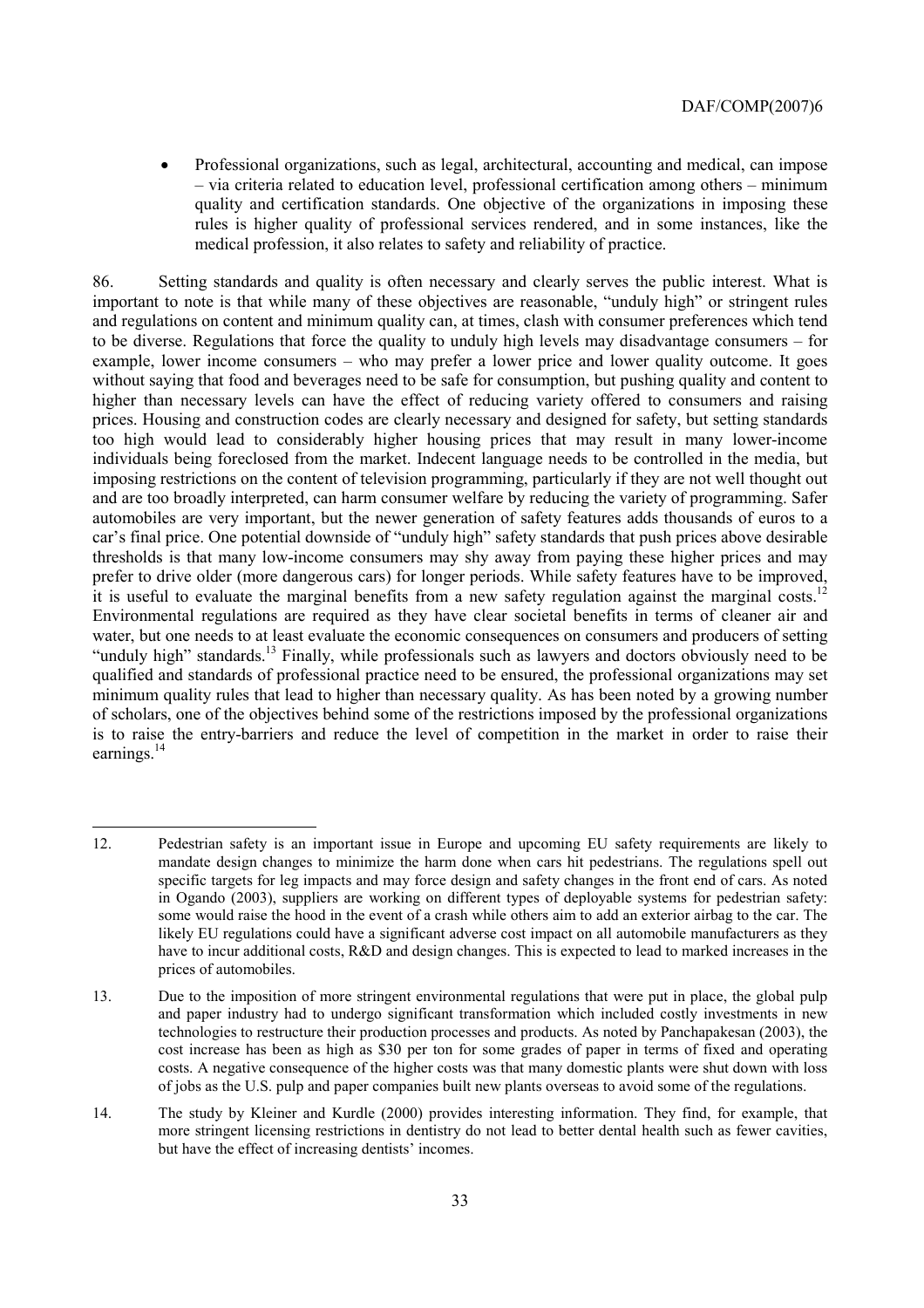87. While many of the rules and regulations on content and standards are necessary, it is important to recognize that they may impose significant costs on businesses, as well as differential costs across imposed on companies, as they attempt to restructure their production processes and products to meet the new standards. For example, significant new investment and R&D expenditures may have to be incurred by businesses for developing new products. And, as we have discussed earlier, these costs may have a large sunk cost component – that is, costs are largely non-recoverable if the firm decides to exit the industry. The imposition of these costs has the potential to create competition problems in the sense that some companies may have to exit the market. One, somewhat unintended but significant, end result could be that in the new market that emerges after the change in regulation, there is less competition and potentially higher prices. For these reasons, it would be useful to at least evaluate the benefits of the higher standards along with their costs.

88. We conclude by noting that when imposing rules and regulations on standards, quality and content, an important point to debate is how high the standard should be or the nature of the specific content to be regulated. "Unduly high" standards can have significant negative consequences on consumer welfare. The added costs of delivering the unduly high standard or quality need to be carefully considered as the higher costs incurred by businesses will typically translate to higher prices paid by consumers and reduction in the variety of products and services available. In setting content rules, the rules need to be set and applied to the very specific types of content deemed harmful. Otherwise there may be a tendency to apply the restriction more broadly and this may lead to loss of variety and harm competition. In short, one needs to carefully balance the legitimate societal goals of setting the higher standards and content regulations with the ensuing costs, including potential loss of variety and competition, to determine the net impact on welfare.

#### *4.2.3 Grandfather clauses*

89. Grandfather clauses relate to situations where the existing businesses (incumbents) are allowed to continue operations under older rules whereas new firms are subject to the newly imposed rules and regulations. We consider two examples:

- The pulp and paper industry has, over the decades, seen a significant ratcheting up of environmental regulations. A simple grandfathering rule would be one where existing production plants are given a pre-specified time-frame within which they have to conform to the new pollution standards whereas any new production facility that is set up has to meet the newly imposed regulations. Similar examples can be provided for the electricity generation and chemicals industries.
- Construction of new buildings in earthquake prone areas have to conform to considerably higher standards of tolerance. Similarly, new high-rise buildings may have to install fireextinguishing sprinkler systems. Older buildings are typically exempt from these regulations.

90. The main motivation behind such grandfather clauses is that the new rules and regulations may place an undue cost burden on incumbents who made their investments in production facilities and started operations under the older rules. Since significant changes in the existing structure and facilities can be prohibitively costly, they can either be exempt or given a pre-specified time-frame to conform. For example, forcing older buildings to meet new earthquake standards or installing fire-extinguishing sprinkler systems would be exorbitantly expensive in most cases and this is exactly why they are not forced to conform to the newer regulations. On the other hand, most pulp and paper companies have, over time, been forced to conform to the more stringent pollution control standards. Grandfather clauses can be quite diverse and complex. Which production facility is grandfathered and for what time-frame can vary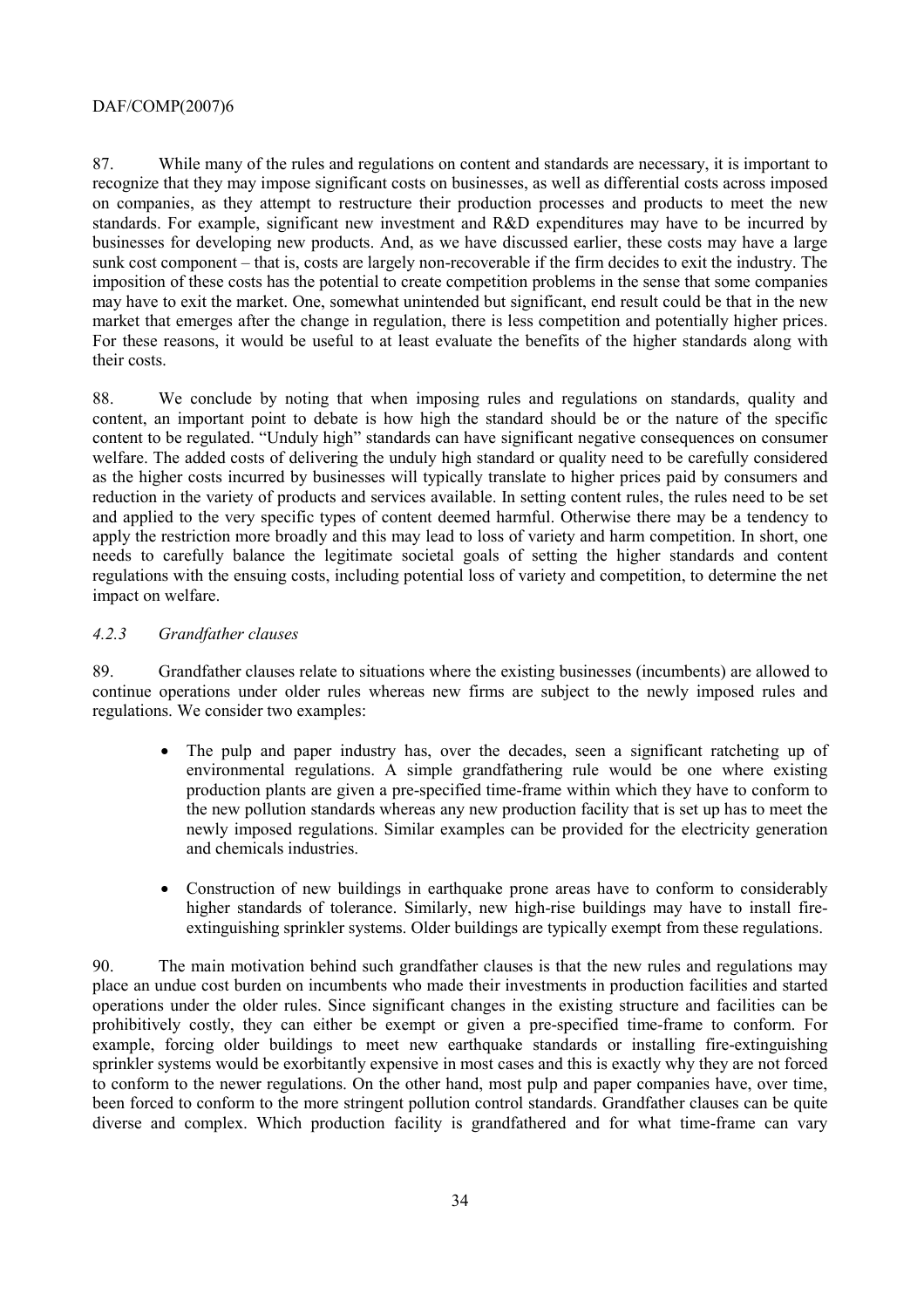considerably and would depend on the specific industry, the nature of production technology and the costs of meeting the new regulations.

91. While the cost considerations for not making the older facilities immediately conform to new regulations is a legitimate economic justification, it is important to recognize that grandfathering clauses which impose asymmetric standards on older versus newer production facilities may impose considerably greater costs on new entrants as well as new capital investments by incumbents. Depending on the extent of the burden imposed and the cost asymmetry, grandfathered regulations can:

- Deter new entry
- Dampen new investment by incumbent businesses
- Allow continuation of inefficient production by older more inefficient plants
- Lead to higher prices

92. Box 5 provides some examples and discussion of grandfather clauses in different markets.

#### **Box 5. Grandfather clauses**

1. For electric generators participating in the European Greenhouse Gas Emissions Trading Scheme, the initial allocation of greenhouse gas emission permits will be crucial. An important aspect is grandfathering where permit allocations are decided on the basis of one or more past reference years. While new generating plants will be cleaner, the introduction of greenhouse gas emissions constraints throughout the E.U. power sector has the potential to add significant extra cost to power generation, increase power prices, accelerate the shift to natural gas and will have dramatic consequences for the commercial viability of existing power stations.

2. A recent study by Stavins (2005) examined whether the timing of plant investments was affected by the nature of regulation. In a study of several industries over 1963-1992, it was found that the U.S. Clean Air Actís New Source Review significantly depressed the birth of new plants, keeping old plants in use. In the organic industrial chemicals industry, Becker and Henderson (2000) found that grandfathering of plants contributed to environmental degradation by raising survival rates, reducing plant turnover rates, and keeping otherwise unprofitable operations in business. It also slowed improvements in air quality by prolonging the lives of older, dirtier plants. They concluded that it would be desirable to adopt a more uniform policy with respect to age to encourage retrofitting and other antipollution activities of existing VOC and NOx emitters much earlier in the regulatory process. Overall, these studies point to grandfathering creating barriers-to-entry by new firms, depressing new investments and promoting inefficiency.

3. The current slot allocation system controls landing rights at the majority of European airports, with a carrier needing a landing slot for a particular time of day in order to operate a flight at that time. The slots are allocated using grandfather rights: carriers that used their slots last year have the right to continue using the slots this year. (These are the use it or lose it rules.) This allocation system implies that inefficient, high-cost airlines can have access to an airport even though a new low-cost carrier or an efficient, former flag carrier could use the slot much more productively. For example, the European Commission in its 2000 decision noted that British Airways' stranglehold on the U.K. markets for air transport is reinforced by the substantial portion of the slots it holds in the relevant airports and by the system of grandfathering that currently exists for their reallocation. (See Brueckner, 2004, for details.) Control of landing slots and gate facilities have also been of significant concern to the U.S. Federal Aviation Administration.

4. The European Board of Thoracic and Cardiovascular Surgeons was founded in 1996 to establish common standards for thoracic and cardiovascular surgery and to gain recognition by the European Union. According to Article 19 of the Regulations, surgeons in established practice of at least five years at the time the Board was founded, with independent responsibility and meeting the other eligibility criteria, may be recognized without examinations.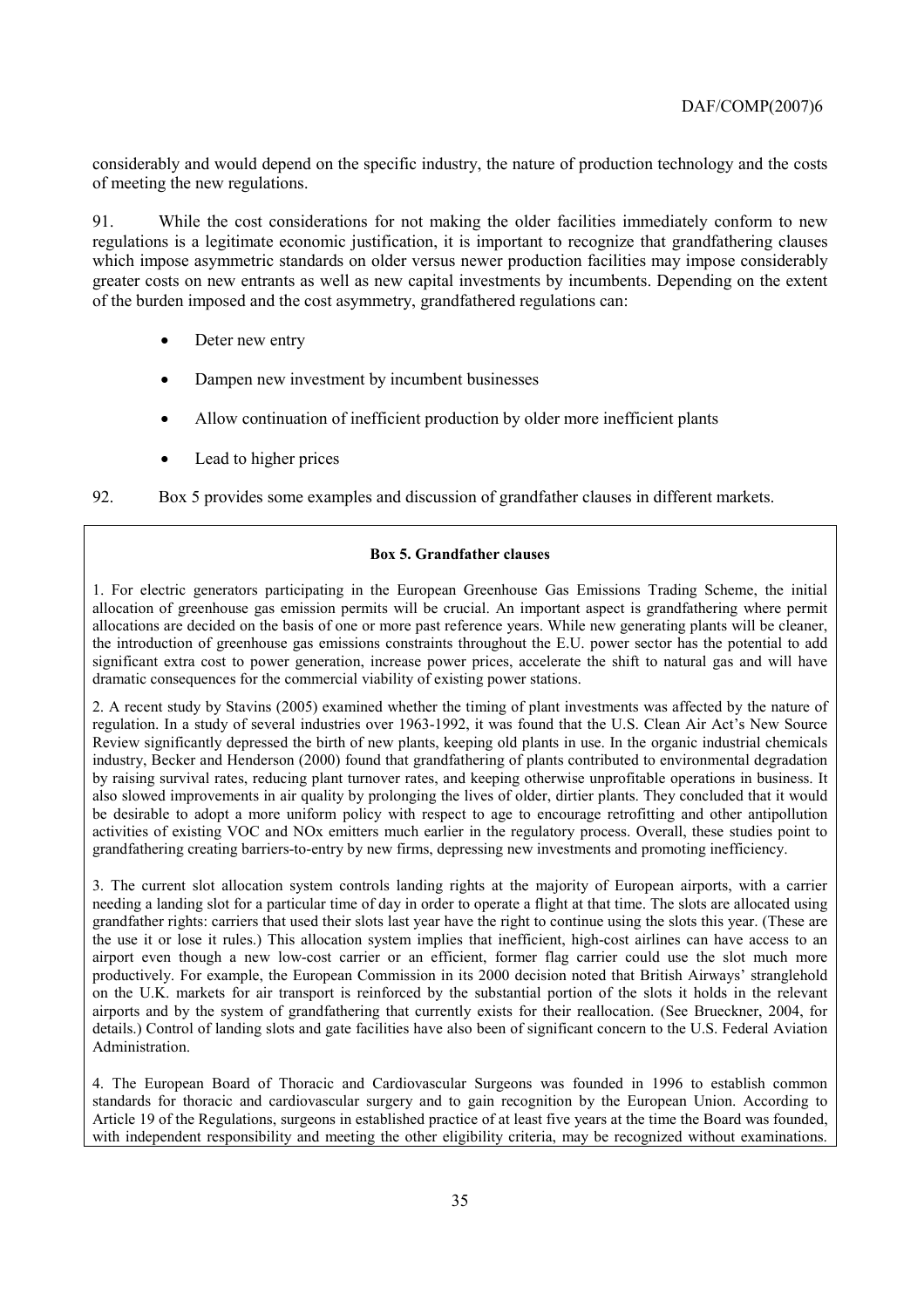Surgeons had till September 2001 to apply for fellowship under the grandfather clause.

5. In 1975 the U.S. Securities and Exchange Commission (SEC) created a new regulatory category: nationally recognized statistical rating organization (NRSRO). One effect of this was to ensure that less competent firms would not set up business to receive payments from bond issuers in return for good rating. This SEC classification grandfathered the main ratings agencies  $-$  Moody's, Standard & Poor's, and Fitch. The agency has not approved any new entities since 1992, and all the newcomers have consolidated with Fitch, leaving only the three grandfathered firms today. Though there are a handful of smaller niche raters, the absence of a NRSRO designation is an impediment to their expansion as well as to new entry (see White, 2001).

93. In circumstances where, for example, new stricter environmental standards are being put in place, it is inevitable that there will be grandfathering to some extent. What is clear is that the greater the extent of grandfathering  $-$  for example, where incumbents do not have to meet the standards for a long time period – the greater will be the potential asymmetries created between incumbents and entrants, and the consequent harm to markets. In addition, it is crucial to note that grandfathering has the ability to depress new capital investment by incumbent firms and this has implications for longer-term growth and efficiency of the affected markets. The central issue, therefore, is the structure of the grandfather clauses. We consider a hypothetical scenario to discuss some alternatives.

94. Proposed legislation being considered: set new standards on environmental emissions and allow *grandfathering* for all incumbents for a ten-year period. In this case, the new emissions standard is to be taken as a given when assessing the competition effects.

95. Alternatives that could be considered include:

- 1. Where relevant, the no grandfathering option needs to be considered. For example, in some countries airport landing rights have explicit or implicit grandfather clauses and the nograndfathering option can be evaluated. But in cases with new environmental standards that require new capital investments or changes in products and processes, the no-grandfathering option is not a meaningful option.
- 2. Grandfather all incumbents but reduce the number of years for which grandfathering occurs. The decision on this will critically depend on the magnitude of the costs that are imposed by the regulation on the firms. Costs imposed should not be considered in absolute terms but relative to, for example, the firms' sales revenues. The larger these relative costs, the longer may be the optimal grandfathering period.
- 3. Grandfathering based on the *vintage* of the firmsí capital. Suppose we can segment the incumbents into those who purchased their capital stock a long time back versus those who purchased it recently. While there are alternative ways to examine this situation, we consider one scenario. For capital stock that is "older", depreciation ensures that the current value (and efficiency) of the machinery may be quite low. For firms that have "newer" capital stock, the existing machinery has higher market value and efficiency. What this implies is that forcing those who purchased their capital relatively recently to change may be quite costly. Those with much older capital may be at a point where they are due for replacement anyway, and therefore the regulation forcing them to change may be less of an undue cost burden. Where the vintage cut-off  $-$  between older and newer capital  $-$  lies, will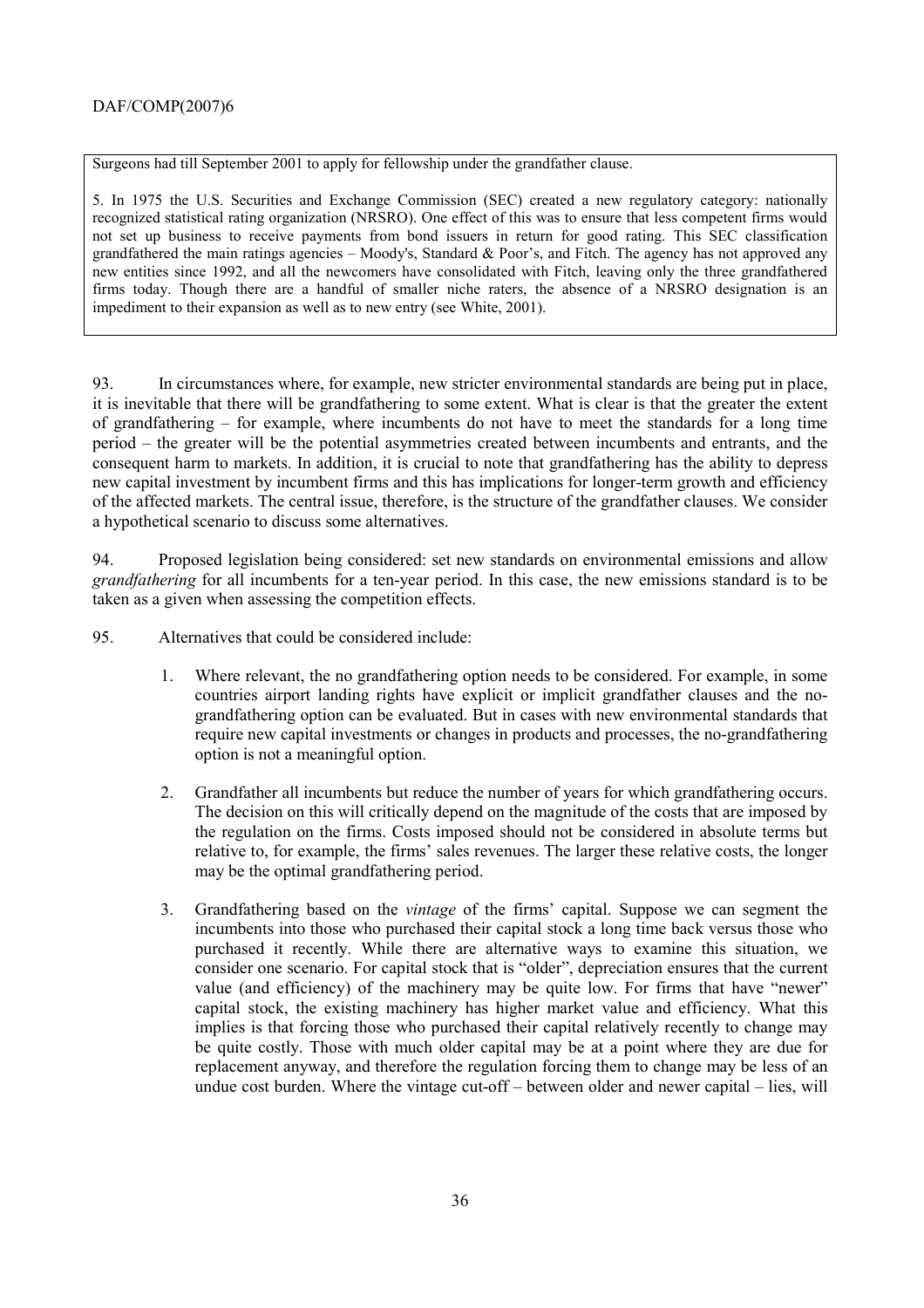be determined by the technological facts of the particular type of capital.<sup>15</sup> For example, a particular machine tool may have a meaningful lifespan of a few years, whereas the machines that pulp and paper companies buy typically last several decades. Under the above scenario, the vintage effect can be combined with the duration of grandfathering as follows:

- Shorter grandfathering period for firms with older vintage;
- Somewhat longer grandfathering period for firms with relatively recent vintage.
- 4. Considerations for smaller versus larger firms. An important consideration here may relate to exit or foreclosure. While the argument is likely to be important for both larger and smaller firms, faced with new costly regulations there might be greater likelihood at the margin that smaller firms may not be in a position to meet the standards. While some exit may be inevitable, it would be useful to consider the scenarios of larger scale exit. As with the vintage issue discussed above, it may be useful to consider alternative grandfathering scenarios where the adjustment period provided could vary by the size of the firm, vintage of capital and issues related to firms' production technology.

96. The above discussion highlights the point that grandfathering agreements can raise very complex issues in many industries and have significant detrimental side-effects. Overall, the alternatives to the proposed hypothetical grandfathering rule above could include varying the extent of the adjustment (grandfathering) period as well as conditioning the time-period on firm-specific characteristics such as technology, vintage of capital and firm size.

### *4.2.4 Regulations that influence prices*

 $\overline{a}$ 

97. Across countries, regulations have influenced prices of goods and services in markets such as electricity, cable television, healthcare, telecommunications, airlines, taxicabs, rental housing units, among many others. In the case of natural monopolies, the unregulated market outcome would lead to undesirably high prices. Historically, industries that fell under this category such as electricity, telecommunications, natural gas, postal services, among others, were subject to various forms of governmental price regulation designed to protect consumers from unduly high prices.

98. While governments can regulate prices with the objective of protecting consumers, the downside is that firms, when confronted with prices that are lower than what they would wish to charge, may reduce the quality of services offered. Product variety may also be reduced as incumbent firms may have little incentive to offer additional variety under price controls. In several countries, markets such as airlines, telecommunications, among others, have seen noticeable changes in the quality and variety dimensions once the price regulations were relaxed. In addition, entry may be lower in markets with regulations on prices due to reduced profit-making incentives. Overall, the literature shows that while governments may be pursuing legitimate socio-economic goals in controlling prices in certain markets, these controls can have a wide range of detrimental effects in the long-run such as reduction of production efficiency, slower adoption of new technologies and reduction in product quality and variety.<sup>16</sup> This implies that in markets where competition among businesses can potentially flourish, rules and regulations on prices need to be looked upon with a great deal of scepticism and avoided to the extent possible.

<sup>15.</sup> For firms with different vintages of capital  $-$  as will typically be the case  $-$  the cut-offs will have to be based with consideration given to the average vintage and the distribution around the average.

<sup>16.</sup> Viscusi, Harrington and Vernon (2005, Ch.16) provide a detailed discussion of the motivations for price regulation in potentially competitive industries and some of the intended and unintended effects of such regulation including issues related to productive efficiency and non-price competition. Also see Netz (2000) for an excellent and relatively non-technical overview of this literature.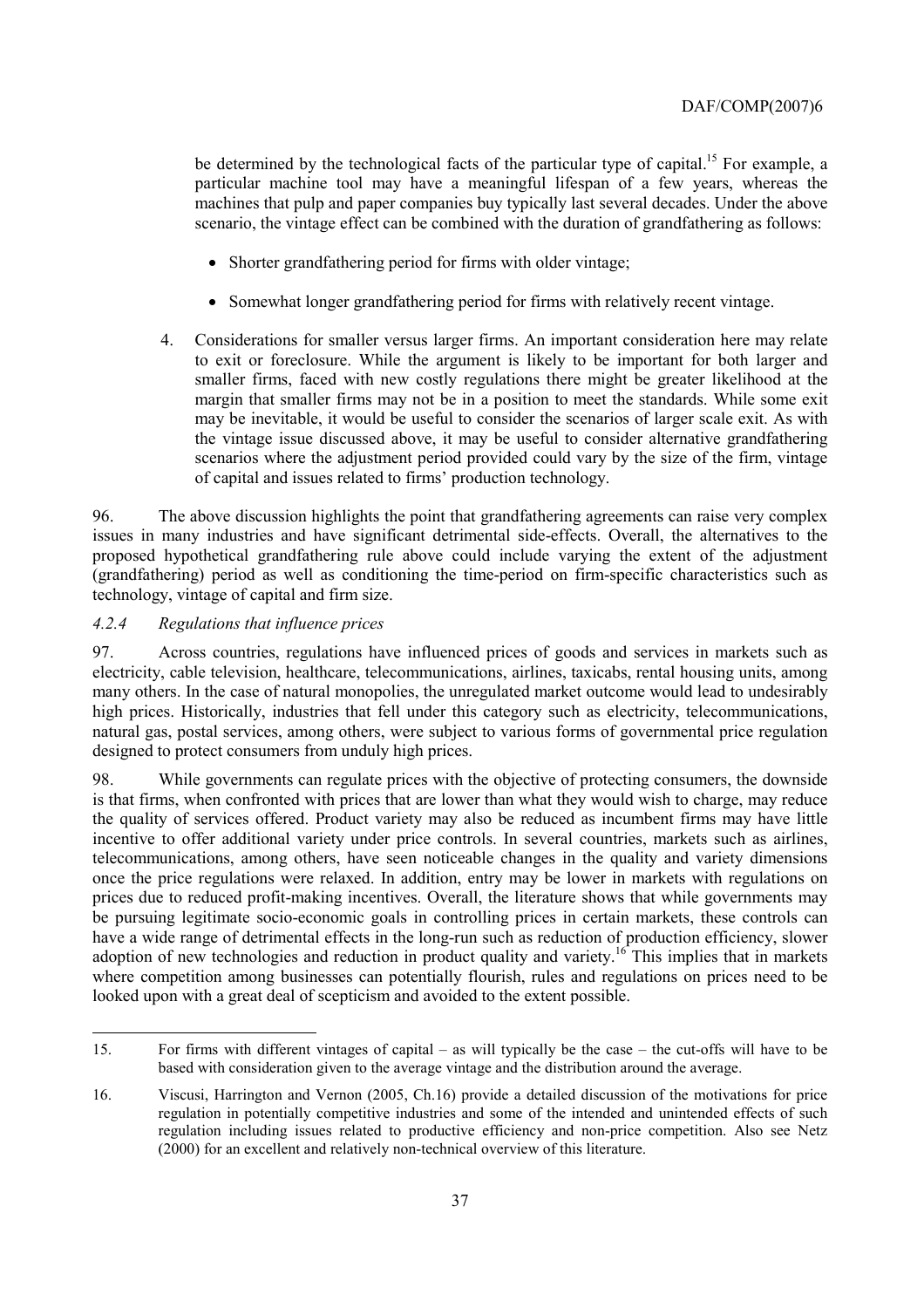# *4.3 Rules and regulations that reduce the incentives of suppliers to compete*

99. Some rules and regulations and mechanisms that permit businesses to exchange information and collaborate in specific activities can lead to an environment which diminishes the incentives for businesses to compete. A particular concern is that these circumstances may facilitate cartel-like activities among firms, potentially leading to higher prices, loss of output and reduced variety. These considerations are very different from those related to the number and range of suppliers or the ability of businesses to compete – issues that we discussed in the preceding two main categories. In addition, there are specific business practices that may be employed by firms in formerly regulated industries such as electricity, telecommunications, natural gas, among others, which erect barriers to competition and lead to reduced incentives to compete. The incentives to compete can be diminished in situations where:

- Self-regulatory or co-regulatory regimes are created:
- Information on supplier outputs, prices, sales or costs are required or encouraged to be published;
- The activity of a particular industry or a group of suppliers is exempted from the operation of national competition laws;
- The mobility of customers between suppliers of goods or services is reduced by increasing the explicit or implicit costs of changing (switching) suppliers. As we detail below, of particular concern are such costs imposed by dominant incumbent formerly-regulated monopolies.

100. Many of the information sharing mechanisms and collaboration among firms are permitted on the grounds that they may help facilitate greater innovation and the setting of uniform technical codes, standards and business practices. Companies and industries in many countries were (are) granted partial or complete exemption from competition laws to encourage their growth and increase exports. While in some cases the economic and social objectives are justifiable, they may be misguided in others. Below we present a discussion of the pros and cons and note some of the significant concerns related to the potential effects on the incentives of firms to compete.

# *4.3.1 Promoting self-regulation*

101. In contrast to the traditional command-and-control model of government regulation, certain professions and producers of goods and services have historically been given the latitude to engage in selfregulation (or co-regulation).<sup>17</sup> Self-regulation has a number of potential advantages:

- It presents the opportunity for a more co-operative approach to regulation. There may be enhanced regulatory credibility arising from the involvement of a respected industry association as an active participant in the regulatory scheme and, by extension, endorsing its validity. This effect can, in turn, improve compliance levels.
- Involves industry and other interested parties in the regulatory process and allows a leveraging of resources provided at little or no cost by making these parties participants in regulatory monitoring and, in some cases, enforcement activity.

 $\overline{a}$ 17. While many of the arguments below also apply to co-regulation, our discussion will be based on selfregulation only. The Jaguar Consulting (2003) report and Deighton-Smith et al. (2001) present insightful discussion of various aspects of self-regulation and co-regulation.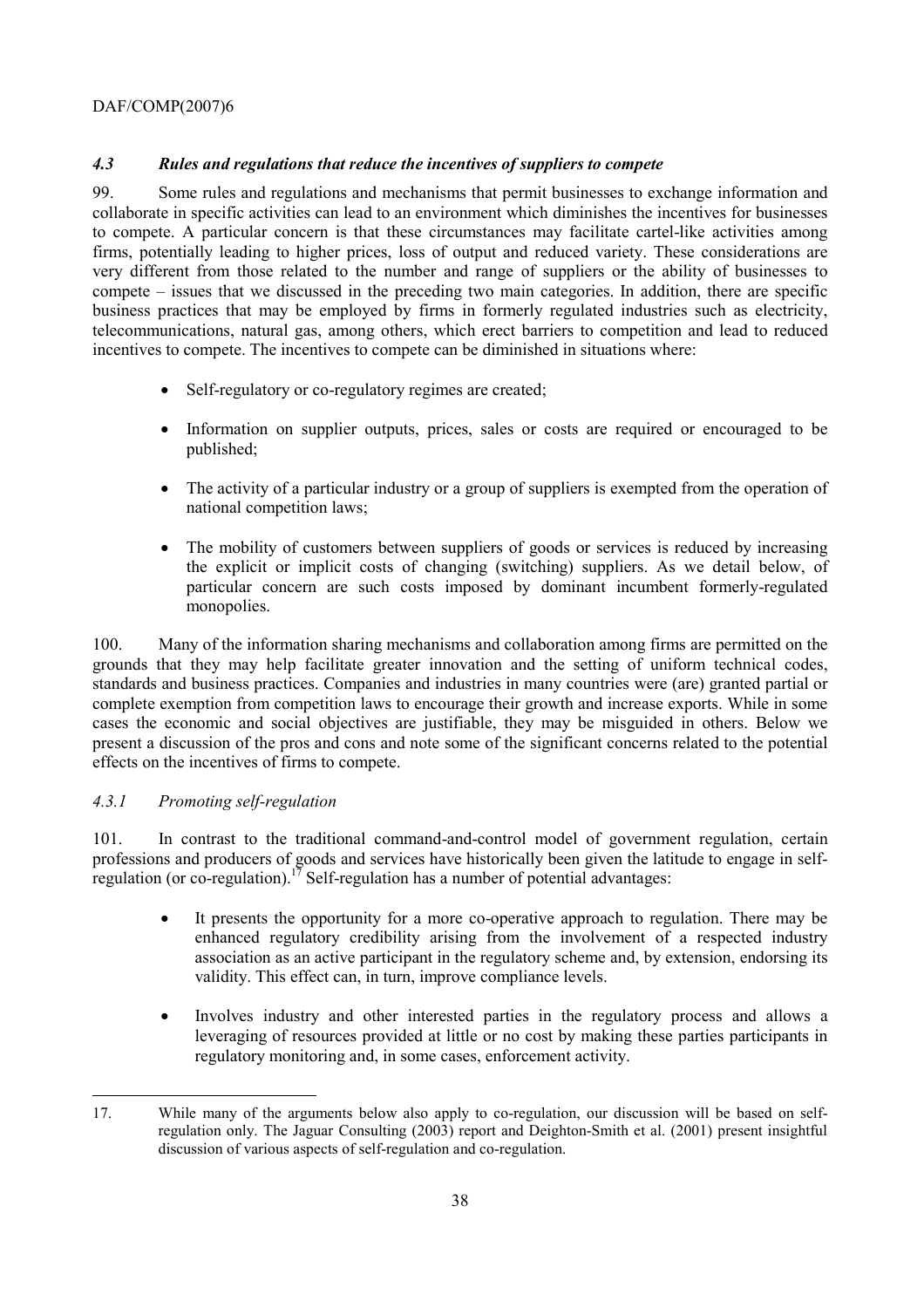- Specific knowledge of industry participants is drawn upon in designing the regulatory system, suggesting that it should be well adapted to its purpose and minimize formal regulation.
- 102. Specific areas in which self-regulation exists include:
	- Product characteristics including quality and safety
	- Design compatibility
	- Coordination of technical standards
	- Ethical standards of practice
	- Control of pollution

103. The fact that formal regulatory processes are avoided means that self-regulation is potentially more flexible in its form and approach than government regulation and is also more easily amended over time in response to problems that may arise. From the government's perspective, self-regulation is low cost in nature. Industry participants also tend to regard self-regulation as generally less costly than the more traditional command-and-control government regulation.18 In certain sectors such as professional services, an industry association is likely to be better positioned to ensure standards as opposed to traditional governmental regulation. Self-regulatory agreements reached on design and standards among the market participants have the ability to enhance competition. Finally, self-regulation can in many instances lower the burdens faced by businesses  $-$  costs and uncertainty  $-$  that often accompany the more traditional governmental regulations. Therefore, in many areas, self-regulation has the potential to deliver gains in efficiency, enhanced innovation and improved profitability.<sup>19</sup>

104. An important competition concern, however, can arise in self-and-co-regulatory arrangements. By its very nature, self-regulation, via industry organizations and trade associations, brings together ìcompetitorsî permitting greater flow of information. While the objective of the meetings among the market participants may be to reach agreements on, for example, product designs or safety standards, they also provide fertile ground for discussion of firms' strategies related to prices, quantities, capital investments, market shares and other aspects. Permitting the market participants to cooperate in some areas of business, therefore, has the potential to lead to greater information flows and coordination rather than competition. Some of the concerns include:

- Greater likelihood of price coordination
- Coordination to prevent new entry

 $\overline{a}$ 

• Agreement on conduct standards, or regulations on the nature of and range of services that may be provided, that may be to the detriment of consumers

<sup>18.</sup> We note a potential strategic issue. Often, self-regulation may serve as an intermediate step towards more formal regulation. If self-regulation fails to deliver the results, then governments may intervene and more formally regulate the market. Faced with this scenario, industry organizations and participants have an incentive to propose self-regulation and to make it work.

<sup>19.</sup> Valentine (1998) and Pitofsky (1998) present useful discussions of some of the pros and cons of selfregulation.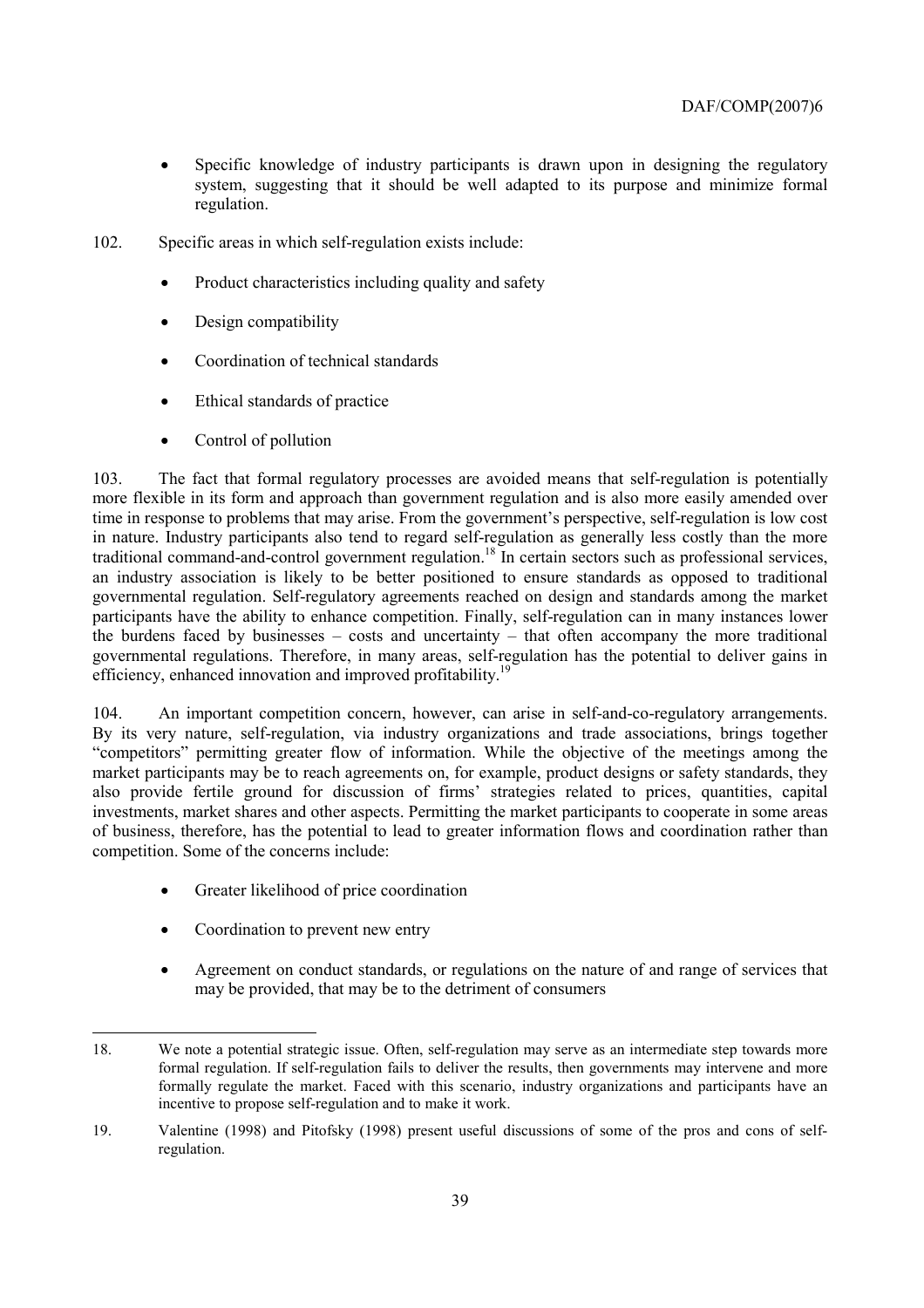Rather than engage in competition in innovative activities via costly R&D expenditures, competitors may choose to coordinate their actions and reduce product and process innovation

105. These concerns can arise in markets with a large or small number of competitors. While the presence of a few competitors increases the likelihood of coordination in prices and production, the problem can arise even in large groups. Consider the following example. Suppose under the current technology the industry association – consisting of a large number of firms as members – has reached a consensus on standards. Now let a new entrant attempt to enter with a superior technology. The incumbent firms via the industry association will have an incentive to erect entry-barriers to protect their profits (see item C#2 in Box 6 for an example of this). Permitting collaboration, therefore, has the potential downside of leading to collusive anti-competitive outcomes irrespective of whether the group of incumbent firms is small or large.

106. Box 6 provides a few examples of self-regulation and discusses some of the adverse effects on competition that might result from them.

#### **Box 6. Self regulation**

### **A. Examples of types of self-regulation**

1. Australia started a new self-regulation system for advertising standards in 1998 with the creation of the Advertising Standards Board and Advertising Claims Board. These organizations are now responsible for consumer complaints regarding the content of advertisements.

2. The U.S. Federal Trade Commission (U.S. Federal Register, August 20, 1998) rescinded the labeling guides for the feather and down products industry in favour of self-regulation where industry determines the standards for labeling. The FTC decision was based on the argument that the existing disclosure rules were more likely to have harmful effects that distorted consumer demand, affected firms' production decisions and potential anticompetitive effects. The existing regulation allowed, for example, a product with 75% down content to be called "down". This would, however, make a 100% down product appear less distinguishable as high quality and adversely affect firms' incentives to bring higher quality down products to the market.

3. Australia allows for a certain degree of self-regulation in the telecommunications industry with the expectation that it will encourage the industry to better respond to customer needs. Self-regulation is encouraged through the cooperative development of technical standards and operating arrangements and is promoted via the Australian Communications Industry Forum  $-$  a telecommunications industry owned and resourced organization. In the event that compliance relative to the industry developed guideline is viewed as deficient, the regulator reserves the option of requiring the industry to develop a "Code of Practice" which effectively has regulatory status and compliance becomes compulsory under the relevant legislation. Given the stringency of the latter, the industry has an incentive to attain a degree of self-regulation that avoids more formal regulation.

#### **B. Threat of more formal regulation and industry initiatives in self-regulation**

1. More stringent regulations on the beer industry, including harmonization across member countries, has gained momentum in the EU. The objective is to discourage beer drinking and proposed solutions include higher taxes and effective ban on advertising. The brewing industry has, however, argued that self-regulation, as opposed to formal restrictions such as an advertising ban and increased taxes, is the more efficient way to ensure that the brewing industry develops in a healthy way. The industry has argued that formal regulations and over harmonization would harm longstanding European traditions, the competitiveness of the industry and go against the concept of open European markets.

2. In response to growing criticism concerning advertising and promotional activities and looming threats of explicit regulation, the Pharmaceutical Research and Manufacturers of America issued self-regulatory guidelines in 2002. The self-regulatory codes controlling the promotional activities of companies, however, have been subject to criticism as being vague and lacking teeth. As noted by Lexchin (2003), the mission of the association is primarily to increase sales and profit and when they outline codes of practice, they deliberately make them vague, do not cover many aspects of promotion and allow companies a wide latitude by leaving room for misleading advertising.

**C. Examples where there were competition concerns in self-regulated areas**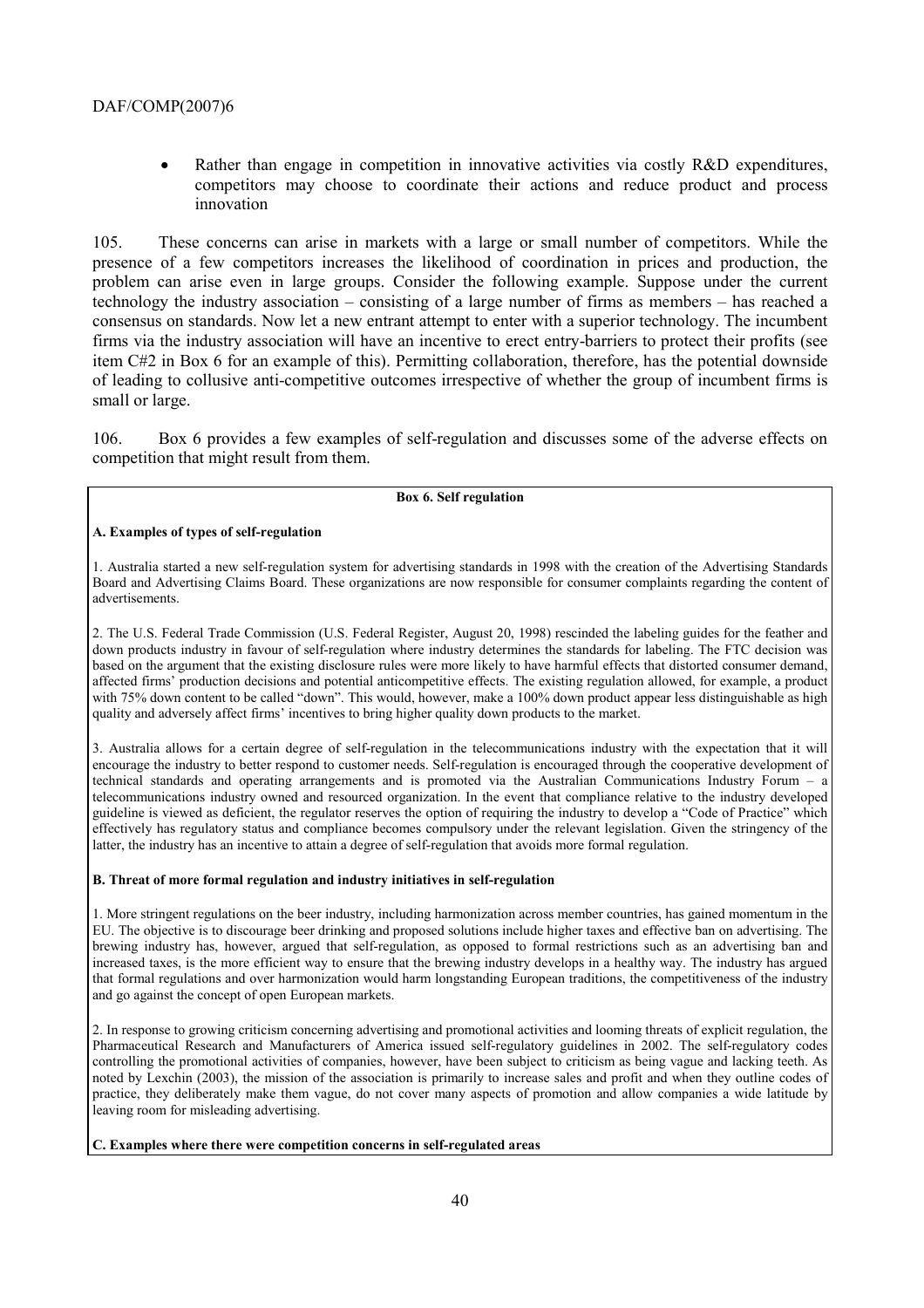1. In the U.S., the American Medical Association had imposed standards on physicians. The rules set constraints on advertising, provision of services to patients and price competition by physicians. In 1979, the U.S. Federal Trade Commission held that this form of self-regulation violated U.S. antitrust laws as they prevented competition among physicians and the emergence of new forms of competition in the healthcare industry.

2. Industry self-regulation can result in perverse incentives whereby potential competitors are foreclosed from the market. An example is the 1988 U.S. antitrust case - Allied Tube & Conduit Corp. v. Indian Head, Inc. In this case, Allied Tube had set standards for steel based electrical wire conduits in buildings and these standards had been incorporated into safety codes of local governments. A new entrant offered a plastic based conduit that was high quality and cost efficient. The incumbent steel conduit manufacturers collectively agreed to vote against the new entrant in the association's annual meeting. The association coordinated action prevailed, resulting in significant harm to competition.

107. One important issue with self-regulation is the setting of standards. If adoption of standards is voluntary  $-$  or that the industry merely indicates guidelines which the market participants could follow  $-$  it may reduce the likelihood of anti-competitive effects. A key feature to take note of is whether the industry standards are imposed in a coercive manner. If so, there may be a significant likelihood of anti-competitive behaviour as industry associations can use these standards to erect barriers to competition (for example, item C #2 in Box 6). In this sense, the design of the self-regulatory system should avoid coercive standards.

108. Regarding the issue of anti-competitive conduct such as price-fixing and market allocation schemes, evidence from competition law enforcement suggests that while these can occur in markets with a large or small number of competitors, they are more likely to occur in markets with high concentration and/or few firms. These variables, therefore, can thus be used to gauge the likelihood of such behaviour. In the end it is important to note that while the enforcement of these abuses is in the domain of national competition law enforcement, regulatory officials need to be aware of the potential harm to competition when crafting or altering regulatory arrangements.

109. We conclude the discussion on self-regulation by re-iterating the comments we made in the beginning of Section 4. As noted in the discussion above and highlighted in some of the examples in Box 6, self-regulatory mechanisms can generate perverse incentives for firms to engage in collusive activities such as setting prices or quantity restrictions as well as erect barriers to entry to protect the incumbent groups profits. In this sense, the range of competition concerns that arise from self-regulation are not only valid for the category  $#1$  of "Rules and regulations that limit the number or range of suppliers" but also for the category  $#2$  of "Rules and regulations that limit the ability of suppliers to compete." For example, depending on the specific nature of implicit or explicit entry barriers that may be erected, the competition concerns would fall under category #1 and/or #2.

# *4.3.2 Cooperation and information exchange*

110. Businesses in a market are expected to compete. Competition brings benefits related to lower prices, efficiency gains and innovation. Under competition laws of most countries, firms are prohibited from coordinating their strategies with respect to variables such as prices, quantities and market share.

111. Specific exceptions to these general prohibitions, however, can be found. Rules often enable competitors to engage in specific types of cooperation and formation of market organizations such as:

• Formation of agricultural cooperatives for joint marketing of produce. These were justified on the grounds that smaller farmers would not get fair prices for their products as the buyers often tended to be large. Allowing co-operatives was seen as a mechanism to counter buyer power;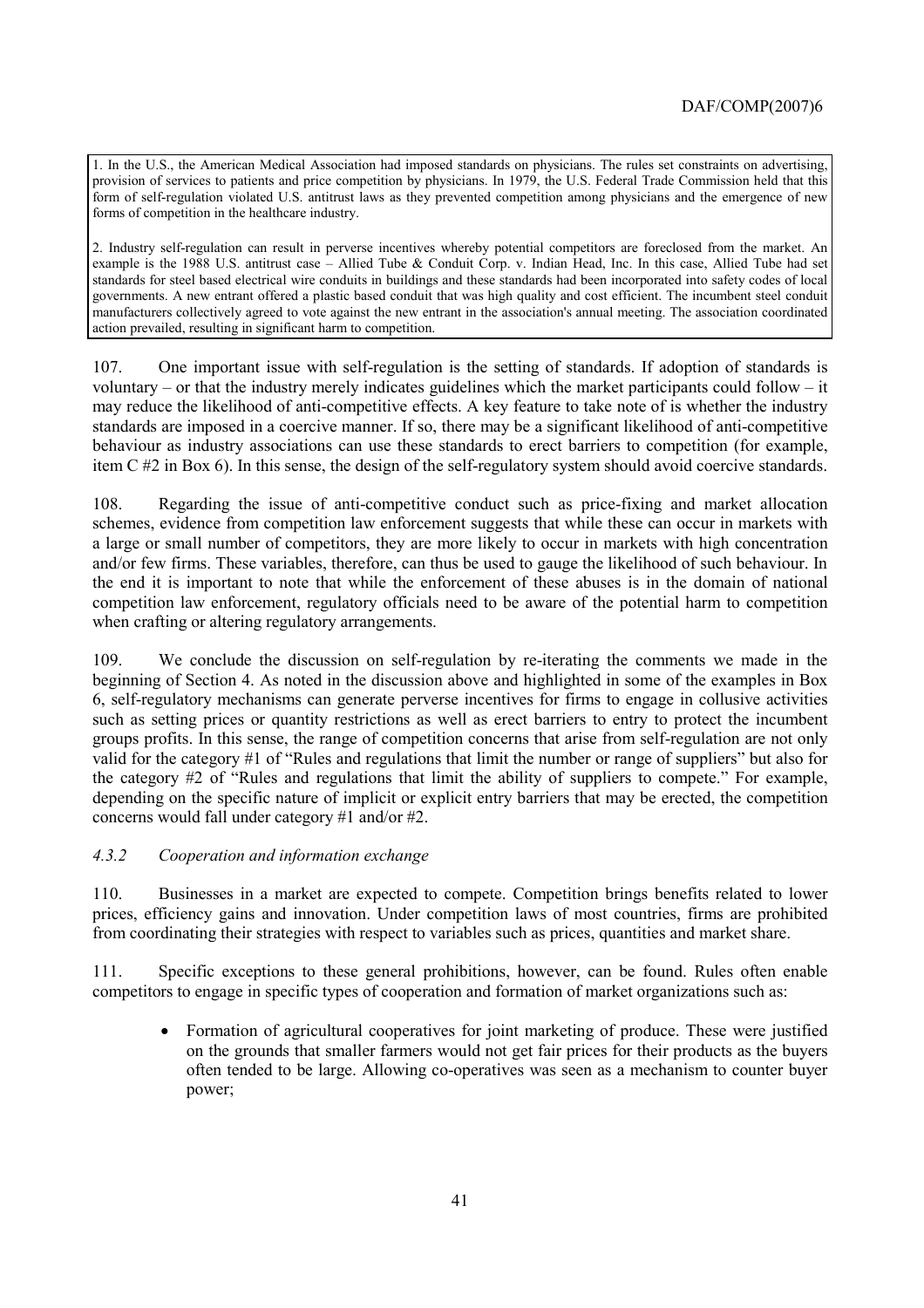- Allowing professional organizations, such as legal and medical, to set best practice guidelines and rules for its members. Allowing this was assumed to ensure better controls on quality and standards for the professional services offered;
- Formation of trade associations which allow members of the industry to meet and exchange information about industry trends and market conditions;
- Coordinate product design and compatibility to ensure standards and uniformity;
- Permitting research and development joint ventures for promoting innovation.

112. While there are legitimate reasons for allowing and encouraging these types of cooperation, an unintended side-effect may be that these mechanisms also allow competitors to exchange information about prices and quantities and engage in collusion. In other instances, public information provision on, for example, prices may lead to better information flows among firms resulting in greater likelihood of collusive behaviour.

113. Box 7 provides examples of instances where information sharing and cooperation by firms has led to investigations by the competition authorities. While these examples are from competition law enforcement, they are included to highlight the fact that (opportunities for) information sharing can lead to anti-competitive outcomes. A broad message is that permitting information exchange and cooperation needs to be well thought out due to its likely anti-competitive outcomes.

### **Box 7. Cooperation and information exchange**

1. In 1993 the Danish competition authority decided to collect and publish firm-specific transactions prices for two grades of ready-mixed concrete in three regions of Denmark. Within one year of the publication of the data, average prices of the two grades increased by 15-20%. Publication of prices potentially facilitated collusion and increased prices.

2. Professional or producer organisations are common in most countries and involve collective decision-making by firms who otherwise would compete against each other. If not adequately monitored and regulated, such organizations may lead to loss of competition and barriers-to-entry due to the organisations making membership difficult, intentionally excluding firms, and even agreeing to engage in anti-competitive activities such as pricesetting.

- The cooperative of anaesthesiologists of the state of Goiás in Brazil. The cooperative distributed a list of prices covering anaesthesiological procedures to all the affiliated anaesthesiologists in the state of Goiás. The Brazilian Competition Council held the cooperative guilty for price coordination.
- The cooperative of Medical Works Ltd. in the city of Macapá in Brazil was implicated for restraining competition by influencing the adoption of uniform commercial conducts or agreements among competitors.

3. The American Medical Association has argued that physicians should be entitled to collectively compare information about the reimbursement rates from health insurance plans. The AMA argues that physician reimbursement rates are contractually imposed by large health insurance companies in a take-it-or-leave-it manner. The concern, however, has been that this arrangement potentially allows the physicians to fix prices (set their rates).

4. Cavaliere, Silvestri and Tanasso (2001) outline issues regarding self-regulation and voluntary agreements designed to allow firms to meet environmental objectives. But this cooperation is also viewed as fertile ground for sharing information about prices and other activities that may reduce competition.

5. As noted in Potter (2001), an important concern of regulators with internet based business transactions and exchange of information is whether the amount of information that is revealed and shared between the sellers will lead to collusion and increase in prices. More generally, business-to-business internet based transactions may permit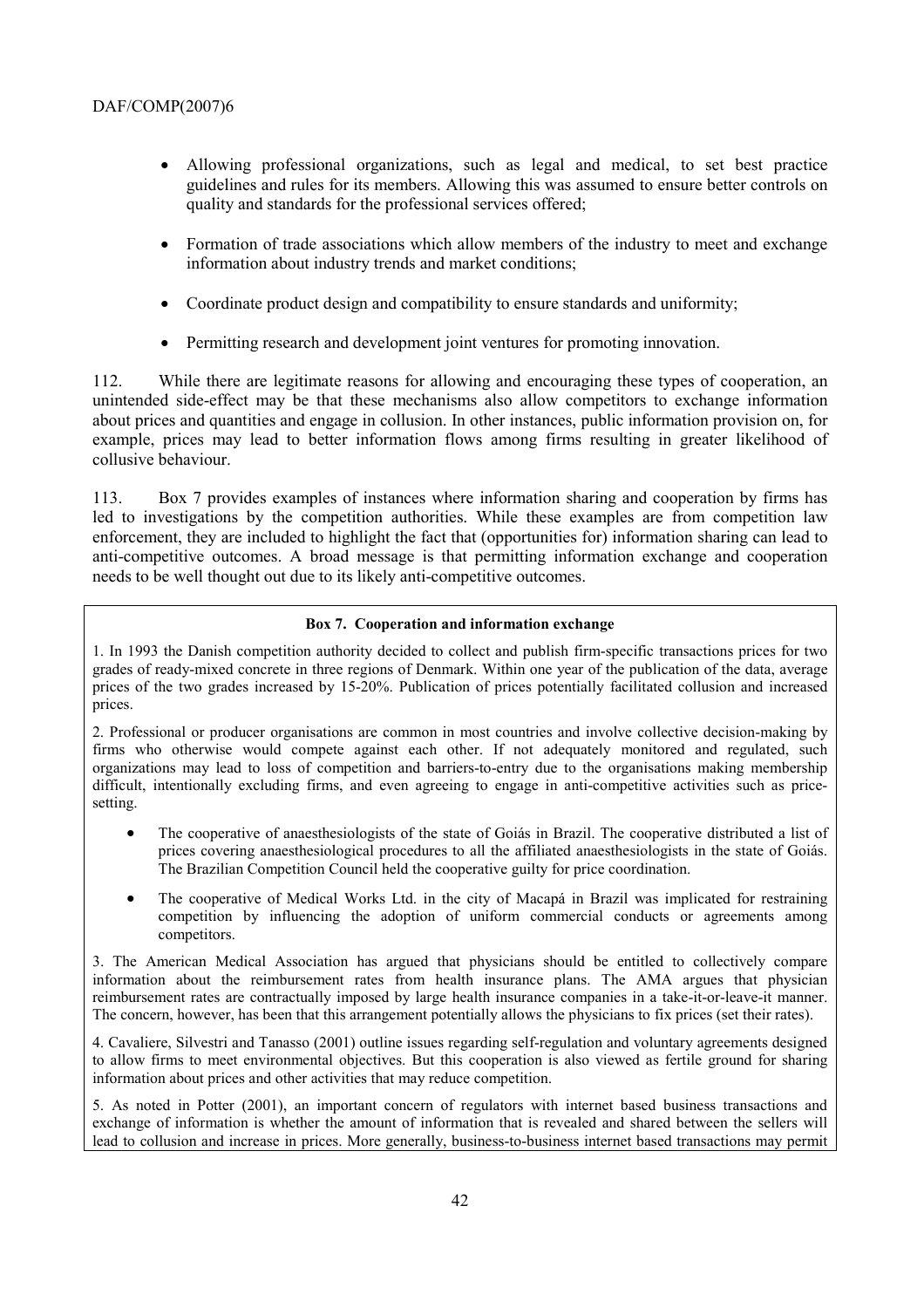firms to view the prices and volumes at which other sellers have consummated sales or to learn whether other sellers have excess capacity. This may encourage at least tacit price coordination. The U.S. Department of Justice, for example, has investigated internet bond exchange (Schiffrin, 2000) as well as airline reservation entities formed by several airlines such as Hotwire and Orbitz, which were also the subject of investigations by the U.S. Federal Trade Commission and the Department of Transportation (Greenberg, 2000).

6. On the broad topic of information sharing and anti-competitive outcomes, an example from the French mobile telephone industry is illustrative. Three companies – Orange France, SFR and Bouygues Télécom – were implicated by the Conseil de la Concurrence and heavily fined for sharing strategic information on new subscriptions and cancellations. The Conseil noted that the information sharing distorted competition by reducing uncertainties over competitors' strategies and diminishing each company's commercial independence. In addition, the Conseil observed that from 2000 onwards, the information sharing had enabled them to monitor and stabilize their jointly-targeted market shares.

114. It is quite transparent that allowing cooperation in some areas has the potential to bring substantial benefits to society, such as collaboration in research and development. Thus, determining the nature and extent of the derogations from the general prohibition on a range of cooperative behaviours between firms in an industry is one of the more difficult tasks facing a regulator. Many of the violations of competitive principles may occur in a covert manner, one that is not readily apparent or forecastable by the regulator. In this area, as in others, the task effectively amounts to that of reaching a difficult conclusion on whether the benefits to society of allowing cooperation in particular contexts are likely to outweigh the costs, expressed in terms of the anti-competitive corollaries of allowing the cooperative behaviour. While, as a general rule, it is difficult to forecast when collaboration in one area  $-$  such as R&D or determining compatibility standards – might lead to coordination of prices or market share allocation, evidence from competition law enforcement points to high market share or small number of firms as one of the indicators for the likelihood of such anti-competitive behaviour. While, in the ultimate analysis, national competition law enforcement is entrusted with the task of detecting and prosecuting collaborative behaviour in the areas of prices and quantities, it is important to keep in mind that regulatory decisions should not end up facilitating collaboration because collusion is very hard to detect even by the competition authorities.<sup>20</sup>

# *4.3.3 Regulations that partially or completely exempt activities from national competition laws*

115. In many countries, governments grant competition policy exemptions to companies and business organizations. The motivations are diverse and include exemptions for:

• Promoting exports

 $\overline{a}$ 

- Regulated companies
- Agricultural cooperatives
- Organisations for small and medium businesses.

116. Undoubtedly, some of the underlying arguments for granting competition law exemptions can be justified from a historical perspective. Worldwide, farmers tended to be small and permitting them to coordinate their marketing/selling activities made sense. For some of the above categories, exemptions at times can serve to help create goods and services that would not otherwise exist or that otherwise may have lower quality.

<sup>20.</sup> Ghosal (2007) presents a discussion of the various avenues by which information flows into the investigative offices of the competition authority and the extreme difficulty they have in detecting cartellike activities.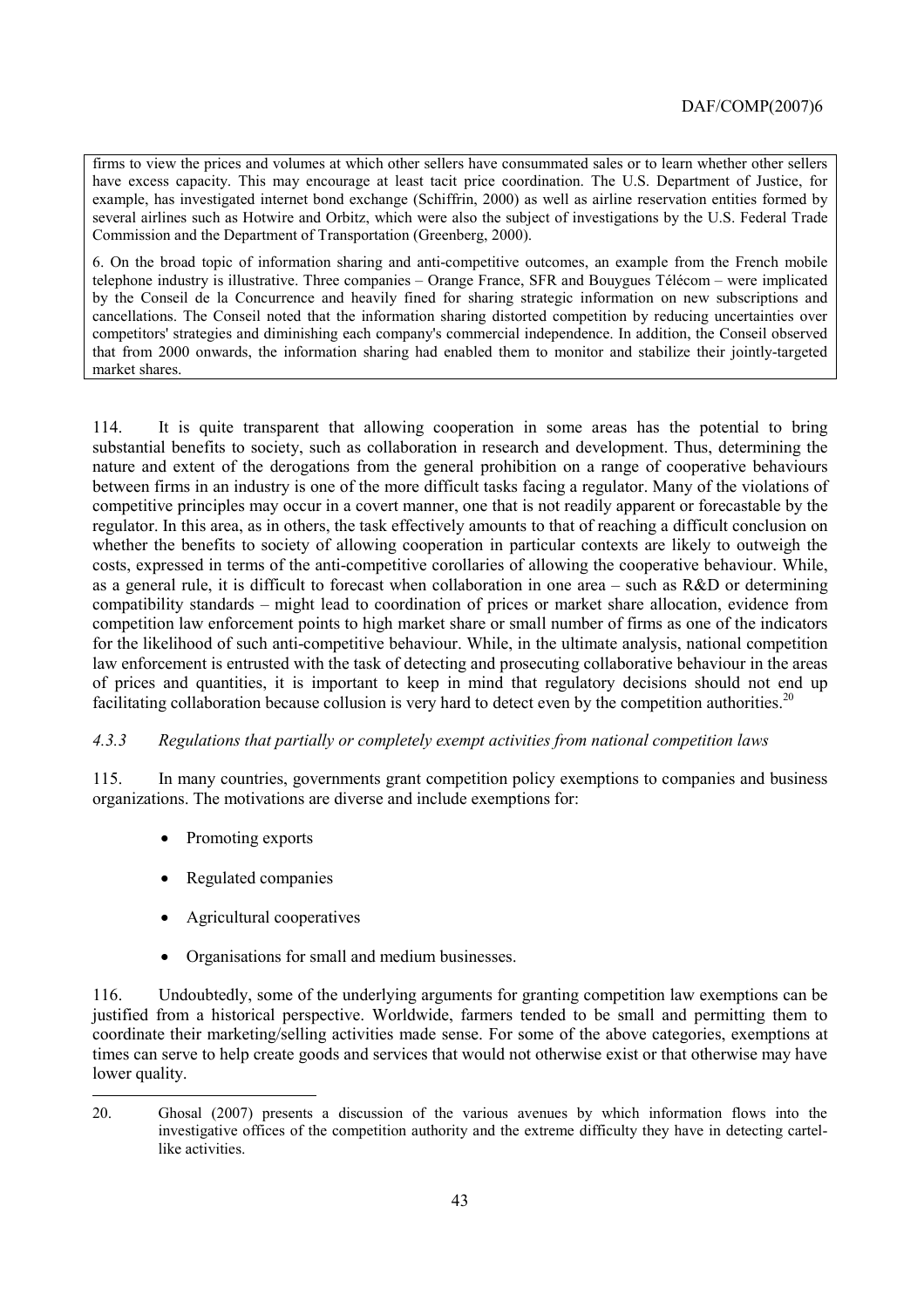117. The significant downside, however, is that regulations that eliminate or reduce competition by exempting activities from competition laws or requiring competitors to act jointly can have detrimental effects on the extent of competition in the market and the actions of businesses protected under these arrangements have often cast a long shadow. Therefore, careful consideration should be given to proposals which aim to provide exemptions from competition laws. In situations where a proposal creates some uncertainty as to whether the government intends to apply the competition laws in the future, it would be valuable to state that clearly in binding legal terms. For example, the 1996 Telecommunications Act in the U.S. contained an "antitrust savings clause" which made it clear that antitrust laws would continue to apply and would not be displaced by that legislation.

118. Box 8 provides some examples of exemptions from competition laws and the adverse effects.

# **Box 8. Exempting activities from competition laws**

1. The *Shipping Conferences Exemption Act, 1987* (SCEA) in Canada, exempts certain shipping conference practices (e.g. collective rate setting, and conditions of service) from the provisions of the *Competition Act*. In order for a conference not to run afoul of the *Competition Act*, antitrust immunity is provided through SCEA. The report by Clyde and Reitzes (1996) provides evidence that some aspects of the liner shipping conference immunity system may have contributed to higher ocean liner shipping rates.

2. The European Commission has proposed to repeal the block exemption of liner conferences from the EC Treaty competition rules' ban on restrictive business practices (Article 81). The current block exemption, established by Council Regulation 4056/86, allows carriers to fix prices and regulate capacity jointly. Repealing the exemption will benefit EU exporters by lowering transport prices whilst maintaining reliable services. The Commission proposal would also bring maritime tramp and cabotage services under the scope of the competition implementing rules (Regulation 1/2003), giving the Commission jurisdiction to apply the competition rules in the sector.

3. The U.S. McCarran-Ferguson Act (1945) exempts the insurance industry from some federal antitrust statutes to the extent that they are regulated by the states. The exemption primarily applies to gathering data for the purpose of ratemaking. Otherwise, antitrust laws prohibit insurers from boycotting, acting coercively or restraining trade. Commentators have argued that the Act has provided shelter to the insurance companies and allowed them to fix prices. As noted in King (2003), consumer advocacy groups have argued that insurers have taken advantage of the Act to raise prices and restrict coverage, as well as engage in other anti-competitive activities that would be considered unlawful in any other industry. Legal challenges involving alleged price-fixing by insurers are typically dismissed by the courts because of the industry's special exemption from the antitrust laws.

4. In the U.S., sectors that retain some form of exemption from, or special treatment under, the antitrust laws include: agricultural cooperatives; fishermen's cooperatives; banks and other financial institutions; securities and commodities industries; insurance; newspapers; professional sports; interstate motor, rail, and water carriers; ocean shipping; organized labour; and air transportation. The U.S. Congress passed Newspaper Protection Act (1970) to provide limited antitrust exemption by allowing the creation of Joint Operating Agreements by newspapers. The motivation was to keep newspapers from failing, especially if it would leave only one daily paper in a market.

5. The European Unionís block antitrust exemption for the distribution and servicing of automobiles had created a system where automobile dealers had to offer after-sales repair services, and mechanics needed a quality mark from the manufacturer. This allowed manufacturers to dominate the market by excluding competing brands from their dealers' showrooms. The exemption ended in September 2002 and car dealers are now able to offer a variety of brands.

6. In Sweden, there is legal exemption under the Competition Act for agricultural cooperatives. Pricing by a primary association where it is responsible for the sale of goods, which are supplied to the association, falls outside the scope of competition policy actions against anti-competitive behaviour.

7. In South Africa, exemptions may be granted to firms and professional associations to act in a manner that, in the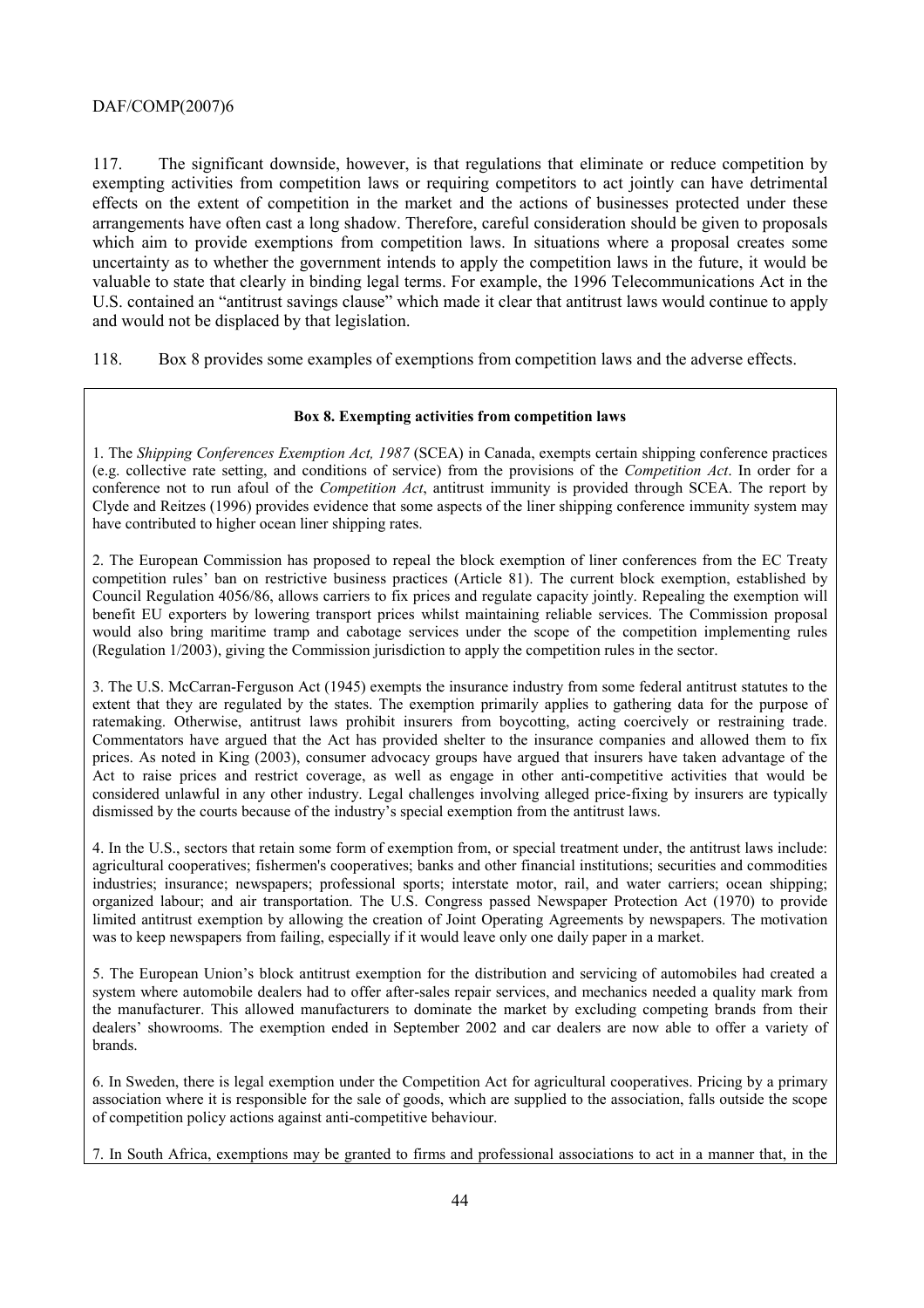absence of exemption from the Commission, would be anti-competitive. Exemption could be granted on grounds such as: (a) promoting exports; (b) promoting small and medium enterprises; (c) aiding the economic stability of an industry; and (d) maintain professional standards or for the ordinary function of the profession.

119. While in some instances the historical roots of granting exemptions from competition laws are deep, it is fair to say that such exemptions merit serious consideration when they are brought into place. As the OECD (1997) report points out, exemptions from national competition laws have accumulated in numerous sectors such as energy and utilities, transport, communications, and agriculture. Such exemptions can reduce economic performance by allowing anti-competitive practices such as abuses of dominant position and collusive conduct. Overall, there are significant benefits to applying general competition law as widely as possible. $21$ 

# *4.3.4 Switching Costs*

120. In many instances, consumers may face costs of switching companies for the purchase of the same service or product. Switching costs can take several dimensions and arise for a variety of reasons. For example, the telephone company or the natural gas company may have had the consumer sign a contract which locks the consumer in to buying the product or service from the company for a specified duration. In some instances, the companies may make the consumer pay up-front for the provision of services for the contract duration, or charge a fixed fee to sign the contract. One motivation for such clauses is to lock-in customers as this helps create barriers to consumer mobility and raises profits earned by the company.<sup>22</sup> Under such contracts, if the customer wants to change to a new supplier  $-$  say a new entrant  $-$  they will have to forgo the fee they paid to the previous supplier. Imposing switching costs can, therefore, benefit the incumbent firm(s), reduce competition and potentially make future entry difficult.<sup>23</sup>

121. One aspect of switching costs that we are concerned about relates to the newly deregulated industries such as natural gas, electricity and telecommunications which have dominant incumbent companies who attempt to thwart competition by offering contracts that embed switching costs. These traditionally regulated industries pose considerable challenges for at least two reasons:

 $\overline{a}$ 21. The report notes that this is particularly important in the period after regulatory reform, because such abuses can frustrate the emergence of competition by blocking entry or fixing prices. Vigorous enforcement of laws against cartels will be needed where years of regulation have taught firms to cooperate instead of compete. Without determined action, the benefits of reform can be lost.

<sup>22.</sup> In the case of mobile phones, one can argue that such clauses are designed to keep customers long enough in order to pay for the mobile phones (handsets) that are heavily discounted during promotions. This appears to be a common marketing strategy among competing providers of mobile phone services. However, this logic would not apply to the provision of natural gas or electricity services.

<sup>23.</sup> Paul Klemperer (New Palgrave Dictionary) provides a more general definition of switching costs: "A product exhibits classic switching costs if a buyer will purchase it repeatedly and find it costly to switch from one seller to another. For example, there are high transaction costs in closing an account with a bank and opening another with a competitor; there may be substantial learning costs involved in switching between computer-software packages; and switching costs can also be created by non-linear pricing as, for example, when an airline enrols passengers in a "frequent flyer" program that gives them free trips after flying a certain number of miles with that airline. Switching costs also arise if a buyer will purchase ìfollow-onî, or ìaftermarketî, products such as service, refills or repairs, and find it difficult to switch from the supplier of the original product. In short, switching costs are created whenever the consumer makes an investment specific to his current seller that must be duplicated for any new seller".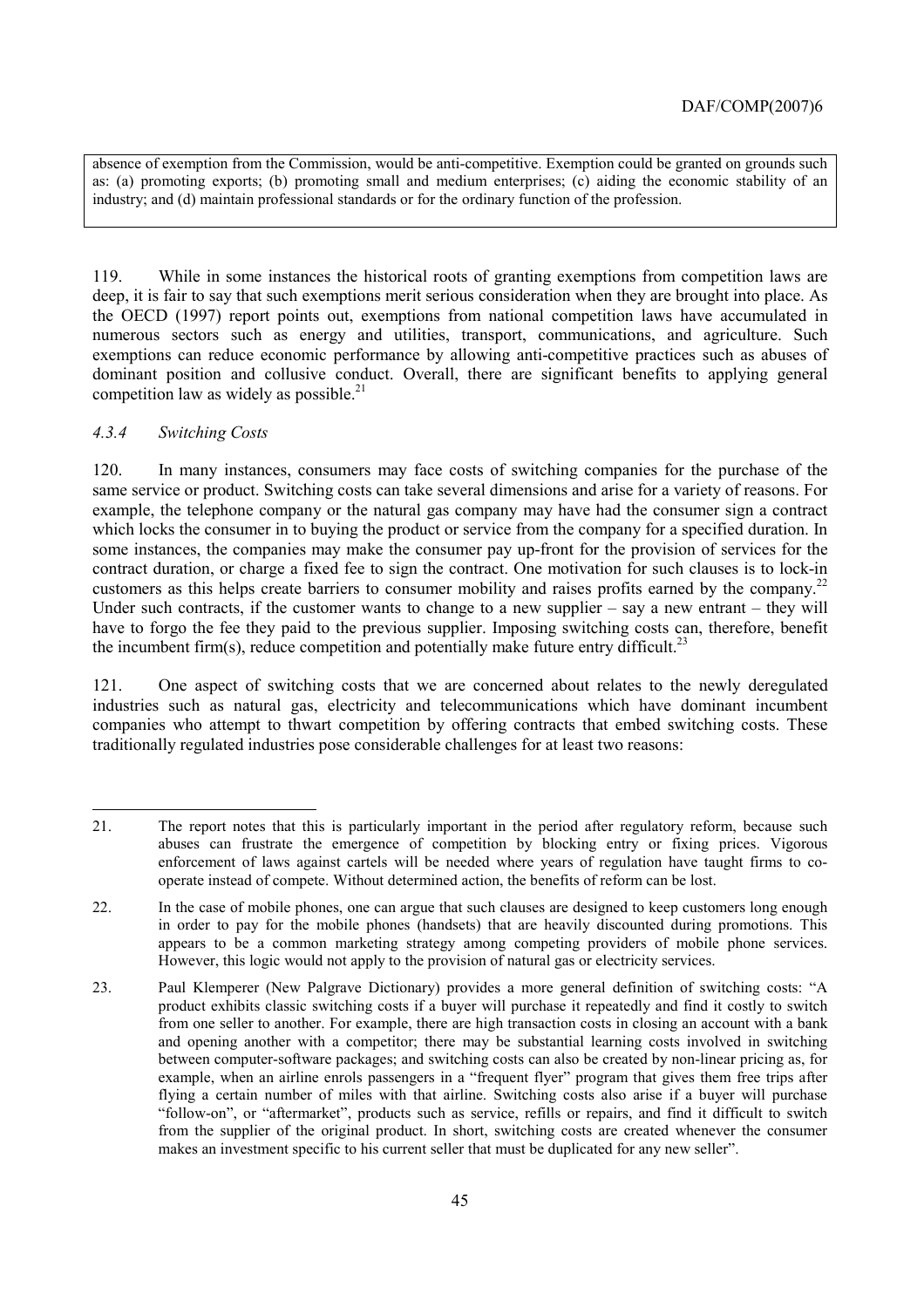- The incumbent's network of gas pipelines, or transmission wires or telecommunications network has to be accessed by competitors to provide service;
- The incumbent firms have high market shares due to their regulatory heritage.

122. As some of the examples in Box 9 show, consumers in many countries are (have been) subject to switching costs that impose barriers to choosing alternative suppliers.<sup>24</sup>

### **Box 9. Switching Costs**

1. Number portability relates to the ability of customers to retain their existing mobile phone number when they switch their supplier. In mobile telecommunications, number portability is considered to be an important prerequisite for competition as it reduces switching costs. Lack of portability has the potential to lock-in customers to the incumbentís network. Thus switching costs favour the incumbent and are an obvious source of monopoly power to established suppliers. As examples of the significance of this issue: (a) number portability was legislated in the U.K. starting 1999; and (b) since end-2002, number portability became mandatory in Germany. Landgrebe (2004) provides a discussion of various switching costs in the mobile telecommunications market in Europe.

2. Following the deregulation of electricity markets in many countries, switching costs are deemed to be an important factor determining the competitive functioning of markets. Inability of customers to switch due to barriers and costs imposed by incumbent suppliers are expected to result in a less competitive market. Given this, many countries have focused on this issue with an eye towards streamlining the switching procedures and reducing costs faced by customers.

- The level of consumer switching activity varies considerably across the Nordic countries with the highest activity in Norway, followed by Sweden, Finland and Denmark. As the NordREG (2006) report indicates, the ease of switching varies across the countries. In Sweden, supplier switches can take place only on the first day of the month and switches can take up to two months if the consumer is late by just one day. In Finland, the current system allows the distribution system operators to charge fees if the customer changes supplier more than once a year. In Finland, Sweden and Norway a consumer can enter into a new supply contract orally or electronically, whereas in Denmark the consumer actually has to sign the contract. As the study notes, lowering barriers to switching are a prerequisite for an effective electricity market.
- The electricity market in Austria has seen a relatively low rate of switching in the small consumer segment with roughly 5% rate of switching compared to 25% for the large customers. The barriers to switching, especially for the smaller customers, include, for example, opaque price information provided by the suppliers on electricity bills such as all-inclusive prices, restrictive minimum agreement terms which lock-in consumers for the contract duration and loyalty rebates which reduce the incentive to switch. For similar reasons, switching among gas customers is also low. In autumn 2004, the Austrian Competition Authority launched an investigation into some of these practices.

123. The behaviour of incumbent firms in industries such as electricity, telecommunications and natural gas shows that they have significant propensity to impose switching costs and deny or restrict access to new entrants to their markets in order to maintain their market power and profits. Governments can play an important role in shepherding these industries from their regulated-monopoly past into a future where there is a more competitive environment. The solution is multi-part and all of the elements below have to be in place to increase competition:

Legislate access to the incumbent's network. This is the case in many countries in Europe. The U.S. provides mixed evidence as the Federal Communications Commission (August 2005) ruled that incumbent telecommunication companies do not have to provide access to competitors. (There are a number of issues related to access which we will not discuss here

 $\overline{a}$ 24. The paper by Salies (2006) contains a brief survey and sampling of estimates of switching costs from selected countries.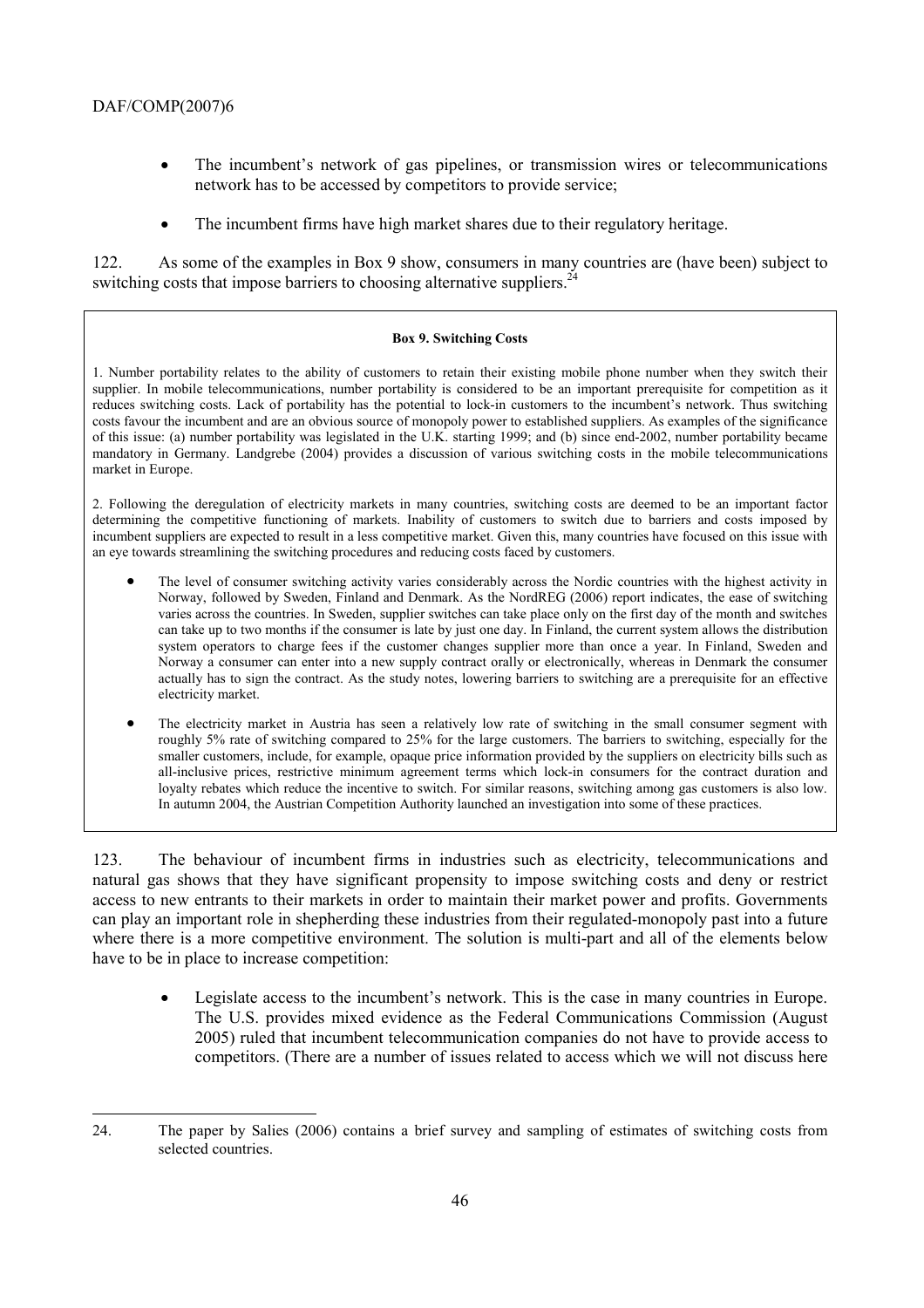– these relate to the ability of incumbents to degrade access even when there is open-access. The relevant regulatory agency has to monitor this.)

- The price to access the network has to be fair and non-discriminatory.
- Consumers must have the ability to switch suppliers. Switching costs have to be low. One can think of two distinct components of switching costs in these industries and both the issues noted below have to be lowered or eliminated to increase ease of switching and generating more competition:
	- − Administrative barriers such as specific periods/dates when the consumer can switch. These create practical difficulties for consumers who may want to switch;
	- − Monetary barriers that are created by lock-in contracts and up-front fees;

124. In closing we note that the combination of dominant market position, ownership of the network and ability to impose switching costs presents a rather complicated mix of factors and they have to be addressed in unison.

# *4.4 A summing up*

125. In section 4 we discussed the myriad types of rules and regulations that can be imposed by governments and professional organizations. We briefly evaluated the underlying social and economic motivations behind the regulations and then focused on the potential competition problems that could be caused by the restrictions. For each type of regulation we provided some examples, along with additional discussion, to highlight the nature of the restrictions under each category.

126. In discussing the various competition concerns for the rules and regulations imposed by governments and professional organizations, we utilized the concepts and framework from section 3. Next, in section 5, we develop a general framework that can be used to gain a better understanding of the competition concerns for a given rule or regulation and, in section 6, we outline a two-stage process for a more specific evaluation of the competition concerns that may arise.

# **5. General Framework for the Competition Assessment of Regulations**

127. The concepts and framework outlined in section 3 provide a flexible and analytical method for competition assessment of the different types of regulations highlighted in section 4. The concepts and framework of section 3 are flexible in the sense that they can be used to evaluate competition effects of different types of regulations in industries and markets with widely differing characteristics. The primary objective of this section is to develop a broad framework which can be used by regulatory officials and economists to gain a thorough understanding of the issues related to competition and help them evaluate the effects of regulations on competition. After we spell out the broad framework in this section, a more specific two-step process for evaluation of regulations is outlined in section 6.

128. As a general principle the regulatory officials should focus on three important aspects to begin the evaluation process. Firstly, the starting point of any evaluation should be the "objectives" being pursued. Once this is done, at a later stage it will become easier to consider and evaluate alternatives that achieve the objective with fewer restrictions imposed on market processes. For example: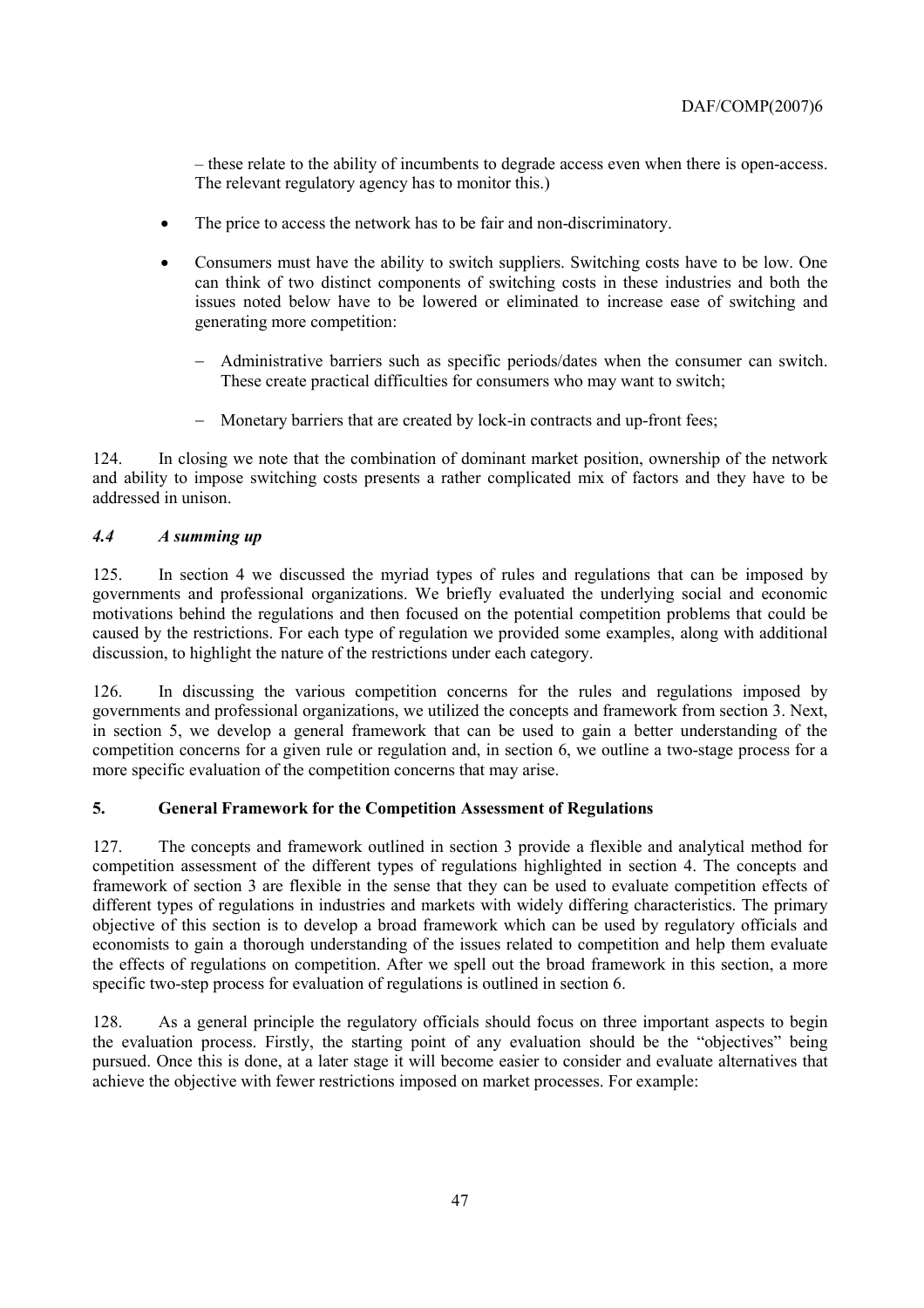- If the goal is the protection of less-informed consumers, regulating minimum prices may be one way to achieve the goal. But there are other means of accomplishing this that also merit consideration;
- Depending on the nature of the regulation, some grandfathering is inevitable. However, an important challenge is to minimize the time-period over which grandfathering occurs as longer periods of protection and ill thought out grandfather mechanisms have the potential to cause significant harm to markets.

129. Secondly, many markets may have significant barriers to competition that are relatively transparent. Given this, it would be useful to itemize the "existing barriers" which could be related to:

- *Regulatory* barriers related to entry regulations, grandfathering clauses, advertising restrictions, among others. Whatever regulations the market under consideration is subject to will need to be itemized and their likely effects on competition noted:
- Large *overhead costs* or *sunk cost* related barriers such as the need for businesses to incur significant advertising or R&D expenditures to compete in the market. For example, if the market's current set of products or services required high investments in capital or R&D, then any new regulation that affects the market's cost structure  $-$  either due to necessary changes in the production process or re-positioning of products  $-$  can have significant consequences for incumbent firms as well as potential entrants;
- *Behaviour* of incumbent businesses. Is there any history of dominant firms in the market behaving in a manner that makes it difficult for new firms and potential entrants to compete? For example, a dominant telecommunications or electric company may have a history of denying or degrading access to its network.

130. Thirdly, if the proposed regulation involves rules and regulations on market prices, it needs to be recognized that this may affect numerous facets of firms' operations. As was noted in section 4.2.4, controls on prices that firms can charge can have potentially wide ranging effects such as lower product quality and variety, lower entry, reduced production efficiency and slower adoption of new technologies. Given this, if there are restrictions on prices, it should be looked upon with scepticism and alternative solutions that are less damaging to the long-run functioning of markets need to be carefully evaluated.

131. The above considerations will provide a better, up-front, understanding of some aspects of competition assessments in situations where new rules and regulations are being proposed. Even in the case of existing rules and regulations that are being reviewed, such an assessment will be valuable. The key point to note is that the combination of different types of barriers may significantly impact competition; this effect may not be apparent if one focuses only on a particular barrier.

132. After the above assessment, the considerations noted below are designed to gain a fuller understanding of the likely effects on competition.

# *5.1 Examine the effect on incumbent businesses*

133. It is important to gain a clear understanding of how the regulation might affect various aspects of the companies' operations, whether the regulation might have substantially different impacts on different incumbent firms, and whether the differing impacts would substantially change competitive relations in such a way as to reduce the intensity of competition within the market in a significant manner.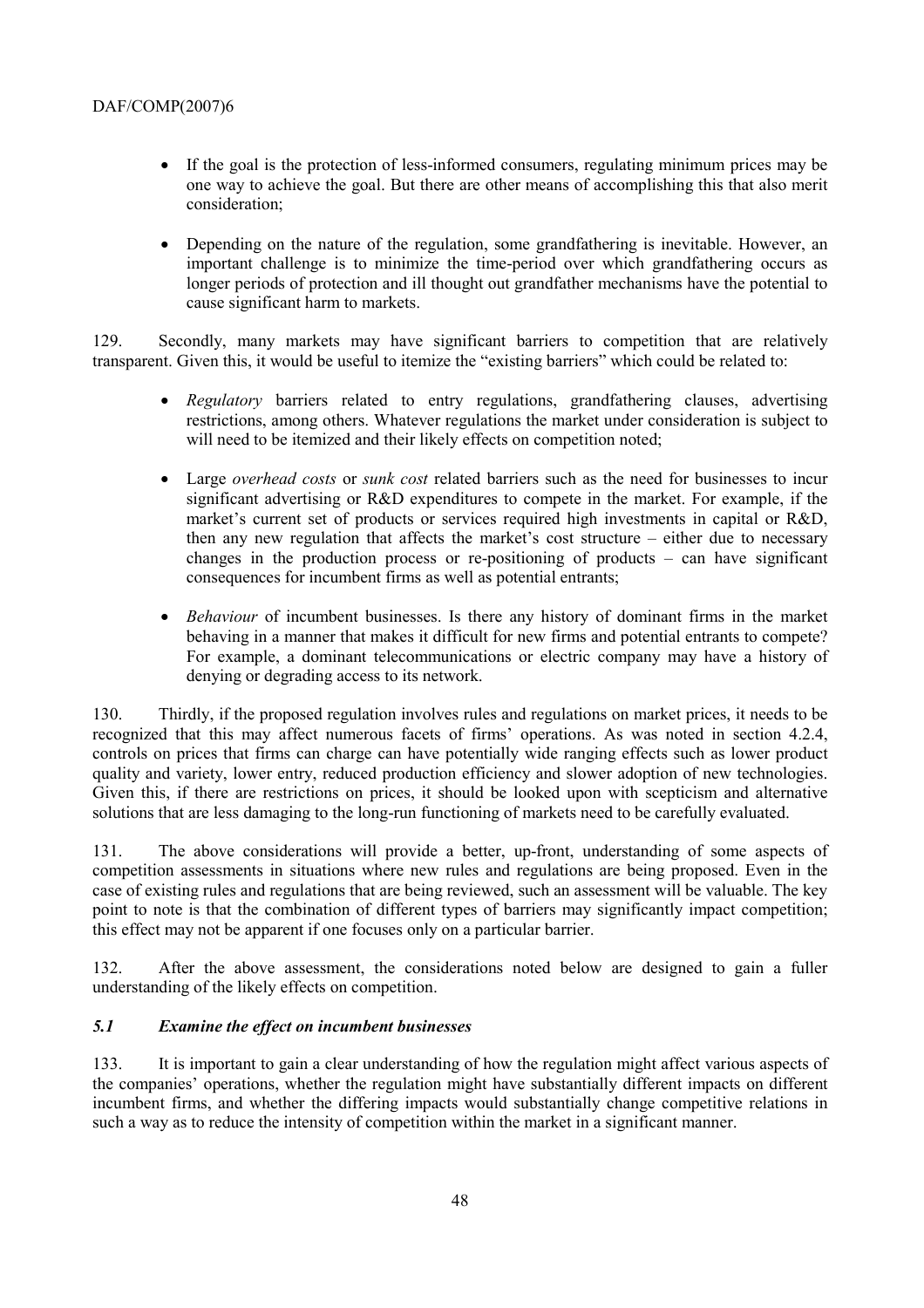- Assess the costs of meeting the regulation.
	- What are the components of the costs that have to be incurred?
	- − Are these costs best described as fixed (or non-recurring) costs or as variable (or recurring) costs?
	- − How large are the costs relative to businesses annual sales revenues?
	- Does the answer in (iii) vary by the size of the business? For example, are small businesses more adversely affected?
	- Does the answer in (iii) depend on the (old versus new) vintage of a business's capital? For example, are companies with older production facilities more adversely affected?
- Examine the effect of the regulation on the exit of firms. Note that if the exit of firms occurs in significant numbers, it may result in a decrease in the intensity of competition. Various types of regulations will impose costs on incumbent firms.
	- − Will these costs lead businesses to exit the market?
	- − Which businesses are more likely to exit?

134. Can we conclude whether small or large businesses will exit? Can we conclude whether businesses with older vintage of production facilities will leave?

135. Gaining an understanding of which types of businesses (if any) might leave the market will provide insights into the likely changes in the structure of the market.

• Evaluate the effect of the regulation on the potential anti-competitive behaviour of incumbent firms. For example, if the regulation facilitates cooperation and sharing of information, it may lead to collusion among the firms in the market: price-fixing; quantity restrictions and market share allocations. While enforcement of collusion is in the domain of competition law enforcement, it would be useful to explicitly make note of the illegality of price-fixing agreements and collusive agreements. Finally, if the past history of the market shows occurrences of collusion, this information should be accounted for in the decision-making process.

# *5.2 Examine the effect on the entry of new firms*

136. In section 3 we discussed different types of entrants. It will be important to note the answers to the following questions. Does the regulation restrict entry:

- For all types of entrants? For example, if there is a regulation that limits the total number of pharmacies per 5,000 people, this applies to all types of pharmacies and will limit the extent of competition in the market in a very explicit manner.
- For specific types of firms such as the new-firm/new-plant category? Suppose new environmental regulations have to be met that require considerable capital expenditures. In this case, it is very likely that the regulation will affect smaller entrants more than larger. It is also likely to adversely affect the new-firm/new-plant category of entrants more than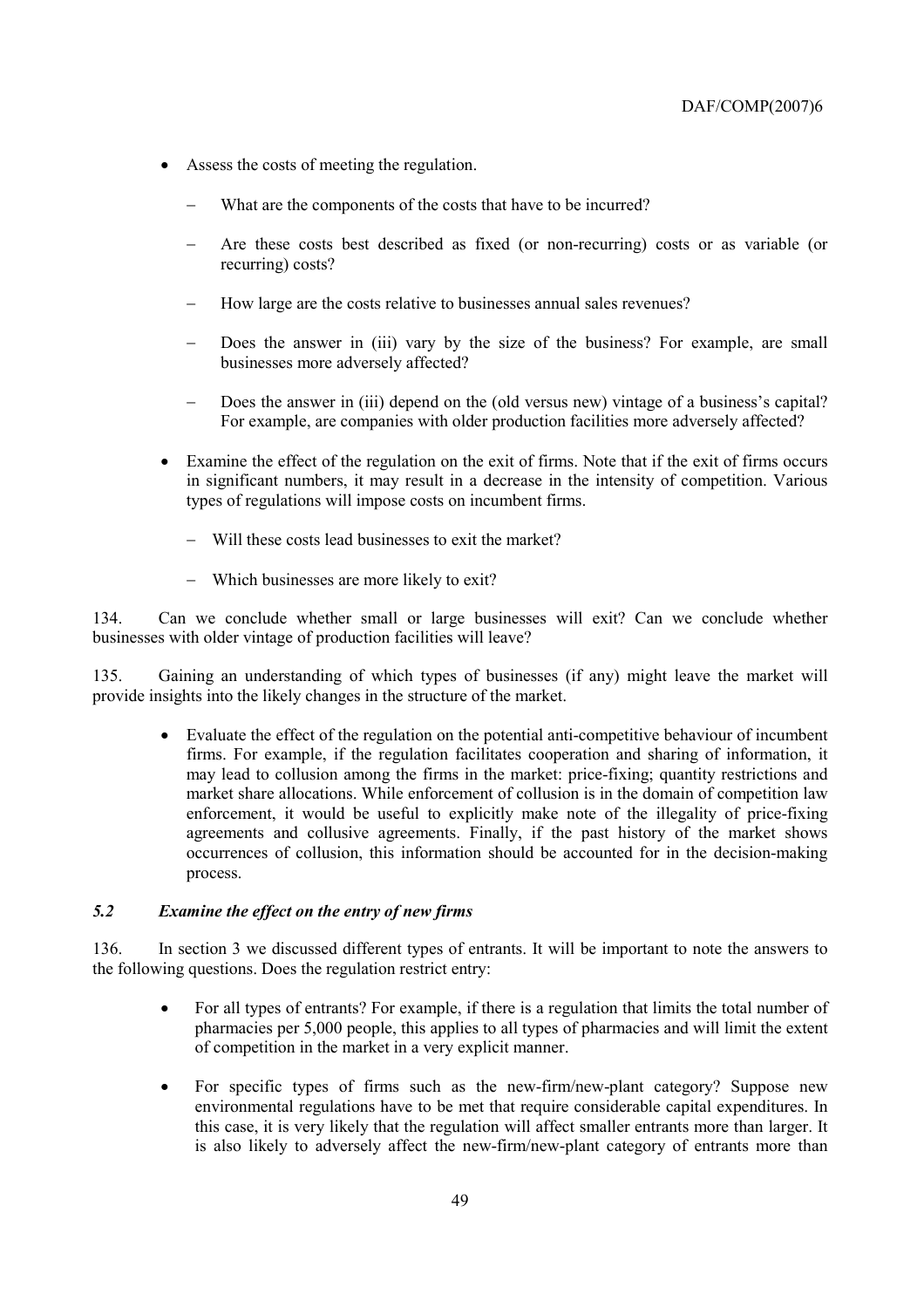diversifying entrants. The competition effects here may be more complicated. For example, since it may lead to the emergence of a set of dominant firms, it may facilitate collusion.

137. Understanding the consequences on entry, and by type of entrant, would provide valuable insights into future competition in the affected market(s).

### *5.3 Examine the impact on prices and production*

138. Here we examine the potential channels via which the regulation under consideration can *increase* the prices of goods and services and production in the affected market(s).

- The regulation may impose costs on producers. Increase in the costs of production will lead to higher prices paid by consumers and lower production by the firms. This, for example, would occur if new environmental or safety standards were imposed that force firms to make new and costly investments. The resulting price increase is obviously not due to any anti-competitive behaviour. But taking note of this would be useful in assessing what fractions of the total price increase may arise due to cost increases versus potential anticompetitive behaviour or increased market power.
- The regulation may cause exit of incumbent firms, lower the likelihood of future entry by creating barriers-to-entry and lower the extent of competition in the market. This may lead to increase in the market power wielded by firms that remain in the market and lead to higher prices and lower production.
- Regulation may facilitate greater information sharing and cooperation among businesses leading to collusion. This will result in higher prices and lower production.

139. An important objective here will be to sort through the different channels and get clear answers to the following questions:

- Whether prices paid by consumers will increase?
- If yes, what are the likely major factors that will cause prices to rise?
	- − Increase in production costs?
	- − Increase in market power?
	- − Likelihood of anti-competitive behaviour?

140. While the primary concern here is whether there will be a reduction of competition in the market (say, due to lesser number of firms), it is important to recognize that different rules and regulations can have complex effects. In the case of new environmental standards, for example, it is relatively transparent that prices may increase as firms make costly investments to meet the new standards. However, as we have discussed earlier in the document, potential consequences of the new standards may include the exit of firms and less entry of new firms; these may confer greater market power to the incumbent firms. In this sense, an increase in environmental standards has a direct cost-driven price increase as well as a potentially indirect effect where future price increases may occur due to gains in market power resulting from lesser competition. When examining regulatory proposals, one needs to be aware of these complexities and gain a proper understanding of the underlying issues.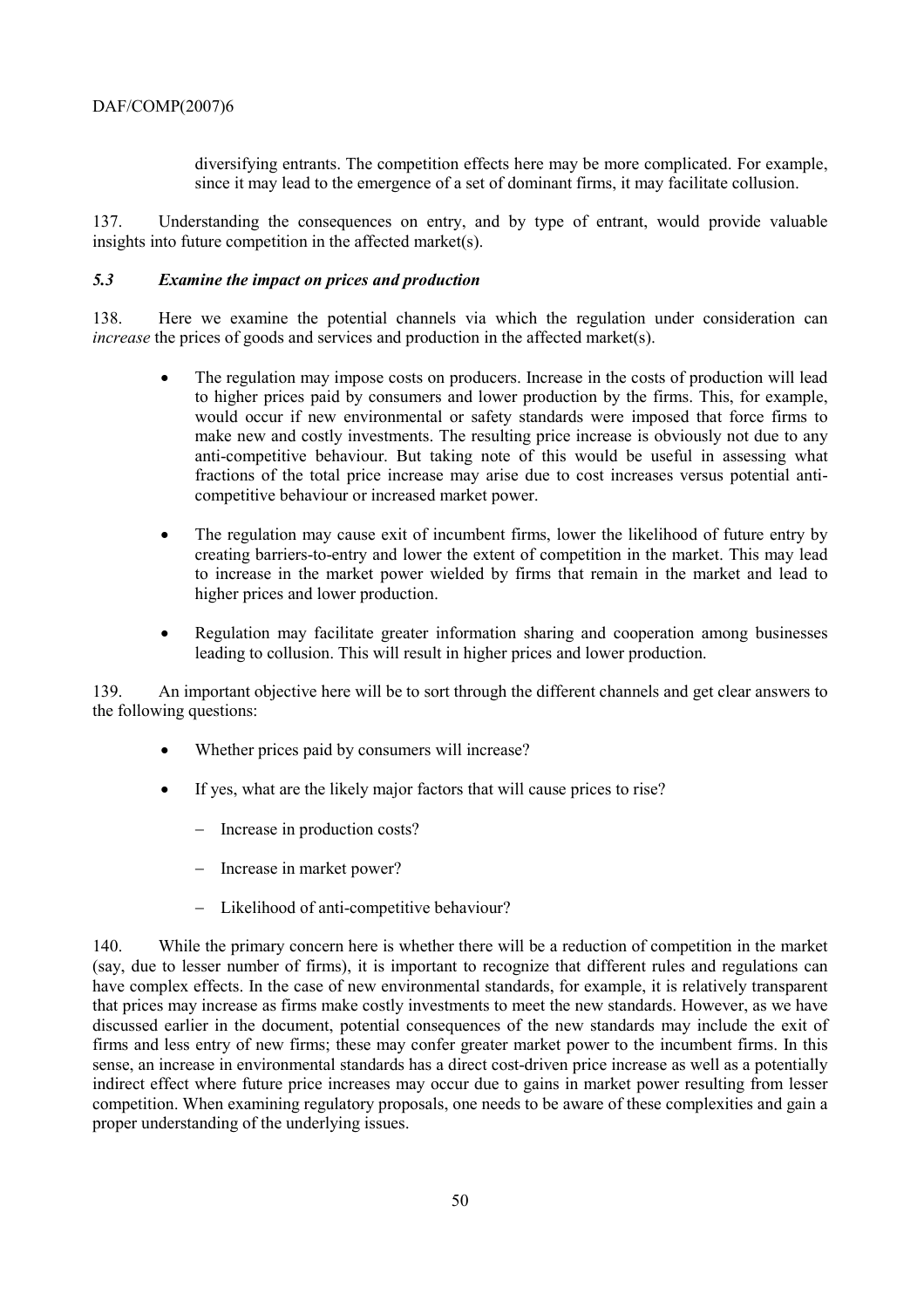# *5.4 Examine the impact on the quality and variety of goods and services*

141. At a broad level, any regulation that reduces the quality and variety of goods available in the market is detrimental to consumer welfare unless we are speaking of specific cases in which minimum product standards are introduced in order to reduce substantial risks associated with use of the product. Regulatory officials will need to assess whether there will be a negative impact on quality and variety and, if yes, whether it meets this specific "public benefit" test. Quality and variety can be affected via alternative mechanisms such as:

- Regulations that set minimum quality standards will reduce variety in the market. While this will raise the average quality, market prices paid by consumers will increase to reflect this higher average quality. The segment of the consumers  $-$  for example, those who prefer to consume lower price and lower quality products – will experience a loss of welfare.
- If the market contains differentiated products, then regulations that cause firms to exit are likely to lower product variety.
- If the regulation creates barriers-to-entry, then the market does not benefit from future injection of variety that would become available if entry was freer.

142. Overall, a market with reduced variety and quality can have significant negative effects on consumer welfare. These adverse effects will need to be carefully traded off with the key socio-economic objectives of the regulation.

# *5.5 Examine the effect on innovation*

143. To understand the impact on the efficiency of business operations and *innovation*, one rule-ofthumb that can be applied is:

- If the regulation creates barriers-to-entry and causes exit of incumbent firms, it is highly likely to result in reducing competition in the market. Lack of competition may encourage the incumbent businesses to be less efficient and reduce the incentive to innovate. As we have discussed earlier, various types of regulations can result in this. For example:
	- − Grandfather clauses that offer significant and long protection-periods to incumbent firms may lead to reduced entry and perpetuation of inefficient production practices;
	- Prohibitions on advertising can create markets that have reduced competition leading to lack of incentive to innovate and become more cost efficient;
	- − Restrictions on the flow of goods and services across regions may reduce competition within regions and promote inefficient production structures.

144. Another important issue relates to the costs imposed by the regulation. If these are significant, they may negatively impact firmsí R&D expenditures and other innovative activities as firms may divert resources away from pursuing innovative activities and towards meeting the regulatory standards.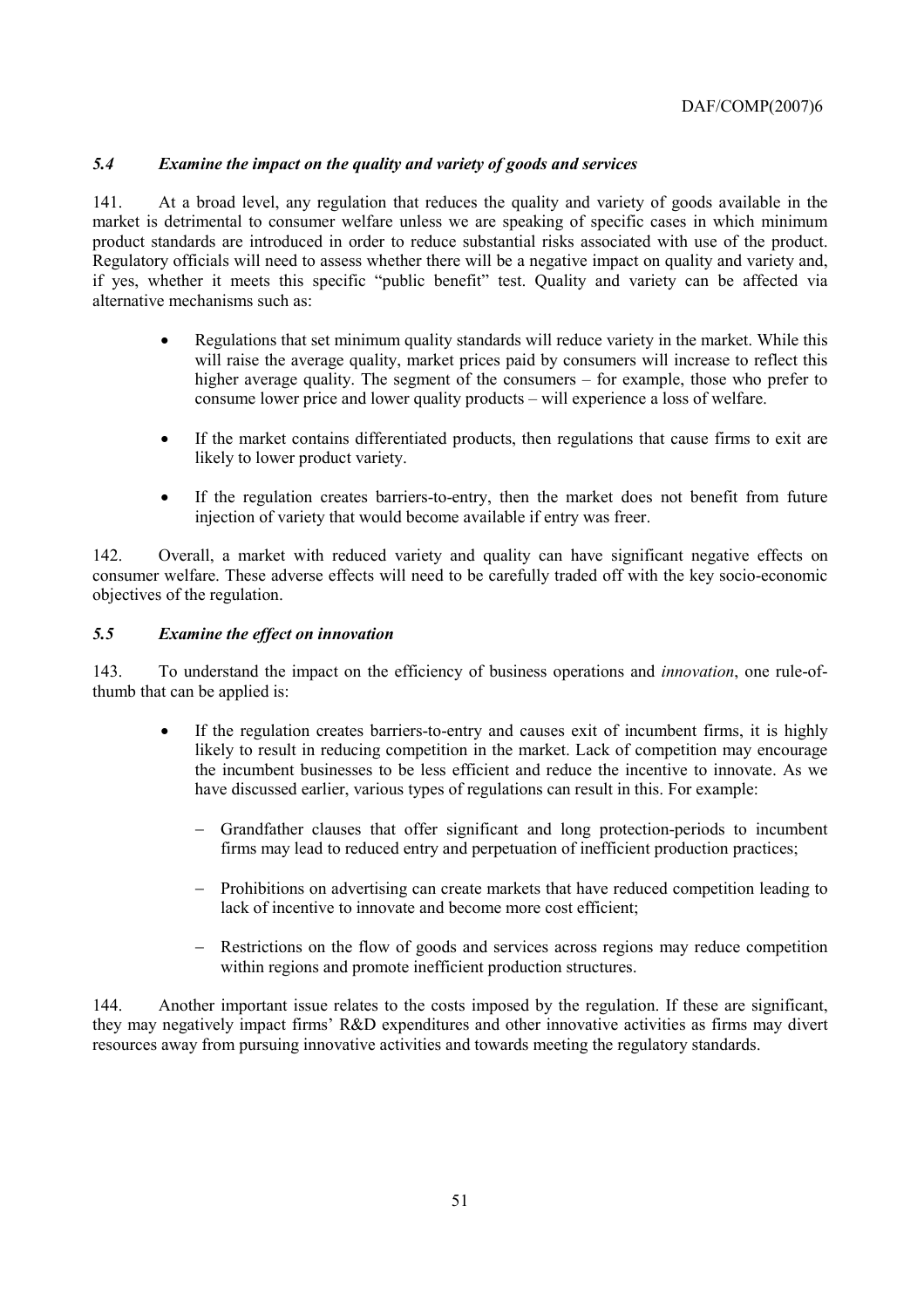# 5.6 Examine the effect on the market's growth

- There are two primary features of regulations that may lead to adverse consequences for *growth*:
	- − If the regulation imposes high cost on the incumbent firms and potential entrants;
	- − If the regulation creates barriers-to-entry and thwarts competition.

145. Market growth issues can be examined by considering growth of production and sales as well as new capital investments in plant, equipment and machinery. Analysis of this aspect is directly linked to the concerns about entry and exit highlighted in our prior discussions.

# *5.7 Examine the effect on related markets*

146. It is important to understand that apart from directly affecting the market under consideration, regulations are likely to affect the upstream and downstream markets. For example, suppose a regulation calls for reduced automobile emissions and raises production costs for the automobile companies to meet the new standards. While this regulation will have obvious direct effects on production and prices in the automobile industry, it will also have indirect effects on a variety of markets such as automobile dealers, suppliers of inputs such as rubber, steel, electronics among others. In addition, it will also affect the petroleum industry where the gasoline may need new additives and changes in refining process to meet the newly-set emissions standards. Ignoring the effects on the upstream and downstream markets – or the full ìsupply-chainî ñ could, under certain circumstances, lead to a significant under-statement of the adverse effects on competition and welfare. $25$ 

147. To properly gauge the impact of a regulation, one should examine its effects on all the related – upstream and downstream – markets. The procedure can be thought of as containing two parts.

- A preliminary assessment is made to identify the markets that might be affected and whether there are likely to be "significant" upstream or downstream effects on competition.
- If the answer from above points to significant effects, then, for completeness of the competition assessment, items 5.1-5.6 noted above will need to be examined for each related market that is affected.

# *5.8 Summary of the impact of the rule or regulation*

- 148. Highlight the conclusions for the *primary* market under consideration:
	- Prices and production;

• Product variety and quality;

<sup>25.</sup> There are other ways in which one can think about how markets relate to each other. For example, two products may not be exactly the same and may be subject to different regulatory structures, but compete for a subset of buyers. Tough regulation in one area may give an "artificial" competitive advantage to others. Consider the case of power boats and personal water craft in Canada. Personal water craft are regulated in a way very different from powerboats, even though both are close substitutes for a given set of users. Another example is real estate legislation in Canada which required bundling of various services largely because legislators did not realize that services could in fact be unbundled.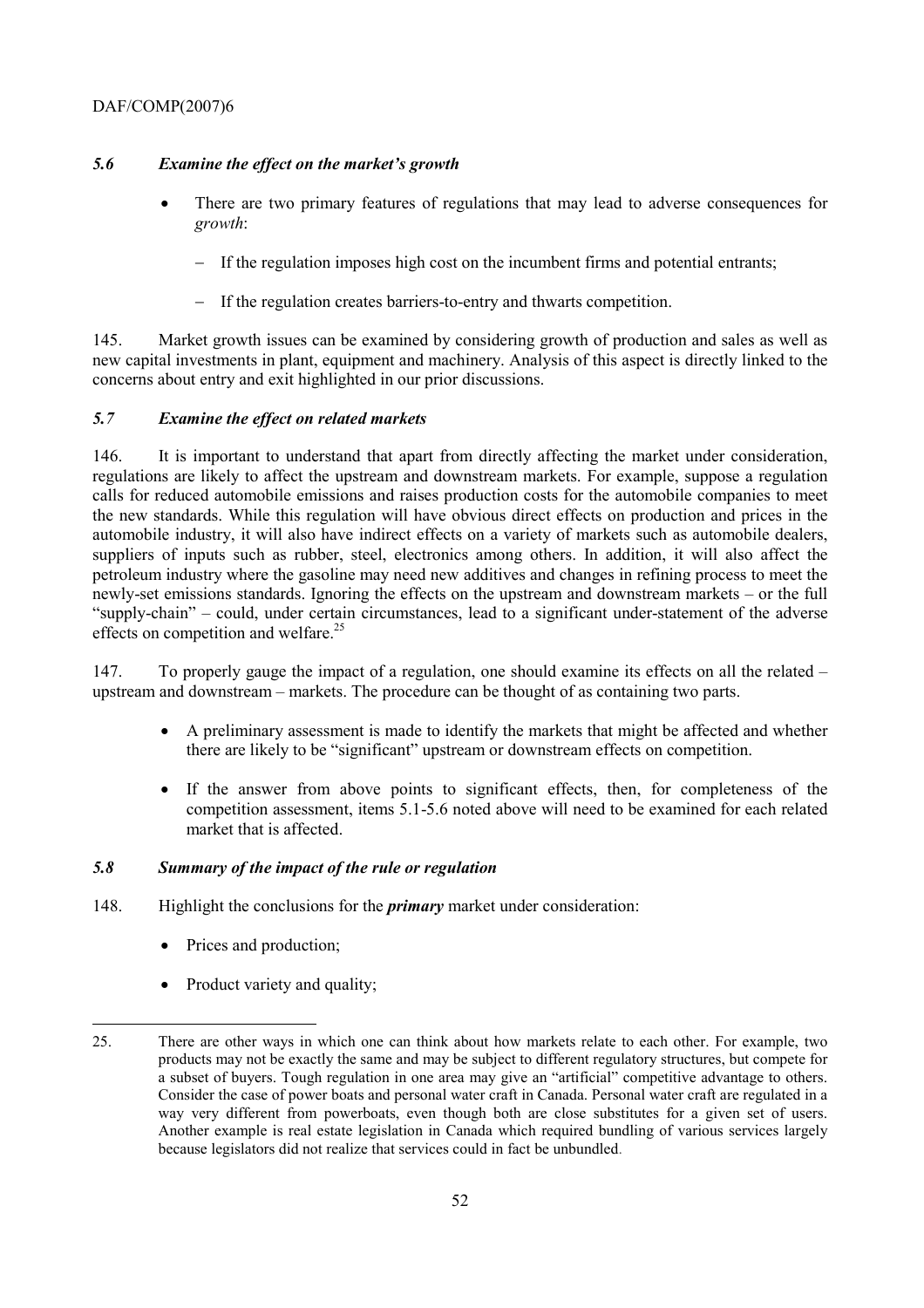- Efficiency;
- Innovation.

149. Highlight the conclusions for the *related* (upstream and downstream) markets that might be affected. Any assessment of the related markets will be conducted only if significant negative effects to competition are found for the primary market and noting the procedure outlined in item 5.7 above. As in the case for the primary market, the summary should include the effects on:

- Prices and production;
- Product variety and quality;
- Efficiency;
- Innovation

### *5.9 Alternatives to the proposed rule or regulation with less restrictions on free markets*

150. In many instances, the rules and regulations can be re-structured to minimize harm to competition. While for some types of restrictions a broad consensus can be reached regarding the nature of alternatives, in others the issues are more complex and will have to be evaluated on a case-by-case basis. Consider two hypothetical examples:

- 1. Restriction: ban on all *advertising*. Aside from some products such as tobacco or alcohol, limitations on advertising should be viewed very sceptically. Alternatives that could be considered include:
	- (a) repeal all restrictions on advertising;
	- (b) allowing all non-comparative advertising;
	- (c) allowing all non-comparative and comparative advertising with comparative advertising being subject to verification of claims.
	- (d) allowing all advertising but subject it to a standard that it cannot be false or misleading.

In most cases, options (c) or (d) may be the ideal ones.

- 2. Proposed legislation being considered: set new standards on environmental emissions and allow grandfathering for all incumbents for a ten-year period. In this case, the new emissions standard is to be taken as a given when assessing the competition effects. Alternatives that could be considered include (for more details on the items below, see section 4.2.3 on grandfather clauses):
	- (a) Where relevant, the no grandfathering option needs to be considered.
	- (b) Grandfather all incumbents but reduce the number of years for which grandfathering occurs.
	- (c) Grandfathering based on the *vintage* of the firmsí capital. The vintage effect could be combined with the duration of grandfathering: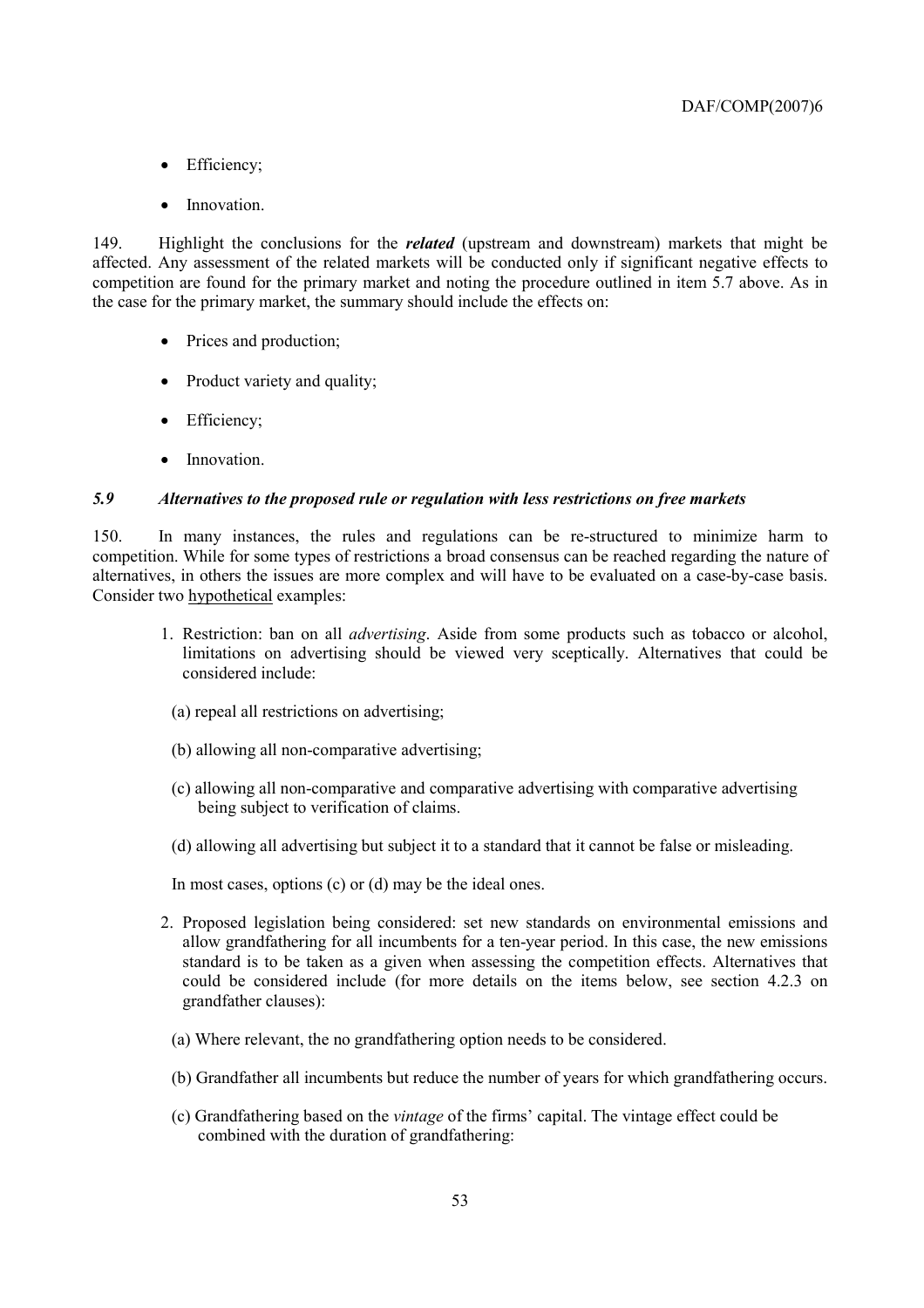(i) Shorter grandfathering period for firms with older vintage;

(ii) Longer grandfathering period for firms with older vintage.

(d) Differential grandfathering periods for smaller versus larger firms.

151. The alternatives to the proposed grandfathering rule above could include varying the extent of the adjustment (grandfathering) period as well as conditioning the time-period on firms' characteristics such as vintage of capital and size.

152. To complete this portion of the assessment, identify alternative ways of structuring the proposed regulation. For each proposed alternative:

- Assess the competition effects;
- Compare the alternatives with respect to their effects on competition:
- Rank the options with the objective of maximizing benefits while minimizing restrictions.

153. We conclude this section by noting an important issue. The problem with many rules and regulations are that while they may be beneficial at a point in time and for a given state of the world, they may end up lasting too long and become protectionist. This, for example, may be the case with pharmacies in many countries, various regulations on retail operations, and for professions. This problem also exists in other types of regulatory decisions such as grandfathering where offering a lengthy grandfather period may significantly distort market incentives and damage competition. Overall, it is crucial for governments to realise that "time" is an important variable when structuring regulations and this should receive explicit recognition. Where possible, the time-period of the rule or the regulation should be tailored to the specific needs and no longer.

# **6. The Stages of Evaluation**

154. The assessment of competition effects will contain two stages. Stage one will contain an initial assessment that can be completed within a reasonable time-frame to gauge potential competition problems. If there emerges a likelihood of significant harm to competition, a more detailed stage-two evaluation will be required. If the stage-two assessment reveals that the scale and scope of the impact on competition is large, one might want to consider external reviews of the analysis carried out by the government agency as well as collaboration with the country's competition authorities.

# *6.1 Initial evaluation*

155. This stage will contain an initial assessment to gauge the scale and scope of likely harm to competition. The initial evaluation will be focused on the primary market under consideration. No attempt will be made to assess harm to competition to related  $-$  upstream and downstream  $-$  markets (as in section 5.7). In the initial evaluation, extensive use of data and its analysis is not expected.

156. To carry out the initial evaluation, an official can review the *Competition Checklist* contained in Box 10 below to examine whether a regulatory proposal has a significant potential for anti-competitive impacts. The Competition Checklist provides a series of simple questions designed to elicit the potential for anti-competitive impact without requiring extensive industry knowledge. Many regulations are not expected to raise significant competition concerns as identified in the checklist.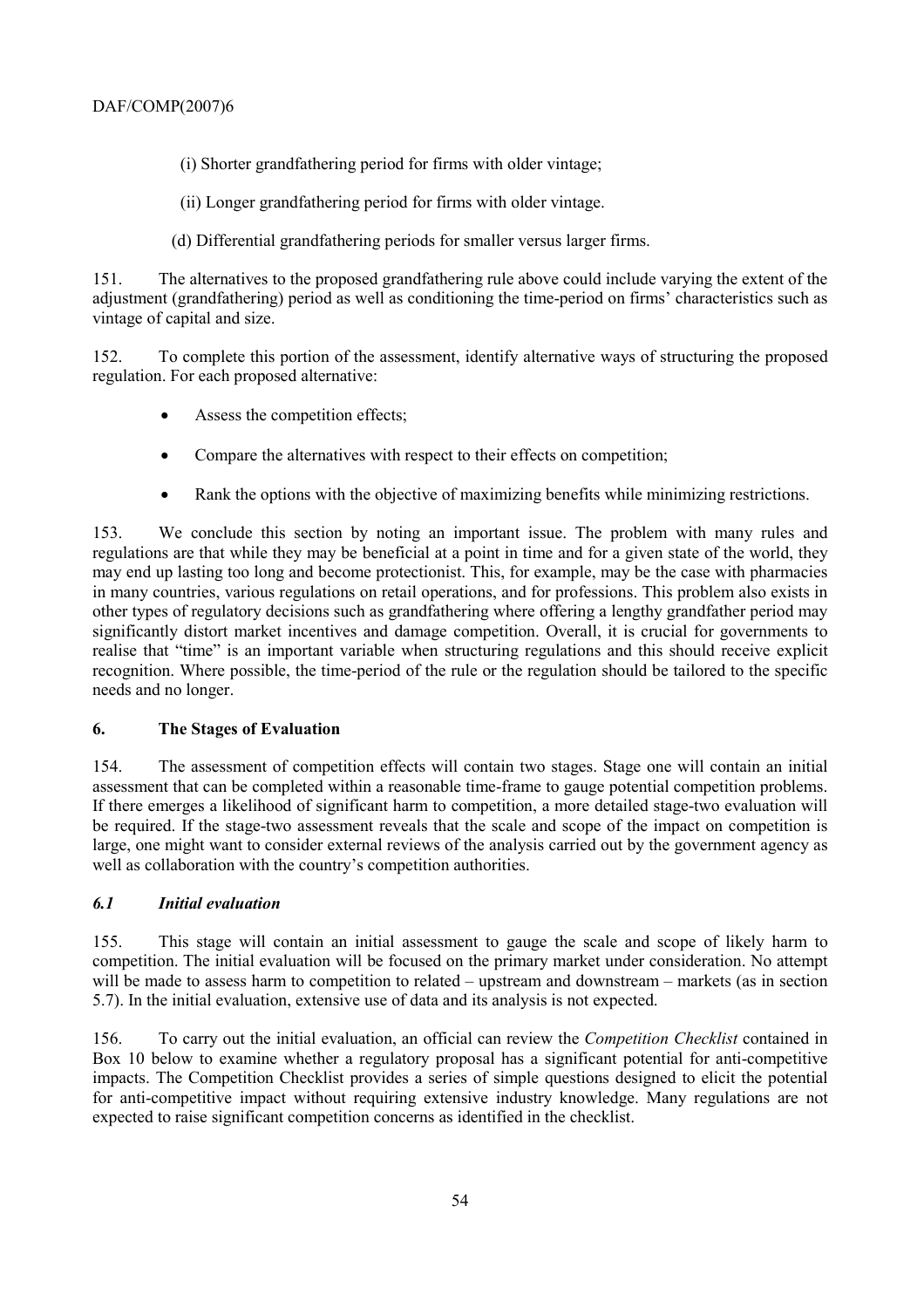### **Box 10. Competition Checklist for the conduct of competitive effect assessments**

### **A competitive effect assessment should be conducted if the regulatory proposal has any of the following 3 effects:**

# *(1) Limits the number or range of suppliers*

This is likely to be the case if the proposal:

- Grants exclusive rights for a company to supply goods or services
- Establishes a license, permit or authorisation process as a requirement of operation
- Limits the ability of some types of suppliers to provide a good or service
- Significantly raises cost of entry or exit by a supplier
- Creates a geographical barrier to the ability of companies to supply goods or services, invest capital or supply labour

### *(2) Limits the ability of suppliers to compete*

This is likely to be the case if the proposal:

- Controls or substantially influences the prices for goods or services
- Limits freedom of suppliers to advertise or market their goods or services
- Sets standards for product quality that provide an advantage to some suppliers over others or that are above the level that many well-informed customers would choose
- Significantly raises costs of production for some suppliers relative to others (especially by treating incumbents differently from new entrants)

### *(3) Reduces the incentive of suppliers to compete vigorously*

This may be the case if the proposal:

- Creates a self-regulatory or co-regulatory regime
- Requires or encourages information on supplier outputs, prices, sales or costs to be published
- Exempts the activity of a particular industry or group of suppliers from the operation of general competition law
- Reduces mobility of customers between suppliers of goods or services by increasing the explicit or implicit costs of changing suppliers

157. The objective will be to subject various rules and regulations to the above screen to make an initial assessment of the likely harm to competition. A "yes" answer to **any** of the items noted in the Competition Checklist will warrant a more thorough review of the rule or regulation under consideration as it potentially signals a significant competition concern. This will trigger a "full assessment" noted in section 6.2 below.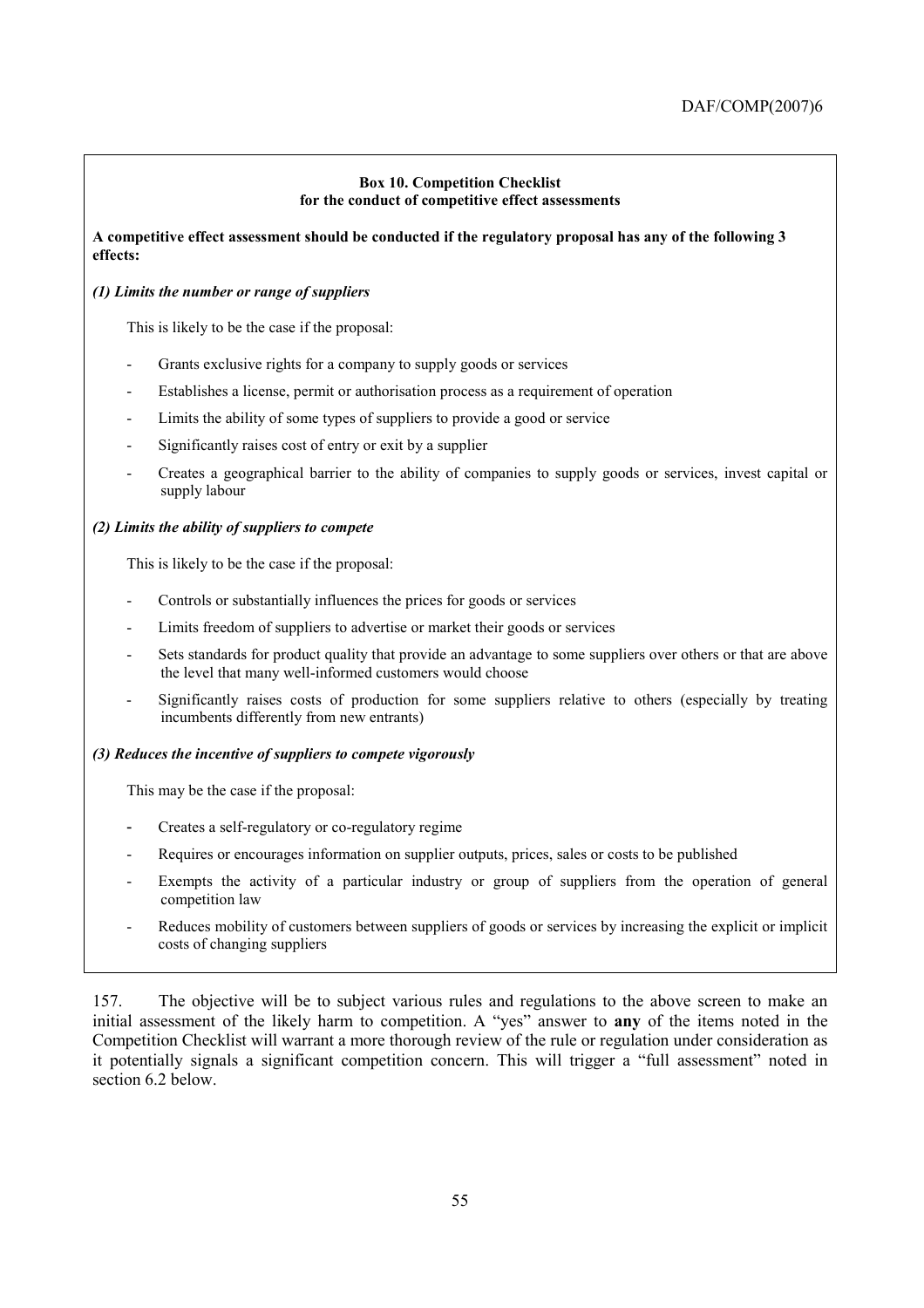158. Many regulations are likely to be complex in their structure (e.g., grandfather clauses and regulations on content and standards) and will require careful assessment in order to evaluate the likely harm to competition. However, there are some rules and regulations that can more easily be argued to reduce competition unless there is a compelling public interest justification. These merit high scrutiny and include:

- Advertising. The primary focus should be on restricting misleading or untruthful advertising. In addition, imposing restrictions on advertising for products such as alcohol and tobacco may have strong public interest justifications such as those related to health and consumption by minors. Aside from these considerations, restrictions on advertising should be viewed very sceptically;
- Exemption from competition laws. Partially or completely exempting potentially competitive industries or specific businesses from competition laws needs to be done away with. The public interest justification for such exemptions is often not transparent;
- Explicit restrictions on entry should be viewed with scepticism unless there are compelling public interest justifications.

159. In addition, if the proposal calls for any form of restriction on the prices of goods and services, these need to be reviewed carefully as they may have wide-ranging, detrimental effects on the long-term functioning and performance of markets. As we noted in section 4.2.4, restrictions on prices should be avoided wherever possible.

# *6.2 Full evaluation*

160. The full evaluation is to be conducted if the initial evaluation suggests that the regulation has the potential to be harmful to competition. One aspect in particular that requires a thorough analysis is the issue of costs.

161. A common theme across many regulations is that they impose costs on market participants. The issue of costs imposed by the regulation on incumbent businesses and potential entrants is a significant one and will typically be addressed in detail within the more standard benefit-cost analysis of regulatory assessments. Setting of content and standards, grandfather clauses, switching costs, product repositioning, among others, have the potential to impose significant costs on businesses. What is important is that the costs may be significant and asymmetric. For example, smaller businesses may be more adversely affected if the new quality or environmental standards force firms to incur significant new investment and R&D expenditures or when there are asymmetric effects by vintage of capital. If a firm acquired capital relatively recently assuming that older rules will prevail, then their costs of meeting the new rules may be more significant compared to another firm whose capital stock is relatively old and nearing replacement. Thus, for many regulations, evaluating the costs imposed by the regulation is of paramount importance to assessing the competitive effects. In this dimension, there are clear synergies between the standard regulatory assessments process and competition assessment as the evaluation of costs imposed by regulations forms part of the standard benefit-cost regulatory evaluations. These data and information obtained from regulatory assessments can be used to make assessments of the degree of costs imposed and whether they might be asymmetric.

162. In some instances the assessment of costs will be relatively easier, but in others it will pose significant challenges. For example, if new environmental regulations for electric generation companies require new capital equipment such as pollution filters, the costs of these may be readily available. In other instances, such as regulation of product content or standards, where new R&D expenditures may have to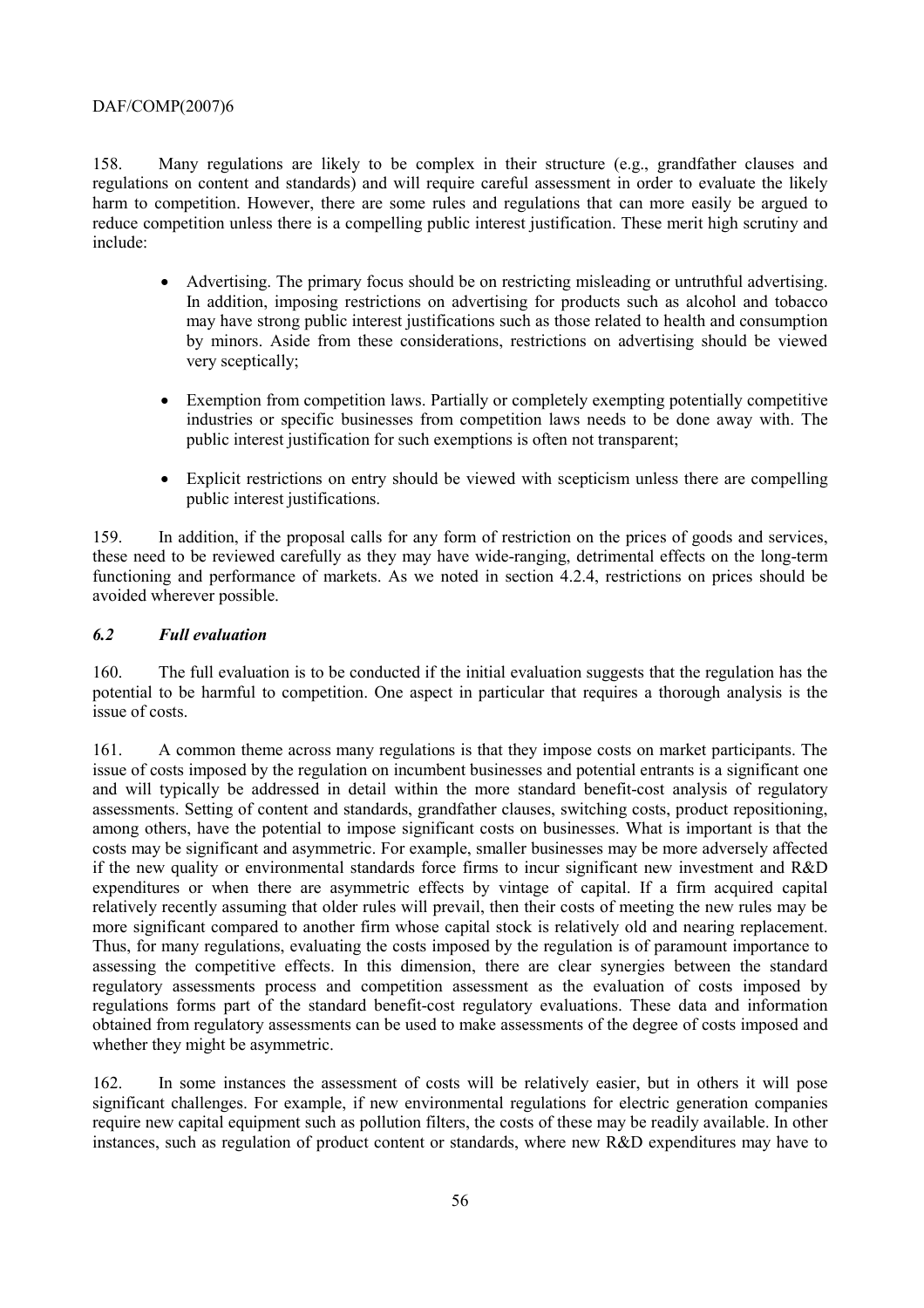be incurred by businesses, estimating costs is more complicated. Assessment of the magnitude of costs and whether they have asymmetric impact by type of business and type of capital will have to be made on a case-by-case basis. What is clear is that such an assessment may be critical for the evaluation of the effects of the regulation on entry, exit and future competition in the market.

163. Assess whether the regulation might:

1. Impose barriers to entry of new businesses.

Regulations that explicitly restrict entry or impose barriers to the flow of goods and services are obvious cases. Other candidates in this category  $-$  which may be thought of as implicitly restricting entry – include regulations that set content and standards, grandfathering clauses, granting or extending exclusive rights, switching costs and product repositioning.

2. Force certain types of incumbent businesses (e.g., smaller firms) to exit the market.

Included in this category would be setting of new standards or content, grandfather clauses, granting or extending exclusive rights, switching costs, new (implicit or explicit) regulations on flow of goods and services into local or regional markets and product repositioning.

3. Increase the prices of goods and services.

Inference on this item will, in part, be derived from 1 and 2 above. For example, if a particular restriction might reduce entry or force exits, there is a likelihood that prices might increase. In addition, there is a likelihood of prices increasing if there are restrictions on advertising; if mechanisms that allow increased cooperation between businesses lead to collusion; and if selfregulatory mechanisms lead to price coordination and collusion; and partially or completely exempting industries or specific businesses from competition laws.

4. Reduce product variety.

As for item 4, inference on this item will, in part, be derived from 1 and 2 above. For example, if a particular rule or regulation might decrease competition by reducing entry or force exits, there is likelihood that the market may suffer from reduced variety.

5. Significantly increase concentration in the relevant market.

A more thorough description of the specific (affected) market and an assessment of the potential increase in concentration would be useful in gauging the likelihood of anti-competitive conduct. Section 3 discussed issues related to market definition and market concentration, and Appendix A outlines measurement issues. As has been alluded to before in this document, it is important to note that while concentration data is a useful starting point for analysis, the proper assessment of market power effects will have to take into account issues related to barriers-to-entry and the competitive behaviour of incumbent firms. For example, high concentration in the relevant market when combined with high barriers-to-entry will lead to a significant likelihood of market power.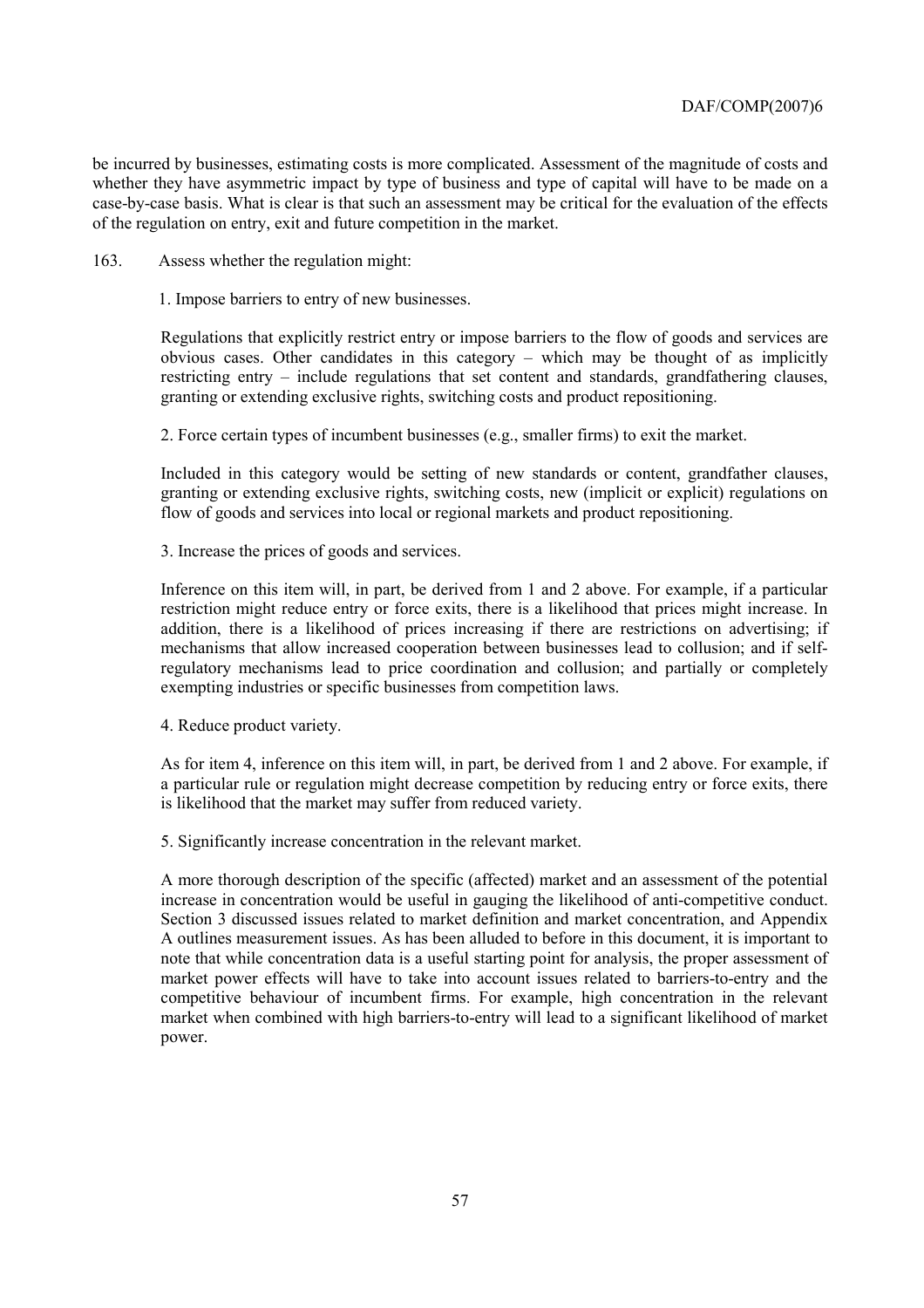6. Reduce innovation.

The broad guidelines for this were outlined in section 5. These include assessment of entry and exit and the extent of costs imposed by the regulation on businesses. If the consequence of a regulation is likely to be reduced competition in the market, it may lead to decrease in innovation. Also, if the costs of meeting the regulatory requirements are high, it may divert firms' resources away from innovative activities into meeting the regulatory targets.

7. Affect upstream and downstream markets.

This issue was discussed in section 5.7. The impact on related markets can be carried out in two stages, just as they were for the primary market under consideration.

# *6.3 Proposed alternatives*

164. As noted in section 5, alternatives to the proposed regulation will have to be outlined and an assessment of their competition concerns noted.

# **7. Concluding Remarks**

165. Keeping the broad social and economic objectives of regulations in clear view, assessing the impact of rules and regulations on competition in markets can serve to accomplish important economic goals. Economies flourish when markets are relatively competitive as this compels businesses to be more efficient and innovative. The long-term rewards to the national economies can be significant in terms of better allocation of resources, lower prices, improved competitive position relative to trading partners and higher economic growth and welfare. Traditionally, when crafting regulations, governments typically did not pay close attention to the impact of the regulations on the extent of competition in markets. While competition effects cannot supplant some of the desirable social and economic goals that are pursued by regulations, it is being increasingly recognised that minimising the adverse effects on competition can reap significant dividends. In recent years, many national governments have initiated steps to evaluate the pros and cons of various rules and regulations in order to minimise harm to economic growth and welfare.

166. While initiatives to improve the efficiency of regulations are gaining ground, there is relatively little guidance available on how to assess the impact of various rules and regulations on competition. This document is an important step towards alleviating this shortcoming.

167. This document draws on the concepts and framework used by competition law enforcement to provide an understanding of the key competition issues. It discusses various types of rules and regulations that have the potential to unduly limit competition, and outlines a general framework to provide guidance on how regulators and public-policy officials can evaluate the impact on competition. While discussing the different types of regulations, the document also provided some insights on how to devise ways to assess the competition effects and minimise the negative consequences.

168. The guidance contained in this document is meant to provide an introduction to competition issues for regulatory officials who seek to consider the market impacts of regulations and other actions by governments and professional organizations. On the one hand, the approach outlined here could potentially be included as one element within a broader regulatory assessment process. In that case, it is expected that a detailed competition assessment would be merited only in those cases where there was a potentially significant adverse impact on competitive conditions. On the other hand, the approach outlined here could also be used to simply enable policymakers to consider more fully the competition impacts of various regulations and directives. Overall, the framework for competition assessments outlined in this document is likely to help regulatory officials sharpen their knowledge of competition law enforcement concepts and tools and to then use those to evaluate the impact of regulations.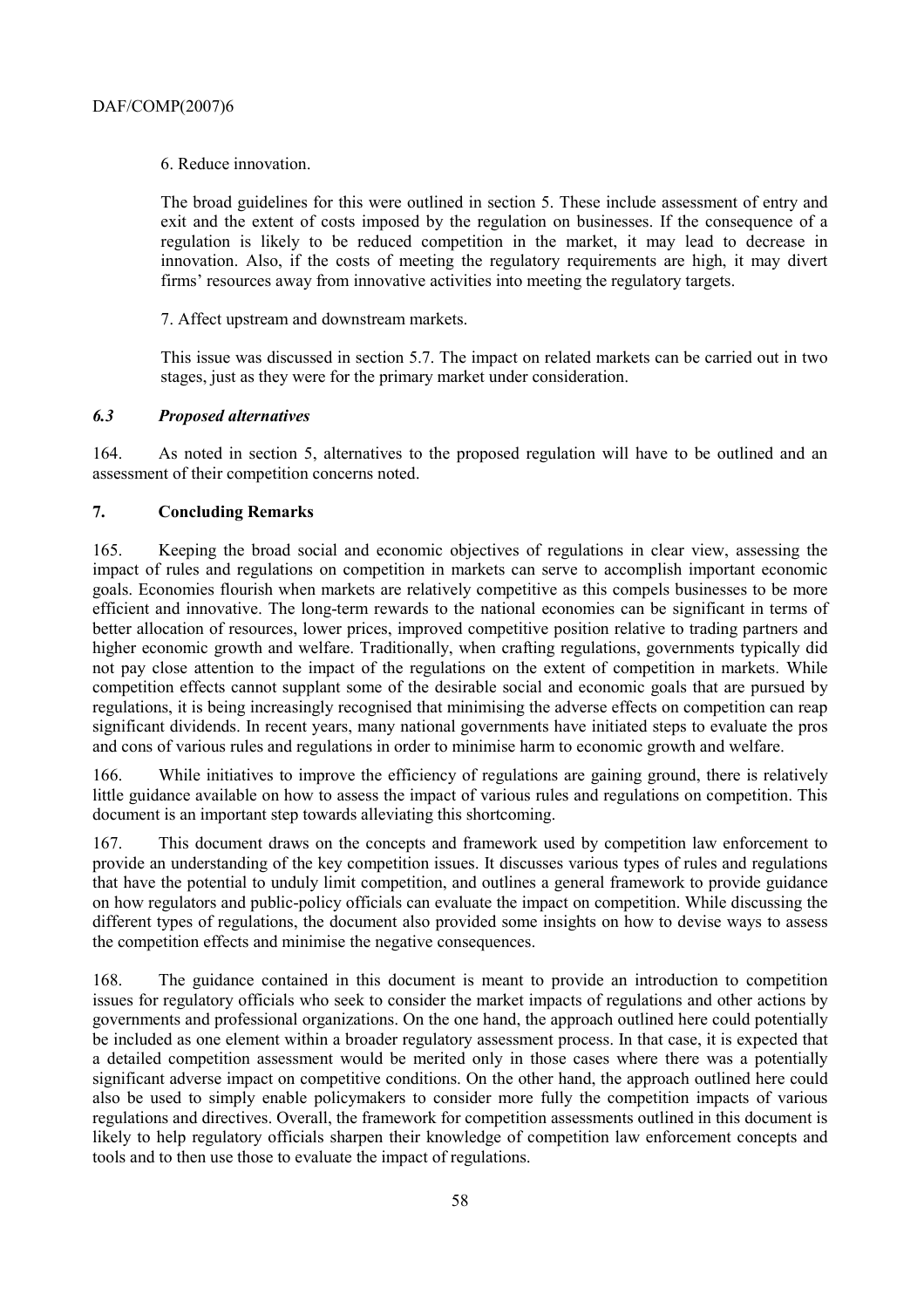169. Overall, competition assessments that focus on evaluating the impact on market outcomes of governmental policies, and rules and restrictions imposed by professional organizations, can be a valuable input into increasing the effectiveness and efficiency of rules and regulations and lead to improved outcomes for consumers and higher economic welfare and growth.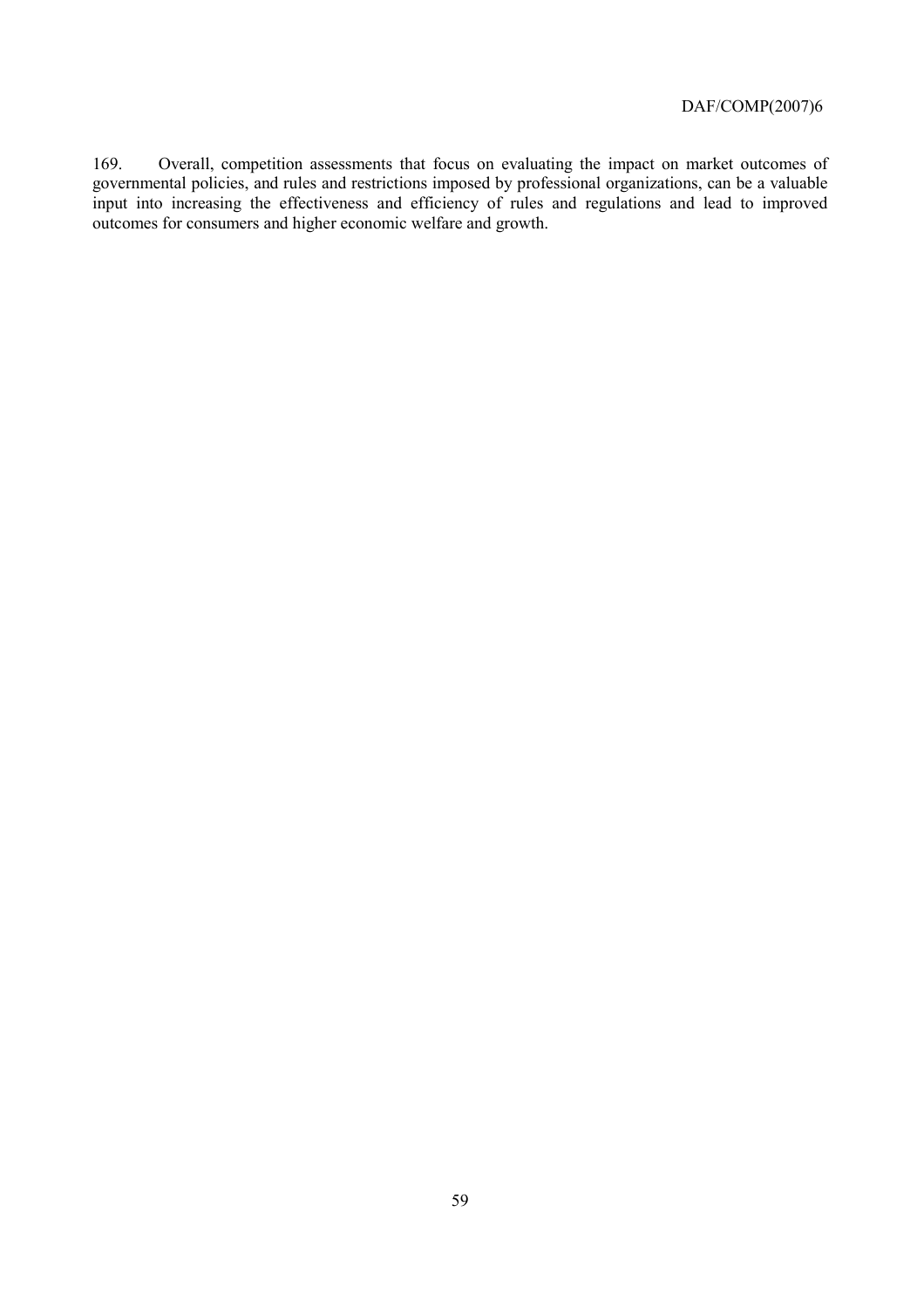#### **BIBLIOGRAPHY**

Ascher, Bernard. "Toward a borderless market for professional services." American Antitrust Institute, 2004.

- Becker, Randy, and Vernon Henderson. "Effects of Air Quality Regulation on Polluting Industries," *Journal of Political Economy* 108, 2000.
- Bhattacharjea, Aditya. "India's Competition Policy: An Assessment," Working paper, 2003. Available at SSRN: http://ssrn.com/abstract=440080
- Bresnahan, T., P. Reiss."Entry and Competition in Concentrated Markets," *Journal of Political Economy* 99, 1991, 977-1009.
- Bush, Nathan. "Chinese Competition Policy: It Takes More than a Law," China Business Review, 2006.
- Cassidy, B. "Can Australian and US Competition Policies be Harmonized?" Speech, Australian Competition and Consumer Commission, 2001.
- Cavaliere, Alberto, Fabio Frontoso Silvestri and Giorgio Tanasso. "Voluntary Agreements as Information Sharing Devices: Competition, Environmental Regulation and Welfare," Working paper, Università di Pavia, (September) 2001.
- Caves, Richard. "Industrial Organization and New Findings on the Turnover and Mobility of Firms," *Journal of Economic Literature*, 1998, 1947-1982.
- Clyde, P.S. and J.D. Reitzes. "The Effectiveness of Collusion under Antitrust Immunity: The Case of Liner Shipping Conferences.î United States Federal Trade Commission, Bureau of Economics Staff Report, December, 1995.
- Czech Business Weekly. "Beer Spat Brewing in E.U.", January 2006.
- Deighton-Smith, R., Harris, B. and Pearson, K. "Reforming the Regulation of the Professions," National Competition Council Staff Discussion Paper, AusInfo, Canberra, 2001.
- DGXV Report. "The Role, Position and Liability of the Statutory Auditor in the European Union," European Commission, 1996.
- Djankov, S., La Porta, R., Lopez-de-Silanes, F., Schleifer, A. "The Regulation of Entry," *Quarterly Journal of Economics* 117, 2002, 1-37.
- Dunne, Timothy, Mark Roberts and Larry Samuelson. "Patterns of Firm Entry and Exit in U.S. Manufacturing," *RAND* Journal of Economics 19, 1988, p.495-515.
- Eekhoff, J. (Ed.). Competition Policy in Europe. Springer, 2004.
- Fazzari, Stephen, R. Glenn Hubbard, and Bruce Peterson, "Financing Constraints and Corporate Investment," *Brookings Papers on Economic Activity* 1, 1988, 141-195.

Financial Times (April, 14), 2006. "GM Products Approved as Brussels Overhauls Food Safety Body."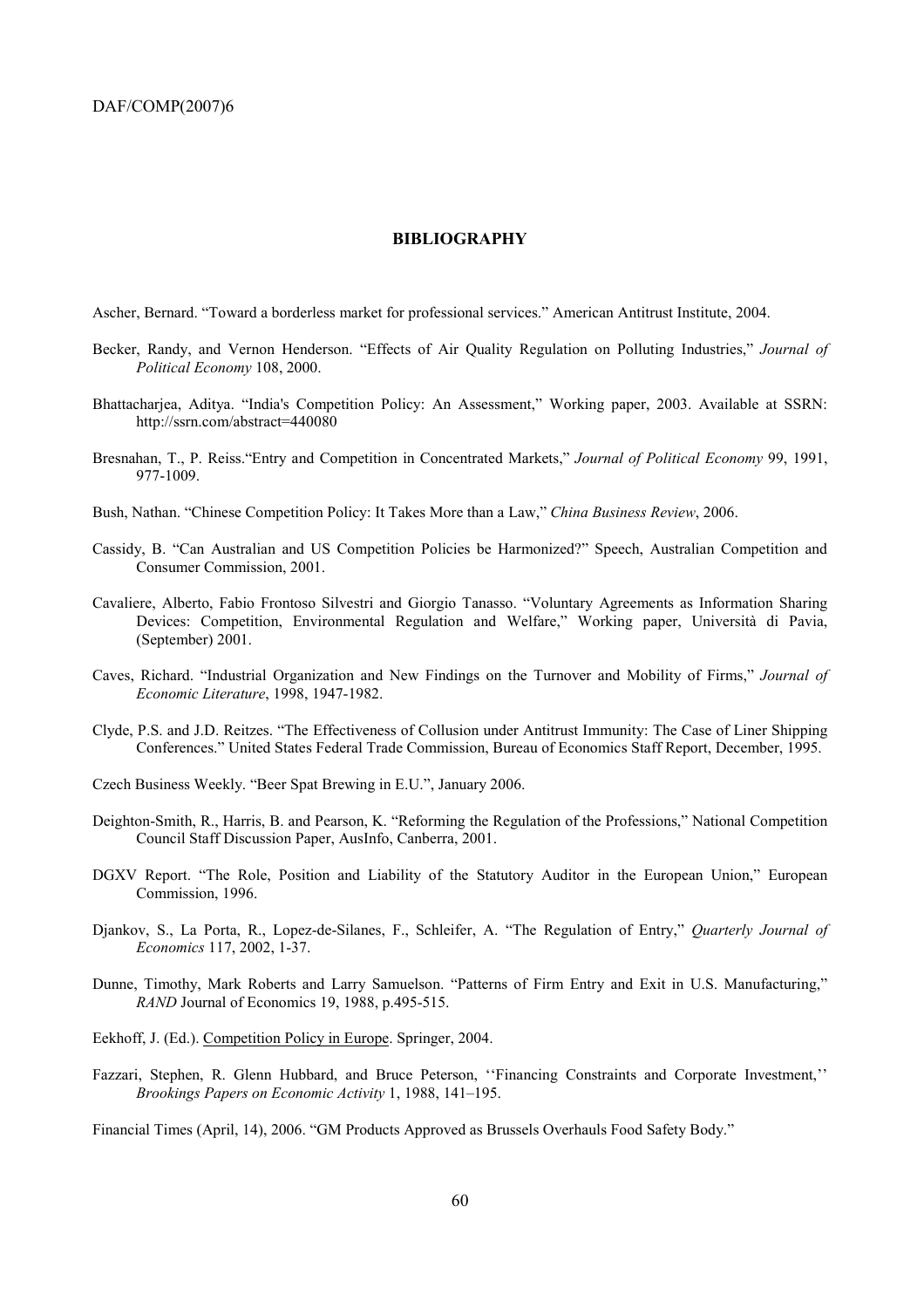- Ghosal, Vivek. "Competition in International Postal Markets: Should the Universal Postal Union's Anti-Remail Provisions be Repealed?" *World Competition Law and Economics Review*," 2002, p.205-222.
- Ghosal, Vivek. "Regime Shift in Antitrust," Working Paper, Georgia Institute of Technology, 2006.
- Ghosal, Vivek. "Discovering Cartels: Dynamic Interrelationships between Civil and Criminal Antitrust Investigations,î *Journal of Competition Law and Economics*, 2007.
- Glaeser, Edward, and Andrei Schleifer. "A Case for Quantity Regulation," National Bureau of Economic Research, Working Paper No. 8184, 2001.
- Goodpaster, Gary, and David Ray. "Trade and Citizenship Barriers and Decentralization," The Indonesian Quarterly 3, (September) 2000.
- Goodwin, Edward. "Quantitative Restrictions and EC Environmental Law," Environmental Focus, University of Nottingham School of Law, 2001.
- Government of Australia. "Competition Principles Agreement," Clause 5 (1), 1996.
- Greenberg, Paul A. Six Airlines Target Priceline with Travel Site, E-Commerce Times, June 29, 2000. http://www.ecommercetimes.com/news/articles2000/000629-9.shtml
- Harding, C., J. Joshua. Regulating Cartels in Europe: A Study of Legal Control of Corporate Delinquency. Cambridge: Oxford University Press, 2004.
- Hay, G., D. Kelley. "Empirical survey of price-fixing conspiracies," *Journal of Law and Economics* 17, 1974, 13–38.
- Homma, T. "Japan Fair Trading Commission's Grand Design for Competition Policy in the  $21<sup>st</sup>$  Century," Commissioner's Speech, 2002.
- Jaguar Consulting Pty Ltd. "Identification and examination of best practice principles for national regulation," A paper prepared for the National Transport Commission, (November), 2003.
- King, Rawle O. "Medical Malpractice Liability Insurance and the McCarran-Ferguson Act," Congressional Research Service Report for Congress, 2003.
- Kleiner, Morris, and Robert Kurdle. "Does Regulation Affect Economic Outcomes," *Journal of Law and Economics* 43, 2000, 547-82.
- Landgrebe, Jonathan. "The mobile telecommunications market in Germany and Europe: Analysis of the regulatory environment," Working Paper Ludwig-Maximilians University (Munich), 2004.
- Langley, Alison. "The growing problem of obesity means that American food companies must face increasing scrutiny abroad," New York Times News Service, (August 9) 2003.
- Legnetti, Paul. "Ink, Paint and Plastics Applications," Presented at the Annual Conference on Hazardous Waste Minimization and Environmental Regulation," (September) 1992.
- Lexchin, Joel. "Voluntary Self-Regulatory Codes: What Should We Expect?" American Journal of Bioethics, p. 49-50, 2003.
- Littlefield, Timothy R. "FDA Regulation of Cranial Remodeling Devices," Journal of Prosthetics and Orthotics 16, 2004, p.35-38.

MacAvoy, Paul. Industry Regulation. New York: W.W. Norton & Company, 1992.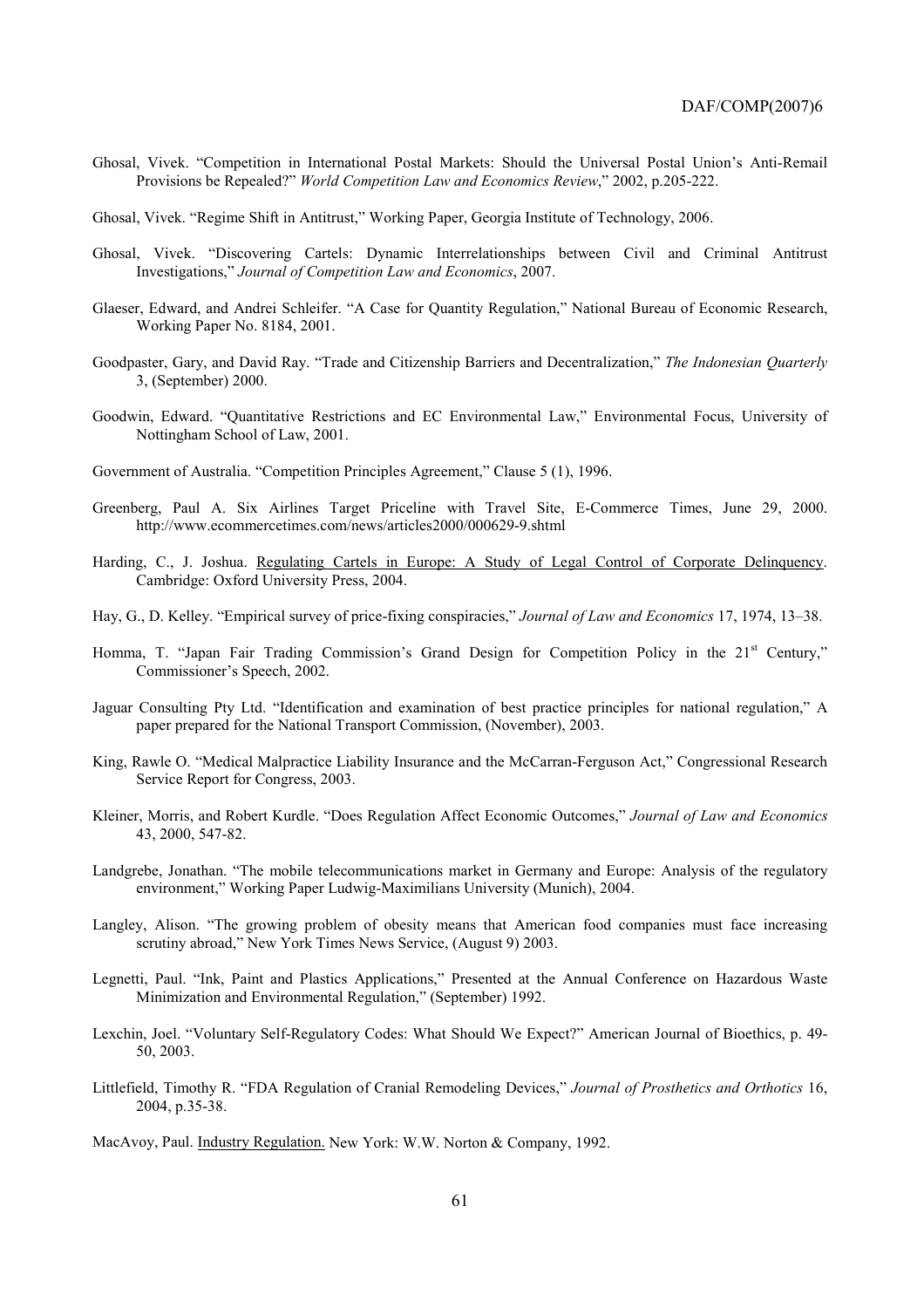McKinsey Global Institute, Employment Performance, Washington D.C.: McKinse and Company, 1994.

Motta, M. Competition Policy. Cambridge University Press, 2004.

- Muris, Timothy J. "Creating a Culture of Competition: The Essential Role of Competition Advocacy," International Competition Network Panel on Competition Advocacy and Antitrust Authorities, Naples, Italy, (September 28) 2002.
- New York Times. "FTC Chief Calls Role of Agencies Inflationary," (October 8) 1974.
- Netz, Janet. "Price Regulation: A (Non-Technical) Overview," in Bouckaert, Boudewijn and De Geest, Gerrit (eds.), Encyclopedia of Law and Economics, Volume III, The Regulation of Contracts. Cheltenham, Edward Elgar, 2000.
- NordREG. "The Integrated Nordic End-User Electricity Market: Feasibility and Identified Obstacles," Nordic Energy Regulators, 2006.
- Office of Fair Trading (UK). "Switching Costs," Economic Discussion Paper 5 (Annex C case studies), A report prepared for the Office of Fair Trading and the Department of Trade and Industry by National Economic Research Associates, April 2003.
- Office of Fair Trading (UK). "The Control of Entry Regulations and Retail Pharmacy Services in the UK," January 2003.
- Ogando, Joseph. "Safety Nets," Design News, 2003.
- Organization for Economic Cooperation and Development. "The OECD Report on Regulatory Reform: Synthesis," 1997.
- Organization for Economic Cooperation and Development. "Regulatory Reform in Japan: The Role of Competition Policy in Regulatory Reform," 1999.
- Organization for Economic Cooperation and Development. "Competition in Local Services: Solid Waste Management," 2000.
- Organization for Economic Cooperation and Development. "Competition and Regulation Issues in the Pharmaceuticals Industry," 2001.
- Organization for Economic Cooperation and Development. "Regulatory Policies in OECD Countries: from Interventionism to Regulatory Governance," 2002.
- Organization for Economic Cooperation and Development. "Regulatory Impact Analysis: Inventory," 2004.
- Organization for Economic Cooperation and Development. "Guiding Principles for Regulatory Quality and Performance," 2005.
- Organization for Economic Cooperation and Development. "Competition on Merits," 2005.
- Panchapakesan, Bala. "Repositioning in Tough Economic Times," *PaperAge*, (October) 2003, p.34-37.
- Pitofsky, Robert. "Self Regulation and Antitrust," Speech by Chairman of the U.S. Federal Trade Commission, 1998.
- Richardson, J.D., Graham, E.M. (Eds.). Global Competition Policy. Institute for International Economics, 1997.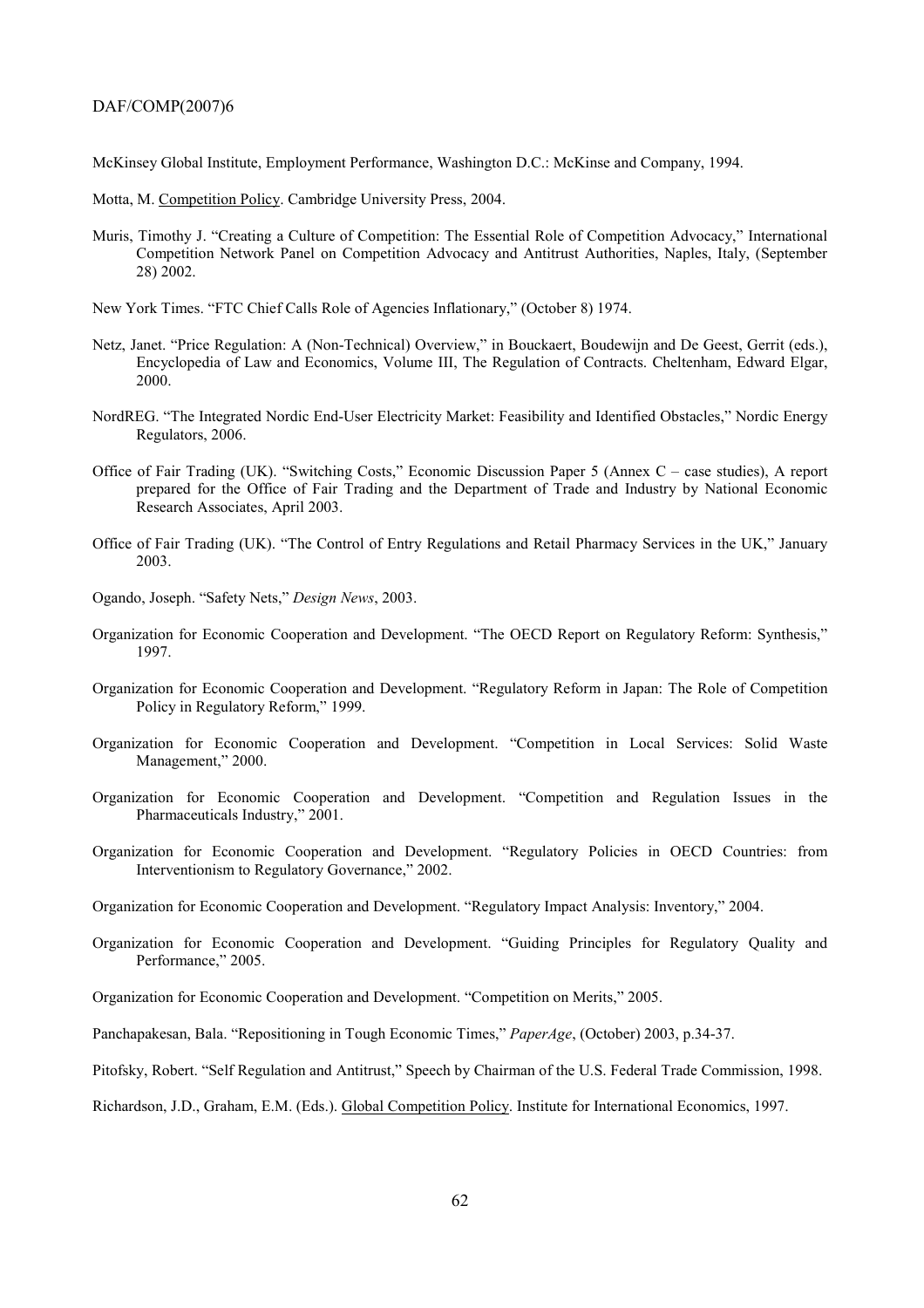- Rubin, Paul. "Information Regulation (Including Regulation of Advertising," in Bouckaert, Boudewijn and De Geest, Gerrit (eds.), Encyclopedia of Law and Economics, Volume III, The Regulation of Contracts. Cheltenham, Edward Elgar, 2000.
- Salies, Evens. "A Measure of Switching Costs in the GB Electricity Retail Market," Observatoire Français des Conjonctures Économiques, (January) 2006.
- Sappington, David and Gregory Sidak. "Anticompetitive Behavior by State-Owned Enterprises: Incentives and Capabilities," in Competing with the Government: Anticompetitive Behavior and Public Enterprises, Rick Geddes (Ed.), Hoover Institution, 2004.
- Schiffrin, Anya. "Top U.S. Investment Banks under Antitrust Microscope," (December 1, 2000). http://www.cnn.com/2000/TECH/computing/12/01/banks.antitrust.idg/index.html
- Stephen, Frank, and James Love. "Regulation of the Legal Profession," in Bouckaert, Boudewijn and De Geest, Gerrit (eds.), Encyclopedia of Law and Economics, Volume III, The Regulation of Contracts. Cheltenham, Edward Elgar, 2000.
- Sutton, John. "Gibrat's Legacy," *Journal of Economic Literature*, 1997, 40-59.
- Sutton, John. Sunk Costs and Market Structure. Cambridge: MIT Press, 1992.
- Sutton, John. Technology and Market Structure. Cambridge: MIT Press, 1996.
- Terzic, Branko, Berthold Wurm and Yorck Dietrich. "Germany: Taking the Lead in Electricity and Gas," Public *Utilities Reports*, January 2000. http://www.pur.com/pubs/3382.cfm
- Valentine, Debra. "Industry Self-Regulation and Antitrust Enforcement," Speech by the General Counsel of the U.S. Federal Trade Commission, 1998.
- Viscusi, W.K., Harrington, J.E., Vernon, J.M., Economics of Regulation and Antitrust. Cambridge: MIT Press, 2005.
- Wadhwa, Mayank. "Parking Space for the Poor: Restrictions Imposed on Marketing & Movement of Agricultural Goods in India," Research Internship Papers, Centre for Civil Society, 2001.

White, Lawrence J. "Why is the SEC Protecting the Big Three Bond Raters?" *The American Banker*, (June 29) 2001.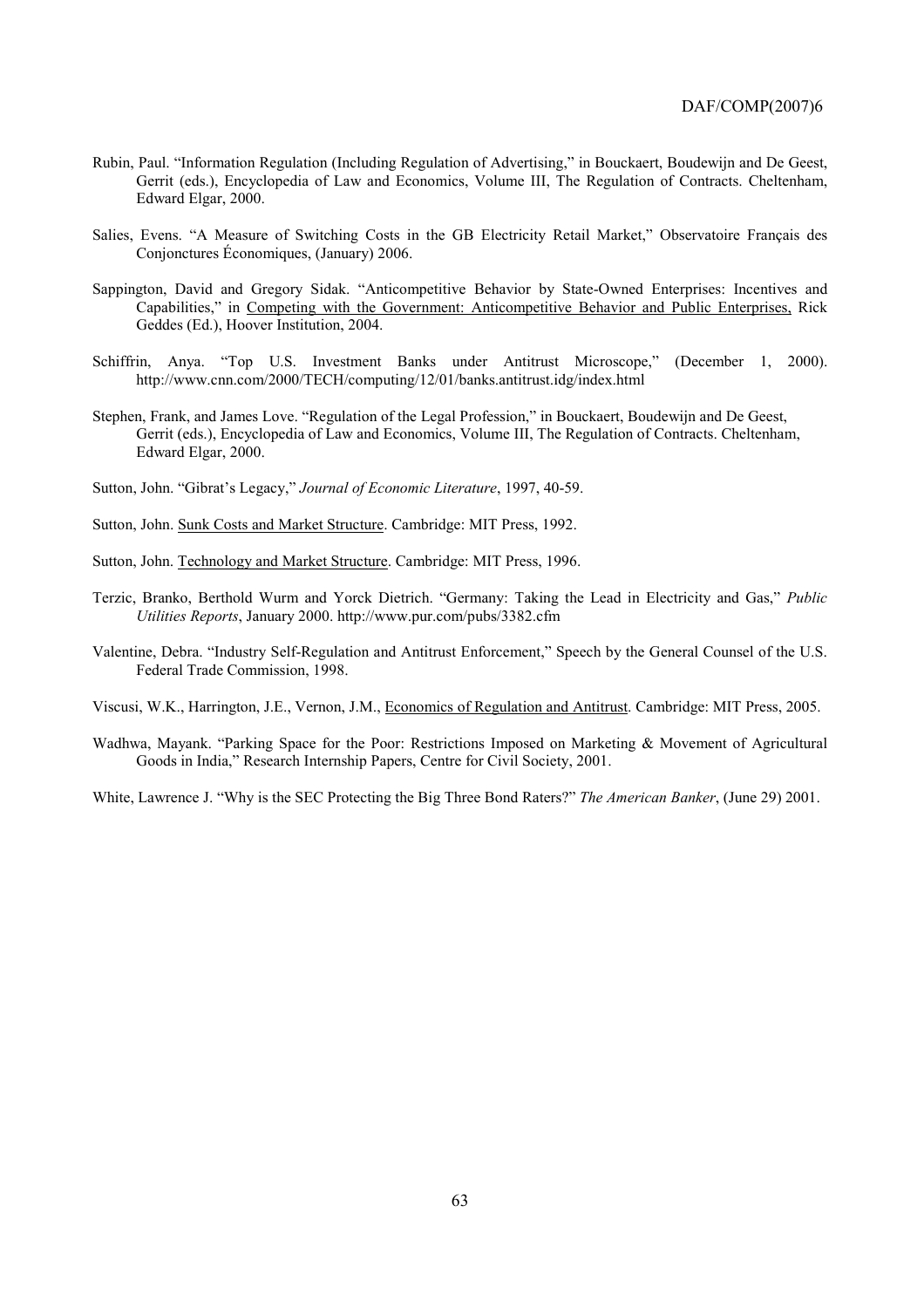### **APPENDIX A: MARKET DEFINITION AND STRUCTURE ANALYSIS**

1. In the event that a regulation appears to have significant adverse effects on competition, it might be useful to conduct a more formal analysis of the relevant market under consideration and its structure as part of the more detailed stage-two assessment. This analysis is more in tune with analysis conducted by competition authorities. Given this, there might be benefits of consulting with other parts of government that have competition policy experience.<sup>26</sup>

2. A valid question to ask is: why might a formal analysis of market definition and market structure aid in competition assessment of regulations? One of the objectives of a formal analysis would be to assess the likelihood of anti-competitive behaviour and exercise of market power. As we have described in several places in section 4, myriad types of rules and regulations can lead to barriers-to-entry and exit of firms, leading to changes in the market structure. Decrease in entry and/or increase in exits may significantly increase market concentration and the likelihood of exercise of market power and anticompetitive behaviour. To the extent that market concentration has a link to the likelihood of anticompetitive behaviour, it is worthwhile to formally examine this issue. The classic article by Hay and Kelley (1974), for example, shows the clear links between the structure of markets  $-$  small number of firms and high concentration  $-$  and emergence of coordination of prices and quantities (collusion). Once the relevant market has been formally defined, then, consistent with the country's guidelines on critical cutoffs of concentration, an assessment can be made regarding the likely harm to competition. Once again we note that while concentration data is useful for assessing the likelihood of market power, a complete assessment of market power effects will have to take into account issues related to barriers-to-entry and the competitive behaviour of incumbent firms.

3. Next we go through the process of defining the relevant  $\alpha$  – economically meaningful  $\alpha$  market. A key question to ask is: Is the product sold by one firm a good substitute for that sold by another firm? The extent to which the two firms' products are good substitutes depends on factors such as product characteristics and geography. Let us consider some examples:

<sup>26.</sup> Pro-competitive legislation is becoming stronger and more effectively enforced in many countries. The European Union has seen important changes in the enforcement of competition rules and calls for greater vigilance to ensure competitiveness of markets. Contributions in Eekhoff (2004) make a case for competition policy vigilance in the newly deregulated sectors in Europe to ensure competition and growth. Enforcement of price-fixing agreements has seen a big change in Europe; Harding and Joshua (2004) detail the shifts. Motta (2004, p. 9-17) provides an overview of competition policy in selected European countries and the E.U. Japan and Australia have, for example, put new emphasis on competition policy and debated harmonizing laws with major trading partners (Cassidy 2001, Homma 2002, OECD 1999, and Richardson and Graham 1997). The U.S. has signifcantly ratcheted up enforcement against cartels over the last twodecades; Ghosal (2006) discusses these shifts. China is expected to pass its Antimonopoly Law sometime in 2006-07 after over ten-years of deliberations (Bush, 2006). India passed its new Competition Act in 2002 and set up its Competition Commission (Bhattacharjea, 2003). Within this context, there might be meaningful synergies between government staff who enforce competition laws and those who conduct regulatory assessments.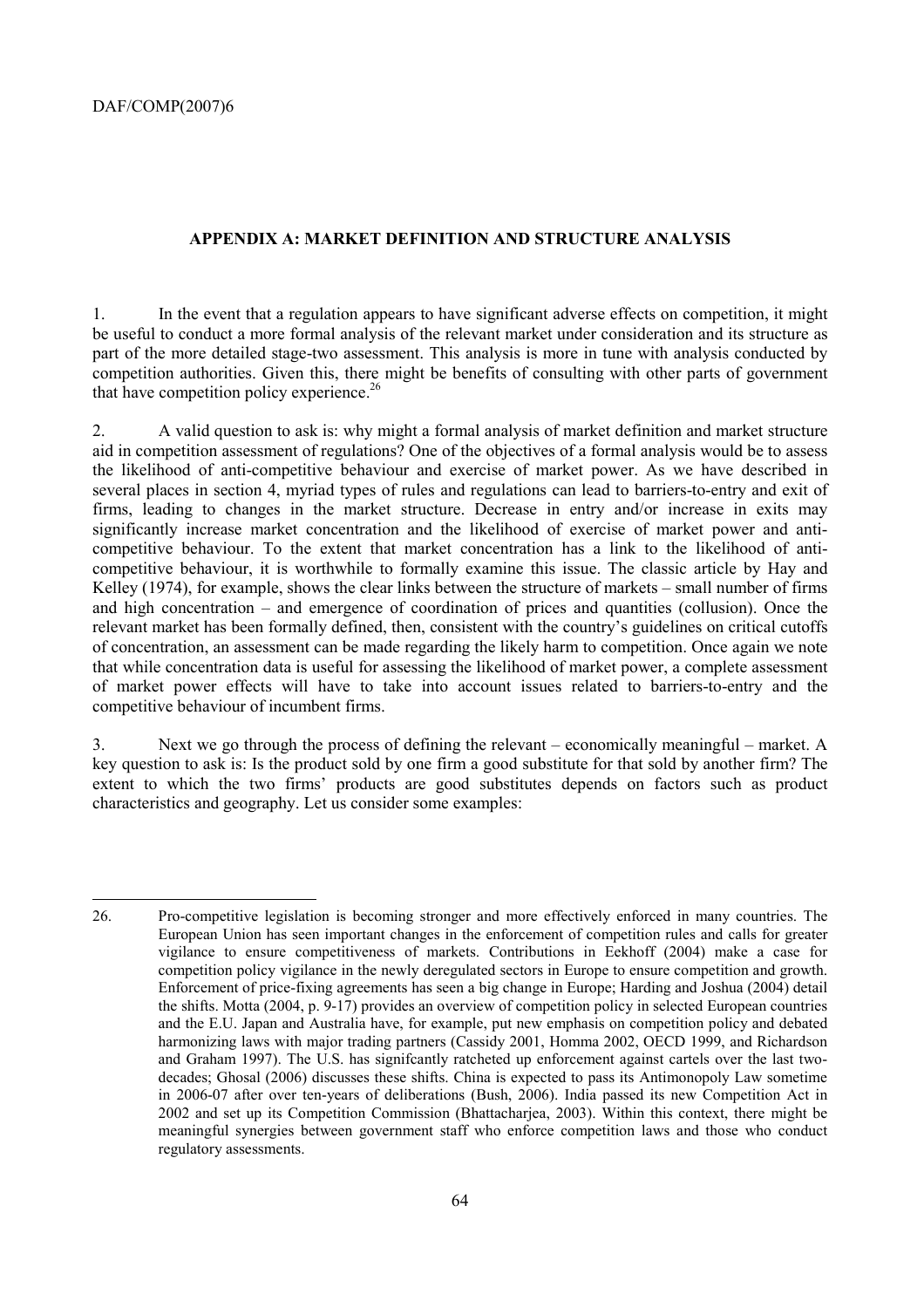- Automobiles are highly differentiated in terms of their characteristics. Consumers who go shopping for a large luxury car like the Rolls Royce are not the same as those who are looking to buy a small economy car like the Smart Car. In other words, these two cars are typically not considered by consumers to be substitutes. In contrast, corn produced in two neighbouring farms may be virtually identical in their taste and characteristics, in which case consumers would treat them as very good (if not perfect) substitutes.
- A producer selling electricity in Norway does not compete with a producer selling electricity in Portugal. Similarly, sellers of electricity in the state of California do not compete with sellers in Florida. Transmission constraints ensure that these markets are geographically separated. In other words, the supply of electricity in one market may not be a substitute for the other, geographically separated, market. In contrast, pencils used in schools that are manufactured by different producers are available all over the country and there is no geographic separation of this market.

4. Thus, when defining the relevant market, we need to consider firms and products that are in direct competition with each other and this involves careful assessment of:

- The relevant product;
- The relevant geography.

5. From the above examples, the market for small cars has to be defined as different from large luxury cars. And the set of firms selling electricity in one part of the country (e.g., California) may well be different from those in another part (e.g., Florida).

6. Defining the relevant market is important in order to assess the potential impact on consumers. Let us consider some examples:

- If the producers of electricity in California are engaging in business practices that may be harmful to competition  $-$  such as price-fixing  $-$  this is expected to have an adverse impact on the consumers of electricity in California but no impact on the consumers in Florida.
- Suppose a new nationwide regulation raises the safety standards for x-ray machines to make them emit lower radiation. Companies now engage in new expenditures on R&D to attain the new regulatory standards. Some businesses are able to cost-effectively meet the standards early on, while others fail and have to exit the market. An effect of this regulation may be to permanently change the number of firms that compete in this market and potentially raise the market power and prices consumers face. These effects will have to be evaluated in the specific product market that is affected by the new safety regulation.
- Access to the incumbent's telecommunications network is crucial for new entrants to enter the market and compete. Suppose a country legislates rules whereby the owners of the network (incumbent companies) do not have to share it with the competitors. This ruling is likely to have an adverse impact in several markets such as (a) long-distance phone services, (b) domestic phone services and (c) high-speed internet. The adverse impact of this ruling may differ significantly across these three markets. Competition in the high-speed internet services market, for example, may be quite adversely affected if competitors do not have reliable and adequate access to the network.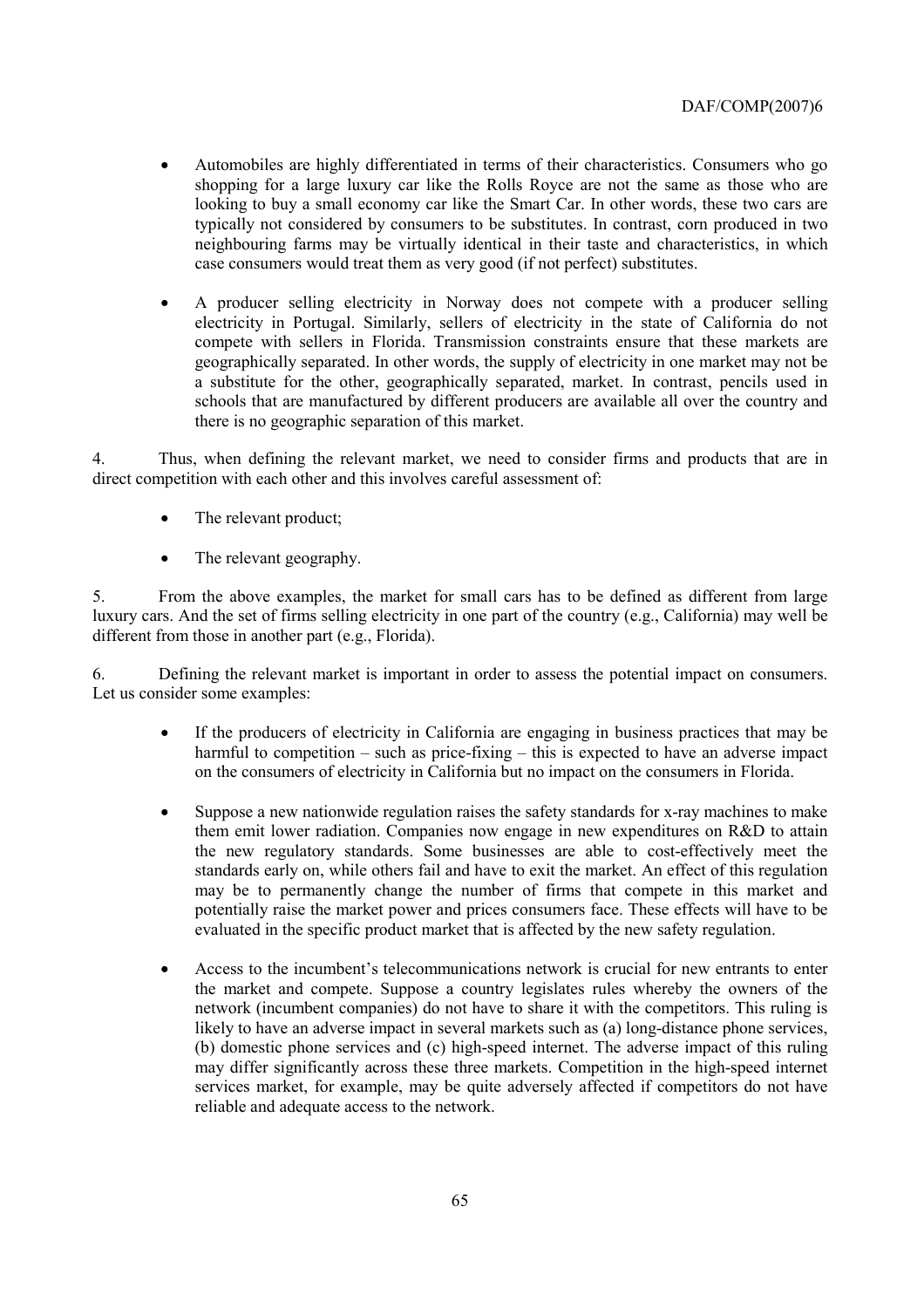7. Thus any competition assessment has to be targeted to the relevant  $-\tilde{\text{e}}$  economically meaningful  $-\tilde{\text{e}}$ market and the companies in it.

8. Once the relevant market has been defined, after considerations of the product characteristics and geography, one can look at several variables that describe the structure of this market.

- *Number of firms:* In general, the larger the number of firms in the relevant market, the lower the concerns about market power. A small number of firms is not necessarily bad for competition  $-$  it depends on the magnitude of the barriers-to-entry and potentially on the type of competition that prevails (e.g., bidding markets versus regular markets).<sup>27</sup>
- *Size distribution of firms:* Are the firms in the relevant market relatively equal in size, or are there substantial differences in their sizes? For example, suppose a market has 20 firms but the size distribution of firms is highly skewed with the largest firm enjoying 80% of the market share and the remaining 19 firms having the other 20% of output. If the size distribution is highly skewed, it has potential implications for the market's competitiveness. It may well be the case that a dominant firm that faces no effective competition from the firms at the fringe wields significant market power.
- *Concentration of output:* This measures the extent to which sales or production capacity is concentrated in the hands of a few firms in the market. A simple measure, for example, is the share of total sales that is accounted for by the 3 or 4 largest firms in the market. The measure that is typically used by competition policy authorities, is the Herfindahl-Hirschman Index (HHI). A larger HHI indicates greater concentration of sales (or production capacity) in the hands of a few firms. Increases in HHI are, in general, expected to lead to greater likelihood of market power with implications for higher prices paid by consumers.

9. In combination, the variables related to the number of firms, the size distribution of firms and output concentration can be used to get a broad picture of the structure of the relevant market, allowing us to make judgments about the competitiveness of the market under consideration. It is important to note that high concentration or the presence of a few firms do not necessarily imply the ability to exercise market power. For a proper assessment, one will also have to examine the extent of barriers-to-entry and competitive behaviour of incumbent firms. For example, higher concentration when coupled with high barriers-to-entry will lead to a greater likelihood of incumbent firms having the ability to exercise market power.

10. Box A1 presents information to illustrate the market structure concepts.

<sup>27.</sup> Bresnahan and Reiss (1991), for example, study entry into local markets by various professional services – doctors, dentists, and others. They find that starting from a monopoly provider, even the entry of one additional provider leads to a significant drop in profit margins with additional entry reducing the margins by much smaller amounts. Their results seem to indicate that one does not necessarily need a large number of competitors to attain low prices for consumers and low margins for producers.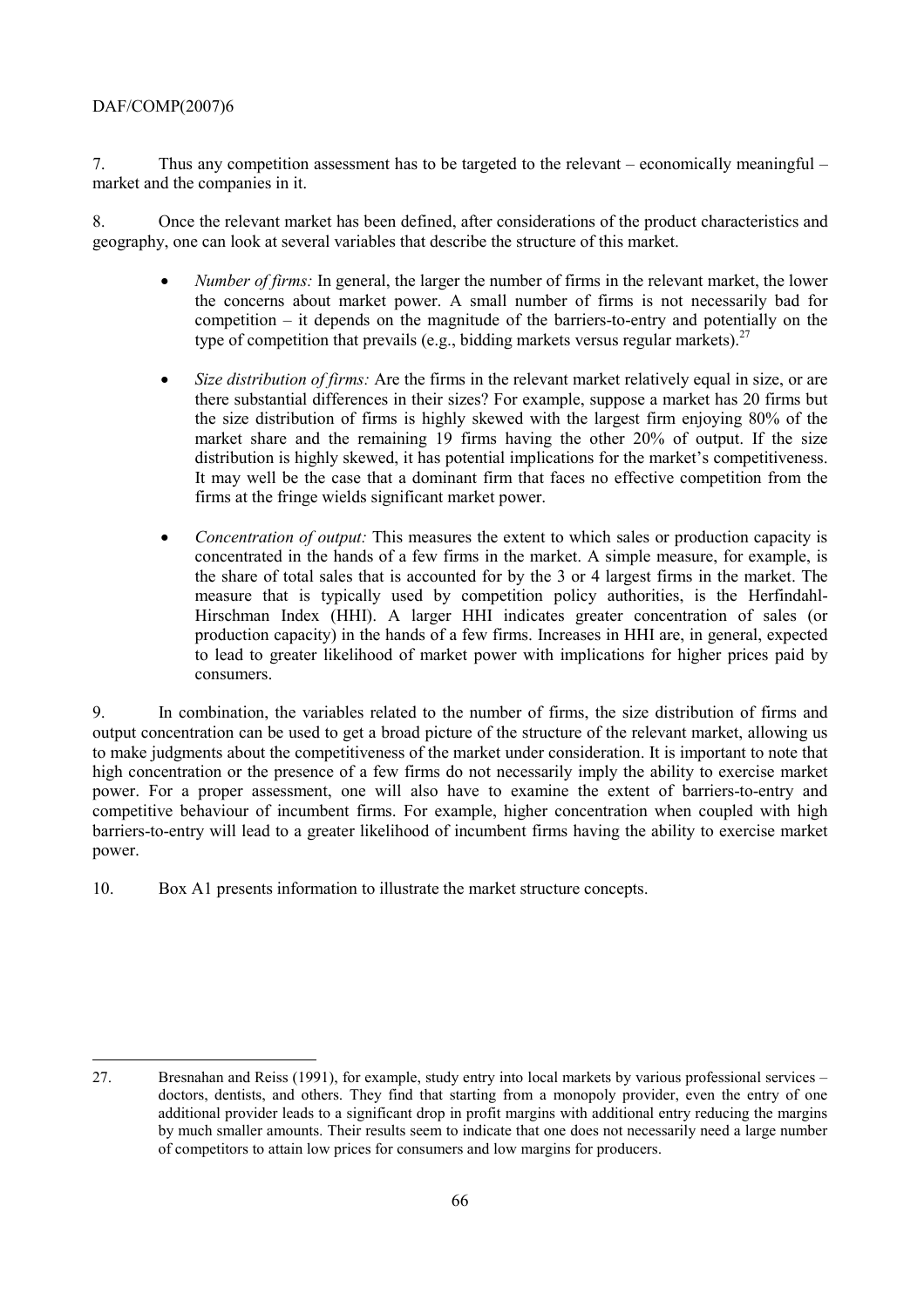### **Box A1: Market structure**

#### *Example 1. A hypothetical market.*

Consider a market with five firms with their market shares being 40%, 25%, 20%, 10% and 5%. The size distribution is skewed in the sense that the biggest firm has a large share, but the second and third firms have shares that are not too much smaller.

- Four-firm output concentration measure  $(C4) = 95\%$ .
- The Herfindahl-Hirschman Index (HHI) is defined as follows. Let there be N firms in the market with Q the total output of all the firms in the relevant market and  $q_i$  be the output of the i<sup>th</sup> firm;  $Q = \sum q_i$ . N  $\sum_{i=1}^{\infty} q_i$  $=\sum_{i} q_i$ . Let s<sub>i</sub> be the market

share of the i<sup>th</sup> firm; 
$$
S_i = \frac{q_i}{Q}
$$
. HHI is defined as: HHI =  $\sum_{i=1}^{N} (s_i^2)$ .

In the above hypothetical market,  $HHI=40^2+25^2+20^2+10^2+5^2=2,750$ .

#### *Example 2: Market shares for aircraft engine manufacturing (approx. numbers for 2001).*

General Electric 42%; Pratt and Whitney 32%; and Rolls Royce 26%. While General Electric has the largest share, the size distribution is not terribly skewed.

- $C4=100\%$ .
- HHI=1764+1024+676=3464.

#### *Example 3: Market shares for internet browsers (approx. numbers for 2005).*

Internet Explorer 85%; Firefox 5%; Mozilla 4%; AOL 2%; MSN 2%; Netscape 1%; and Opera 1%. The Internet Explorer has the largest share and the size distribution is highly skewed.

- $C4 = 96%$
- HHI=7225+25+16+4+4+1+1=7276.

#### *Example 4: Market shares for UK supermarket store chains. (Source: BBC, Feb. 8, 2006.)*

Tesco 31%; Asda 17%; Sainsbury's 16%; Morrison's 11%; Somerfield 6%; Waitrose 4%; Iceland 2%; and total for other (smaller) stores 13%. Tesco has double the market share compared to its closest rival and the next three chains are relatively even. (While the HHI computations below assume a national market, most probably the market is likely to have some geographic segmentation and, in this case, the concentration measures will have to be calculated for each geographically segmented market. But we do not go into this complication here.)

- $C4 = 75%$
- HHI (for the top 7 firms)=961+289+256+121+36+16+4=1683.

From examples 2-4 we see that the internet browser market has the highest HHI at 7276 and the UK supermarket chains the lowest at 1683. The stark difference in the HHI is generated due the fact that Microsoft has 85% of the market but the leading supermarket chain Tesco has only 31%. The HHI is a better measure compared to the C4 as it takes into account size distribution issues. The broad conclusion that one draws in competition policy analysis is that markets with higher HHI have greater potential for the exercise of market power.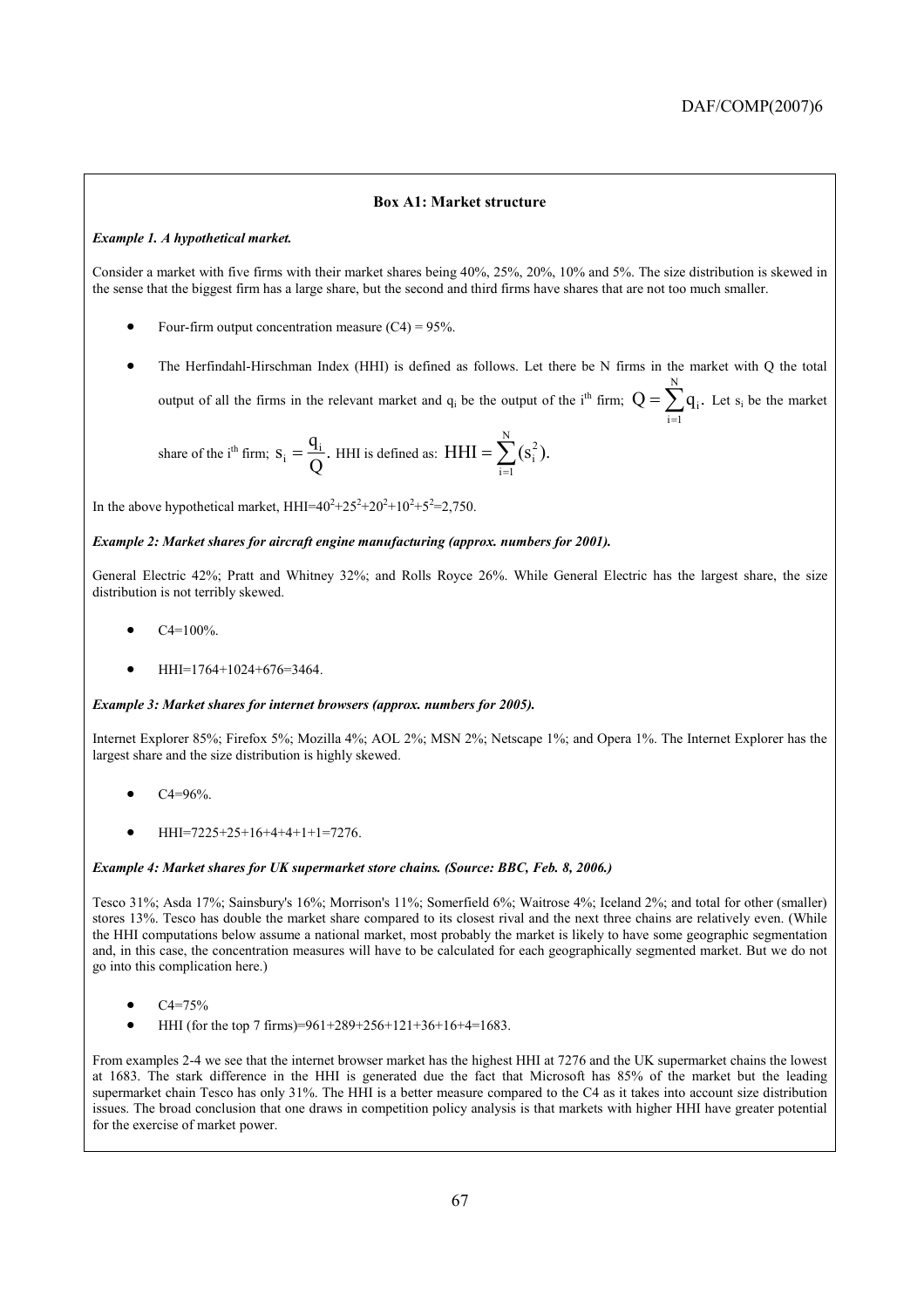11. The steps in evaluation could be thought of as follows.

# **1. Define the relevant product and geographic market**

12. This is a crucial first-step in order to properly assess the impact of the rule or regulation. We consider a few hypothetical examples to highlight the product and geography issues.

- Regulation: Suppose a local government in a country has imposed restrictions on the transport of goods into the region. And suppose that the set of products affected are agricultural. One could go about defining the product and geography as follows:
	- − Product: First, itemize all the agricultural products that are likely to be affected. This gives us the broader product market definition. Second, identify whether there are any specific products (potatoes? corn?) within the broad set that are likely to be affected more. Thus, one can have product definitions at two levels: one broad and one narrow.
	- − Geography: The broad definition would include the entire region affected. If say parts of the region (East?) is affected the most, this could constitute a narrower geographic definition.
- Regulation: Suppose a grandfather clause permits existing electric generation plants not to meet the new pollution standards for five years but all new plants (either expansion by incumbents or new entry) have to meet the new standards.
	- − Product: Electricity.
	- − Geography: The best way to think about geography would be to consider whether the market is segmented in terms of the electricity (transmission) network or is it best considered as an integrated whole. In the U.S. for example, if the state of California passes a new environmental legislation and adds a grandfather clause, it is unlikely to affect the market in Florida. Thus, it would be best to consider the state as the relevant geographic market.
- Regulation: Suppose there is a prohibition on veterinarians from advertising on television or the internet.
	- Product: veterinarian services.
	- − Geography: entire country. Since the restriction applies to everyone in the profession, there is no geographic segmentation of the markets.

# **2. Assess the structure of the relevant market**

13. Once the relevant market has been defined above, proceed to outline the following information: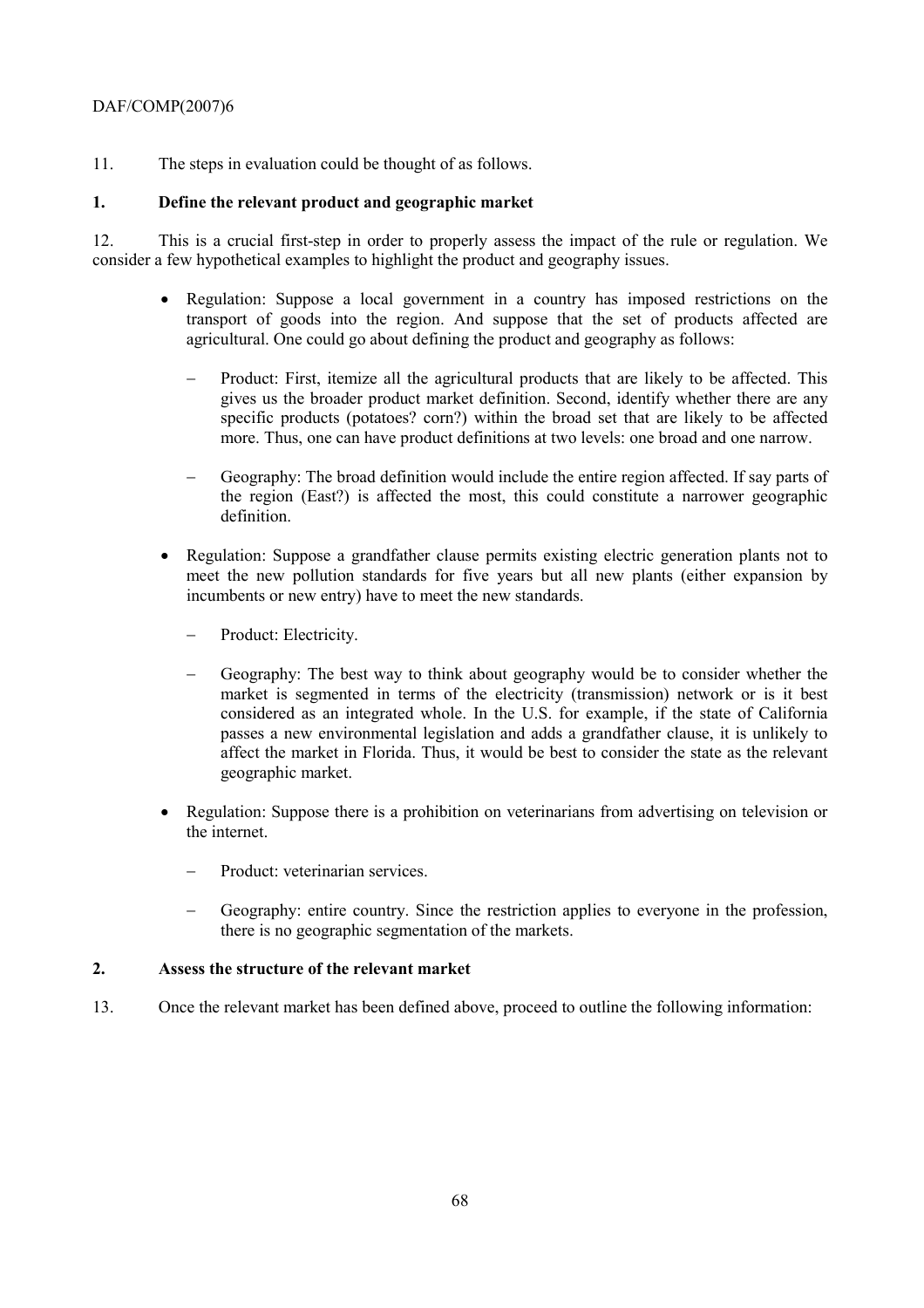- Number of firms in the market. This would be a tally of all the businesses in the relevant market. If a complete tally is not possible, at least the major players in the market should be identified.<sup>28</sup>
- Size distribution of firms in the market. In general, it will be difficult to obtain the market share of each business. A rough idea can be obtained by grouping the businesses into small, medium and large categories, and the number of businesses in each category.
- Concentration. The Herfindahl-Hirschmann Index (HHI) of concentration will be a difficult measure to construct in general as exact production levels of the businesses in the market may be hard to get. Where available, one can use the market shares of the major players in the market to compute this index. A simpler measure, such as the four-or-five firm concentration index, may be easier to construct because less information is needed.

14. As noted earlier, the specific cut-offs for market concentration or number of firms that will be used will be determined by the country-specific guidelines.

 $\overline{a}$ 

<sup>28.</sup> Ideally one would also like to obtain a picture of the number of potential entrants as this would more accurately portray the extent of likely competition. But this information may be difficult to obtain.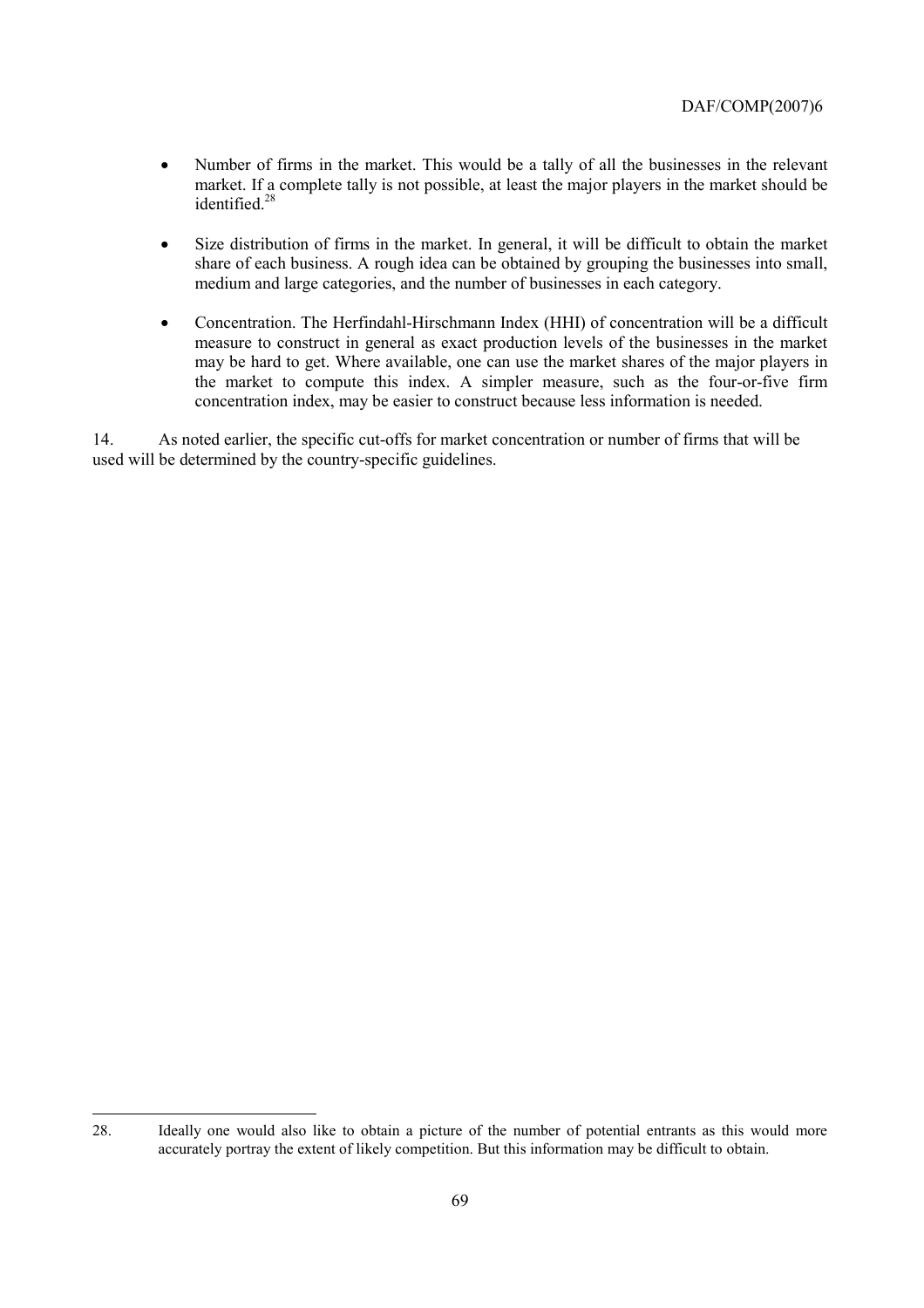# **APPENDIX B. SAMPLE COMPETITION ASSESSMENT FOR TAXI REGULATIONS**<sup>29</sup>

1. This appendix provides a sample competition assessment for a change in taxi regulations in a hypothetical town. First, the current situation and potential actions are described. These are materials that would be envisaged with a broad regulatory review and are therefore not specific to a competition assessment. After these introductory materials, a sample competition assessment is provided.

2. This sample assessment is relatively brief. Longer assessments could easily be envisaged, especially for markets with greater economic import.

# **1. Overall situation**

# *1.1 Background*

3. The city of Touriste has a City Council that is the municipal authority in charge of regulating the taxi industry. In pursuing its functions, the City Council's ultimate goal should be ensuring that the markets providing taxi services function efficiently and deliver the maximum benefit to consumers, the taxi industry and the overall economy. Touriste is a town with a number of major tourist attractions. 60% of taxi rides in the town are generated by tourists. In order to protect the tourists, the City Council has maintained a highly regulated taxi environment in the past.

4. Despite the high level of regulation, the level of consumer complaints has been quite high, largely related to an absence of supply of taxis both at peak hours and at night. At the request of the Department of Transportation and Local Government, the City Council has reviewed the regulations in place. It has found that the existing regulations were not always in accord with the public interest and is suggesting new regulatory proposals that are intended:

- To ensure the efficient functioning of the market of taxis, guaranteeing that safety, quality and availability are assured at all times of the day and year; and
- To deliver the maximum benefit to consumers in accord with the public interest.

# *1.2. Description of existing regulations and current environment*

5. The City Council, empowered by the Traffic Act, has, since 1978, had the duty of determining the regulation of the taxi industry, which has three dimensions: the regulation of entry, the regulation of quality and the regulation of fares. The City Council currently has 2562 licences in circulation. In the last three years, the city has issued a total of 25 new licences, i.e. increased the number of licences available by 1 per cent.

<sup>29.</sup> This sample competition assessment was prepared by Marta Troya-Martinez.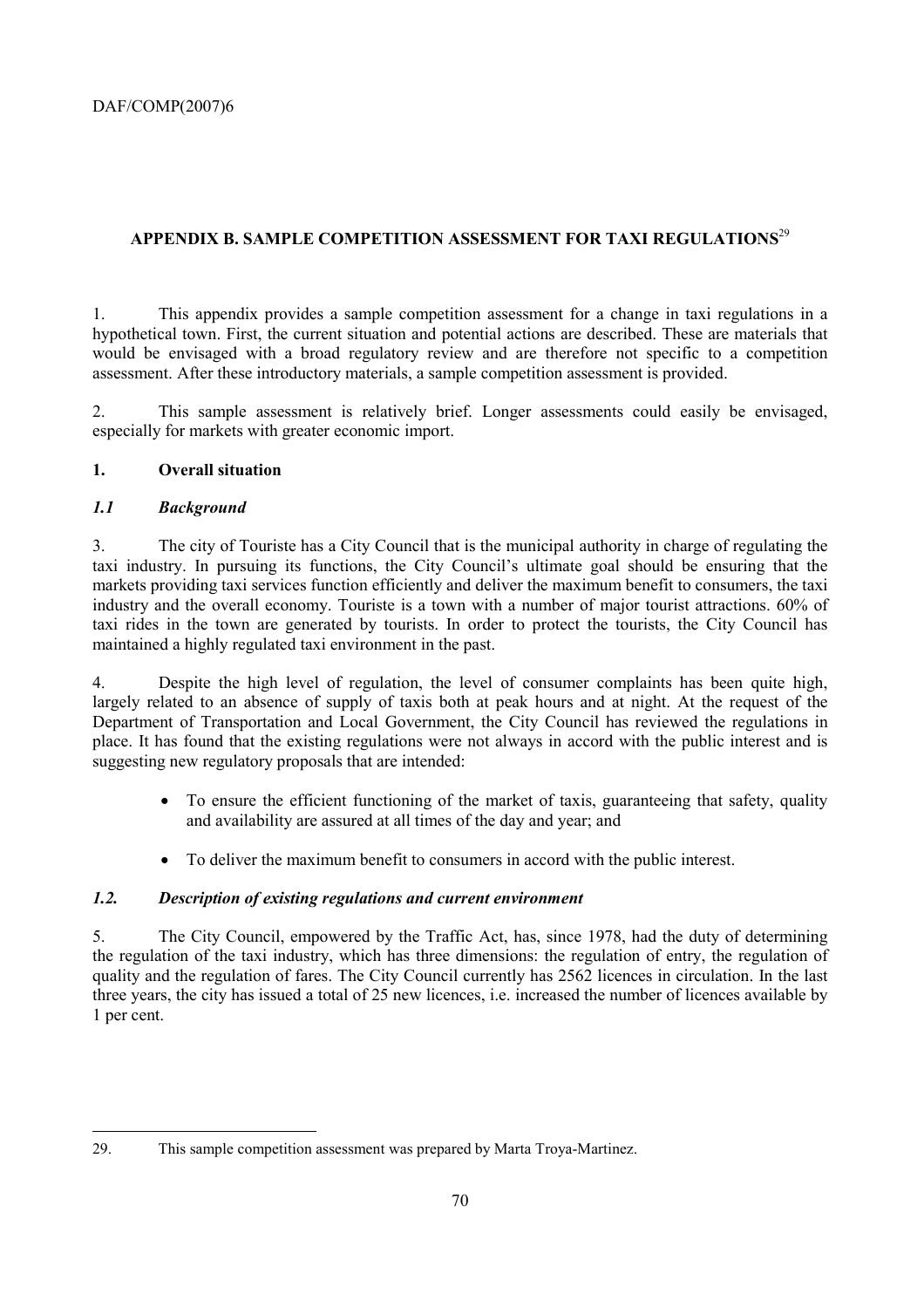6. The City Council, the municipal licensing authority, requires that all persons operating a taxi shall own a licence and pass a background check, before they are licensed. The potential taxi drivers must meet government standards on financial viability, safety of passengers and the public, and vehicle maintenance. Operators must also ensure that taxis under their control fulfil the same conditions.

7. In particular, the background check requires taxi drivers:

- To present a bank account statement for the last five years;
- To pass a medical fitness check;
- To undergo a review of the driving record;
- To pass tests on the knowledge of the local road network and on language skills; and
- To take the taxi vehicle to a city garage to have it tested.

8. A satisfactory background check must be completed before obtaining a licence. There are two paths by which a licence can be obtained: first, when the City Council issues new licences and second, when an incumbent taxi driver wants to sell his or her own licence. In both cases, the newcomer has to pay a fee for the licence.

9. Due to the restrictions on entry and to prevent the abuse of market power, the licensing authority determines a per-distance-fare per time band and area plus an initial charge. The rules do not state whether drivers can offer discounts. While discounts are occasionally obtained through advance negotiation with a driver, particularly for long trips, such discounts are rare. The fares are increased when necessary to reflect inflation and the market price of petrol. The Council specifies, as well, the taximeter characteristics and the regularity of its inspections.

10. It has been pointed out by various consumer and tourist associations that the goal of the current regulation is to protect incumbents instead of protecting consumers. It has been alleged that the measures to obtain a licence (replacing an existing licence holder or acquiring one of the rare additional licences issued by local authority) restrict entry to the market.

11. As a result, there is a significant demand and supply imbalance that gives speculators the incentive to apply for licences and on obtaining them (for a regulated price), sell at a high market value and make a healthy profit. The shortage of supply also lowers the quality of service, for instance, waiting time over the last five years has increased significantly, as the number of active taxis during the day has decreased from 9.2 to 7.9 taxis per 10,000 people and some illegal taxis have already entered the market. Taxis are particularly difficult to find at night (currently, there are only 5.7 taxis per 10,000 people), because the lower rate of usage and higher likelihood of "bad" customers results in taxi drivers earning less, per hour, at night than during the day. In addition, the fact that most taxi drivers have families means that they are less willing to work at night.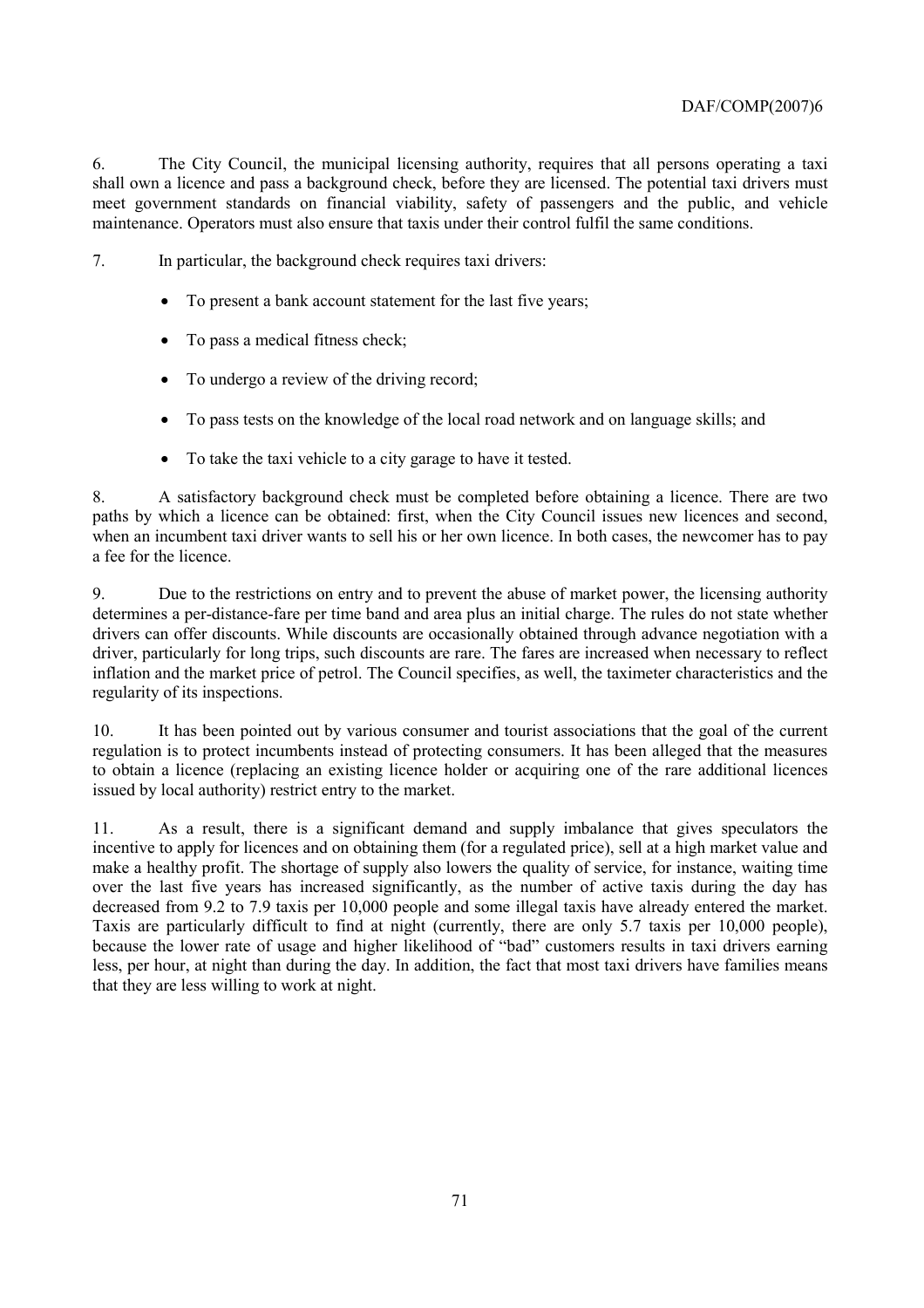# *1.3. Alternatives*

- 12. There are five primary policy alternatives being considered:
	- No action;
	- Maintenance of the licensing system with a gradual elimination of the restriction in the number of licences while maintaining taxi fare regulations, with a higher fare during the night time hours;
	- Maintenance of the licensing system with a gradual elimination of the restriction in the number of licences and on the taxi fares;
	- Conversion to a franchise system; and
	- Elimination of all regulations.

# **2. Sample competition assessment**

13. Given this background, the competition assessment prepared for the Touriste City Council is attached below. The exact outcomes of this assessment would not necessarily be the same in all circumstances, so other assessments of taxi regulations could well arrive at different conclusions. The City Council would then make its decision as to how to proceed based, in part, on the results of the competition assessment, but would have no legal obligation to follow the recommendations of the assessment.

# *2.1. Objectives of the regulation*

14. The objectives of the regulation are:

- To ensure the efficient functioning of the taxi market, guaranteeing that safety, quality and availability are assured at all times of the day and year; and
- To deliver the maximum benefit to consumers in accord with the public interest.

# *2.2. Regulatory options*

15. Regulatory options are:

16. **Option 1:** Do nothing but keep the current regulatory content, under which the City Council (the municipal regulatory body) continues to regulate entry through a compulsory licensing system that restricts the number of licenses in the market. By means of this licensing system, the Council also establishes the quality requirements under which taxis can operate. In particular, it has established that, prior to obtaining a license, a background check, which requires presentation of a bank statement for the last five years; passing a medical fitness check; a review of the driving record; passing tests on the knowledge of the local road network and on language skills; and taking the taxi to a city garage to have it tested, is made. Moreover, the City Council also sets the structure and the maximum level of taxi fares that can be charged.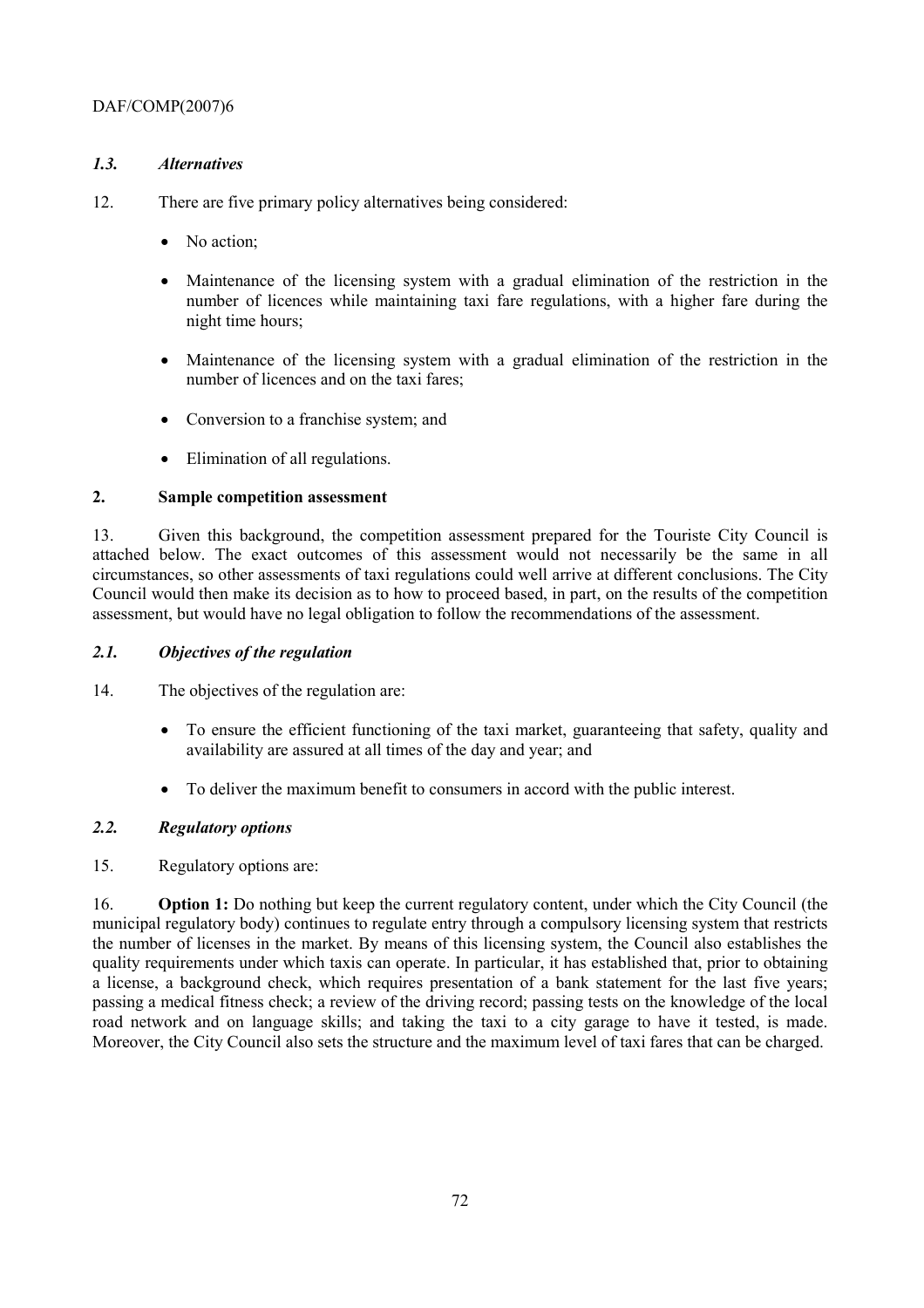17. **Option 2:** Maintain the licensing system implemented by the City Council but eliminate, gradually, the restriction in the number of licenses. The City Council will charge newcomers a fixed fee to cover the costs of certifying driving ability, knowledge of services, personal fitness of drivers, possession of liability insurance and safety checks for cars. The City Council will also retain the taxi fare regulations, although it will introduce a higher fare during the night time hours and will require the fare structure to be displayed on the outside of the taxi.

18. **Option 3:** Remove the maximum fare regulation and the rule of "first-in, first-out" that apply to taxi stands but otherwise retain the regulations of option 2.

19. **Option 4:** Introduce a franchise system under which all the taxi companies compete with each other to offer the best price-quality service. Companies proposing the best offer will be awarded franchises, which shall be re-tendered periodically. As part of the franchise, the City Council will make the taxi operators responsible for handling complaints and will hold them accountable for resolving each complaint satisfactorily. Franchisees that violate city standards will be subject to fines and possible revocations. Consideration has been given to awarding four franchises.

20. **Option 5:** Abolish all the regulations. In particular, make the industry impose a voluntary registration system (certification system), managed by the City Council, and let potential consumers freely decide between using a certificated taxi service or a cheaper unregulated taxi service.

## *2.3. The affected market*

21. The product market directly affected by the regulation is the market for taxi services which includes all the vehicles providing door-to-door passenger services on demand within the municipal area. This market can be segmented on the basis of how customers search for the service. According to this criterion, the following segments can be delimited: the phone-booked taxi market, the taxi stand market and the hailed-taxi market. The scope of the market is the municipality affected by the City Council regulation as taxis can only take passengers from within their licensed area.

22. Any substantive impact on other elements of the supply chain (i.e. supply of special devises for taxis such as taximeters) is unlikely.

23. Although the market is not highly concentrated (as at January 2006, there were 2562 licenses in circulation, most of which owned by self-employed drivers who drive their own vehicle) and the degree of differentiation<sup>30</sup> is low, competition in the market defined above is rather weak, with important supply and demand imbalances (especially at night) and with taxi drivers apparently making little effort to improve the service with the objective of attracting customers. This is the result of:

- The existence of information failures, regarding both price and quality, that prevent consumers from choosing the most suitable service for them (for example, when a taxi is ordered by phone, they do not know the features of the taxi);
- The artificial restrictions on the number of drivers in the market (in the last three years, the city increased the number of licenses available by only 1 per cent) that prevents potential drivers from entering into the market when there is a situation of undersupply; and

 $\overline{a}$ 30. The degree of differentiation refers to the amount of modifications that can be done to the service in order to make it different from those of the competitors.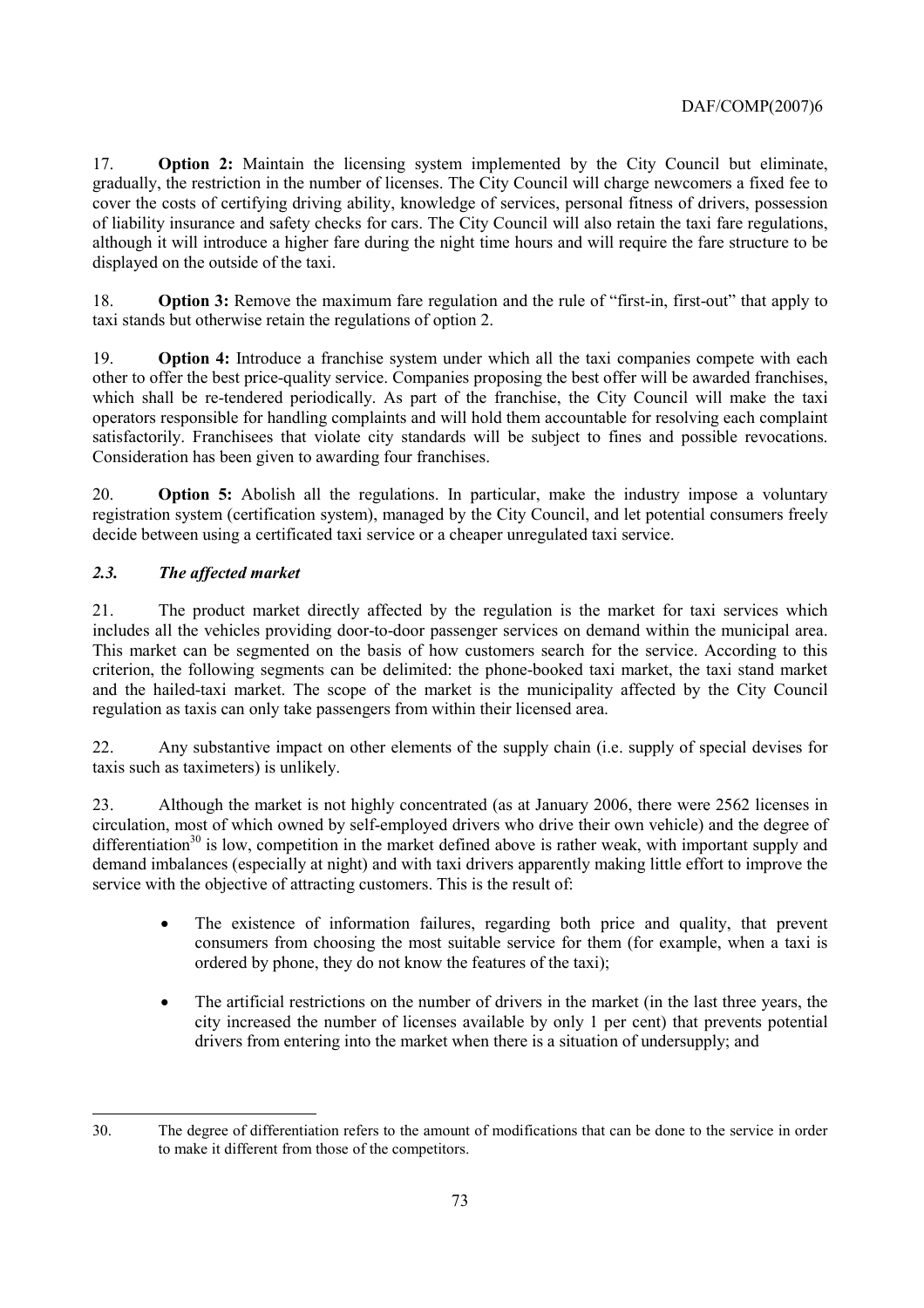## DAF/COMP(2007)6

• The custom, enforced by taxi drivers through mutual threats, that requires customers at taxi stands to take the first taxi, rather than choosing a car that has quality-related features that they might prefer.

24. The existence of prices that are higher than the competitive level and undersupply is reflected in the exorbitant unofficial market value of the licenses, when they are resold to newcomers and in the long waiting lists to obtain a license.

25. However, the liveliness of competition varies with the segment. In principle, the phone-booked market can be fairly competitive as travellers can shop around gathering and comparing information about different prices with relatively low search costs (i.e. a phone call). Moreover, repeated purchases in this segment are relatively probable which would ensure the provision of an appropriate service. In the taxistand market the opportunities for competition are limited because consumers are required to take the first taxi on the rank (the "first-in-first-out" policy). Finally, in the hailed taxi market, the opportunities for choosing between taxis can be limited, especially if taxis arrive infrequently meaning that consumers have incentives to hail the first vacant taxi that passes them. In such a situation, price competition is difficult to sustain because a price reduction is very likely to be unprofitable if consumers are unwilling to search for offers and a repeated purchase pattern is inexistent (i.e. a taxi driver that unilaterally decreases his price would not see demand for his service increase).

## *2.4. Competition assessment*

*2.4.1 Option 1* 

26. Licensed drivers would continue to benefit from the weak competition stated above.

#### *2.4.2 Option 2*

27. The initial fixed cost of entry is expected to decrease as a result of the increase in the available licenses. Moreover, a tendency to offer innovative services is expected to arise to the extent that competition is enhanced.

28. The abolition of the restrictions on the number of licenses will decrease the barriers to entry and therefore encourage competition. This fact, together with the decrease in costs, will create a downward pressure on the fares, which now are going to be easily available to consumers. This should enable the market to function more effectively, with consumers making better-informed choices. Additionally, the increase in entry will also reduce the waiting times and therefore increase the average quality of the service.

#### *2.4.3 Option 3*

 $\overline{a}$ 

29. The competitive impacts are the same as in option 2, with the difference that competitive fares would not be as effectively ensured. In particular, it is difficult to predict with any degree of certainty what the final impact on fares will be. On one hand, fares may decrease if more competition is promoted and if the initial entry costs are reduced. But on the other, fares may increase if the expansion in the supply leads to a reduced occupancy rate<sup>31</sup> or if a competitive setup is not achieved due to the market failures inherent in the market, including the ignorance of non-resident customers about the taxi system and the need to negotiate.

<sup>31.</sup> Given that the majority of the costs are fixed, this would mean that fares should increase in order to recoup all the costs.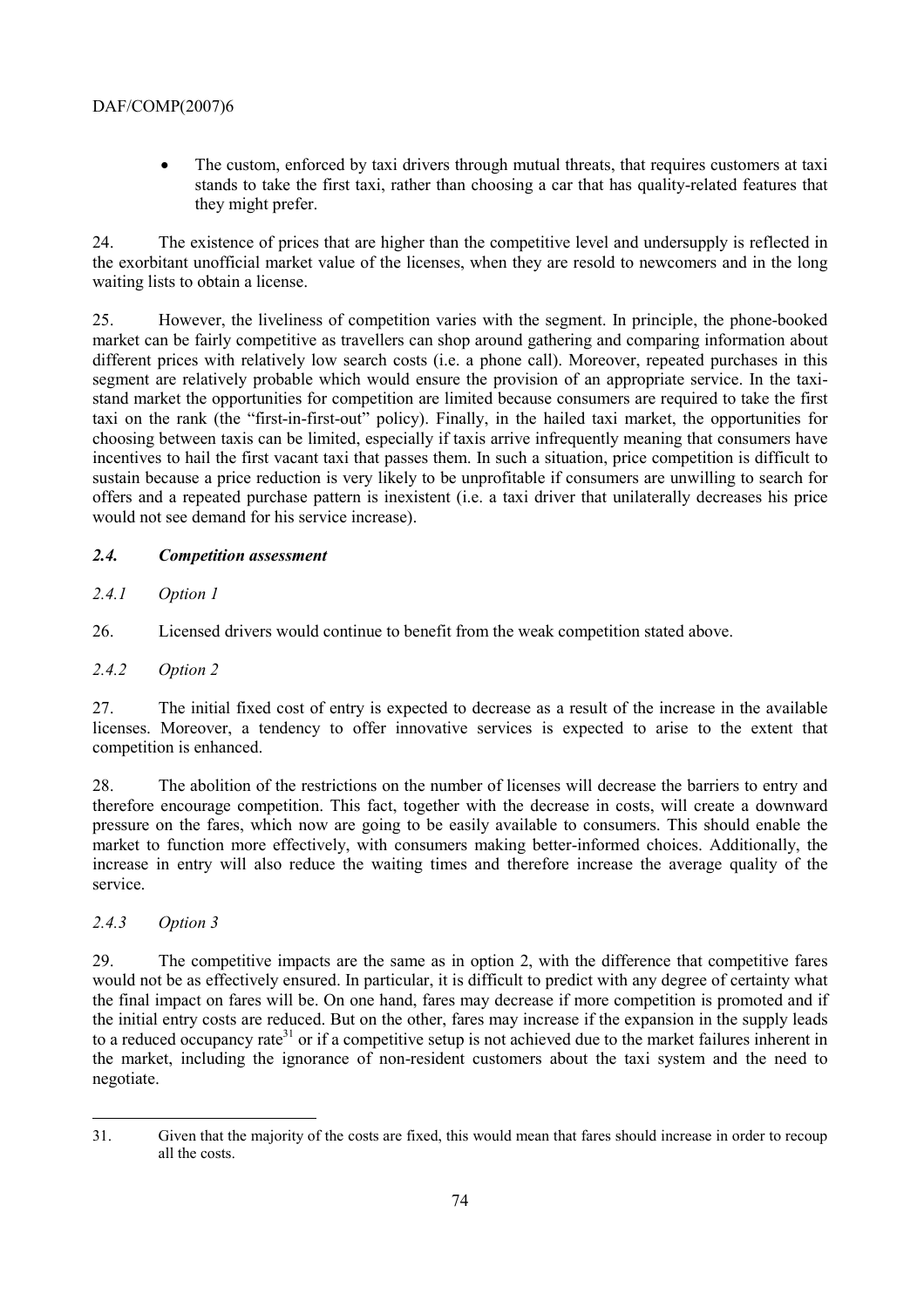30. Given that 60% of rides are by tourists, and most tourists would not be familiar with the idea that fares might differ or be negotiated, there is reason to worry that many taxis may engage in price gauging tactics.

#### *2.4.4 Option 4*

31. The effects of this option seem to be ambiguous. Much depends on whether competition could be successfully established.

32. If this is the case, then the fares are expected to decrease and the quality and the available information to increase, which would enable the market to function more effectively, with consumers making better-informed choices.

33. However, if instead, a collusive setup is established, then the fares are expected to increase and the quality to decrease. This is a possible scenario as concentration and barriers-to-entry are expected to increase (i.e. effectively, only large companies will be able to operate).

#### *2.4.5 Option 5*

34. The costs of entry and of quality compliance are expected to decrease. Thus more entry is anticipated. Fares are expected to decrease on average as a result of the decrease in costs and the increase in competition but quality is expected to decrease due to the lack of quality control and insufficient incentives for taxis (except for those that are pre-ordered) to invest in quality.

35. Since no quality and fare regulation is provided, consumer uncertainty about the quality and prices of services will increase. As a result, particularly for less informed consumers, such as tourists, who are a high percentage of taxi users, welfare may be decreased, with many non-certified taxis expected to pursue a "ripoff" strategy. The punishment for taxi drivers who commit fraud or do not respect their initial oral commitments on price (once a trip is over) are weak, as the retraction of a license is not very costly if entry is low cost. Once taxi customers, particularly those with luggage, are in a taxi, they are in a weak negotiating position if initial commitments are not respected.

#### *2.5. Conclusions*

36. Option 1 is likely to have the greatest detrimental competitive effect, since regulations impose unnecessary barriers-to-entry into the market, which not only undermines competition but also the information available to consumers necessary to make informed choices. As a result, the quality and availability of the services provided are negatively affected. Proposals number 2 and 3, conversely, have a number of pro-competitive benefits because compared to the current regulations, the number of available licenses in the market is not artificially restricted, which had the effect of limiting competition. It is believed that these options would promote a high-quality deal for customers and appropriate service availability. However, under option 3, competitive fares will not be as effectively ensured. It is difficult to determine whether option 4 would do away with the anticompetitive problems detected under option 1. If it is successfully implemented, it may have pro-competitive benefits but the risk of ending up in a collusive agreement is significant, particularly if new franchise operators are not able to enter easily in later rounds of bidding. Moreover, given the current market structure, the implementation of franchises is relatively complicated. Finally, although option 5 has many pro-competitive benefits, it is not able to ensure good market functioning in a heavily tourist-oriented town, as it does not address the problem of asymmetric information between the driver and the customer. Moreover, neither quality nor safety are effectively ensured in the market.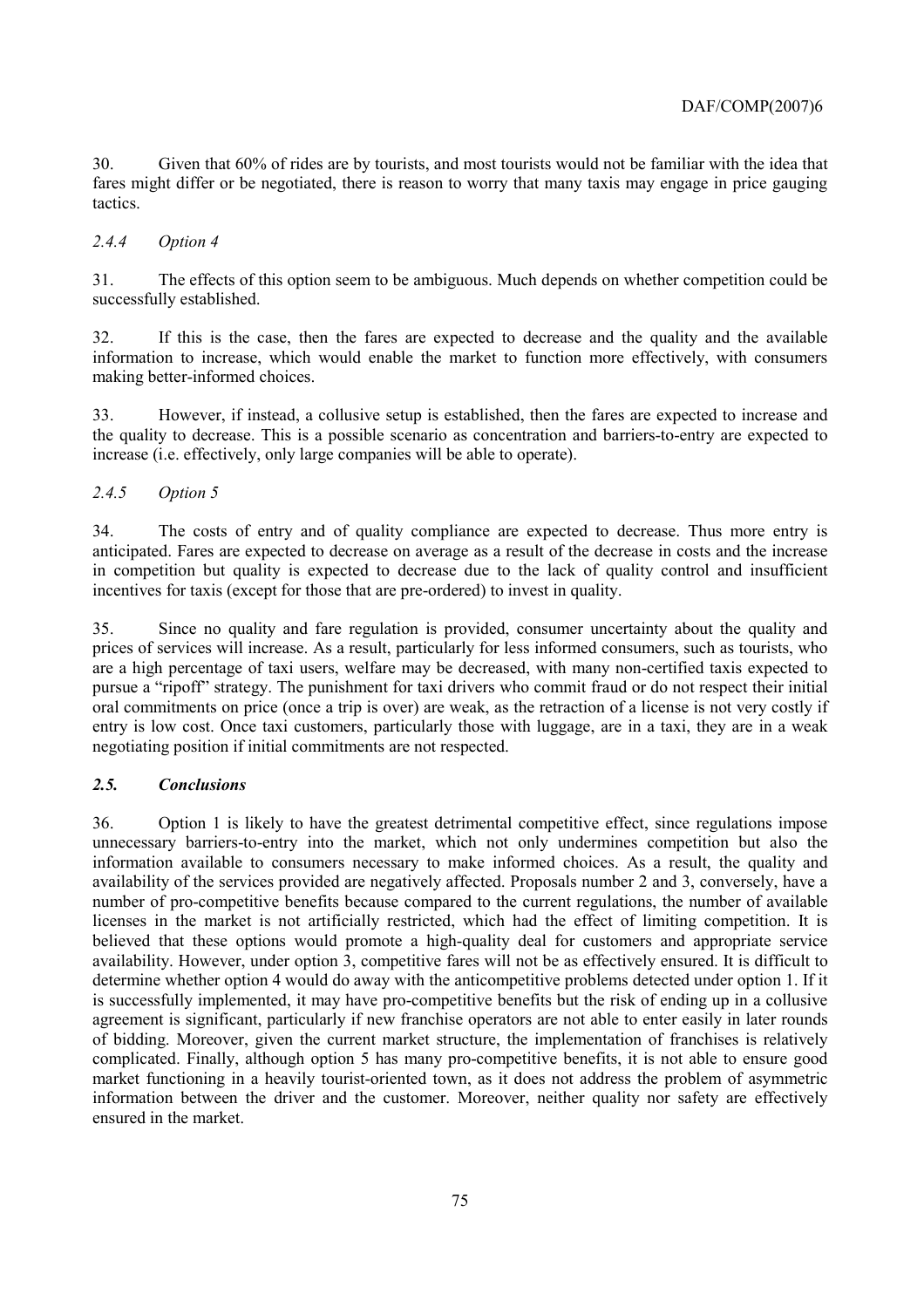# **APPENDIX C. SAMPLE COMPETITION ASSESSMENT FOR DENTISTRY REGULATION**<sup>32</sup>

1. This appendix provides a sample competition assessment for a national change in dentistry regulations. First, the current situation and potential actions are described. These are materials that would be envisioned within a broad regulatory review and are therefore not specific to a competition assessment. After these introductory materials, a sample competition assessment is provided.

2. This sample assessment is relatively brief. Longer assessments could easily be envisaged.

## **1. Overall Situation**

## *1.1. Background*

3. The Parliament held hearings into dentistry two years ago that included testimony by dentists, dental insurers, dental hygienists and consumer groups. The testimony from the non-dentists suggested that dental treatment was increasingly being moved from the state payment schedule to much higher private fees. Consumer groups testified that there was little active competition between dentists over these fees. The Competition Authority testified that, if the General Dentistry Council were not protected by its authorizing regulations, many of its actions would likely be viewed as those of a cartel organizer. Dental hygienists noted that private options for receiving dental care, such as teeth cleanings by dental hygienists, would be much less costly but were obstructed by the system of governance over all dental practice. Because the system of governance was set up by a regulation that stated that dentistry practice should be governed by the General Dentistry Council, and that many problems were thought to arise from the fact that dentists held the majority of seats on the General Dentistry Council, the Parliament passed, as part of its recent Health Act, a requirement that the Department of Health review its dentistry regulations and the operation of the dentistry profession, with a view:

- To ensure that safety and qualifications for persons engaged in dentistry are assured, as well as the appropriateness of services performed; and
- To avoid unnecessary or disproportionate restrictions on dentistry provision, particularly those that may not be in accord with the public interest.

#### *1.2. Description of existing regulations and current environment*

4. In the provision of dentistry, a substantial portion of patients have their care reimbursed by the state, while a substantial portion of dentist revenue comes from private provision. The state reimbursement is directed towards the young, unemployed, low income, elderly and disabled population. The fees for private service are considerably higher than those of the state's fee schedule. Most dentists serve both private and public patients.

<sup>32.</sup> This sample competition assessment was prepared by Marta Troya-Martinez.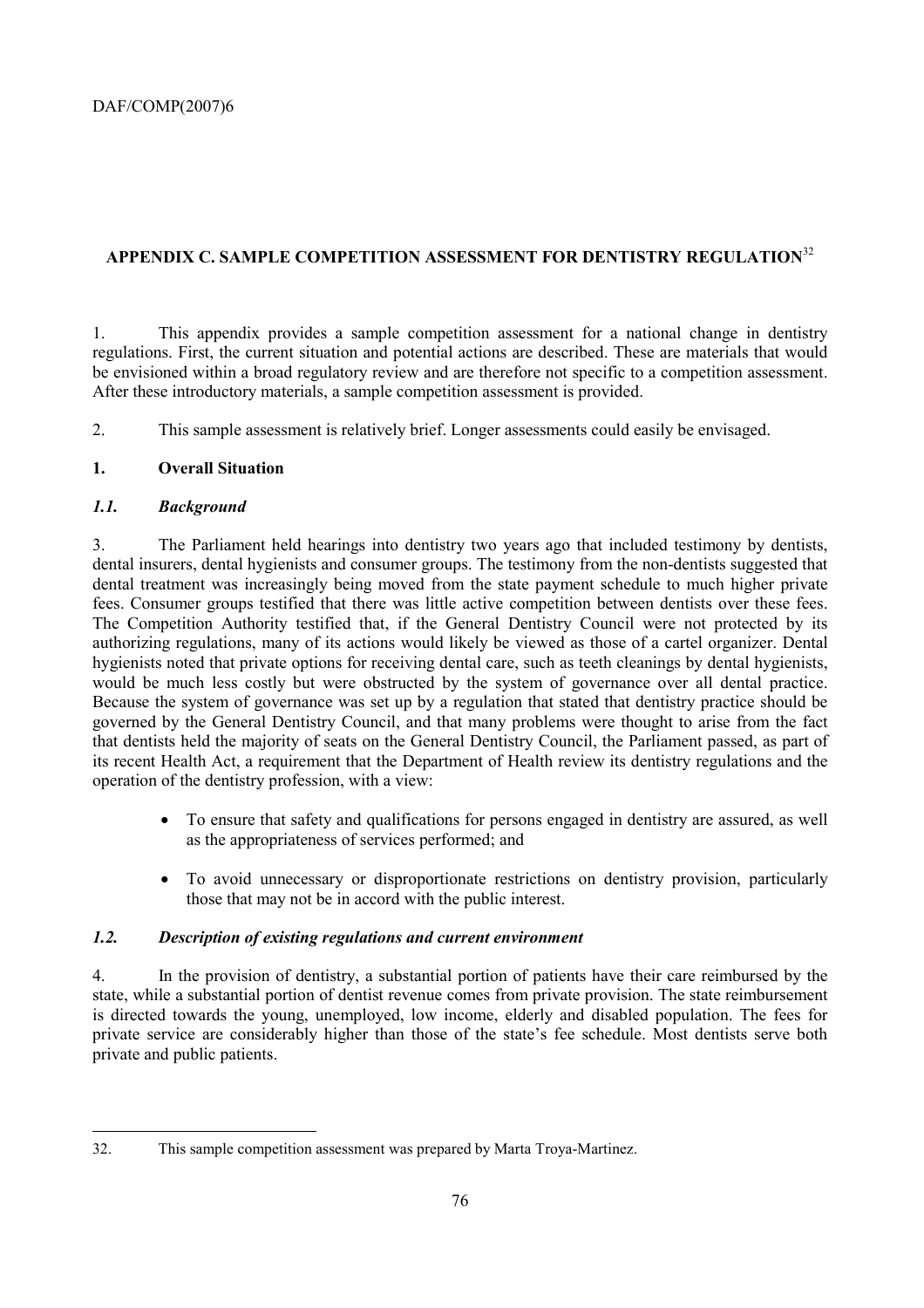5. For 37 years, the Department of Health has held by regulation 103.4(a) that the duty of determining the qualifications necessary to practice different kinds of dental procedures, excluding oral surgery, shall be determined by the professional regulatory body, the General Dentistry Council.

6. The General Dentistry Council requires that all persons overseeing and practising dentistry shall have, at least, a professional degree in dentistry (the Doctor of Dentistry Degree) from a program certified by the General Dentistry Council and that all such persons shall remain members in good standing of the General Dentistry Council.

7. The General Dentistry Council has established that, in order to remain a member in good standing, a Doctor of Dentistry must maintain "ethical standards" of the Council. The ethical standards include:

- Honest billing practices (patients shall be charged rates that are in accordance with the practice's price list);
- No advertising for services in newspapers or on public panels that exceed 10 cm x 20 cm;
- No soliciting of other dentists' patients;
- No employment by a corporation and no employment of a dentist by non-dentists; and
- No prices set that are below standard prices practised in the local community.

8. The General Dentistry Council has determined that no person who is not a Doctor of Dentistry shall be permitted to perform dentistry, except under the supervision and oversight of a Doctor of Dentistry. In particular, dental hygienists and dental technicians were determined by the General Dentistry Council to not have sufficient qualifications to provide any services on their own.

9. As a result of the review called for by the Dentistry Act, the Department of Health is proposing to rewrite the regulation 103.4(a). The proposed amendment gives the General Dentistry Council the duty of determining medical and safety requirements for becoming a Doctor of Dentistry, a dental hygienist or a dental technician and of regulating the business practices of practitioners and their corporate form. However, the Department of Health would retain veto power over the proposed codes of conduct by the General Dentistry Council and would act according to the principle that persons shall be permitted to be self-employed and perform the tasks for which they have been licensed to perform, as long as they do so honestly and without false advertising. The Department of Health will also introduce a complaints procedure with the scope to discipline dental professionals whose patients claim provide inferior service and will introduce a corresponding disciplinary procedure.

#### *1.3. Alternatives*

- 10. There are four alternatives considered in this review:
	- No action:
	- The General Dentistry Council maintains quality and standards control, as well as nonmedical aspects of care delivery. However, non-medical aspects will be subject to oversight by the Department of Health. Similarly, the complaints procedures will be governed by rules of the Department of Health. (see appendix B);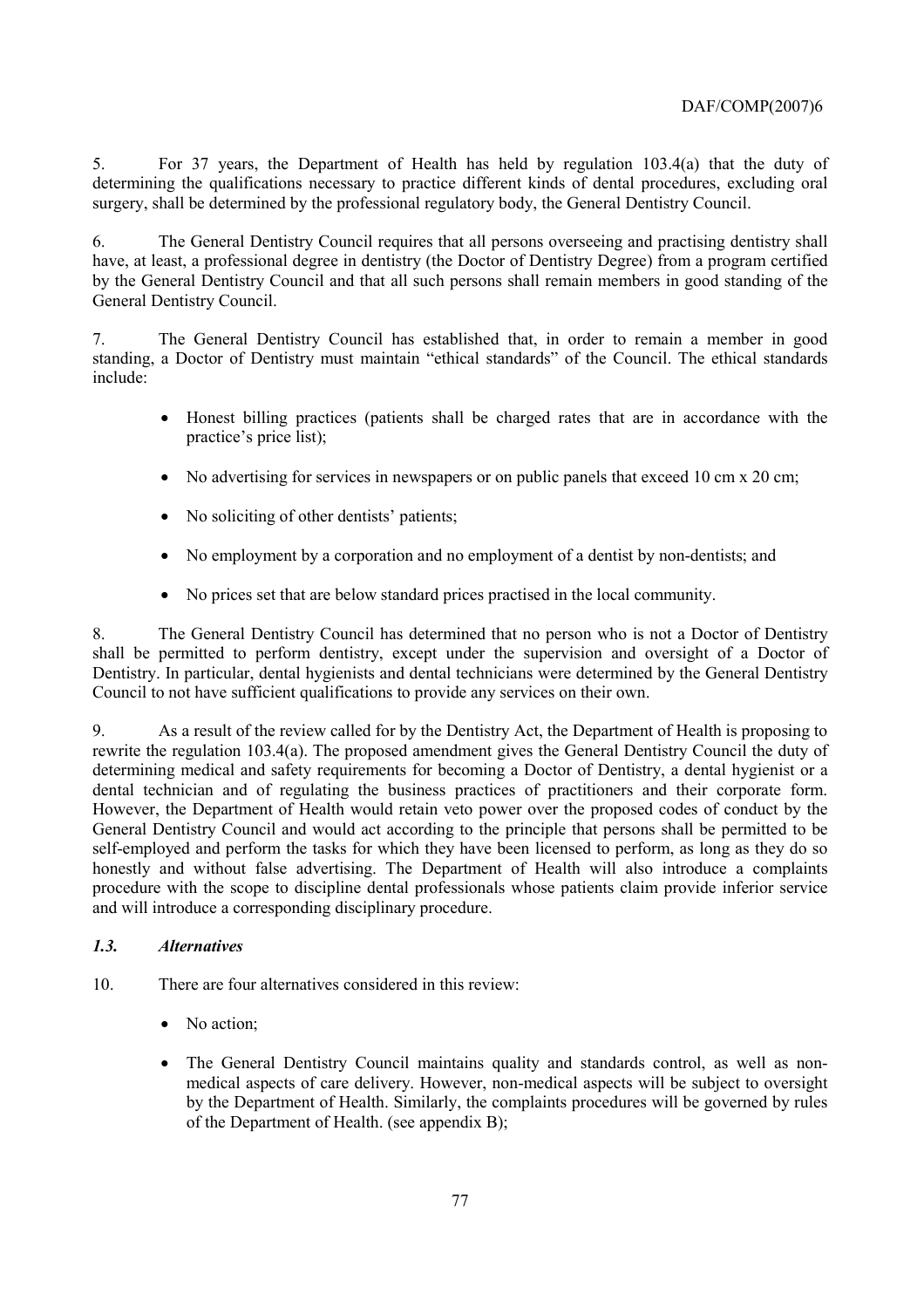- Department of Health assumes all functions previously carried out by the General Dentistry Council; and
- Elimination of all dentistry regulations.

11. Under the first option of no action, the pre-existing regulation 103.4(a) would remain in place. For the current text of this regulation, see appendix A.

12. Under the second option of revision, a number of changes would be instituted that address concerns raised by some observers about the current regulation of dentistry. In particular, the General Dentistry Council has used its ability to develop and oversee appropriate qualifications of oral health practitioners to govern both health related and non-health related aspects of behaviour, while not appropriately ensuring that patients are aware of prices for procedures before those procedures are performed. The General Dentistry Council would then maintain the responsibility for overseeing healthrelated qualifications and non-health related aspects of conduct; however, the aspects of conduct would henceforth be subject to approval by the Department of Health. The complaints procedures would also henceforth reside and remain with the Department of Health.

13. Under the third option, the Ministry would assume the duty of setting the qualifications of practitioners and deciding on recommendations concerning appropriate procedures to perform a given diagnosis.

14. Under the fourth option, the current regulations governing safety and conduct would be eliminated. Qualifications would continue to be issued by the General Dentistry Council, but such qualifications would not be necessary for practice. Rather, potential patients would be responsible for ensuring that their practitioners had the appropriate qualifications and would have recourse to courts for non-performance.

15. A competition impact assessment should be undertaken as option 1 of the regulatory proposal appears to have at least one of the effects listed in the "Competition Checklist" proposed by the OECD Competition Toolkit. In particular, option 1 would "control or substantially influence the price at which a goods or services can be sold in the market" and "limit the freedom of suppliers of a product or service to advertise or market their product (beyond any general limitations requiring accurate labelling and preventing false or misleading advertising)".

#### **2. Sample Competition Assessment**

#### *2.1 Objectives of the Regulation*

- 16. The objectives of the regulation are:
	- To ensure that safety and qualifications for persons engaged in dentistry are assured, as well as the appropriateness of services performed; and
	- To avoid unnecessary or disproportionate restrictions on dentistry provision, particularly those that may not be in accord with the public interest.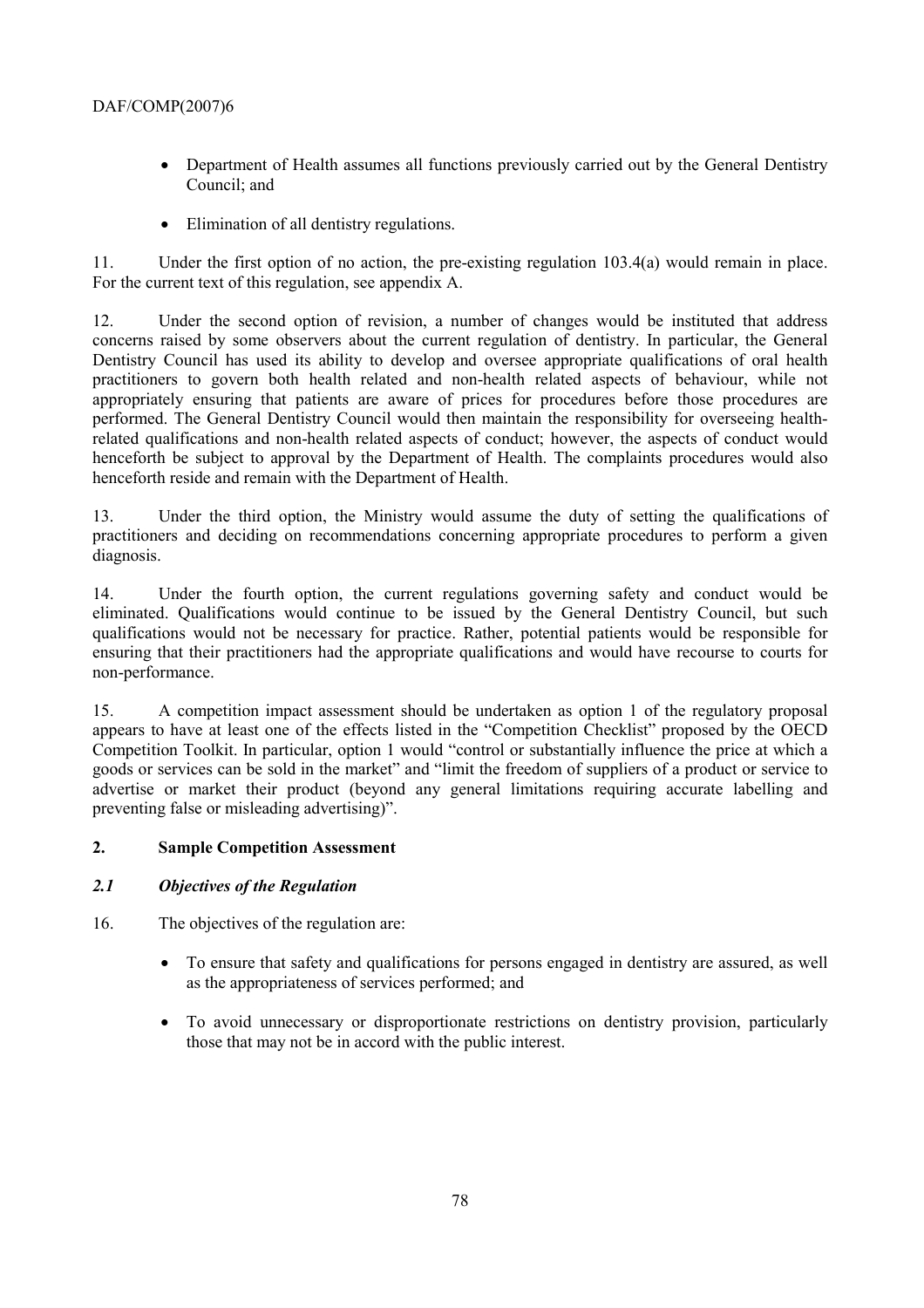## *2.2. Regulatory Options*

## 17. Regulatory options are:

18. **Option 1:** Do nothing but keep the current regulatory content, under which the General Dentistry Council (the private professional body) is responsible for the dental related and the non-dental related regulations and the complaints procedure. In particular, the current regulation has established that all persons overseeing and practising dentistry shall have, at least, a professional degree in dentistry (the Doctor of Dentistry Degree) from a program certified by the General Dentistry Council and that all such persons shall remain members in good standing (i.e. shall respect the following ethical standards: honest billing practices, no advertising for services in newspapers or on public panels that exceed 10 cm x 20 cm, no soliciting of other dentists' patients, no employment by a corporation and no employment of a dentist by non-dentists and no prices set that are below those prices standardly practised in the local community) of the General Dentistry Council. One result of this regulation is that dental hygienists and dental technicians cannot practise without the supervision of a dentist.

19. **Option 2:** Allow the General Dentistry Council to retain both the duty of determining medical and safety requirements and the duty of regulating non-dental related issues; however, place the last responsibility subject to the approval of the Department of Health, who will act according to the principle that persons shall be permitted to be self-employed and perform the tasks for which they have been licensed to perform, as long as they do so honestly and without false advertising. Place the complaints procedure and the regulation under the control of the Department of Health.

20. **Option 3:** Give the Department of Health the duty of setting the qualifications of practitioners and the non-dental regulation but otherwise retain the regulations of option 2.

21. **Option 4:** Abolish all the regulations. In particular, make the industry impose a voluntary registration system (certification system), managed by the General Dentistry Council, and let potential patients be responsible for ensuring that their practitioners had the appropriate qualifications. Let patients have recourse to courts for non-performance.

## *2.3. The Affected Market*

22. The product market directly affected by the regulation is the market for dental services which includes all the professionals who can provide preventive services (e.g. general exploratory visit, X-ray and analysis), advice on oral health, fitting and selling dentures, denture repairs, routine treatments (e.g. fillings, extractions, plaque cleaning), complex treatments (e.g. crowns), orthodontic treatment, oral surgery and cosmetic treatments (e.g. bleaching the teeth). Due to the small size of the national territory, the geographic scope of the market is the whole country.

23. There is unlikely to be any substantive impact on other elements of the supply chain (i.e. supply of inputs and machinery).

24. Although the market is not highly concentrated (as at April 2005, there were 3,459 dental professionals registered, usually practising as self-employed dentists or small partnerships of two or three professionals), competition in the market is rather weak, with each professional "waiting" for customers to arrive. This is the result of:

• The enforcement of the ethical standards, which explicitly forbids any type of competition (including promotions and advertisement);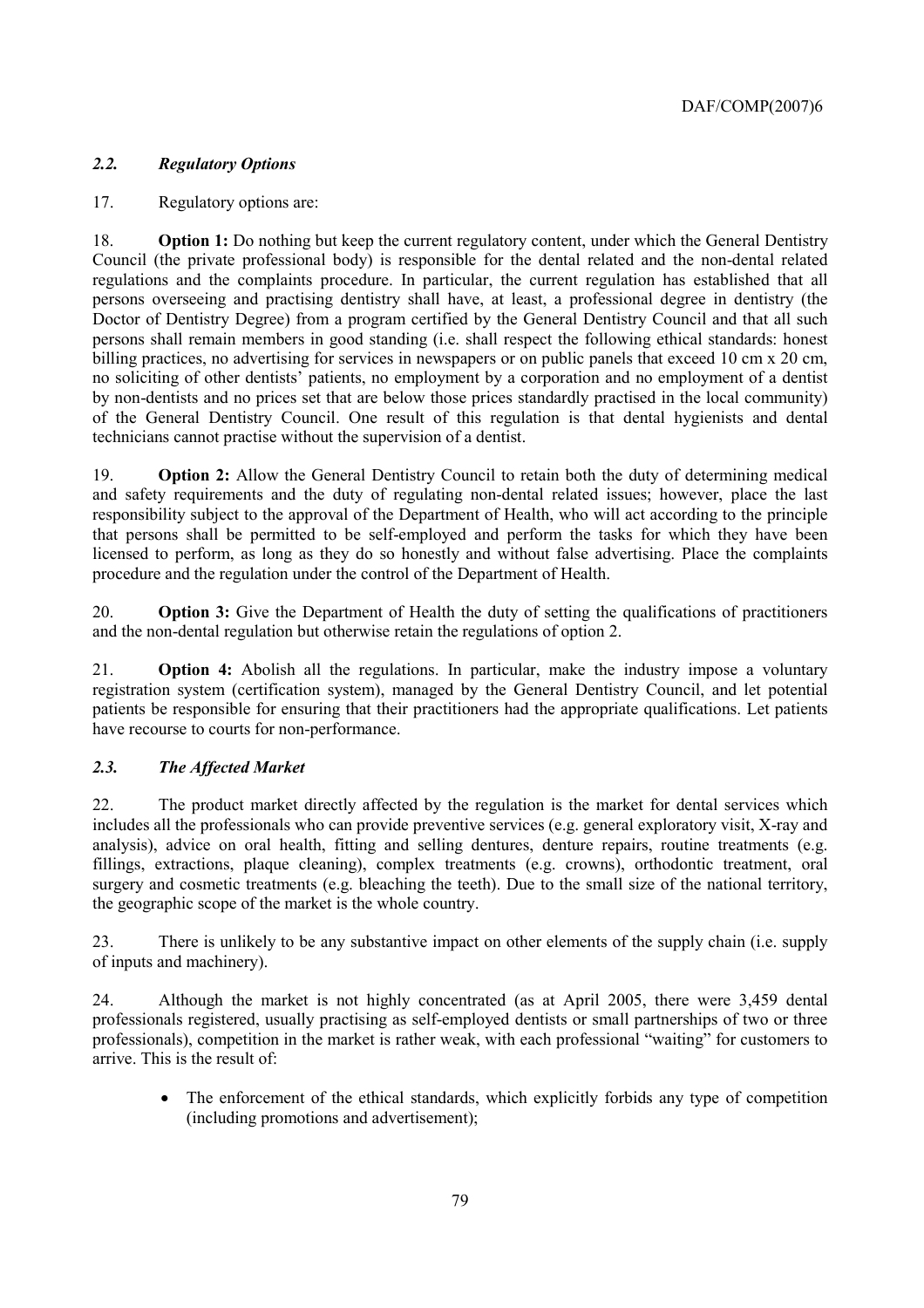- The existence of factors that prevent consumers from easily changing to another professional, such as the difficulty in transferring the medical records (many dentists refuse to give their records to another dentist) and the lack of available information on prices and treatment characteristics; and
- The restrictions on the supply side that prevent corporations from entering the market and dental hygienists and dental technicians from practising independently from dentists.

## *2.4 Competition Assessment*

## *2.4.1 Option 1*

25. Dentists would continue to benefit from the weak competition stated above.

## *2.4.2 Option 2*

26. The costs of operation are expected to decrease as a result of more freedom in the choice of business model and more efficiency in the use of the professional dental expertise. Moreover, more investment is expected as corporations benefit from greater access to sources of capital.

27. It is difficult to predict with any degree of certainty what the impact on the market structure will be. On one hand, more entry is expected as dental hygienists and dental technicians are allowed to practise on their own. But on the other, the entry of corporations and other private business, which are potentially larger than self-employed professionals or partnerships, may make the market more concentrated. Entry will be enhanced as well by the possibility to implement marketing strategies that were previously forbidden, such as advertising targeted to make the new business known and promotions to attract rivals<sup>7</sup> patients. These tools will facilitate the entry of newcomers by enabling them to promote their practice and, therefore, by shortening the necessary time to generate the sufficient business to obtain a return on investment.

28. The abolition of the most restrictive non-dental regulation would lead to increased competition without this being at the expense of inferior quality (the professional conditions to practise remain unchanged and the complaints procedure will be made more effective under this option). Additionally, in the race for obtaining new clients, more information will be disclosed. This should enable the market to function more effectively, with consumers making better-informed choices.

#### *2.4.3 Option 3*

29. The competitive impacts are broadly the same as in option 2, with the difference that less quality is expected as the Department of Health will take over technical, professional regulation, for which it is generally less qualified than professionals.